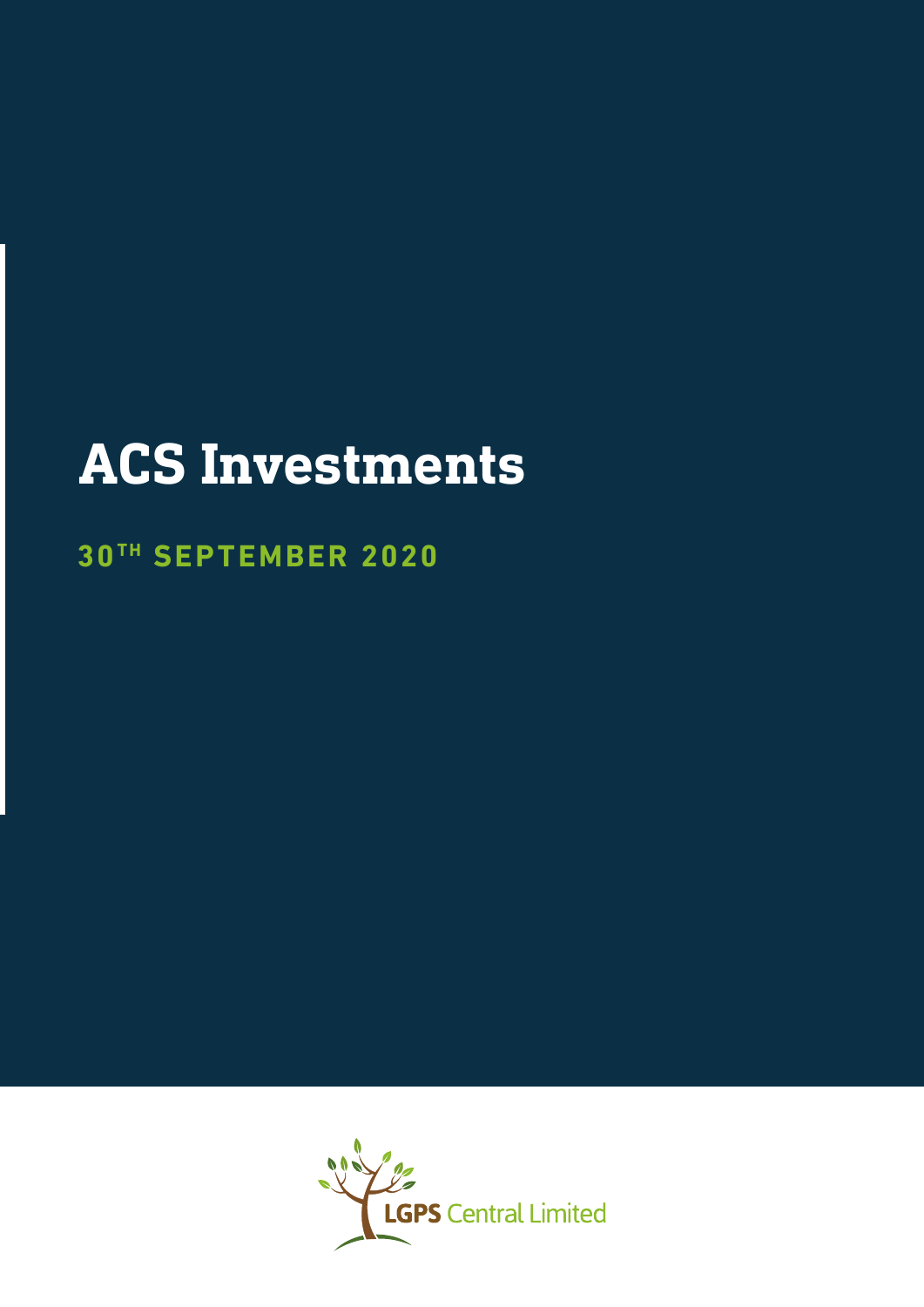## **LGPS Central UK Equity Passive Fund**

#### **Portfolio Statement**

as at 30 September 2020

| HOLDING/                                       | <b>INVESTMENT</b>                           | <b>MARKET</b> | % OF          |
|------------------------------------------------|---------------------------------------------|---------------|---------------|
| <b>NOMINAL VALUE</b>                           |                                             | <b>VALUE</b>  | <b>NET</b>    |
|                                                |                                             | f'            | <b>ASSETS</b> |
| UK Collective Investment Schemes 3.29% (3.00%) |                                             |               |               |
| Equity Investment Instruments 3.29% (3.00%)    |                                             |               |               |
| 161,000                                        | iShares MSCI UK Small Cap UCITS ETF GBP Acc | 30,256        | 3.29          |
| <b>UK Equities 93.43% (94.33%)</b>             |                                             |               |               |
| Aerospace & Defense 1.30% (1.66%)              |                                             |               |               |
| 14,000                                         | Avon Rubber                                 | 595           | 0.06          |
| 1,564,000                                      | <b>BAE Systems</b>                          | 7,539         | 0.82          |
| 135,000                                        | <b>Chemring Group</b>                       | 326           | 0.04          |
| 369,000                                        | Meggitt                                     | 950           | 0.10          |
| 264,000                                        | QinetiQ                                     | 733           | 0.08          |
| 825,000                                        | Rolls-Royce                                 | 1,072         | 0.12          |
| 35,000                                         | <b>Ultra Electronics</b>                    | 730           | 0.08          |
|                                                |                                             | 11,945        | 1.30          |
| <b>Automobiles &amp; Parts 0.04% (0.03%)</b>   |                                             |               |               |
| 293,000                                        | Aston Martin Lagonda Global                 | 149           | 0.02          |
| 122,000                                        | TI Fluid Systems                            | 188           | 0.02          |
|                                                |                                             | 337           | 0.04          |
| Banks 5.99% (8.50%)                            |                                             |               |               |
| 8,380,000                                      | <b>Barclays</b>                             | 8,180         | 0.89          |
| 71,000                                         | <b>Close Brothers</b>                       | 725           | 0.08          |
| 587,000                                        | <b>CYBG</b>                                 | 428           | 0.05          |
| 9,864,000 HSBC                                 |                                             | 29,739        | 3.23          |
| 34,000,000                                     | Lloyds Banking                              | 8,961         | 0.98          |
| 2,233,000                                      | Royal Bank of Scotland                      | 2,367         | 0.26          |
| 1,251,000                                      | <b>Standard Chartered</b>                   | 4,455         | 0.48          |
| 18,000                                         | <b>TBC Bank</b>                             | 183           | 0.02          |
|                                                |                                             | 55,038        | 5.99          |
| Beverages 3.55% (3.72%)                        |                                             |               |               |
| 125,000                                        | <b>Britvic</b>                              | 1,026         | 0.11          |
| 149,000                                        | <b>C&amp;C Group</b>                        | 292           | 0.03          |
| 96,000                                         | Coca-Cola HBC                               | 1,835         | 0.20          |
| 1,111,000                                      | Diageo                                      | 29,441        | 3.21          |
|                                                |                                             | 32,594        | 3.55          |
| <b>Chemicals 0.79% (0.64%)</b>                 |                                             |               |               |
| 60,000                                         | Croda International                         | 3,745         | 0.41          |
| 94,000                                         | Johnson Matthey                             | 2,216         | 0.24          |
| 178,750                                        | Synthomer                                   | 565           | 0.06          |
| 39,000                                         | Victrex                                     | 714           | 0.08          |
|                                                |                                             | 7,240         | 0.79          |

| <b>Construction &amp; Materials 0.54% (0.52%)</b> |                       |       |      |
|---------------------------------------------------|-----------------------|-------|------|
| 326,000                                           | <b>Balfour Beatty</b> | 729   | 0.08 |
| 212,000                                           | Ibstock               | 331   | 0.04 |
| 91,000                                            | Marshalls             | 594   | 0.06 |
| 2,330,000                                         | Melrose Industries    | 2,690 | 0.29 |
| 17,000                                            | Morgan Sindall        | 193   | 0.02 |
| 96,000                                            | Polypipe              | 414   | 0.05 |
|                                                   |                       | 4,951 | 0.54 |
|                                                   |                       |       |      |

| Electricity 0.73% (0.80%) |                      |     |      |
|---------------------------|----------------------|-----|------|
|                           | 90,000 ContourGlobal | 174 | 0.02 |
| 180,000 Drax              |                      | 479 | 0.05 |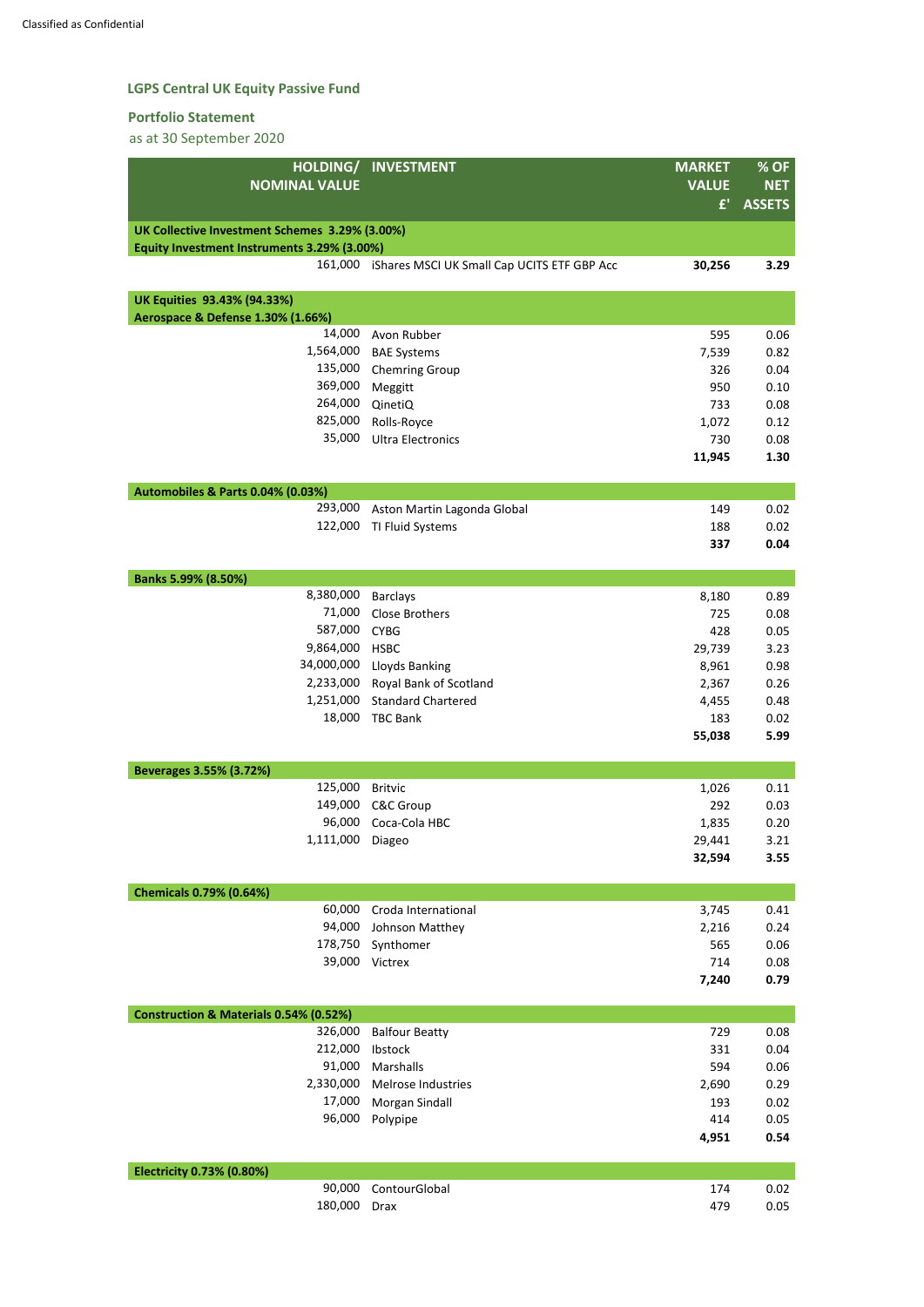| 504,000                                         | <b>SSE</b>                                                                           | 6,088<br>6,741 | 0.66<br>0.73 |
|-------------------------------------------------|--------------------------------------------------------------------------------------|----------------|--------------|
| Electronic & Electrical Equipment 0.83% (0.71%) |                                                                                      |                |              |
| 185,000                                         | Halma                                                                                | 4,337          | 0.47         |
| 146,000                                         | <b>Morgan Advanced Materials</b>                                                     | 347            | 0.04         |
| 25,000                                          | <b>Oxford Instruments</b>                                                            | 398            | 0.04         |
| 16,000                                          | Renishaw                                                                             | 898            | 0.10         |
| 55,000                                          | Spectris                                                                             | 1,340          | 0.15         |
| 6,000                                           | <b>XP Power</b>                                                                      | 265            | 0.03         |
|                                                 |                                                                                      | 7,585          | 0.83         |
| Equity Investment Instruments 5.15% (4.27%)     |                                                                                      |                |              |
| 287,000                                         | 3i Infrastructure                                                                    | 831            | 0.09         |
| 43,000                                          | Aberforth Smaller Companies Investment Trust                                         | 359            | 0.04         |
| 158,000                                         | <b>Alliance Trust</b>                                                                | 1,281          | 0.14         |
| 18,000                                          | <b>Allianz Technology Trust</b>                                                      | 448            | 0.05         |
| 136,000                                         | Apax Global Alpha Limited                                                            | 209            | 0.02         |
| 58,000                                          | Avi Global Trust                                                                     | 429            | 0.05         |
| 47,000                                          | Baillie Gifford Japan Investment Trust                                               | 414            | 0.05         |
| 110,000                                         | <b>Baillie Gifford US Growth Trust</b>                                               | 289            | 0.03         |
| 58,000                                          | <b>Bankers Investment Trust</b>                                                      | 586            | 0.06         |
| 180,000                                         | <b>BB Healthcare Trust</b>                                                           | 299            | 0.03         |
| 294,000                                         | <b>Bilfinger Berger Global</b>                                                       | 505            | 0.05         |
| 22,000                                          | <b>BlackRock Smaller Companies Trust</b>                                             | 265            | 0.03         |
| 85,000                                          | <b>BlackRock World Mining Trust</b>                                                  | 340            | 0.04         |
| 290,000                                         | <b>BMO Global Smaller Companies</b>                                                  | 352            | 0.04         |
| 15,000                                          | Caledonia Investments                                                                | 368            | 0.04         |
| 186,000                                         | City of London Investment Trust                                                      | 587            | 0.06         |
| 91,000                                          | Dragon Capital - Vietnam Enterprise                                                  |                |              |
|                                                 | Investments                                                                          | 410            | 0.04         |
| 89,000                                          | Edinburgh Investment Trust                                                           | 394            | 0.04         |
| 150,000<br>176,000                              | Edinburgh Worldwide Investment Trust<br>Fidelity China Special Situations Investment | 437            | 0.05         |
|                                                 | Trust                                                                                | 583            | 0.06         |
| 193,000                                         | Fidelity European Values Investment Trust                                            | 501            | 0.05         |
| 95,000                                          | Fidelity Special Values Investment Trust                                             | 165            | 0.02         |
| 104,000                                         | Finsbury Growth & Income Trust                                                       | 872            | 0.09         |
| 261,000                                         | Foreign & Colonial Investment Trust                                                  | 1,780          | 0.20         |
| 268,000                                         | Foresight Solar Fund                                                                 | 277            | 0.03         |
| 400,000                                         | GCP Infrastructure Investments Fund                                                  | 462            | 0.05         |
| 64,000                                          | <b>Genesis Emerging Markets Fund</b>                                                 | 482            | 0.05         |
| 721,000                                         | <b>Greencoat UK Wind</b>                                                             | 965            | 0.10         |
| 38,000                                          | HarbourVest Global Private Equity Fund                                               | 624            | 0.07         |
| 36,000                                          | Henderson Smaller Companies Investment                                               |                |              |
| 32,000                                          | Trust<br><b>Herald Investment Trust</b>                                              | 271            | 0.03         |
| 174,000                                         | <b>HgCapital Trust</b>                                                               | 521<br>490     | 0.06<br>0.05 |
| 950,000                                         | Hicl Infrastructure                                                                  | 1,575          | 0.17         |
| 110,000                                         | <b>Hipgnosis Songs</b>                                                               | 112            | 0.01         |
|                                                 |                                                                                      |                |              |

320,000 Hipgnosis Songs Fund 373 0.04 31,000 ICG Enterprise Trust 243 0.03

| 120,000 | <b>Impax Environmental Markets</b>         | 421   | 0.05 |
|---------|--------------------------------------------|-------|------|
| 780,000 | International Public Partnership           | 1,257 | 0.14 |
| 180,000 | <b>JLEN Environmental Assets</b>           | 213   | 0.02 |
| 100,000 | JPMorgan American Investment Trust         | 512   | 0.06 |
| 58,000  | JPMorgan Emerging Markets Investment Trust | 628   | 0.07 |
| 62,000  | JPMorgan European Smaller Companies Trust  | 248   | 0.03 |
| 90,000  | JPMorgan Japanese Investment Trust         | 555   | 0.06 |
| 51,000  | Jupiter European Opportunities Trust       | 342   | 0.04 |
| 56,000  | Law Debenture                              | 281   | 0.03 |
| 374,000 | Mercantile Investment Trust                | 660   | 0.07 |
| 108,000 | <b>Monks Investment Trust</b>              | 1,210 | 0.13 |
| 59,000  | Murray International Trust                 | 557   | 0.06 |
| 276,000 | <b>NextEnergy Solar Fund</b>               | 282   | 0.03 |
| 26,000  | Pantheon International Participations Fund | 541   | 0.06 |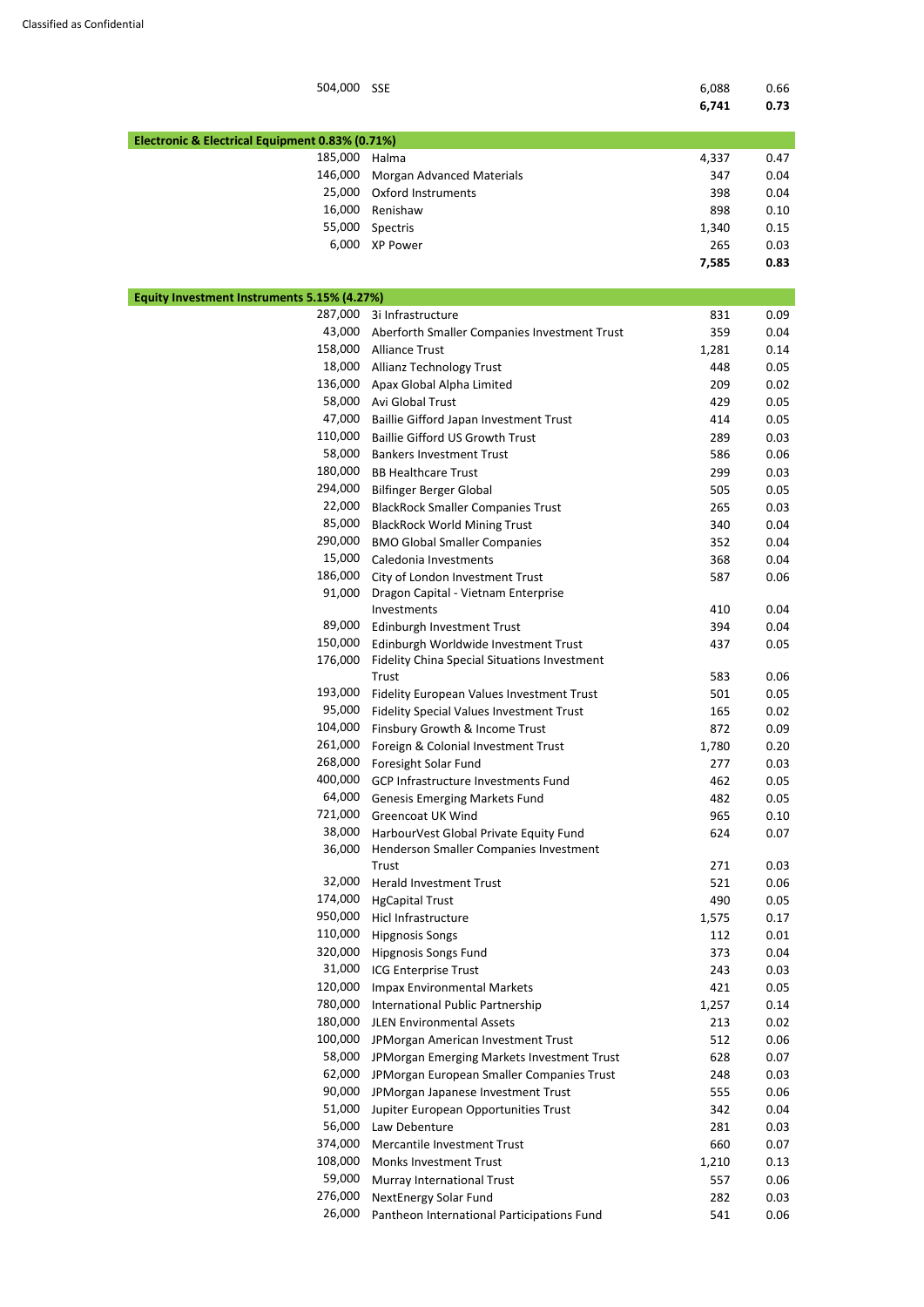| 112,000 | Perpetual Income and Growth Investment             |        |      |
|---------|----------------------------------------------------|--------|------|
|         | Trust                                              | 246    | 0.03 |
| 82,000  | Pershing Square Holdings                           | 1,722  | 0.19 |
| 1,400   | <b>Personal Assets Trust</b>                       | 631    | 0.07 |
| 64,000  | Polar Capital Technology Trust                     | 1,315  | 0.14 |
| 38,000  | Pollen Street Secured Lending                      | 319    | 0.03 |
| 814,000 | Renewables Infrastructure                          | 1,111  | 0.12 |
| 60,000  | <b>RIT Capital Partners</b>                        | 1,111  | 0.12 |
| 78,000  | Schroder Asia Pacific Fund                         | 396    | 0.04 |
| 128,000 | Schroder Oriental Income Fund                      | 293    | 0.03 |
| 72,000  | Scottish American Investment                       | 317    | 0.03 |
| 40,000  | <b>Scottish Investment Trust</b>                   | 282    | 0.03 |
| 713,000 | Scottish Mortgage Investment Trust                 | 7,065  | 0.78 |
| 774,000 | Sequoia Economic Infrastructure Income             | 807    | 0.09 |
| 59,000  | Smithson Investment Trust                          | 902    | 0.10 |
| 222,000 | Syncona                                            | 549    | 0.06 |
| 119,000 | <b>Templeton Emerging Markets Investment Trust</b> | 985    | 0.11 |
| 149,000 | TR Property Investment Trust                       | 513    | 0.06 |
| 86,000  | VinaCapital Vietnam Opportunity Fund               | 273    | 0.03 |
| 414,000 | Witan Investment Trust                             | 771    | 0.08 |
| 27,000  | Worldwide Healthcare Trust                         | 954    | 0.10 |
|         |                                                    | 47,368 | 5.15 |

| Financial Services 4.33% (3.91%) |                               |        |      |
|----------------------------------|-------------------------------|--------|------|
| 462,000                          | 3i                            | 4,604  | 0.49 |
| 139,000                          | AJ Bell                       | 622    | 0.07 |
| 220,000                          | Ashmore                       | 788    | 0.09 |
| 146,000                          | <b>Brewin Dolphin</b>         | 340    | 0.04 |
| 173,000                          | Hargreaves Lansdown           | 2,701  | 0.29 |
| 180,000                          | IG                            | 1,425  | 0.16 |
| 126,000                          | IntegraFin                    | 639    | 0.07 |
| 132,000                          | Intermediate Capital          | 1,572  | 0.17 |
| 311,000                          | Investec                      | 444    | 0.05 |
| 519,000                          | IP                            | 404    | 0.04 |
| 233,000                          | John Laing                    | 731    | 0.08 |
| 197,000                          | Jupiter Fund Management       | 441    | 0.05 |
| 26,000                           | Liontrust Asset Management    | 321    | 0.03 |
| 153,000                          | London Stock Exchange         | 13,578 | 1.47 |
| 1,281,000                        | M&G                           | 2,043  | 0.22 |
| 709,000                          | Man                           | 815    | 0.09 |
| 155,500                          | Ninety One                    | 316    | 0.03 |
| 200,150                          | <b>OneSavings Bank</b>        | 558    | 0.06 |
| 136,000                          | Paragon                       | 453    | 0.05 |
| 51,000                           | <b>Plus500</b>                | 800    | 0.09 |
| 121,000                          | <b>Provident Financial</b>    | 235    | 0.03 |
| 877,000                          | Quilter                       | 1,124  | 0.12 |
| 27,000                           | <b>Rathbone Brothers</b>      | 416    | 0.05 |
| 53,000                           | Schroders                     | 1,428  | 0.16 |
| 1,072,000                        | <b>Standard Life Aberdeen</b> | 2,423  | 0.26 |
| 267,000                          | <b>TP ICAP</b>                | 609    | 0.07 |
|                                  |                               | 39,830 | 4.33 |

| <b>Fixed Line Telecommunications 0.53% (0.65%)</b> |                          |       |      |
|----------------------------------------------------|--------------------------|-------|------|
| 4,234,000 BT                                       |                          | 4,166 | 0.46 |
|                                                    | 365,000 Talktalk Telecom | 291   | 0.03 |
| 29,457                                             | Telecom Plus             | 392   | 0.04 |
|                                                    |                          | 4,849 | 0.53 |
|                                                    |                          |       |      |

| Food & Drug Retailers 2.21% (2.05%) |                          |        |      |
|-------------------------------------|--------------------------|--------|------|
| 47,000                              | Greggs                   | 552    | 0.06 |
| 787,000                             | J Sainsbury              | 1,503  | 0.16 |
| 233,000                             | Ocado                    | 6,394  | 0.70 |
| 4,710,000                           | Tesco                    | 10,003 | 1.09 |
| 1,085,000                           | Wm Morrison Supermarkets | 1,846  | 0.20 |
|                                     |                          | 20,298 | 2.21 |
|                                     |                          |        |      |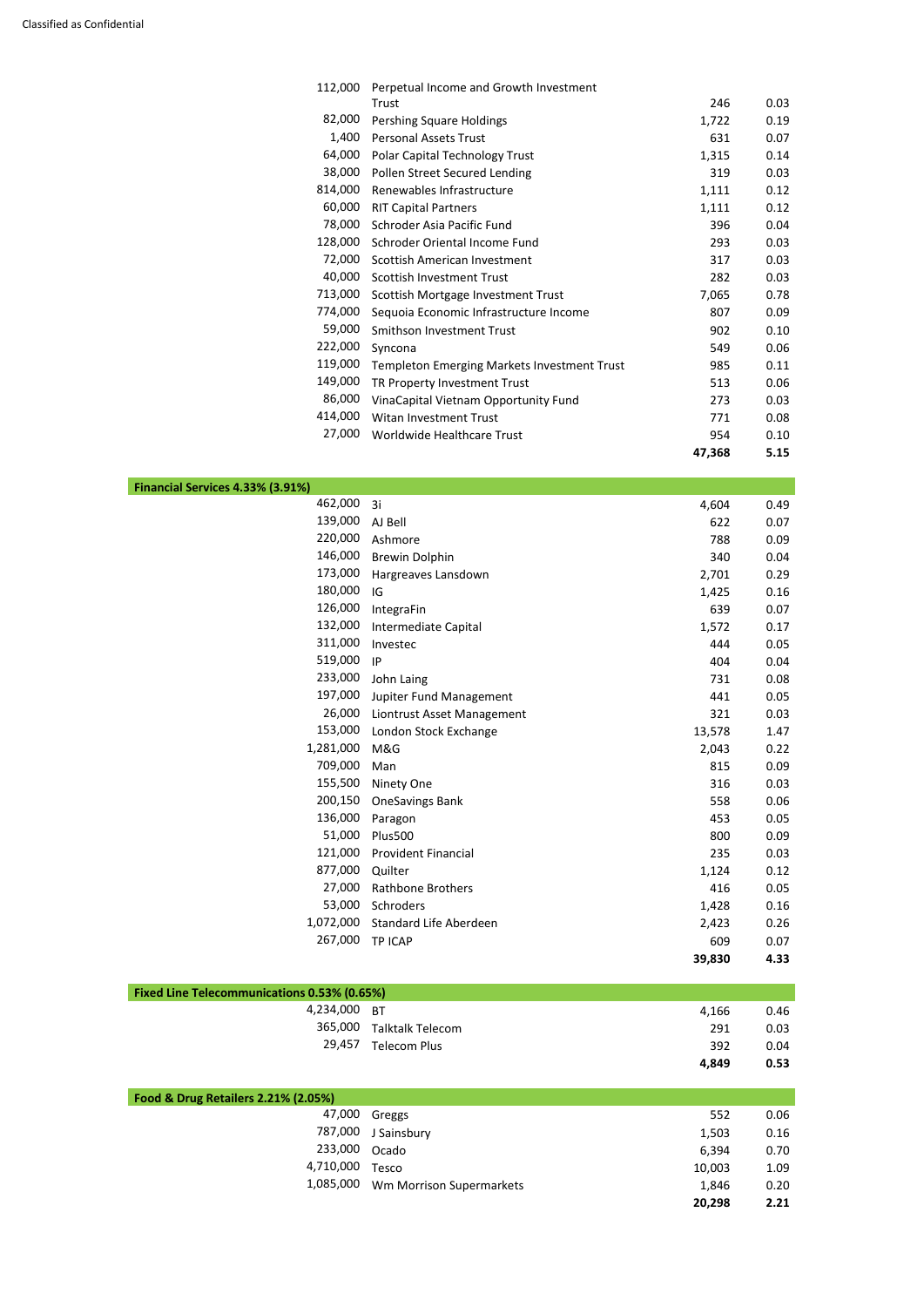| Food Producers 0.70% (0.72%)                   |                                         |              |              |
|------------------------------------------------|-----------------------------------------|--------------|--------------|
| 167,000                                        | <b>Associated British Foods</b>         | 3,117        | 0.35         |
| 25,000                                         | Cranswick                               | 906          | 0.10         |
| 217,000                                        | Greencore                               | 213          | 0.02         |
| 33,000                                         | <b>Hilton Food</b>                      | 392          | 0.04         |
| 300,000                                        | <b>Premier Foods</b>                    | 277          | 0.03         |
| 227,000                                        | Tate & Lyle                             | 1,510        | 0.16         |
|                                                |                                         | 6,415        | 0.70         |
| Forestry & Paper 0.42% (0.38%)                 |                                         |              |              |
| 233,000                                        | Mondi                                   | 3,819        | 0.42         |
| Gas, Water & Multi-utilities 2.61%             |                                         |              |              |
| (2.87%)                                        |                                         |              |              |
| 2,742,000                                      | Centrica                                | 1,099        | 0.12         |
| 1,701,000                                      | <b>National Grid</b>                    | 15,128       | 1.64         |
| 203,000                                        | Pennon                                  | 2,093        | 0.23         |
| 115,000                                        | Severn Trent                            | 2,805        | 0.31         |
| 331,000                                        | <b>United Utilities</b>                 | 2,833        | 0.31         |
|                                                |                                         | 23,958       | 2.61         |
| General Industrials 0.58% (0.54%)              |                                         |              |              |
| 762,000                                        | Coats                                   | 426          | 0.05         |
| 626,000                                        | <b>DS Smith</b>                         | 1,842        | 0.20         |
| 192,000                                        | Smiths                                  | 2,640        | 0.29         |
| 97,000                                         | Vesuvius                                | 383          | 0.04         |
|                                                |                                         | 5,291        | 0.58         |
| General Retailers 1.69% (1.18%)                |                                         |              |              |
| 100,000                                        | AO World                                | 216          | 0.02         |
| 420,000                                        | <b>B&amp;M European Value Retail</b>    | 2,078        | 0.23         |
| 542,000                                        | Dixons Carphone                         | 505          | 0.05         |
| 46,000                                         | Dunelm                                  | 641          | 0.07         |
| 189,000                                        | Inchcape                                | 833          | 0.09         |
| 208,000                                        | JD Sports Fashion                       | 1,683        | 0.18         |
| 1,027,000                                      | Kingfisher                              | 3,046        | 0.33         |
| 916,000                                        | Marks & Spencer                         | 893          | 0.10         |
| 62,000                                         | <b>Next</b>                             | 3,689        | 0.40         |
| 232,000                                        | Pets at Home                            | 981          | 0.11         |
| 92,000                                         | <b>Sports Direct International</b>      | 317          | 0.03         |
| 198,000                                        | Vivo Energy                             | 148          | 0.02         |
| 61,000                                         | <b>WH Smith</b>                         | 581          | 0.06         |
|                                                |                                         | 15,611       | 1.69         |
| Health Care Equipment & Services 1.01% (1.06%) |                                         |              |              |
| 769,000                                        | ConvaTec                                | 1,374        | 0.15         |
| 184,000                                        | Mediclinic International                | 523          | 0.06         |
|                                                |                                         |              |              |
|                                                |                                         |              |              |
| 55,000<br>427,000                              | <b>NMC Health</b>                       |              |              |
| 117,000                                        | Smith & Nephew<br><b>UDG Healthcare</b> | 6,474<br>901 | 0.70<br>0.10 |

| Household Goods & Home Construction 4.02% (3.61%) |                               |        |      |
|---------------------------------------------------|-------------------------------|--------|------|
| 485,000                                           | <b>Barratt Developments</b>   | 2,308  | 0.25 |
| 59,000                                            | Bellway                       | 1,387  | 0.15 |
| 56,000                                            | Berkeley                      | 2,367  | 0.26 |
| 251,000                                           | <b>Countryside Properties</b> | 843    | 0.09 |
| 137,000                                           | <b>Crest Nicholson</b>        | 270    | 0.03 |
| 153,000                                           | Persimmon                     | 3,784  | 0.41 |
| 305,000                                           | <b>Reckitt Benckiser</b>      | 23,052 | 2.50 |
| 108,000                                           | Redrow                        | 436    | 0.05 |
| 1,754,000                                         | <b>Taylor Wimpey</b>          | 1,901  | 0.21 |
| 107,943                                           | <b>Vistry Group</b>           | 613    | 0.07 |
|                                                   |                               | 36,961 | 4.02 |

## **Industrial Engineering 1.03% (0.79%)**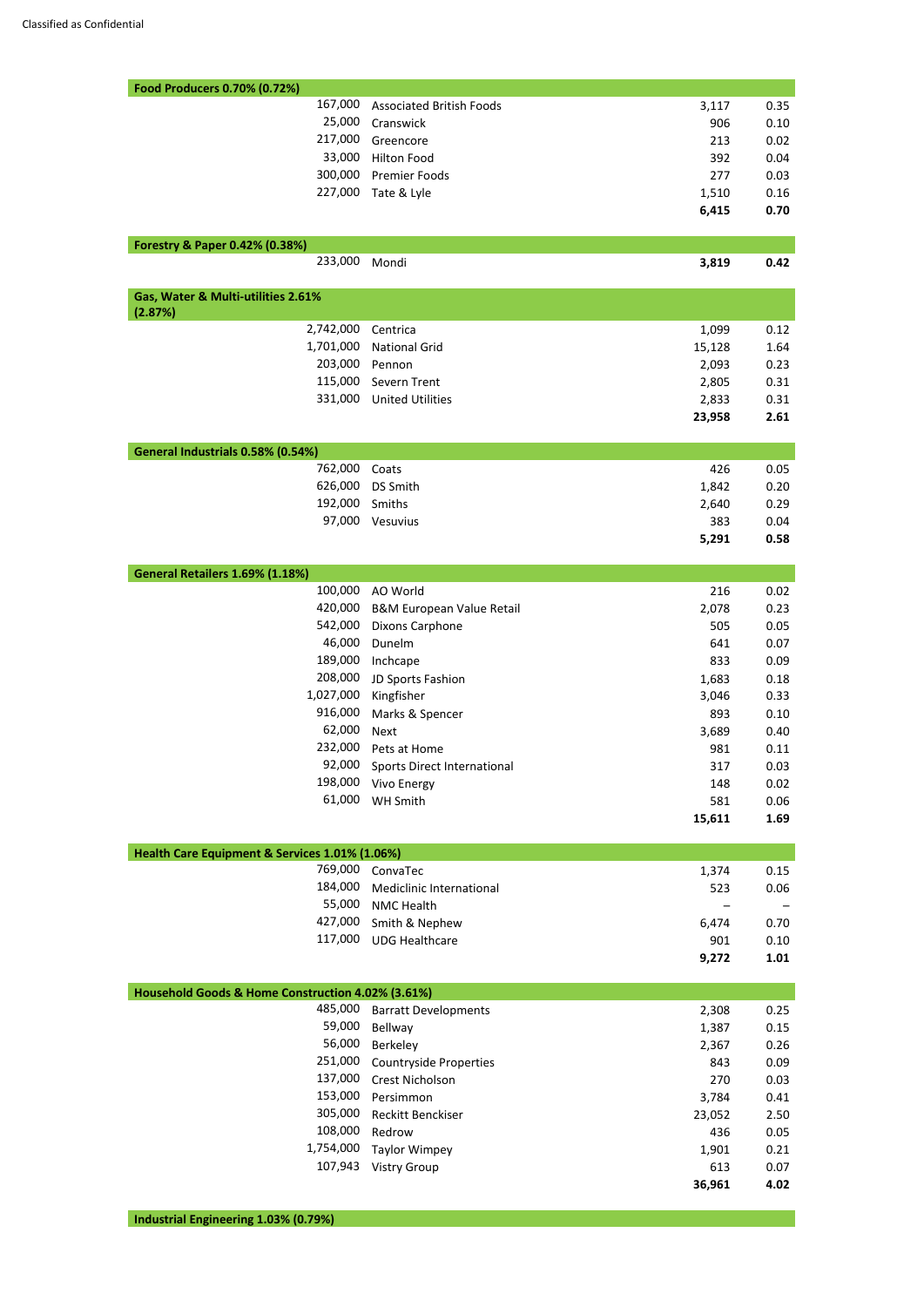| 89,000                                         | Bodycote                         | 518    | 0.06 |
|------------------------------------------------|----------------------------------|--------|------|
| 41,000                                         | Hill & Smith                     | 490    | 0.05 |
| 127,000                                        | IMI                              | 1,332  | 0.14 |
| 16,000                                         | <b>RHI Magnesita</b>             | 406    | 0.04 |
| 411,000                                        | Rotork                           | 1,158  | 0.13 |
| 36,000                                         | Spirax-Sarco Engineering         | 3,978  | 0.44 |
| 126,000                                        | Weir                             | 1,575  | 0.17 |
|                                                |                                  | 9,457  | 1.03 |
| <b>Industrial Metals &amp; Mining 0.13%</b>    |                                  |        |      |
| (0.09%)                                        |                                  |        |      |
| 280,000                                        | Evraz                            | 964    | 0.10 |
| 142,000                                        | Ferrexpo                         | 251    | 0.03 |
|                                                |                                  | 1,215  | 0.13 |
| <b>Industrial Transportation 0.27% (0.20%)</b> |                                  |        |      |
| 13,000                                         | Clarkson                         | 293    | 0.03 |
| 21,000                                         | James Fisher & Sons              | 238    | 0.03 |
| 434,000                                        | Royal Mail                       | 1,038  | 0.11 |
| 385,600                                        | Signature Aviation               | 920    | 0.10 |
|                                                |                                  | 2,489  | 0.27 |
|                                                |                                  |        |      |
| Leisure Goods 0.18% (0.08%)                    |                                  |        |      |
| 16,000                                         | Games Workshop                   | 1,629  | 0.18 |
| Life Insurance 3.18% (3.19%)                   |                                  |        |      |
| 1,900,000                                      | Aviva                            | 5,428  | 0.59 |
| 494,000                                        | Just                             | 221    | 0.02 |
| 2,890,000                                      | Legal & General                  | 5,443  | 0.59 |
| 251,000                                        | Phoenix                          | 1,725  | 0.19 |
| 1,263,000                                      | Prudential                       | 14,007 | 1.53 |
| 257,000                                        | St. James's Place Capital        | 2,393  | 0.26 |
|                                                |                                  | 29,217 | 3.18 |
| Media 3.60% (3.64%)                            |                                  |        |      |
| 12,000                                         | 4imprint                         | 224    | 0.02 |
| 187,000                                        | Ascential                        | 550    | 0.06 |
| 457,000                                        | <b>Auto Trader</b>               | 2,573  | 0.28 |
| 49,000                                         | Euromoney Institutional Investor | 393    | 0.04 |
| 48,000                                         | Future                           | 932    | 0.10 |
| 725,000                                        | Informa                          | 2,730  | 0.30 |
| 1,771,000                                      | <b>ITV</b>                       | 1,198  | 0.13 |
| 244,000                                        | Moneysupermarket.com             | 650    | 0.07 |
| 375,000                                        | Pearson                          | 2,060  | 0.22 |
| 904,000                                        | <b>RELX</b>                      | 15,598 | 1.71 |
| 421,000                                        | Rightmove                        | 2,639  | 0.29 |
| 575,000                                        | <b>WPP</b>                       | 3,495  | 0.38 |
|                                                |                                  | 33,042 | 3.60 |
| Mining 7.46% (6.20%)                           |                                  |        |      |
| 595,000                                        |                                  |        |      |
|                                                | Anglo American                   | 11,161 | 1.21 |

| 1,007,000 | <b>BHP</b>               | 16,654 | 1.81 |
|-----------|--------------------------|--------|------|
| 522,000   | Centamin                 | 1,057  | 0.12 |
| 89,000    | Fresnillo                | 1,065  | 0.12 |
| 5,253,000 | Glencore                 | 8,455  | 0.92 |
| 112,000   | <b>Hochschild Mining</b> | 244    | 0.03 |
| 104,000   | <b>KAZ Minerals</b>      | 545    | 0.06 |
| 1,401,000 | Petropavlovsk            | 460    | 0.05 |
| 164,000   | Polymetal International  | 2,769  | 0.30 |
| 526,000   | Rio Tinto                | 24,485 | 2.66 |
|           |                          | 68,573 | 7.46 |

| Mobile Telecommunications 1.51%<br>(1.75%) |                       |     |      |
|--------------------------------------------|-----------------------|-----|------|
|                                            | 362,000 Airtel Africa | 211 | 0.02 |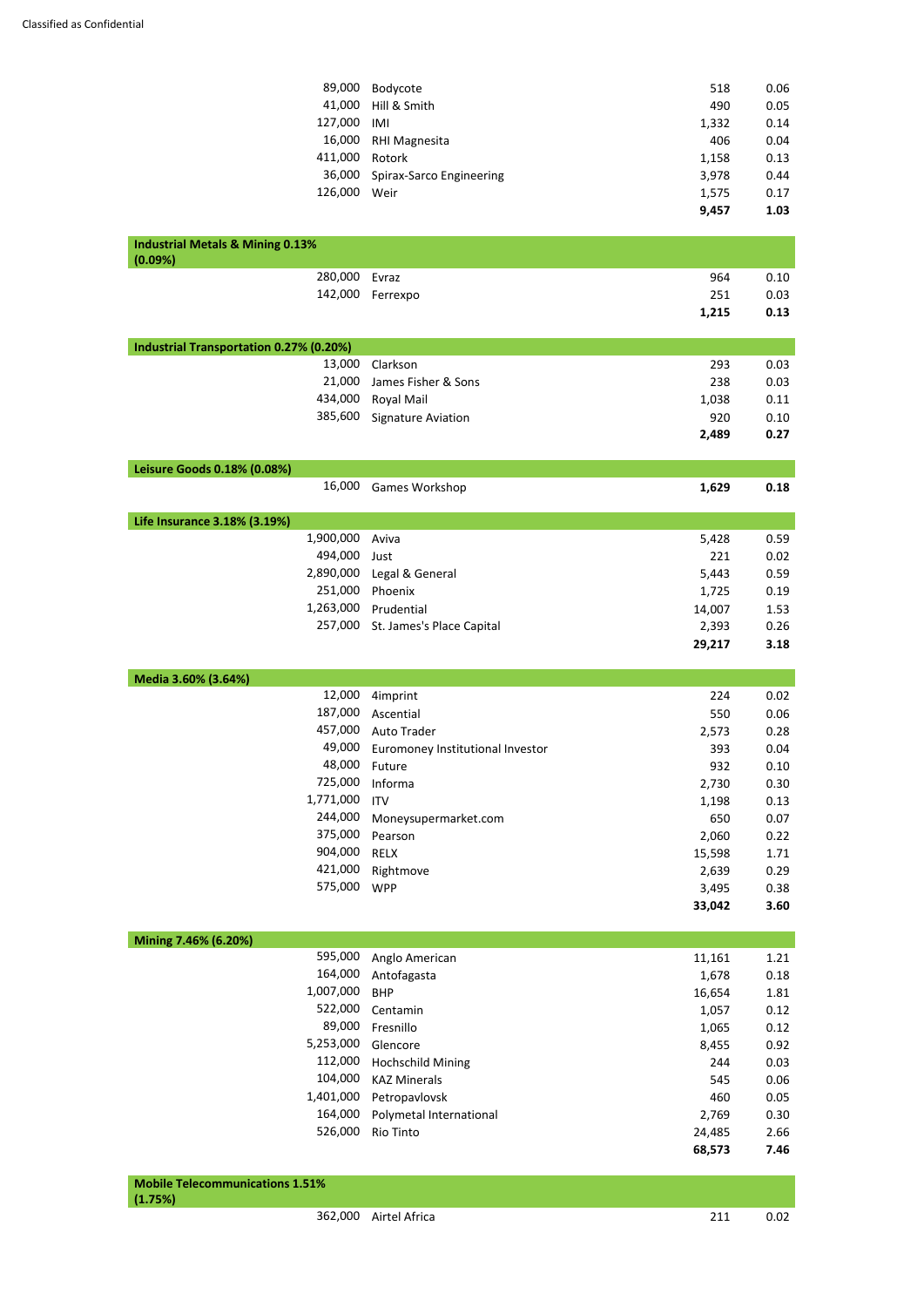| 207,000                                                    | <b>Helios Towers</b>          | 324           | 0.04          |
|------------------------------------------------------------|-------------------------------|---------------|---------------|
| 13,026,000                                                 | Vodafone                      | 13,375        | 1.45          |
|                                                            |                               | 13,910        | 1.51          |
| Non-life Insurance 1.15% (1.13%)                           |                               |               |               |
| 101,000                                                    | Admiral                       | 2,636         | 0.29          |
| 291,000                                                    | Beazley                       | 888           | 0.10          |
| 657,000                                                    | Direct Line                   | 1,770         | 0.19          |
| 173,349                                                    | Hastings                      | 438           | 0.05          |
| 166,000                                                    | Hiscox                        | 1,483         | 0.16          |
| 117,000                                                    | Lancashire                    | 809           | 0.09          |
| 496,000                                                    | <b>RSA Insurance</b>          | 2,240         | 0.24          |
| 121,000                                                    | Sabre Insurance               | 306           | 0.03          |
|                                                            |                               | 10,570        | 1.15          |
| Oil & Gas Producers 6.39% (10.16%)                         |                               |               |               |
| 9,618,000                                                  | <b>BP</b>                     | 21,659        | 2.36          |
| 323,000                                                    | Cairn Energy                  | 464           | 0.05          |
| 280,000                                                    | Diversified Gas & Oil         | 293           | 0.03          |
| 43,000                                                     | Energean Oil & Gas            | 252           | 0.03          |
| 1,987,000                                                  | Royal Dutch Shell 'A' shares  | 19,153        | 2.08          |
| 1,799,000                                                  | Royal Dutch Shell 'B' shares  | 16,909        | 1.84          |
|                                                            |                               | 58,730        | 6.39          |
| Oil Equipment, Services & Distribution 0.09% (0.09%)       |                               |               |               |
| 313,000                                                    | John Wood                     | 665           | 0.07          |
| 137,000                                                    | Petrofac                      | 153           | 0.02          |
|                                                            |                               | 818           | 0.09          |
| <b>Personal Goods 3.13% (2.85%)</b>                        |                               |               |               |
| 194,000                                                    | Burberry                      | 3,015         | 0.33          |
| 118,000                                                    | <b>PZ Cussons</b>             | 277           | 0.03          |
| 529,000                                                    | Unilever                      | 25,264        | 2.75          |
| 59,000                                                     | <b>Watches of Switzerland</b> | 198           | 0.02          |
|                                                            |                               | 28,754        | 3.13          |
|                                                            |                               |               |               |
| Pharmaceuticals & Biotechnology 10.24% (10.01%)<br>636,000 |                               |               |               |
|                                                            | AstraZeneca                   | 53,781        | 5.84          |
| 48,000<br>31,000                                           | <b>Dechra Pharmaceuticals</b> | 1,542         | 0.17          |
|                                                            | Genus                         | 1,195         | 0.13          |
| 2,386,000<br>80,000                                        | GlaxoSmithKline               | 34,645        | 3.76          |
|                                                            | Hikma Pharmaceuticals         | 2,075         | 0.23          |
| 310,000<br>28,000                                          | Indivior                      | 362           | 0.04          |
| 64,000                                                     | Oxford Biomedica              | 229           | 0.02          |
| 240,000                                                    | PureTech Health               | 161           | 0.02          |
|                                                            | Vectura Group                 | 247<br>94,237 | 0.03<br>10.24 |
|                                                            |                               |               |               |
| Real Estate Investment & Services 0.24% (0.25%)            |                               |               |               |
| 73,000                                                     | <b>CLS</b>                    | 154           | 0.02          |
| 314,000                                                    | <b>Grainger Trust</b>         | 933           | 0.09          |

66,000 Savills 514 0.06

|                              | 2,221 | 0.24 |
|------------------------------|-------|------|
| 93,000 St. Modwen Properties | 291   | 0.03 |
| 451,000 Sirius Real Estate   | -329  | 0.04 |

| Real Estate Investment Trusts 2.18% (2.19%) |                                          |       |      |  |  |
|---------------------------------------------|------------------------------------------|-------|------|--|--|
| 1,253,000                                   | Assura                                   | 966   | 0.11 |  |  |
| 77,000                                      | <b>Big Yellow</b>                        | 801   | 0.09 |  |  |
| 445,000                                     | <b>British Land</b>                      | 1,501 | 0.16 |  |  |
| 348,000                                     | Capital & Counties Properties            | 389   | 0.04 |  |  |
| 250,000                                     | <b>Civitas Social Housing</b>            | 264   | 0.03 |  |  |
| 48,000                                      | Derwent London                           | 1,234 | 0.13 |  |  |
| 280,000                                     | <b>F&amp;C Commercial Property Trust</b> | 180   | 0.02 |  |  |
| 260,000                                     | <b>GCP Student Living</b>                | 319   | 0.03 |  |  |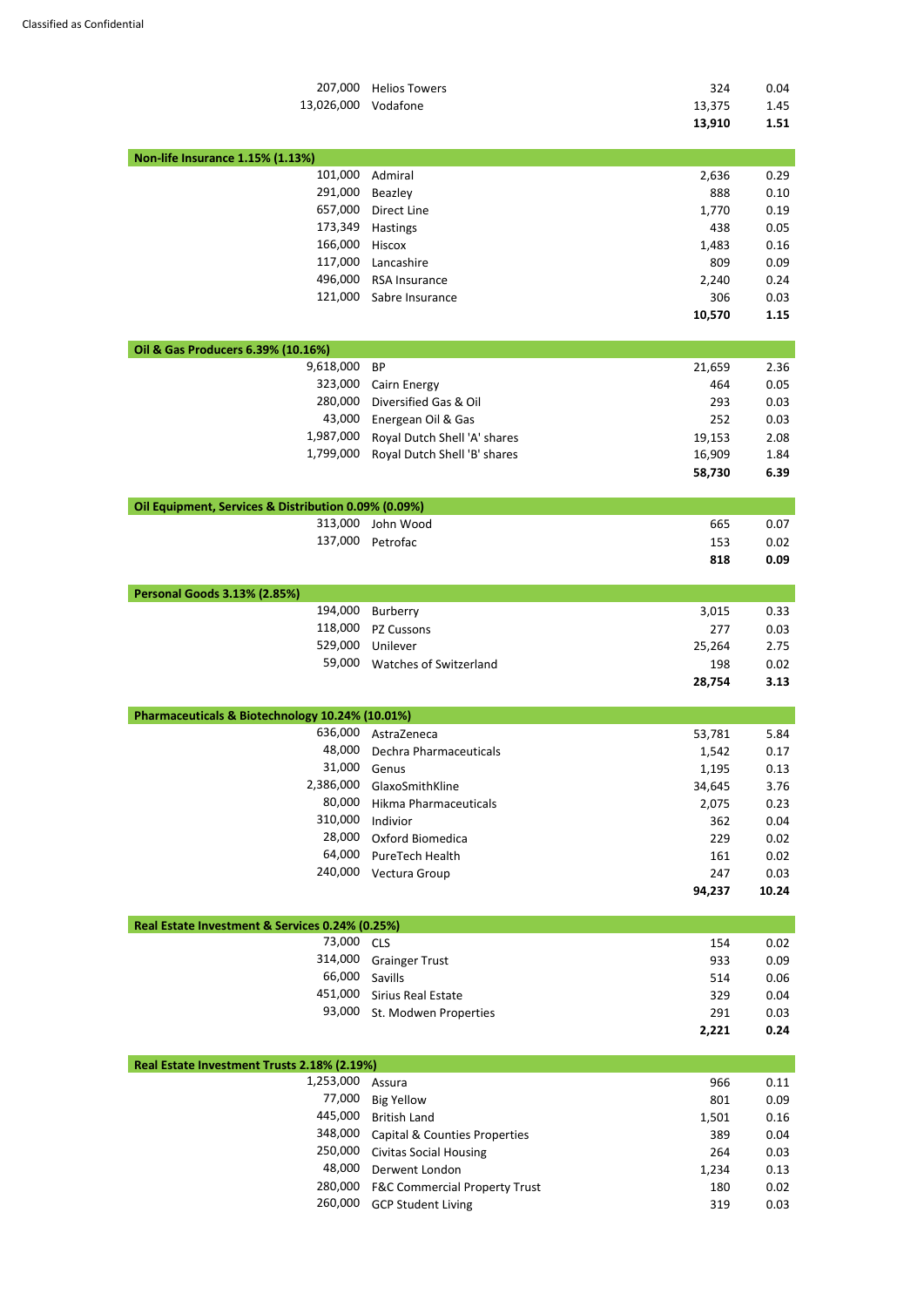| 126,000 | <b>Great Portland Estates</b>       | 754    | 0.08 |
|---------|-------------------------------------|--------|------|
| 343,000 | <b>Land Securities</b>              | 1,792  | 0.19 |
| 425,000 | LondonMetric Property               | 943    | 0.10 |
| 249,000 | <b>LXI REIT</b>                     | 268    | 0.03 |
| 598,000 | <b>Primary Health Properties</b>    | 886    | 0.10 |
| 96,000  | Safestore                           | 749    | 0.08 |
| 576,000 | Segro                               | 5,372  | 0.58 |
| 105,000 | Shaftesbury                         | 522    | 0.06 |
| 807,000 | <b>Tritax Big Box</b>               | 1,251  | 0.14 |
| 351,000 | <b>UK Commercial Property Trust</b> | 239    | 0.03 |
| 154,000 | Unite                               | 1,291  | 0.14 |
| 67,000  | Workspace                           | 358    | 0.04 |
|         |                                     | 20,079 | 2.18 |
|         |                                     |        |      |

| Software & Computer Services 1.04% (0.86%) |                           |       |      |  |  |
|--------------------------------------------|---------------------------|-------|------|--|--|
| 263,000                                    | Avast                     | 1,386 | 0.15 |  |  |
| 30,000                                     | Aveva                     | 1,431 | 0.16 |  |  |
| 37,000                                     | Computacenter             | 873   | 0.09 |  |  |
| 46,000                                     | <b>FDM</b>                | 468   | 0.05 |  |  |
| 24,000                                     | Kainos                    | 238   | 0.03 |  |  |
| 158,000                                    | Micro Focus International | 389   | 0.04 |  |  |
| 530,000                                    | Sage                      | 3,820 | 0.41 |  |  |
| 37,000                                     | SDL                       | 250   | 0.03 |  |  |
| 59,000                                     | Softcat                   | 711   | 0.08 |  |  |
|                                            |                           | 9,566 | 1.04 |  |  |

| Support Services 6.50% (5.25%) |                              |        |      |
|--------------------------------|------------------------------|--------|------|
| 115,000                        | Aggreko                      | 425    | 0.05 |
| 216,000                        | Ashtead                      | 6,046  | 0.66 |
| 238,000                        | <b>Babcock International</b> | 596    | 0.06 |
| 88,000                         | <b>Biffa</b>                 | 191    | 0.02 |
| 165,000                        | <b>Bunzl</b>                 | 4,137  | 0.45 |
| 66,000                         | Calisen                      | 109    | 0.01 |
| 780,000                        | Capita                       | 238    | 0.03 |
| 48,000                         | <b>DCC</b>                   | 2,883  | 0.31 |
| 53,000                         | Diploma                      | 1,164  | 0.13 |
| 219,000                        | Electrocomponents            | 1,558  | 0.17 |
| 120,000                        | Essentra                     | 305    | 0.03 |
| 441,000                        | Experian                     | 12,877 | 1.39 |
| 109,000                        | Ferguson                     | 8,513  | 0.93 |
| 59,000                         | Finablr                      |        |      |
| 727,000                        | G4S                          | 1,456  | 0.16 |
| 103,000                        | Grafton                      | 696    | 0.08 |
| 750,000                        | Hays                         | 847    | 0.09 |
| 131,000                        | HomeServe                    | 1,618  | 0.18 |
| 275,000                        | Howden Joinery               | 1,624  | 0.18 |
| 79,000                         | Intertek                     | 4,999  | 0.54 |
| 369,000                        | <b>IWG</b>                   | 959    | 0.10 |
| 214,000                        | Network International        | 585    | 0.06 |
| 147,000                        | Pagegroup                    | 550    | 0.06 |
| 902,000                        | Rentokil Initial             | 4,831  | 0.53 |

73,000 Sanne 476 0.05

| 579,000                                       | Serco                           | 736    | 0.08 |
|-----------------------------------------------|---------------------------------|--------|------|
| 125,000                                       | <b>Travis Perkins</b>           | 1,357  | 0.15 |
|                                               |                                 | 59,776 | 6.50 |
|                                               |                                 |        |      |
| Technology Hardware & Equipment 0.09% (0.08%) |                                 |        |      |
| 288,000                                       | <b>Spirent Communications</b>   | 822    | 0.09 |
|                                               |                                 |        |      |
| Tobacco 4.03% (4.36%)                         |                                 |        |      |
| 1,105,000                                     | <b>British American Tobacco</b> | 30,686 | 3.34 |
| 462,000                                       | <b>Imperial Brands</b>          | 6,318  | 0.69 |
|                                               |                                 | 37,004 | 4.03 |
|                                               |                                 |        |      |

**Travel & Leisure 3.97% (3.34%)**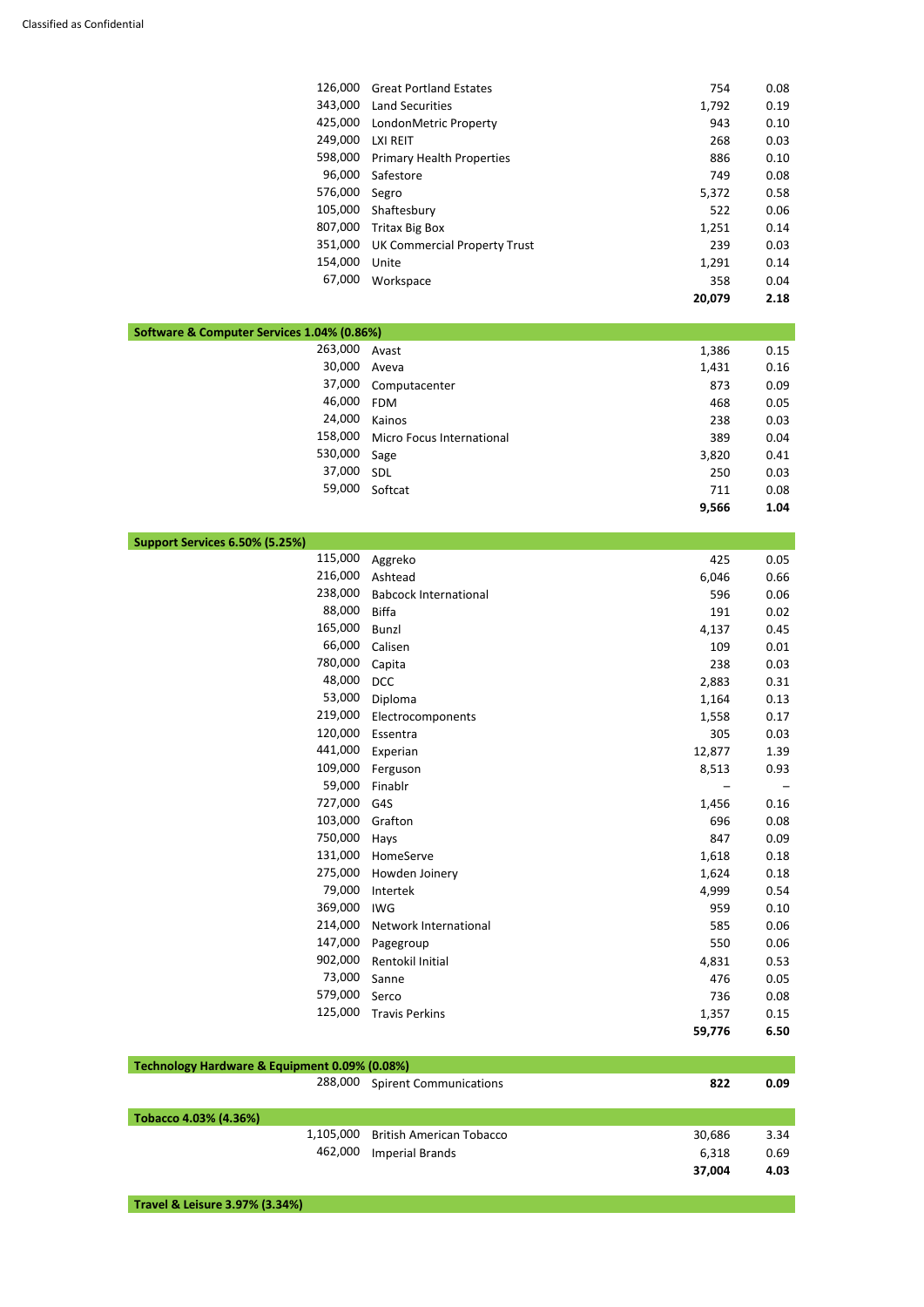| 129,000                          | 888 Holdings                               | 325    | 0.04 |
|----------------------------------|--------------------------------------------|--------|------|
| 64,000                           | Carnival                                   | 639    | 0.07 |
| 477,000                          | Cineworld                                  | 195    | 0.02 |
| 866,000                          | Compass                                    | 10,119 | 1.09 |
| 227,000                          | Domino's Pizza                             | 828    | 0.09 |
| 152,000                          | easyJet                                    | 762    | 0.08 |
| 645,000                          | FirstGroup                                 | 246    | 0.03 |
| 38,000                           | Gamesys Group                              | 453    | 0.05 |
| 279,000                          | <b>GVC</b>                                 | 2,717  | 0.30 |
| 88,000                           | <b>InterContinental Hotels</b>             | 3,601  | 0.39 |
| 1,802,000                        | <b>International Consolidated Airlines</b> | 1,712  | 0.19 |
| 37,000                           | JD Wetherspoon                             | 310    | 0.03 |
| 115,000                          | <b>Mitchells &amp; Butlers</b>             | 156    | 0.02 |
| 198,000                          | <b>National Express</b>                    | 302    | 0.03 |
| 57,998                           | Paddy Power Betfair                        | 7,105  | 0.77 |
| 144,000                          | Playtech                                   | 522    | 0.06 |
| 105,000                          | Rank                                       | 98     | 0.01 |
| 254,000                          | <b>SSP</b>                                 | 458    | 0.05 |
| 221,000                          | Trainline                                  | 801    | 0.09 |
| 207,000                          | TUI                                        | 606    | 0.07 |
| 99,000                           | Whitbread                                  | 2,103  | 0.23 |
| 506,000                          | William Hill                               | 1,406  | 0.15 |
| 32,000                           | Wizz Air                                   | 996    | 0.11 |
|                                  |                                            | 36,460 | 3.97 |
| Overseas Equities 2.08% (1.66%)  |                                            |        |      |
| <b>Netherlands 0.55% (0.36%)</b> |                                            |        |      |
| 57,000                           | Just Eat Takeaway.com                      | 4,953  | 0.55 |
|                                  |                                            |        |      |
| Ireland 1.53% (1.30%)            |                                            |        |      |
| 380,000                          | <b>CRH</b>                                 | 10,624 | 1.15 |
| 116,000                          | Smurfit Kappa                              | 3,526  | 0.38 |
|                                  |                                            | 14,150 | 1.53 |

| Total value of investments | 908,031 98.80              |
|----------------------------|----------------------------|
| 11.027<br>Net other assets | $\overline{\mathbf{1.20}}$ |
| <b>Total net assets</b>    | 919,058 100.00             |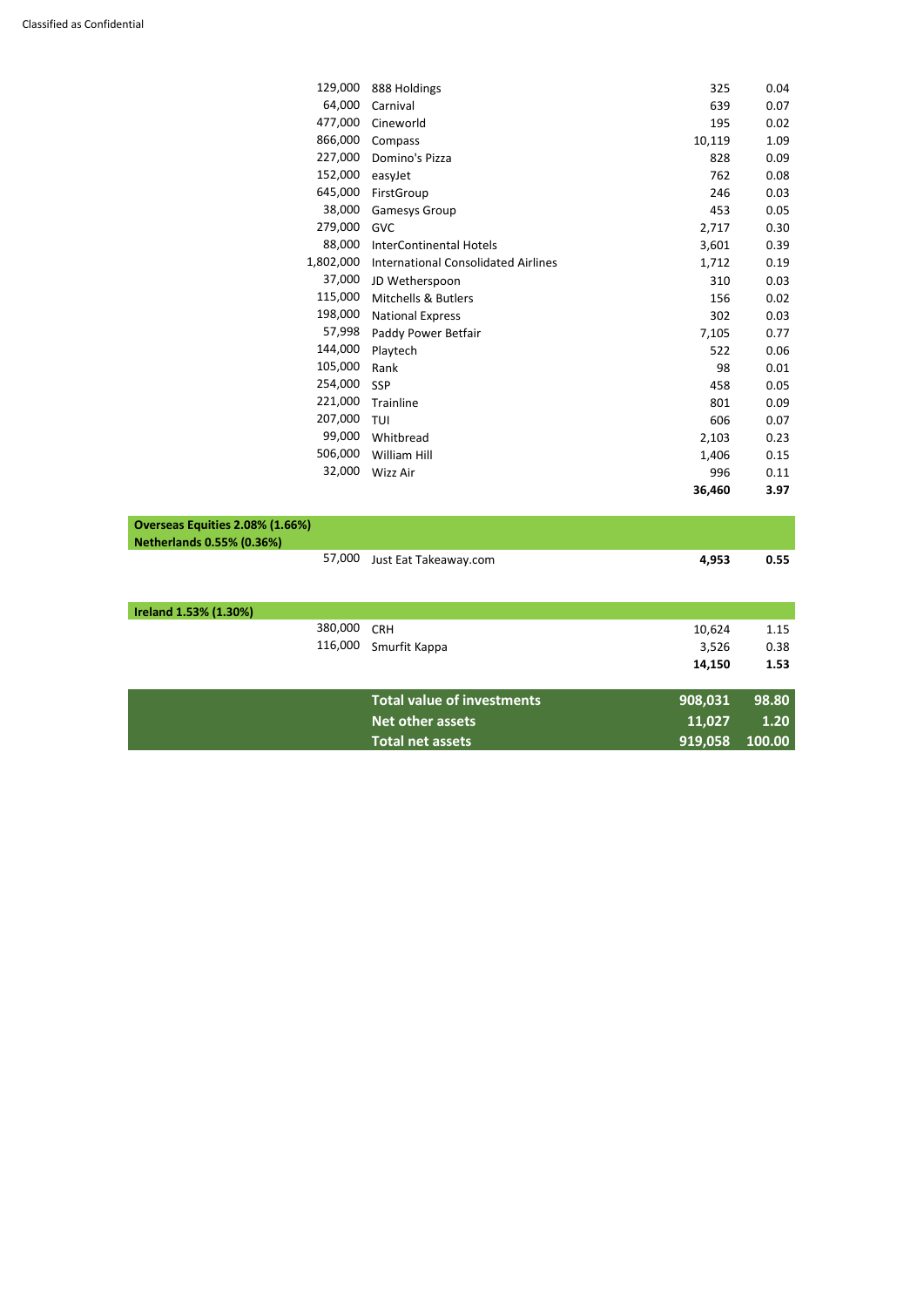## **LGPS Central Global Equity Dividend Growth Factor Fund**

#### **Portfolio Statement**

as at 30 September 2020

|                                 |                                      | <b>MARKET</b> | % OF          |
|---------------------------------|--------------------------------------|---------------|---------------|
| HOLDING/                        |                                      | <b>VALUE</b>  | <b>NET</b>    |
| <b>NOMINAL VALUE INVESTMENT</b> |                                      | £'000         | <b>ASSETS</b> |
| <b>United Kingdom 13.29%</b>    |                                      |               |               |
| (13.54%)                        |                                      |               |               |
| 145,900                         | Ashtead                              | 4,084         | 0.80          |
| 779,700                         | <b>BAE Systems</b>                   | 3,758         | 0.74          |
| 141,700                         | <b>British American Tobacco</b>      | 3,935         | 0.77          |
| 170,300                         | Bunzl                                | 4,269         | 0.84          |
| 67,500                          | Croda International                  | 4,213         | 0.83          |
| 53,400                          | <b>DCC</b>                           | 3,207         | 0.63          |
| 134,900                         | Diageo                               | 3,575         | 0.70          |
| 134,600                         | Experian                             | 3,930         | 0.77          |
| 168,300                         | Halma                                | 3,945         | 0.77          |
| 276,700                         | <b>Imperial Brands</b>               | 3,784         | 0.74          |
| 69,600                          | Intertek                             | 4,404         | 0.86          |
| 1,716,300                       | Legal & General                      | 3,233         | 0.63          |
| 16,310                          | Linde                                | 3,003         | 0.59          |
| 2,221,700                       | M&G                                  | 3,543         | 0.70          |
| 93,300                          | Pentair                              | 3,303         | 0.65          |
| 510,600                         | Sage                                 | 3,679         | 0.72          |
| 35,800                          | Spirax-Sarco Engineering             | 3,956         | 0.78          |
| 83,600                          | Unilever                             | 3,905         | 0.77          |
|                                 |                                      | 67,726        | 13.29         |
| Australia 6.31% (5.35%)         |                                      |               |               |
| 348,100                         | <b>AGL Energy</b>                    | 2,629         | 0.52          |
| 87,000                          | Ansell                               | 1,789         | 0.35          |
| 462,400                         | <b>APA</b>                           | 2,648         | 0.52          |
| 189,600                         | carsales.com                         | 2,172         | 0.43          |
| 302,600                         | <b>Charter Hall</b>                  | 2,082         | 0.41          |
| 77,100                          | Commonwealth Bank of Australia       | 2,719         | 0.53          |
| 126,100                         | <b>Corporate Travel Management</b>   | 1,205         | 0.24          |
| 31,290                          | Corporate Travel Management - Rights | 59            | 0.01          |
| 48,300                          | Domino's Pizza Enterprises           | 2,121         | 0.42          |
| 180,800                         | Goodman                              | 1,798         | 0.35          |
| 112,200                         | JB Hi-Fi                             | 2,927         | 0.57          |
| 37,000                          | Macquarie                            | 2,452         | 0.48          |
| 1,384,000                       | Mirvac                               | 1,665         | 0.33          |
| 819,500                         | nib                                  | 1,854         | 0.36          |
| 111,700                         | Sonic Healthcare                     | 2,053         | 0.40          |
| 150,900                         | <b>Washington H Soul Pattinson</b>   | 1,967         | 0.39          |
|                                 |                                      | 32,140        | 6.31          |
|                                 |                                      |               |               |
| Belgium 1.41% (1.19%)           |                                      |               |               |

| Belgium 1.41% (1.19%) |            |                                 |       |       |
|-----------------------|------------|---------------------------------|-------|-------|
|                       |            | 55,000 Groupe Bruxelles Lambert | 3.841 | 0.75  |
|                       | 38,100 UCB |                                 | 3,352 | 0.66  |
|                       |            |                                 | 7102  | 1 1 1 |

| China 3.54% (3.90%) |                                  |        |      |
|---------------------|----------------------------------|--------|------|
| 1,932,000           | China Medical System             | 1,645  | 0.32 |
| 764,000             | China Overseas Land & Investment | 1,479  | 0.29 |
| 614,000             | China Resources Land             | 2,139  | 0.42 |
| 794,700             | China Vanke                      | 1,876  | 0.37 |
| 1,326,000           | Guangdong Investment             | 1,622  | 0.32 |
| 481,000             | Hengan International             | 2,698  | 0.53 |
| 609,500             | <b>Longfor Properties</b>        | 2,643  | 0.52 |
| 159,000             | Ping An Insurance                | 1,262  | 0.25 |
| 1,369,100           | Shanghai Pharmaceuticals         | 1,768  | 0.35 |
| 551,600             | Sinopharm                        | 894    | 0.17 |
|                     |                                  | 18,026 | 3.54 |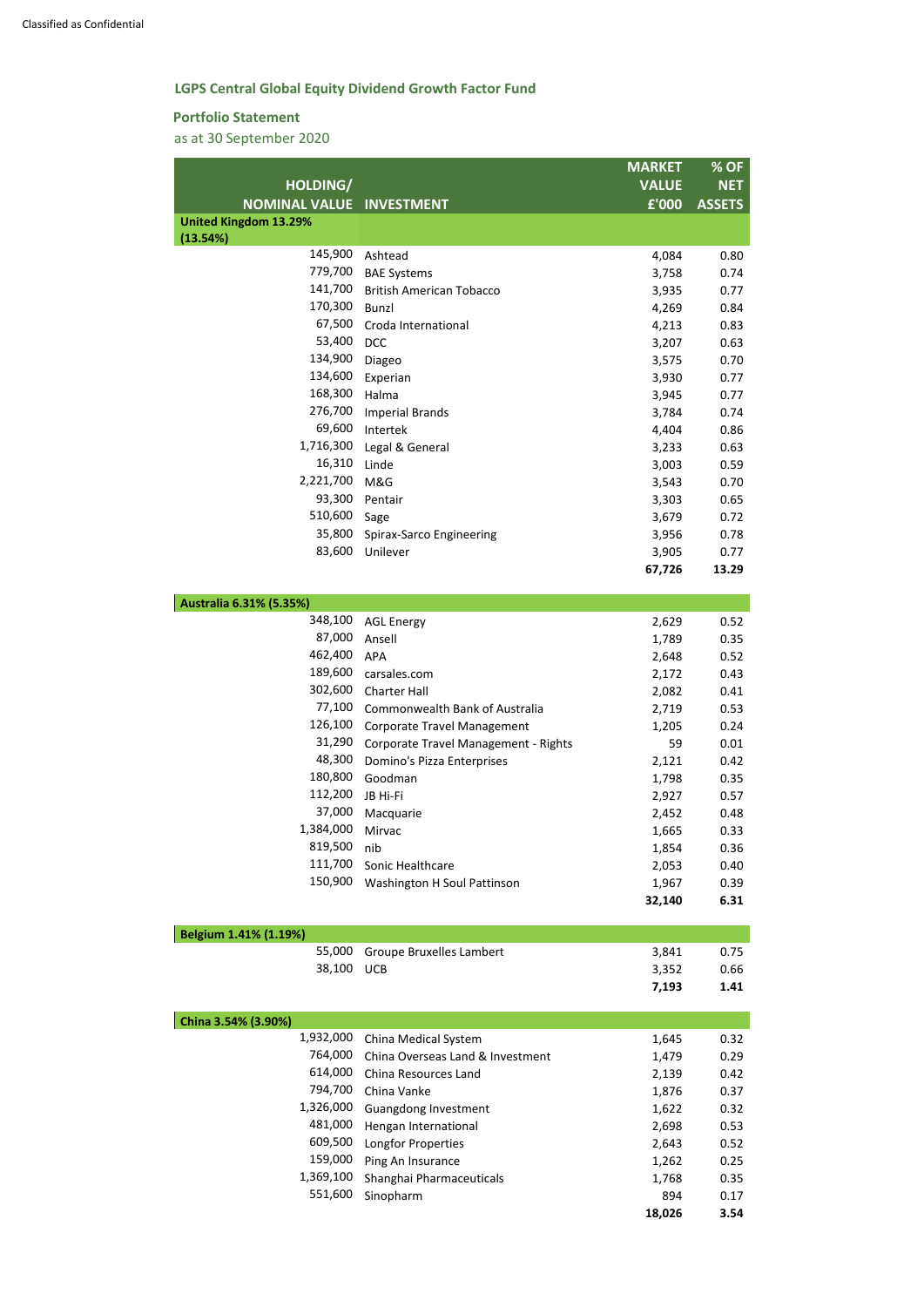| Denmark 2.24% (2.09%)         |                                      |                 |              |
|-------------------------------|--------------------------------------|-----------------|--------------|
| 29,200                        | Coloplast 'B' shares                 | 3,572           | 0.70         |
| 72,700                        | Novo Nordisk 'B' shares              | 3,898           | 0.76         |
| 81,500                        | Novozymes 'B' shares                 | 3,973           | 0.78         |
|                               |                                      | 11,443          | 2.24         |
| Finland 0.00% (0.45%)         |                                      |                 |              |
| France 2.90% (3.32%)          |                                      |                 |              |
| 36,200                        | EssilorLuxottica                     | 3,804           | 0.75         |
| 5,600                         | Hermes International                 | 3,736           | 0.73         |
| 14,500                        | L'Oréal                              | 3,651           | 0.72         |
| 46,400                        | Sanofi                               | 3,591           | 0.70         |
|                               |                                      | 14,782          | 2.90         |
| Germany 1.32% (1.51%)         |                                      |                 |              |
| 92,200                        | Fresenius                            | 3,246           | 0.64         |
| 53,500                        | <b>Fresenius Medical Care</b>        | 3,495           | 0.68         |
|                               |                                      | 6,741           | 1.32         |
| Hong Kong 5.80% (6.90%)       |                                      |                 |              |
| 502,000                       | CK Infrastructure                    | 1,809           | 0.36         |
| 292,000                       | <b>CLP</b>                           | 2,097           | 0.41         |
| 190,800                       | Hang Seng Bank                       | 2,171           | 0.43         |
| 828,900                       | Henderson Land Development           | 2,358           | 0.46         |
| 953,949                       | Hong Kong & China Gas                | 1,055           | 0.21         |
| 1,007,000                     | Hysan Development                    | 2,317           | 0.45         |
| 45,200                        | Jardine Matheson                     | 1,387           | 0.27         |
| 270,500                       | Link Real Estate Investment Trust    | 1,701           | 0.33         |
| 367,000                       | <b>MTR</b>                           | 1,399           | 0.27         |
| 743,000                       | New World Development                | 2,777           | 0.54         |
| 1,011,312                     | Pacific Century Premium Developments | 202             | 0.04         |
| 9,364,000                     | <b>PCCW</b>                          | 4,308           | 0.85         |
| 547,000                       |                                      |                 |              |
|                               | <b>Power Assets</b>                  | 2,217           | 0.44         |
| 822,800                       | <b>Swire Properties</b>              | 1,667           | 0.33         |
| 674,000                       | Wharf Real Estate Investment         | 2,112<br>29,577 | 0.41<br>5.80 |
|                               |                                      |                 |              |
| India 0.39% (0.25%)<br>64,000 |                                      | 675             | 0.13         |
| 121,000                       | Infosys                              |                 |              |
|                               | Infosys ADR                          | 1,292<br>1,967  | 0.26<br>0.39 |
| Indonesia 0.54% (0.50%)       |                                      |                 |              |
| 7,218,800                     | Bank Rakyat Indonesia Persero        | 1,137           | 0.22         |
| 3,866,000                     | Unilever Indonesia                   | 1,603           | 0.32         |
|                               |                                      | 2,740           | 0.54         |
| Ireland 0.76% (0.62%)         |                                      |                 |              |
| 39,000                        | Kerry 'A' shares                     | 3,870           | 0.76         |
| Japan 9.02% (8.91%)           |                                      |                 |              |
| 47,600                        | Aica Kogyo                           | 1,301           | 0.26         |
| 57,900                        | Alfresa                              | 973             | 0.19         |
| 23,000                        | Asahi Breweries                      | 615             | 0.12         |
| 57,600                        | Bridgestone                          | 1,400           | 0.27         |
| 241,000                       | Chiba Bank                           | 1,023           | 0.20         |
| 20,100                        | <b>Daito Trust Construction</b>      | 1,373           | 0.27         |
| 35,600                        | Glory                                | 612             | 0.12         |
| 1,230                         | Hankyu Hanshin REIT                  | 1,098           | 0.22         |
| 196,000                       | Hazama Ando                          | 1,039           | 0.20         |
| 98,700                        | Hulic                                | 711             | 0.14         |
| 1,870                         | Ichigo Office REIT Investment        | 1,044           | 0.20         |
| 5,900                         | Invincible Investment                | 1,341           | 0.26         |
| 100,600                       | J Front Retailing                    | 558             | 0.11         |
| 980                           | Japan Retail Fund Investment Trust   | 1,164           | 0.23         |
|                               |                                      |                 |              |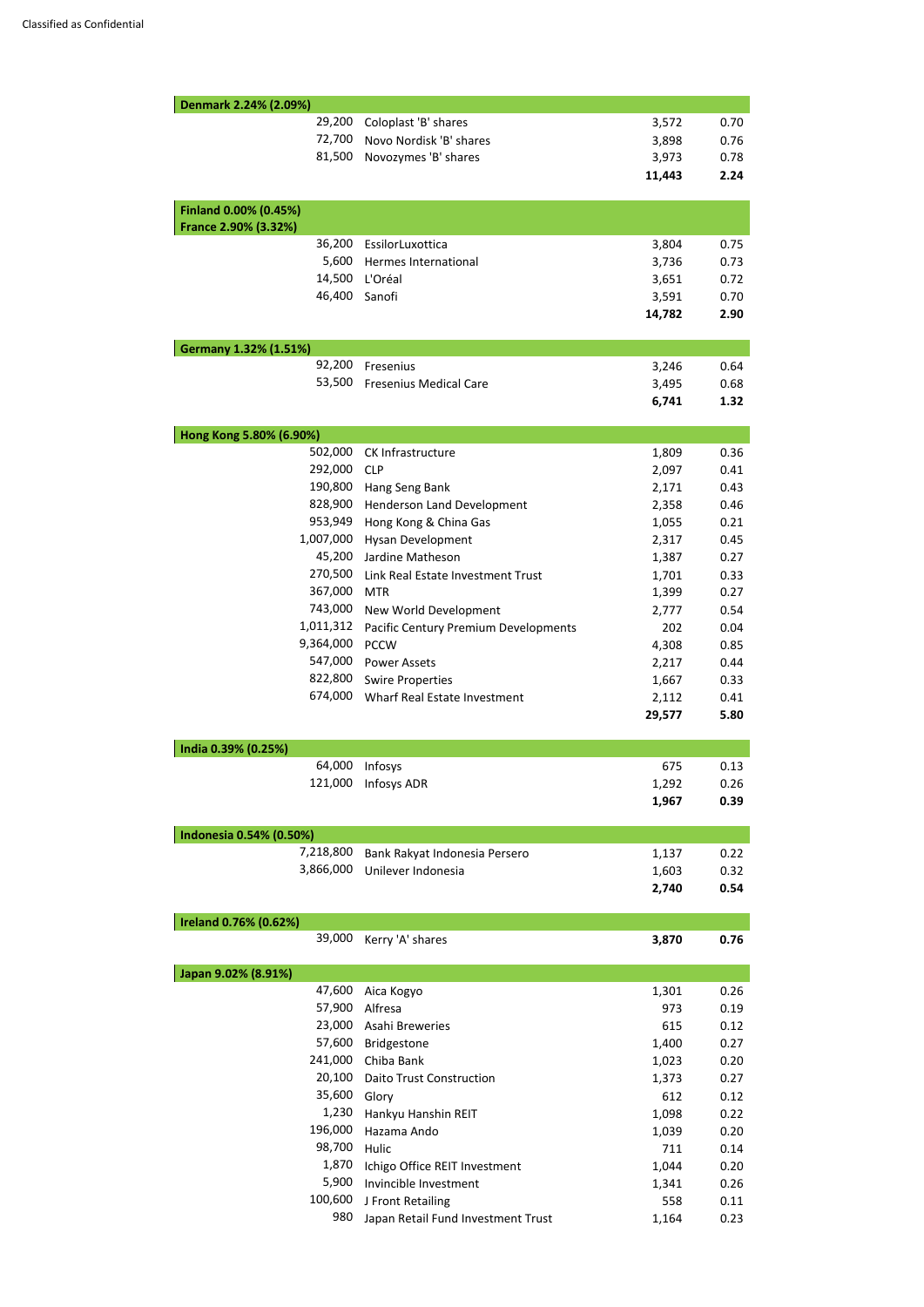| 155,700<br>2,191<br>Japan Tobacco<br>59,000<br><b>KDDI</b><br>1,148<br>24,600<br>Koito Manufacturing<br>963<br>60,700<br>1,220<br>Kyowa Exeo<br>76,600<br>Lintec<br>1,372<br>42,000<br>Mandom<br>543<br>48,000<br>Marui<br>707<br>95,200<br>Miraca<br>1,961<br>292,100<br>Mitsubishi UFJ Lease & Finance<br>1,038<br>1,000<br>Mori Hills REIT Investment<br>1,002<br>94,100<br>1,262<br><b>NGK Spark Plug</b><br>56,700<br><b>Nichias</b><br>1,031<br>0.20<br>70,600<br>Nippon Telegraph & Telephone<br>1,113<br>0.22<br>34,500<br><b>NOF</b><br>1,046<br>0.20<br>62,600<br>914<br>Nomura Real Estate<br>0.18<br>129,100<br>Orix<br>1,234<br>0.24<br>28,600<br>Otsuka<br>0.22<br>1,126<br>72,000<br>Pola Orbis<br>1,046<br>0.20<br>135,000<br>Sanwa<br>1,098<br>0.22<br>73,000<br>Sekisui Chemical<br>897<br>0.18<br>82,700<br>Sekisui House<br>0.22<br>1,124<br>32,600<br>Seven & I<br>777<br>0.15<br>543,000<br>Seven Bank<br>0.20<br>1,011<br>791,500<br>Sojitz<br>1,381<br>0.27<br>29,700<br><b>Tokio Marine</b><br>1,001<br>0.20<br>23,200<br>971<br><b>Tokyo Century</b><br>0.19<br>46,200<br><b>TS Tech</b><br>0.20<br>1,002<br>76,100<br><b>USS</b><br>1,048<br>0.21<br>12,500<br>West Japan Railway<br>0.09<br>476<br>45,955<br>Malaysia 0.36% (0.38%)<br>631,000<br>1,839<br><b>Public Bank</b><br><b>Netherlands 0.79% (0.65%)</b><br>61,100<br><b>Wolters Kluwer</b><br>4,036<br>0.79<br>Philippines 0.24% (0.17%)<br>712,300<br><b>International Container Terminal Services</b><br>1,239<br>0.24<br><b>Singapore 0.81% (1.17%)</b><br>1,642,900<br><b>Frasers Centrepoint Trust</b><br>2,216<br>1,732,000<br><b>Mapletree Commercial Trust</b><br>1,904<br>4,120 |                           |  |      |
|--------------------------------------------------------------------------------------------------------------------------------------------------------------------------------------------------------------------------------------------------------------------------------------------------------------------------------------------------------------------------------------------------------------------------------------------------------------------------------------------------------------------------------------------------------------------------------------------------------------------------------------------------------------------------------------------------------------------------------------------------------------------------------------------------------------------------------------------------------------------------------------------------------------------------------------------------------------------------------------------------------------------------------------------------------------------------------------------------------------------------------------------------------------------------------------------------------------------------------------------------------------------------------------------------------------------------------------------------------------------------------------------------------------------------------------------------------------------------------------------------------------------------------------------------------------------------------------------------------------------------------------------------------------------------------|---------------------------|--|------|
|                                                                                                                                                                                                                                                                                                                                                                                                                                                                                                                                                                                                                                                                                                                                                                                                                                                                                                                                                                                                                                                                                                                                                                                                                                                                                                                                                                                                                                                                                                                                                                                                                                                                                |                           |  | 0.43 |
|                                                                                                                                                                                                                                                                                                                                                                                                                                                                                                                                                                                                                                                                                                                                                                                                                                                                                                                                                                                                                                                                                                                                                                                                                                                                                                                                                                                                                                                                                                                                                                                                                                                                                |                           |  | 0.23 |
|                                                                                                                                                                                                                                                                                                                                                                                                                                                                                                                                                                                                                                                                                                                                                                                                                                                                                                                                                                                                                                                                                                                                                                                                                                                                                                                                                                                                                                                                                                                                                                                                                                                                                |                           |  | 0.19 |
|                                                                                                                                                                                                                                                                                                                                                                                                                                                                                                                                                                                                                                                                                                                                                                                                                                                                                                                                                                                                                                                                                                                                                                                                                                                                                                                                                                                                                                                                                                                                                                                                                                                                                |                           |  | 0.24 |
|                                                                                                                                                                                                                                                                                                                                                                                                                                                                                                                                                                                                                                                                                                                                                                                                                                                                                                                                                                                                                                                                                                                                                                                                                                                                                                                                                                                                                                                                                                                                                                                                                                                                                |                           |  | 0.27 |
|                                                                                                                                                                                                                                                                                                                                                                                                                                                                                                                                                                                                                                                                                                                                                                                                                                                                                                                                                                                                                                                                                                                                                                                                                                                                                                                                                                                                                                                                                                                                                                                                                                                                                |                           |  | 0.11 |
|                                                                                                                                                                                                                                                                                                                                                                                                                                                                                                                                                                                                                                                                                                                                                                                                                                                                                                                                                                                                                                                                                                                                                                                                                                                                                                                                                                                                                                                                                                                                                                                                                                                                                |                           |  | 0.14 |
|                                                                                                                                                                                                                                                                                                                                                                                                                                                                                                                                                                                                                                                                                                                                                                                                                                                                                                                                                                                                                                                                                                                                                                                                                                                                                                                                                                                                                                                                                                                                                                                                                                                                                |                           |  | 0.38 |
|                                                                                                                                                                                                                                                                                                                                                                                                                                                                                                                                                                                                                                                                                                                                                                                                                                                                                                                                                                                                                                                                                                                                                                                                                                                                                                                                                                                                                                                                                                                                                                                                                                                                                |                           |  | 0.20 |
|                                                                                                                                                                                                                                                                                                                                                                                                                                                                                                                                                                                                                                                                                                                                                                                                                                                                                                                                                                                                                                                                                                                                                                                                                                                                                                                                                                                                                                                                                                                                                                                                                                                                                |                           |  | 0.20 |
|                                                                                                                                                                                                                                                                                                                                                                                                                                                                                                                                                                                                                                                                                                                                                                                                                                                                                                                                                                                                                                                                                                                                                                                                                                                                                                                                                                                                                                                                                                                                                                                                                                                                                |                           |  | 0.25 |
|                                                                                                                                                                                                                                                                                                                                                                                                                                                                                                                                                                                                                                                                                                                                                                                                                                                                                                                                                                                                                                                                                                                                                                                                                                                                                                                                                                                                                                                                                                                                                                                                                                                                                |                           |  |      |
|                                                                                                                                                                                                                                                                                                                                                                                                                                                                                                                                                                                                                                                                                                                                                                                                                                                                                                                                                                                                                                                                                                                                                                                                                                                                                                                                                                                                                                                                                                                                                                                                                                                                                |                           |  |      |
|                                                                                                                                                                                                                                                                                                                                                                                                                                                                                                                                                                                                                                                                                                                                                                                                                                                                                                                                                                                                                                                                                                                                                                                                                                                                                                                                                                                                                                                                                                                                                                                                                                                                                |                           |  |      |
|                                                                                                                                                                                                                                                                                                                                                                                                                                                                                                                                                                                                                                                                                                                                                                                                                                                                                                                                                                                                                                                                                                                                                                                                                                                                                                                                                                                                                                                                                                                                                                                                                                                                                |                           |  |      |
|                                                                                                                                                                                                                                                                                                                                                                                                                                                                                                                                                                                                                                                                                                                                                                                                                                                                                                                                                                                                                                                                                                                                                                                                                                                                                                                                                                                                                                                                                                                                                                                                                                                                                |                           |  |      |
|                                                                                                                                                                                                                                                                                                                                                                                                                                                                                                                                                                                                                                                                                                                                                                                                                                                                                                                                                                                                                                                                                                                                                                                                                                                                                                                                                                                                                                                                                                                                                                                                                                                                                |                           |  |      |
|                                                                                                                                                                                                                                                                                                                                                                                                                                                                                                                                                                                                                                                                                                                                                                                                                                                                                                                                                                                                                                                                                                                                                                                                                                                                                                                                                                                                                                                                                                                                                                                                                                                                                |                           |  |      |
|                                                                                                                                                                                                                                                                                                                                                                                                                                                                                                                                                                                                                                                                                                                                                                                                                                                                                                                                                                                                                                                                                                                                                                                                                                                                                                                                                                                                                                                                                                                                                                                                                                                                                |                           |  |      |
|                                                                                                                                                                                                                                                                                                                                                                                                                                                                                                                                                                                                                                                                                                                                                                                                                                                                                                                                                                                                                                                                                                                                                                                                                                                                                                                                                                                                                                                                                                                                                                                                                                                                                |                           |  |      |
|                                                                                                                                                                                                                                                                                                                                                                                                                                                                                                                                                                                                                                                                                                                                                                                                                                                                                                                                                                                                                                                                                                                                                                                                                                                                                                                                                                                                                                                                                                                                                                                                                                                                                |                           |  |      |
|                                                                                                                                                                                                                                                                                                                                                                                                                                                                                                                                                                                                                                                                                                                                                                                                                                                                                                                                                                                                                                                                                                                                                                                                                                                                                                                                                                                                                                                                                                                                                                                                                                                                                |                           |  |      |
|                                                                                                                                                                                                                                                                                                                                                                                                                                                                                                                                                                                                                                                                                                                                                                                                                                                                                                                                                                                                                                                                                                                                                                                                                                                                                                                                                                                                                                                                                                                                                                                                                                                                                |                           |  |      |
|                                                                                                                                                                                                                                                                                                                                                                                                                                                                                                                                                                                                                                                                                                                                                                                                                                                                                                                                                                                                                                                                                                                                                                                                                                                                                                                                                                                                                                                                                                                                                                                                                                                                                |                           |  |      |
|                                                                                                                                                                                                                                                                                                                                                                                                                                                                                                                                                                                                                                                                                                                                                                                                                                                                                                                                                                                                                                                                                                                                                                                                                                                                                                                                                                                                                                                                                                                                                                                                                                                                                |                           |  |      |
|                                                                                                                                                                                                                                                                                                                                                                                                                                                                                                                                                                                                                                                                                                                                                                                                                                                                                                                                                                                                                                                                                                                                                                                                                                                                                                                                                                                                                                                                                                                                                                                                                                                                                |                           |  |      |
|                                                                                                                                                                                                                                                                                                                                                                                                                                                                                                                                                                                                                                                                                                                                                                                                                                                                                                                                                                                                                                                                                                                                                                                                                                                                                                                                                                                                                                                                                                                                                                                                                                                                                |                           |  |      |
|                                                                                                                                                                                                                                                                                                                                                                                                                                                                                                                                                                                                                                                                                                                                                                                                                                                                                                                                                                                                                                                                                                                                                                                                                                                                                                                                                                                                                                                                                                                                                                                                                                                                                |                           |  |      |
|                                                                                                                                                                                                                                                                                                                                                                                                                                                                                                                                                                                                                                                                                                                                                                                                                                                                                                                                                                                                                                                                                                                                                                                                                                                                                                                                                                                                                                                                                                                                                                                                                                                                                |                           |  |      |
|                                                                                                                                                                                                                                                                                                                                                                                                                                                                                                                                                                                                                                                                                                                                                                                                                                                                                                                                                                                                                                                                                                                                                                                                                                                                                                                                                                                                                                                                                                                                                                                                                                                                                |                           |  | 9.02 |
|                                                                                                                                                                                                                                                                                                                                                                                                                                                                                                                                                                                                                                                                                                                                                                                                                                                                                                                                                                                                                                                                                                                                                                                                                                                                                                                                                                                                                                                                                                                                                                                                                                                                                |                           |  |      |
|                                                                                                                                                                                                                                                                                                                                                                                                                                                                                                                                                                                                                                                                                                                                                                                                                                                                                                                                                                                                                                                                                                                                                                                                                                                                                                                                                                                                                                                                                                                                                                                                                                                                                |                           |  | 0.36 |
|                                                                                                                                                                                                                                                                                                                                                                                                                                                                                                                                                                                                                                                                                                                                                                                                                                                                                                                                                                                                                                                                                                                                                                                                                                                                                                                                                                                                                                                                                                                                                                                                                                                                                |                           |  |      |
|                                                                                                                                                                                                                                                                                                                                                                                                                                                                                                                                                                                                                                                                                                                                                                                                                                                                                                                                                                                                                                                                                                                                                                                                                                                                                                                                                                                                                                                                                                                                                                                                                                                                                |                           |  |      |
|                                                                                                                                                                                                                                                                                                                                                                                                                                                                                                                                                                                                                                                                                                                                                                                                                                                                                                                                                                                                                                                                                                                                                                                                                                                                                                                                                                                                                                                                                                                                                                                                                                                                                |                           |  |      |
|                                                                                                                                                                                                                                                                                                                                                                                                                                                                                                                                                                                                                                                                                                                                                                                                                                                                                                                                                                                                                                                                                                                                                                                                                                                                                                                                                                                                                                                                                                                                                                                                                                                                                |                           |  |      |
|                                                                                                                                                                                                                                                                                                                                                                                                                                                                                                                                                                                                                                                                                                                                                                                                                                                                                                                                                                                                                                                                                                                                                                                                                                                                                                                                                                                                                                                                                                                                                                                                                                                                                |                           |  |      |
|                                                                                                                                                                                                                                                                                                                                                                                                                                                                                                                                                                                                                                                                                                                                                                                                                                                                                                                                                                                                                                                                                                                                                                                                                                                                                                                                                                                                                                                                                                                                                                                                                                                                                |                           |  |      |
|                                                                                                                                                                                                                                                                                                                                                                                                                                                                                                                                                                                                                                                                                                                                                                                                                                                                                                                                                                                                                                                                                                                                                                                                                                                                                                                                                                                                                                                                                                                                                                                                                                                                                |                           |  | 0.44 |
|                                                                                                                                                                                                                                                                                                                                                                                                                                                                                                                                                                                                                                                                                                                                                                                                                                                                                                                                                                                                                                                                                                                                                                                                                                                                                                                                                                                                                                                                                                                                                                                                                                                                                |                           |  | 0.37 |
|                                                                                                                                                                                                                                                                                                                                                                                                                                                                                                                                                                                                                                                                                                                                                                                                                                                                                                                                                                                                                                                                                                                                                                                                                                                                                                                                                                                                                                                                                                                                                                                                                                                                                |                           |  | 0.81 |
|                                                                                                                                                                                                                                                                                                                                                                                                                                                                                                                                                                                                                                                                                                                                                                                                                                                                                                                                                                                                                                                                                                                                                                                                                                                                                                                                                                                                                                                                                                                                                                                                                                                                                | South Korea 0.31% (0.26%) |  |      |
| 41,200<br><b>Samsung Electronics</b><br>1,586                                                                                                                                                                                                                                                                                                                                                                                                                                                                                                                                                                                                                                                                                                                                                                                                                                                                                                                                                                                                                                                                                                                                                                                                                                                                                                                                                                                                                                                                                                                                                                                                                                  |                           |  | 0.31 |
| Spain 1.37% (1.67%)                                                                                                                                                                                                                                                                                                                                                                                                                                                                                                                                                                                                                                                                                                                                                                                                                                                                                                                                                                                                                                                                                                                                                                                                                                                                                                                                                                                                                                                                                                                                                                                                                                                            |                           |  |      |
| 190,300<br>3,400<br>Enagas                                                                                                                                                                                                                                                                                                                                                                                                                                                                                                                                                                                                                                                                                                                                                                                                                                                                                                                                                                                                                                                                                                                                                                                                                                                                                                                                                                                                                                                                                                                                                                                                                                                     |                           |  | 0.67 |
| 247,700<br>Red Electrica<br>3,597                                                                                                                                                                                                                                                                                                                                                                                                                                                                                                                                                                                                                                                                                                                                                                                                                                                                                                                                                                                                                                                                                                                                                                                                                                                                                                                                                                                                                                                                                                                                                                                                                                              |                           |  | 0.70 |

**6,997 1.37**

| Sweden 0.85% (0.53%)             |                                    |        |      |
|----------------------------------|------------------------------------|--------|------|
| 74,400                           | Hexagon series 'B' shares          | 4,348  | 0.85 |
|                                  |                                    |        |      |
| <b>Switzerland 5.94% (5.90%)</b> |                                    |        |      |
| 187,800                          | ABB (Registered)                   | 3,708  | 0.73 |
| 1,200                            | Givaudan                           | 4,011  | 0.79 |
| 630                              | Lindt & Spruengli (Part Certified) | 4,124  | 0.81 |
| 40,800                           | Nestlé                             | 3,756  | 0.74 |
| 56,900                           | <b>Novartis</b>                    | 3,828  | 0.75 |
| 5,040                            | Partners                           | 3,596  | 0.70 |
| 14,000                           | Roche (Bearer)                     | 3,727  | 0.73 |
| 61,200                           | Swiss Re                           | 3,517  | 0.69 |
|                                  |                                    | 30,267 | 5.94 |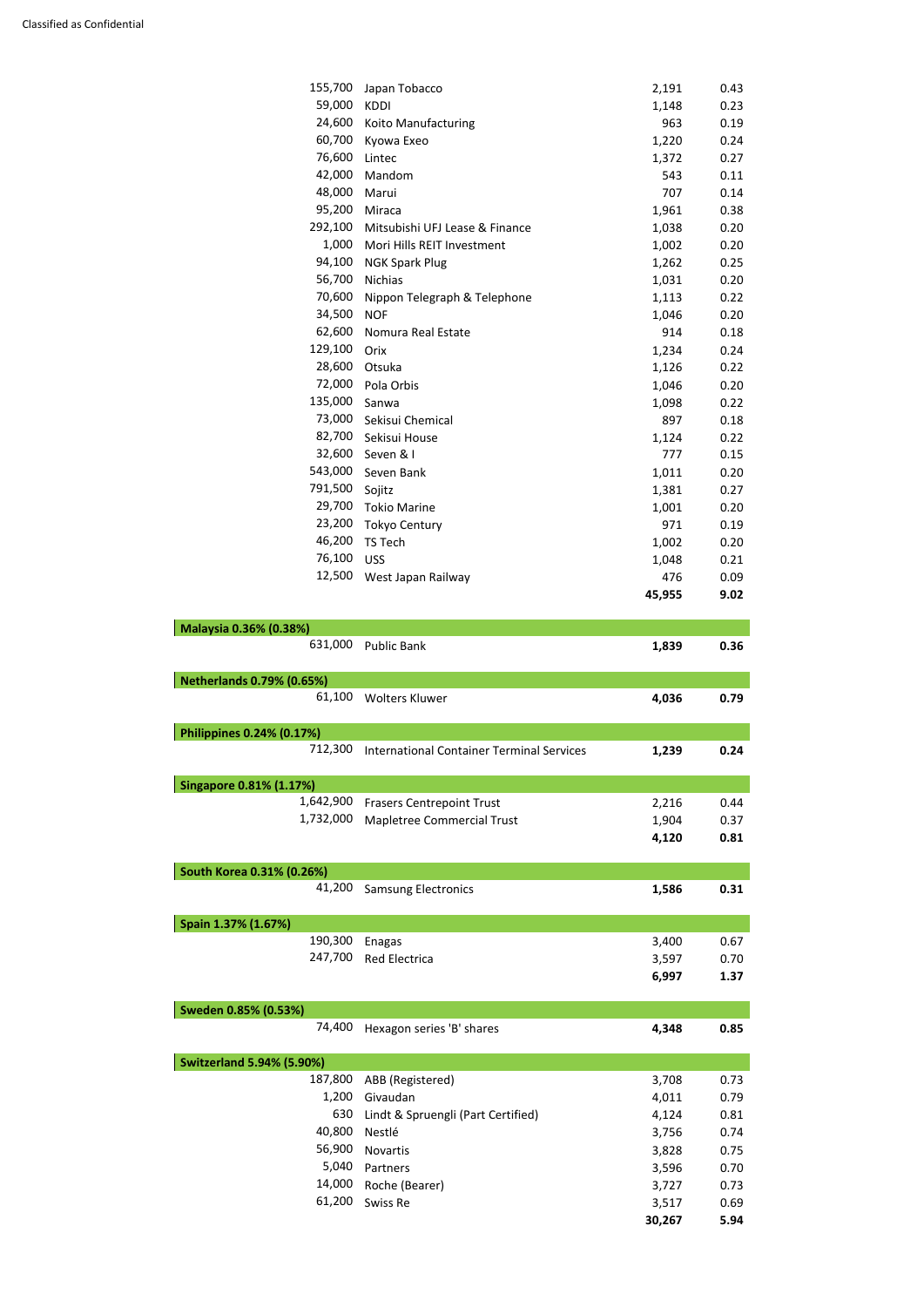| Taiwan 1.85% (1.30%)                 |                                        |       |      |
|--------------------------------------|----------------------------------------|-------|------|
| 2,139,682                            | <b>E.Sun Financial</b>                 | 1,463 | 0.29 |
|                                      | 1,353,000 Micro-Star International     | 4,788 | 0.94 |
| 1,245,000                            | Vanguard International Semiconductor   | 3,195 | 0.62 |
|                                      |                                        | 9,446 | 1.85 |
|                                      |                                        |       |      |
| Thailand 0.36% (0.43%)<br>2,595,800  | <b>Thanachart Capital PCL</b>          | 1,838 | 0.36 |
|                                      |                                        |       |      |
| <b>United States 38.47% (38.23%)</b> |                                        |       |      |
| 24,780                               | 3M                                     | 3,069 | 0.60 |
| 40,000                               | <b>Abbott Laboratories</b>             | 3,366 | 0.66 |
| 40,800                               | AbbVie                                 | 2,762 | 0.54 |
| 107,560                              | Aflac                                  | 3,023 | 0.59 |
| 13,700                               | Air Products & Chemicals               | 3,157 | 0.62 |
| 45,510                               | Albemarle                              | 3,142 | 0.62 |
| 370,100                              | Amcor                                  | 3,161 | 0.62 |
| 77,100                               | AO Smith                               | 3,148 | 0.62 |
| 94,000                               | <b>Archer Daniels Midland</b>          | 3,380 | 0.66 |
| 133,800                              | AT&T                                   | 2,944 | 0.58 |
| 38,450                               | <b>Atmos Energy</b>                    | 2,842 | 0.56 |
| 27,200                               | <b>Automatic Data Processing</b>       | 2,934 | 0.58 |
| 14,600                               | <b>Becton Dickinson</b>                | 2,628 | 0.52 |
| 58,250                               | Brown-Forman class 'B' shares          | 3,392 | 0.67 |
| 70,000                               | <b>Cardinal Health</b>                 | 2,542 | 0.50 |
| 148,800                              | <b>Carrier Global</b>                  | 3,514 | 0.69 |
| 28,790                               | Caterpillar                            | 3,318 | 0.65 |
| 43,950                               | Chevron                                | 2,446 | 0.48 |
| 29,360                               | Chubb                                  | 2,636 | 0.52 |
| 47,600                               | Cincinnati Financial                   | 2,871 | 0.56 |
| 13,160                               | Cintas                                 | 3,388 | 0.66 |
| 17,540                               | Clorox                                 | 2,851 | 0.56 |
| 81,610                               | Coca-Cola                              | 3,113 | 0.61 |
| 53,290                               | Colgate-Palmolive                      | 3,179 | 0.62 |
| 52,400                               | <b>Consolidated Edison</b>             | 3,153 | 0.62 |
| 37,540                               | Dover                                  | 3,146 | 0.62 |
| 18,900                               | Ecolab                                 | 2,917 | 0.57 |
| 62,300                               | <b>Emerson Electric</b>                | 3,158 | 0.62 |
| 18,590                               | <b>Essex Property Trust</b>            | 2,887 | 0.57 |
| 49,390                               | Expeditors International of Washington | 3,456 | 0.68 |
| 91,100                               | Exxon Mobil                            |       | 0.47 |
| 54,260                               |                                        | 2,418 |      |
| 192,200                              | Federal Realty Investment Trust        | 3,082 | 0.60 |
| 26,380                               | <b>Franklin Resources</b>              | 3,024 | 0.59 |
| 44,680                               | <b>General Dynamics</b>                | 2,824 | 0.55 |
|                                      | <b>Genuine Parts</b>                   | 3,289 | 0.65 |
| 78,700                               | <b>Hormel Foods</b>                    | 2,976 | 0.58 |
| 21,400                               | <b>Illinois Tool Works</b>             | 3,194 | 0.63 |
| 26,740                               | Johnson & Johnson                      | 3,075 | 0.60 |
| 26,880                               | Kimberly-Clark                         | 3,068 | 0.60 |
| 110,100                              | Leggett & Platt                        | 3,505 | 0.69 |
| 26,900                               | Lowe's                                 | 3,450 | 0.68 |
| 20,570                               | McCormick                              | 3,087 | 0.61 |
| 20,030                               | McDonald's                             | 3,399 | 0.67 |
| 41,100                               | Medtronic                              | 3,296 | 0.65 |
| 92,410                               | Nucor                                  | 3,205 | 0.63 |
| 68,000                               | Otis Worldwide                         | 3,280 | 0.64 |
| 328,700                              | People's United Financial              | 2,619 | 0.51 |
| 29,110                               | PepsiCo                                | 3,113 | 0.61 |
| 35,820                               | <b>PPG Industries</b>                  | 3,382 | 0.66 |
| 31,400                               | Procter & Gamble                       | 3,373 | 0.66 |
| 63,700                               | Raytheon Technologies                  | 2,833 | 0.56 |
| 68,840                               | Realty Income                          | 3,232 | 0.63 |
| 9,500                                | <b>Roper Technologies</b>              | 2,903 | 0.57 |
| 11,300                               | S&P Global                             | 3,150 | 0.62 |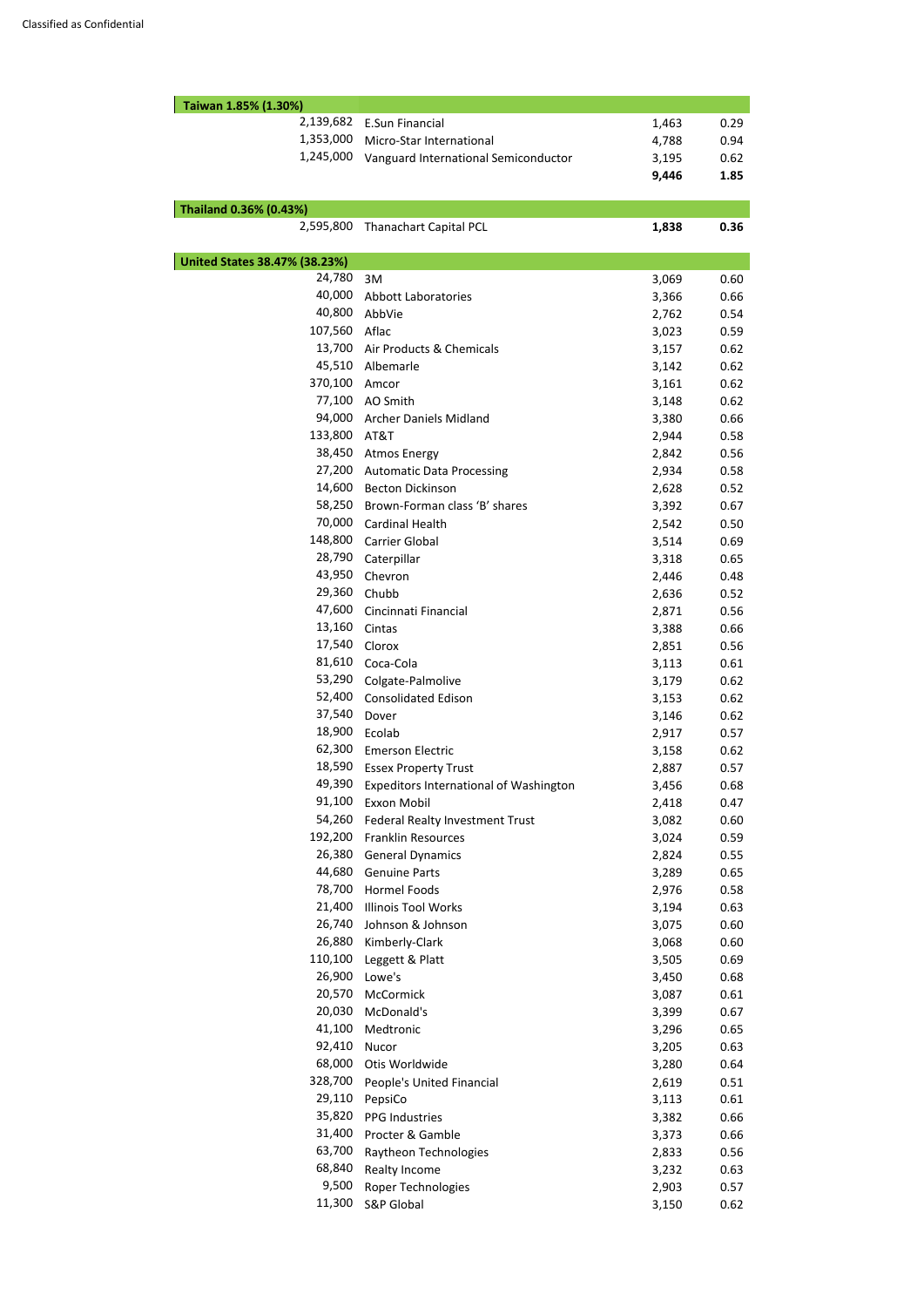| 6,400  | Sherwin-Williams                  | 3,448   | 0.68  |
|--------|-----------------------------------|---------|-------|
| 26,000 | <b>Stanley Black &amp; Decker</b> | 3,261   | 0.64  |
| 72,100 | Sysco                             | 3,468   | 0.68  |
| 29,700 | <b>T</b> Rowe Price               | 2,943   | 0.58  |
| 32,000 | Target                            | 3,894   | 0.76  |
| 65,970 | VF                                | 3,584   | 0.70  |
| 97,600 | <b>Walgreens Boots Alliance</b>   | 2,711   | 0.53  |
| 30,180 | Walmart                           | 3,265   | 0.64  |
| 11,600 | <b>WW Grainger</b>                | 3,201   | 0.63  |
|        |                                   | 196,075 | 38.47 |

| <b>Total value of investments</b><br>503.951 | 98.87            |
|----------------------------------------------|------------------|
| Net other assets<br>5.785                    | 1.13             |
| <b>Total net assets</b><br>509.736           | 100 <sub>1</sub> |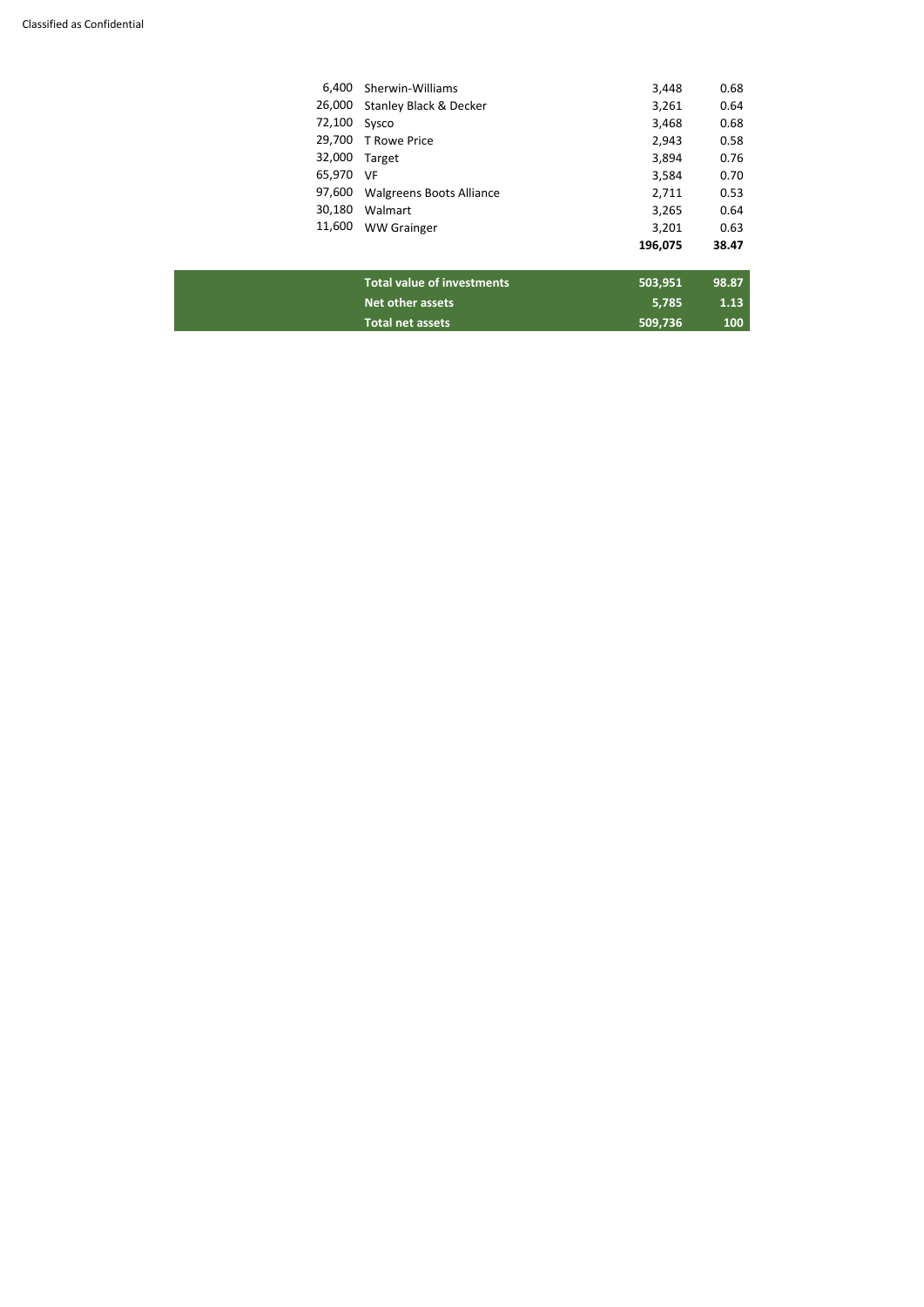## **LGPS Central Global Ex UK Passive Equity Fund**

#### **Portfolio Statement**

as at 30 September 2020

|                                     | HOLDING/ INVESTMENT              | <b>MARKET VALUE</b> | % OF NET      |  |  |  |  |
|-------------------------------------|----------------------------------|---------------------|---------------|--|--|--|--|
| <b>NOMINAL VALUE</b>                |                                  | f'                  | <b>ASSETS</b> |  |  |  |  |
| <b>United Kingdom 0.70% (0.67%)</b> |                                  |                     |               |  |  |  |  |
| 133                                 | <b>CNH</b> Industrial            | 802                 | 0.04          |  |  |  |  |
| 5,900                               | Coca-Cola European Partners      | 177                 | 0.01          |  |  |  |  |
| 156                                 | <b>Fiat Chrysler Automobiles</b> | 1,481               | 0.07          |  |  |  |  |
| 6,700                               | Liberty Global 'A' shares        | 109                 | $\mathbf 0$   |  |  |  |  |
| 12                                  | Liberty Global 'C' shares        | 190                 | 0.01          |  |  |  |  |
| 16,800                              | Linde                            | 3,093               | 0.14          |  |  |  |  |
| 5,500                               | Pentair                          | 195                 | 0.01          |  |  |  |  |
| 61,700                              | TechnipFMC                       | 306                 | 0.01          |  |  |  |  |
| 199,900                             | Unilever                         | 9,338               | 0.41          |  |  |  |  |
|                                     |                                  | 15,691              | 0.70          |  |  |  |  |

## **Argentina 0.06% (0.03%)**

1,500 MercadoLibre **1,255 0.06**

| Australia 6.55% (5.80%) |                                         |        |      |
|-------------------------|-----------------------------------------|--------|------|
| 81,100                  | Adelaide Brighton                       | 128    | 0.01 |
| 41                      | Afterpay Touch                          | 1,818  | 0.08 |
|                         | 123,600 AGL Energy                      | 933    | 0.04 |
| 99                      | <b>ALS</b>                              | 506    | 0.02 |
| 21,200                  | Altium                                  | 422    | 0.02 |
| 451                     | Alumina                                 | 343    | 0.02 |
| 297,200                 | Amcor                                   | 2,524  | 0.11 |
| 629                     | AMP                                     | 455    | 0.02 |
| 47,100 Ampol            |                                         | 624    | 0.03 |
| 25,700                  | Ansell                                  | 528    | 0.02 |
| 228                     | APA                                     | 1,306  | 0.06 |
| 20                      | Appen                                   | 378    | 0.02 |
| 124                     | Aristocrat Leisure                      | 2,060  | 0.09 |
| 37,200                  | ASX                                     | 1,671  | 0.07 |
| 179                     | Atlas Arteria                           | 602    | 0.03 |
| 378,200                 | Aurizon                                 | 889    | 0.04 |
|                         | 361 AusNet Services                     | 376    | 0.02 |
|                         | 537,600 Australia & New Zealand Banking | 5,133  | 0.23 |
| 83,200                  | <b>Bank of Queensland</b>               | 264    | 0.01 |
| 311,500                 | <b>Beach Energy</b>                     | 227    | 0.01 |
| 86,900                  | Bendigo & Adelaide Bank                 | 291    | 0.01 |
| 559,700                 | <b>BHP</b>                              | 11,047 | 0.49 |
| 98                      | <b>Bluescope Steel</b>                  | 689    | 0.03 |
| 210,400                 | <b>Boral</b>                            | 531    | 0.02 |
| 284                     | <b>Brambles</b>                         | 1,650  | 0.07 |
| 39                      | carsales.com                            | 447    | 0.02 |
| 104                     | <b>Challenger Financial Services</b>    | 221    | 0.01 |
| 91,100                  | <b>Charter Hall</b>                     | 627    | 0.03 |
| 17,200                  | <b>CIMIC</b>                            | 177    | 0.01 |
|                         | 245 Cleanaway                           | 283    | 0.01 |
| 100                     | Coca-Cola Amatil                        | 527    | 0.02 |
| 11,900                  | Cochlear                                | 1,306  | 0.06 |
| 242,200                 | Coles                                   | 2,283  | 0.10 |
| 336,400                 | Commonwealth Bank of Australia          | 11,864 | 0.53 |
| 95                      | Computershare                           | 643    | 0.03 |
| 68,700                  | Crown                                   | 334    | 0.02 |
| 86,100                  | <b>CSL</b>                              | 13,700 | 0.61 |
| 89,100                  | <b>CSR</b>                              | 211    | 0.01 |
| 215                     | <b>Dexus Property</b>                   | 1,058  | 0.05 |
| 62,100                  | Domain Holdings Australia               | 127    | 0.01 |
| 11,600                  | Domino's Pizza Enterprises              | 509    | 0.02 |
| 123,816                 | Downer EDI                              | 302    | 0.01 |
| 297,600                 | <b>Evolution Mining</b>                 | 949    | 0.04 |
| 24,747                  | <b>Flight Centre</b>                    | 189    | 0.01 |
| 304,600                 | <b>Fortescue Metals</b>                 | 2,751  | 0.12 |
| 344,900                 | Goodman                                 | 3,430  | 0.15 |
|                         | 378 GPT                                 | 817    | 0.04 |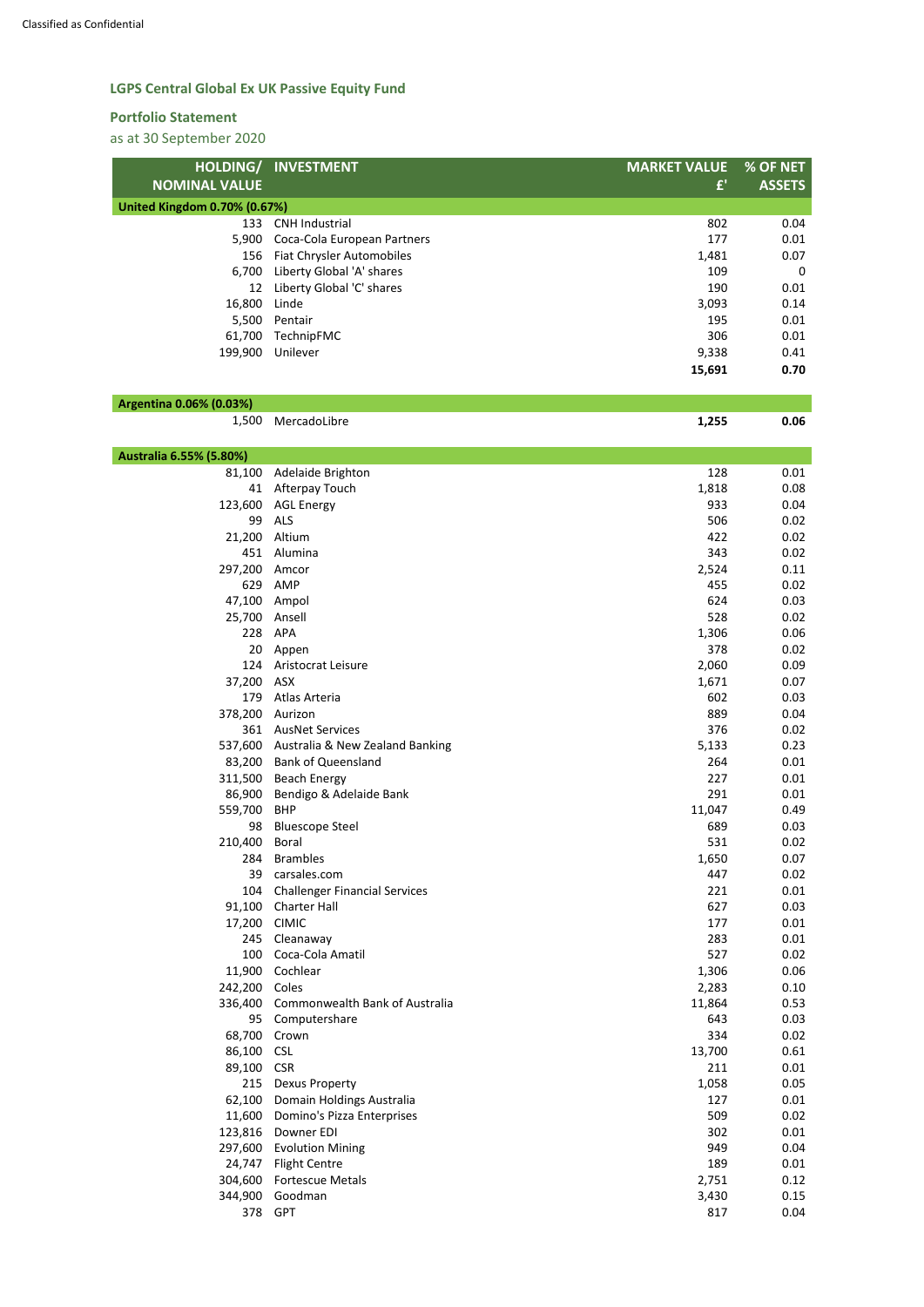| 105,500 | Harvey Norman                    | 265     | 0.01 |
|---------|----------------------------------|---------|------|
| 22,600  | <b>IDP</b> Education             | 238     | 0.01 |
| 83      | Iluka Resources                  | 415     | 0.02 |
| 361     | <b>Incitec Pivot</b>             | 404     | 0.02 |
| 445     | Insurance Australia              | 1,081   | 0.05 |
| 61,100  | <b>IOOF</b>                      | 104     | 0    |
| 22,300  | JB Hi-Fi                         | 582     | 0.03 |
| 125,700 | Lendlease                        | 769     | 0.03 |
| 61,900  | Macquarie                        | 4,103   | 0.18 |
| 27      | Magellan Financial               | 848     | 0.04 |
| 545,400 | Medibank                         | 756     | 0.03 |
| 196     | Metcash                          | 300     | 0.01 |
| 25      | <b>Mineral Resources</b>         | 345     | 0.02 |
| 770     | Mirvac                           | 926     | 0.04 |
| 623,700 | National Australia Bank          | 6,134   | 0.27 |
| 152,500 | <b>Newcrest Mining</b>           | 2,641   | 0.12 |
| 80      | <b>NEXTDC</b>                    | 545     | 0.02 |
|         |                                  |         |      |
| 138     | Northern Star Resources          | 1,044   | 0.05 |
| 70      | Nufarm                           | 149     | 0.01 |
| 400,100 | Oil Search                       | 586     | 0.03 |
| 78,800  | Orica                            | 674     | 0.03 |
| 340     | Origin Energy                    | 811     | 0.04 |
| 171,200 | Orora                            | 227     | 0.01 |
| 56,200  | Oz Minerals                      | 437     | 0.02 |
| 7,700   | Perpetual Trustees Australia     | 119     | 0.01 |
| 53,400  | Platinum Asset Management        | 91      | 0    |
| 138,300 | <b>Qantas Airways</b>            | 311     | 0.01 |
| 282     | <b>QBE Insurance</b>             | 1,346   | 0.06 |
| 286,200 | <b>Qube Logistics</b>            | 397     | 0.02 |
| 33      | Ramsay Health Care               | 1,209   | 0.05 |
| 9,600   | <b>REA</b>                       | 585     | 0.03 |
| 70,100  | Rio Tinto                        | 3,665   | 0.16 |
| 348     | Santos                           | 942     | 0.04 |
| 200     | Saracen Mineral                  | 573     | 0.03 |
| 973,200 | Scentre                          | 1,187   | 0.05 |
| 72      | Seek                             | 849     | 0.04 |
| 23,500  | Seven Network                    | 233     | 0.01 |
| 164,500 | Shopping Centres Australasia     | 195     | 0.01 |
|         | 90,500 Sonic Healthcare          | 1,664   | 0.07 |
| 922     | South32                          | 1,043   | 0.05 |
| 146,500 | <b>Star Entertainment</b>        | 249     | 0.01 |
| 472,400 | <b>Stockland Trust</b>           | 990     | 0.04 |
| 244     | Suncorp                          | 1,143   | 0.05 |
| 262,240 | Sydney Airport                   | 851     | 0.04 |
| 403,636 | Tabcorp                          | 745     | 0.03 |
| 804,500 | Telstra                          | 1,240   | 0.06 |
|         |                                  | 260     |      |
| 64,300  | <b>TPG Telecom</b>               |         | 0.01 |
| 522,600 | Transurban                       | 4,085   | 0.18 |
| 141     | <b>Treasury Wine Estates</b>     | 698     | 0.03 |
| 32,150  | Tuas                             | 10      | 0    |
| 730     | <b>Vicinity Centres</b>          | 556     | 0.03 |
| 106,100 | Vocus                            | 209     | 0.01 |
| 16,200  | Washington H Soul Pattinson & Co | 211     | 0.01 |
| 215     | Wesfarmers                       | 5,295   | 0.24 |
| 685     | <b>Westpac Banking</b>           | 6,395   | 0.28 |
| 153,900 | Whitehaven Coal                  | 89      | 0    |
| 14,600  | WiseTech Global                  | 209     | 0.01 |
| 181     | Woodside Petroleum               | 1,764   | 0.08 |
| 241,900 | Woolworths                       | 4,884   | 0.22 |
| 58      | WorleyParsons                    | 307     | 0.01 |
|         |                                  | 147,133 | 6.55 |

| Austria 0.11% (0.12%) |                                      |     |      |
|-----------------------|--------------------------------------|-----|------|
| 9,300                 | Andritz                              | 222 | 0.01 |
|                       | 38,500 Erste Bank                    | 624 | 0.03 |
| 19,200                | OMV                                  | 406 | 0.02 |
|                       | 16,900 Raiffeisen International Bank | 201 | 0.01 |
|                       | 17,900 Telekom Austria               | 98  | 0    |
| 8,700                 | Verbund                              | 369 | 0.02 |
| 8,104                 | Vienna Insurance                     | 140 | 0.01 |
| 15                    | Voestalpine                          | 305 | 0.01 |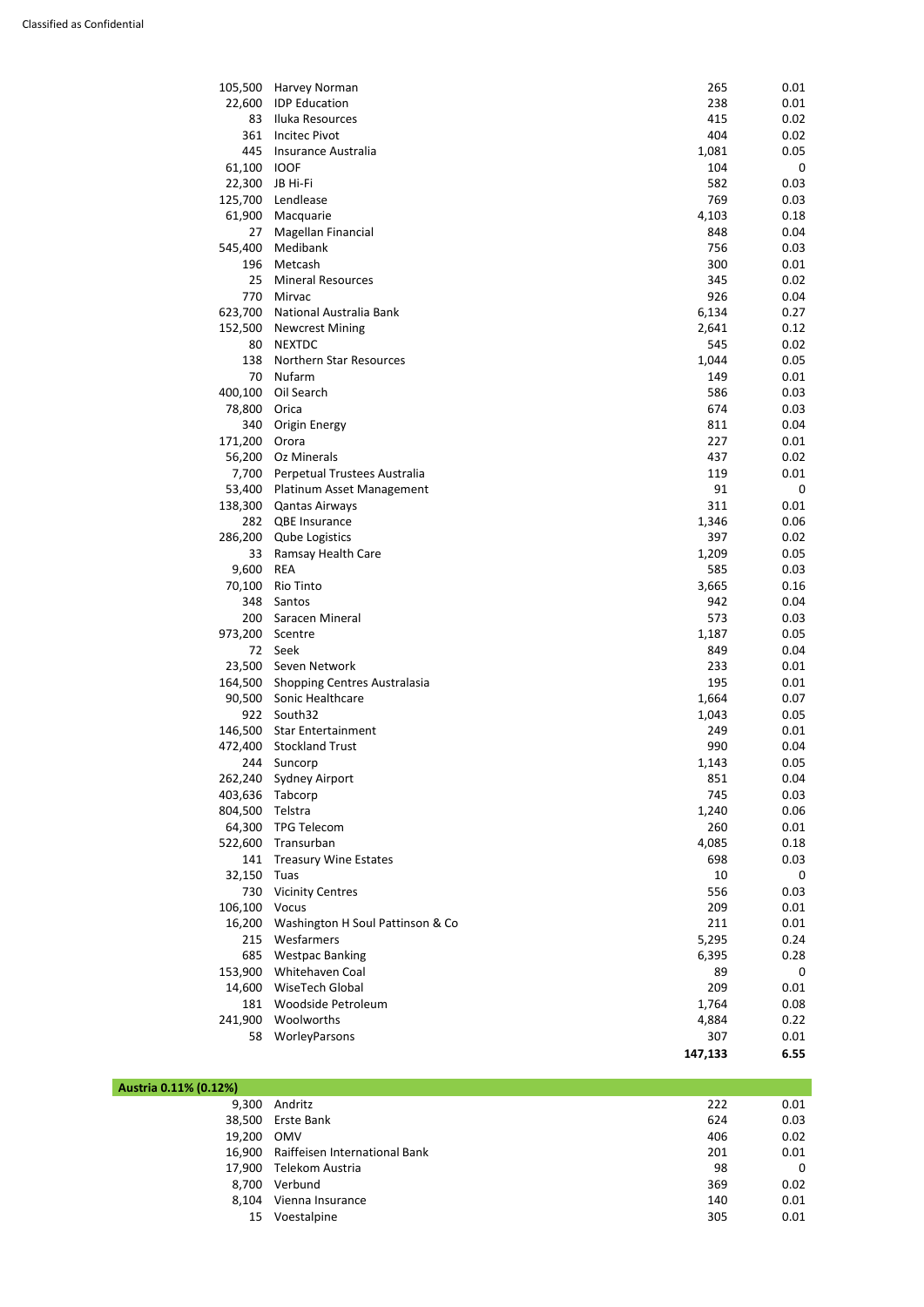| Ackermans & van Haaren          | 311    | 0.01 |
|---------------------------------|--------|------|
| Ageas                           | 787    | 0.03 |
| Anheuser-Busch InBev            | 4,801  | 0.21 |
| Colruyt                         | 371    | 0.02 |
| Elia                            | 417    | 0.02 |
| Galapagos                       | 736    | 0.03 |
| <b>Groupe Bruxelles Lambert</b> | 691    | 0.03 |
| KBC                             | 1,474  | 0.07 |
| Proximus                        | 265    | 0.01 |
| Sofina                          | 422    | 0.02 |
| Solvay                          | 620    | 0.03 |
| Telenet                         | 179    | 0.01 |
| <b>UCB</b>                      | 1,487  | 0.07 |
| Umicore                         | 893    | 0.04 |
|                                 | 13,454 | 0.60 |
|                                 |        |      |

| Bermuda 0.01% (0.01%) |                     |     |      |
|-----------------------|---------------------|-----|------|
|                       | 1,400 RenaissanceRe | 184 | 0.01 |
|                       |                     |     |      |

| Cambodia 0.01% (0.01%) |      |     |           |
|------------------------|------|-----|-----------|
| 266                    | Naga | 245 | <b>01</b> |

| ,,,,,  | <u>IVIELIU</u>                         | ᅀ고    | U.UI |
|--------|----------------------------------------|-------|------|
| 11,100 | National Bank of Canada                | 424   | 0.02 |
| 19     | <b>Nutrien</b>                         | 574   | 0.03 |
| 16,900 | Pembina Pipeline                       | 276   | 0.01 |
| 19,580 | Power Corp of Canada                   | 296   | 0.01 |
| 8      | <b>Restaurant Brands International</b> | 354   | 0.02 |
| 11,900 | <b>Rogers Communications</b>           | 363   | 0.02 |
| 45,500 | Royal Bank of Canada                   | 2,460 | 0.11 |
| 7,200  | Saputo                                 | 139   | 0.01 |
| 14,900 | <b>Shaw Communications</b>             | 209   | 0.01 |
| 3,400  | Shopify                                | 2,670 | 0.12 |
| 19,700 | Sun Life Financial                     | 618   | 0.03 |
| 47,800 | <b>Suncor Energy</b>                   | 450   | 0.02 |
| 30,400 | <b>TC Energy</b>                       | 984   | 0.04 |
| 16,700 | <b>Teck Resources</b>                  | 179   | 0.01 |

| Canada 1.31% (1.40%) |                                    |       |             |
|----------------------|------------------------------------|-------|-------------|
| 7,900                | <b>Agnico Eagle Mines</b>          | 485   | 0.02        |
| 25,100               | <b>Alimentation Couche-Tard</b>    | 673   | 0.03        |
| 19,600               | <b>Bank of Montreal</b>            | 882   | 0.04        |
| 37,300               | <b>Bank of Nova Scotia</b>         | 1,193 | 0.05        |
| 56,600               | <b>Barrick Gold</b>                | 1,226 | 0.05        |
| 9,900                | <b>BCE</b>                         | 316   | 0.01        |
| 44,100               | <b>Brookfield Asset Management</b> | 1,122 | 0.05        |
| 14,700               | Canadian Imperial Bank of Commerce | 847   | 0.04        |
| 22                   | Canadian National Railway          | 1,802 | 0.08        |
| 39                   | <b>Canadian Natural Resources</b>  | 481   | 0.02        |
| 4,200                | Canadian Pacific Railway           | 984   | 0.04        |
| 1,900                | <b>Canadian Tire Corp</b>          | 147   | 0.01        |
| 3,900                | <b>Canadian Utilities</b>          | 71    | 0           |
| 33,800               | Cenovus Energy                     | 102   | 0           |
| 7,900                | CGI                                | 412   | 0.02        |
| 600                  | <b>Constellation Software</b>      | 511   | 0.02        |
| 10,300               | Dollarama                          | 303   | 0.01        |
| 64,100               | Enbridge                           | 1,444 | 0.06        |
| 900                  | <b>Fairfax Financial</b>           | 204   | 0.01        |
| 14,400               | Fortis                             | 453   | 0.02        |
| 6,100                | Franco-Nevada                      | 655   | 0.03        |
| 2,400                | George Weston                      | 136   | 0.01        |
| 8,600                | <b>Great-West Lifeco</b>           | 129   | 0.01        |
| 10,400               | Hydro One                          | 169   | 0.01        |
| 7,700                | <b>Imperial Oil</b>                | 71    | $\mathbf 0$ |
| 4,600                | <b>Intact Financial</b>            | 379   | 0.02        |
| 3                    | Loblaw Cos                         | 121   | 0.01        |
| 6,700                | Magna International                | 236   | 0.01        |
| 58,400               | Manulife Financial                 | 626   | 0.03        |
| 7,900                | Metro                              | 291   | 0.01        |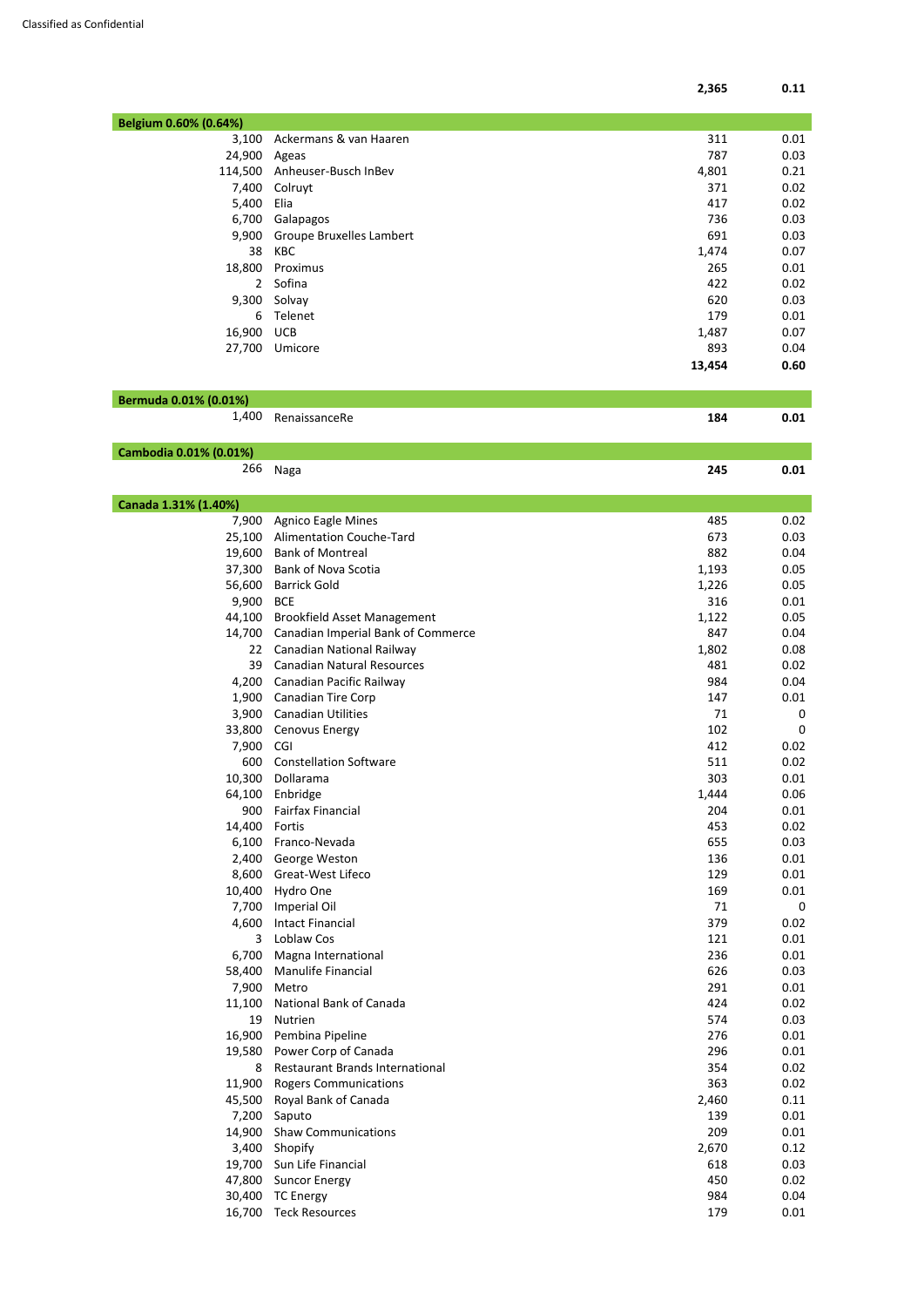| 13,500 Telus |                                | 183    | 0.01 |
|--------------|--------------------------------|--------|------|
| 5,300        | <b>Thomson Reuters</b>         | 325    | 0.01 |
|              | 56 Toronto-Dominion Bank       | 1,999  | 0.09 |
| 14.800       | <b>Wheaton Precious Metals</b> | 558    | 0.02 |
|              |                                | 29,532 | 1.31 |

| China 0.51% (0.61%) |                               |        |             |
|---------------------|-------------------------------|--------|-------------|
| 134                 | <b>AAC Technologies</b>       | 558    | 0.03        |
| 687,500             | <b>BOC Hong Kong</b>          | 1,400  | 0.06        |
| 315,600             | <b>Budweiser Brewing</b>      | 709    | 0.03        |
| 752                 | China Travel International    | 81     | 0           |
| 230                 | <b>ESR Cayman</b>             | 551    | 0.02        |
| 583                 | FIH Mobile                    | 63     | 0           |
| 836                 | Guotai Junan International    | 85     | $\mathbf 0$ |
| 98,500              | Kerry Logistics Network       | 137    | 0.01        |
| 230                 | Lee & Man Paper Manufacturing | 128    | 0.01        |
| 1,456               | Lenovo                        | 741    | 0.03        |
| 80                  | Microport Scientific          | 245    | 0.01        |
| 628                 | <b>Minmetals Resources</b>    | 121    | 0.01        |
| 124                 | Minth                         | 416    | 0.02        |
| 153                 | <b>Nexteer Automotive</b>     | 82     | 0           |
| 59,400              | Prosus                        | 4,240  | 0.19        |
| 650                 | Shui On Land                  | 62     | 0           |
| 217                 | SITC International            | 231    | 0.01        |
| 342                 | Tingyi                        | 466    | 0.02        |
| 198                 | <b>Towngas China</b>          | 63     | 0           |
| 203                 | Uni-President                 | 144    | 0.01        |
| 1,075               | Want Want China               | 576    | 0.03        |
| 1,259               | Xinyi Energy                  | 1      | 0           |
| 12                  | Yum China                     | 491    | 0.02        |
|                     |                               | 11,591 | 0.51        |

| Colombia 0.00% (0.01%)              |                                 |     |      |
|-------------------------------------|---------------------------------|-----|------|
| Cyprus 0.00%                        |                                 |     |      |
|                                     | 1 Cairo Mezz                    | 0   |      |
|                                     |                                 |     |      |
| <b>Czech Republic 0.03% (0.04%)</b> |                                 |     |      |
|                                     | 20,700 Ceske Energeticke Zavody | 304 | 0.01 |
| 9,800                               | Komercni Banka                  | 160 | 0.01 |

|                          | 764 | 0.03 |
|--------------------------|-----|------|
| 17,383 O2 Czech Republic | 128 |      |
| 97 Moneta Money Bank     | 172 | 0.01 |

| Denmark 1.62% (1.48%) |                                     |        |      |
|-----------------------|-------------------------------------|--------|------|
| 21,700                | Ambu                                | 478    | 0.02 |
| 600                   | AP Moeller-Maersk series 'A' shares | 682    | 0.03 |
| 800                   | AP Moeller-Maersk series 'B' shares | 983    | 0.04 |
| 14,100                | Carlsberg series 'B' shares         | 1,475  | 0.07 |
| 14,500                | Christian Hansen                    | 1,249  | 0.06 |
| 18,600                | Coloplast 'B' shares                | 2,276  | 0.10 |
| 89,500                | Danske Bank                         | 942    | 0.04 |
| 14,400                | Demant                              | 350    | 0.02 |
| 26                    | <b>DONG Energy</b>                  | 2,787  | 0.12 |
| 27,600                | <b>DSV</b>                          | 3,501  | 0.16 |
| 8,100                 | Genmab                              | 2,277  | 0.10 |
| 17,200                | <b>GN Store Nord</b>                | 1,008  | 0.04 |
| 24,900                | <b>ISS</b>                          | 255    | 0.01 |
| 7,800                 | Lundbeck                            | 199    | 0.01 |
| 222,200               | Novo Nordisk 'B' shares             | 11,914 | 0.53 |
| 28,200                | Novozymes 'B' shares                | 1,375  | 0.06 |
| 12,400                | Pandora                             | 695    | 0.03 |
| 800                   | Rockwool International 'B' shares   | 237    | 0.01 |
| 15,800                | <b>Tryg</b>                         | 386    | 0.02 |
| 27,400                | <b>Vestas Wind Systems</b>          | 3,437  | 0.15 |
|                       |                                     | 36,506 | 1.62 |
|                       |                                     |        |      |

| <b>Finland 0.93% (0.83%)</b> |                  |     |      |
|------------------------------|------------------|-----|------|
| 19,100 Elisa                 |                  | 869 | 0.04 |
|                              | 58 Fortum        | 911 | 0.04 |
|                              | 12,200 Huhtamaki | 467 | 0.02 |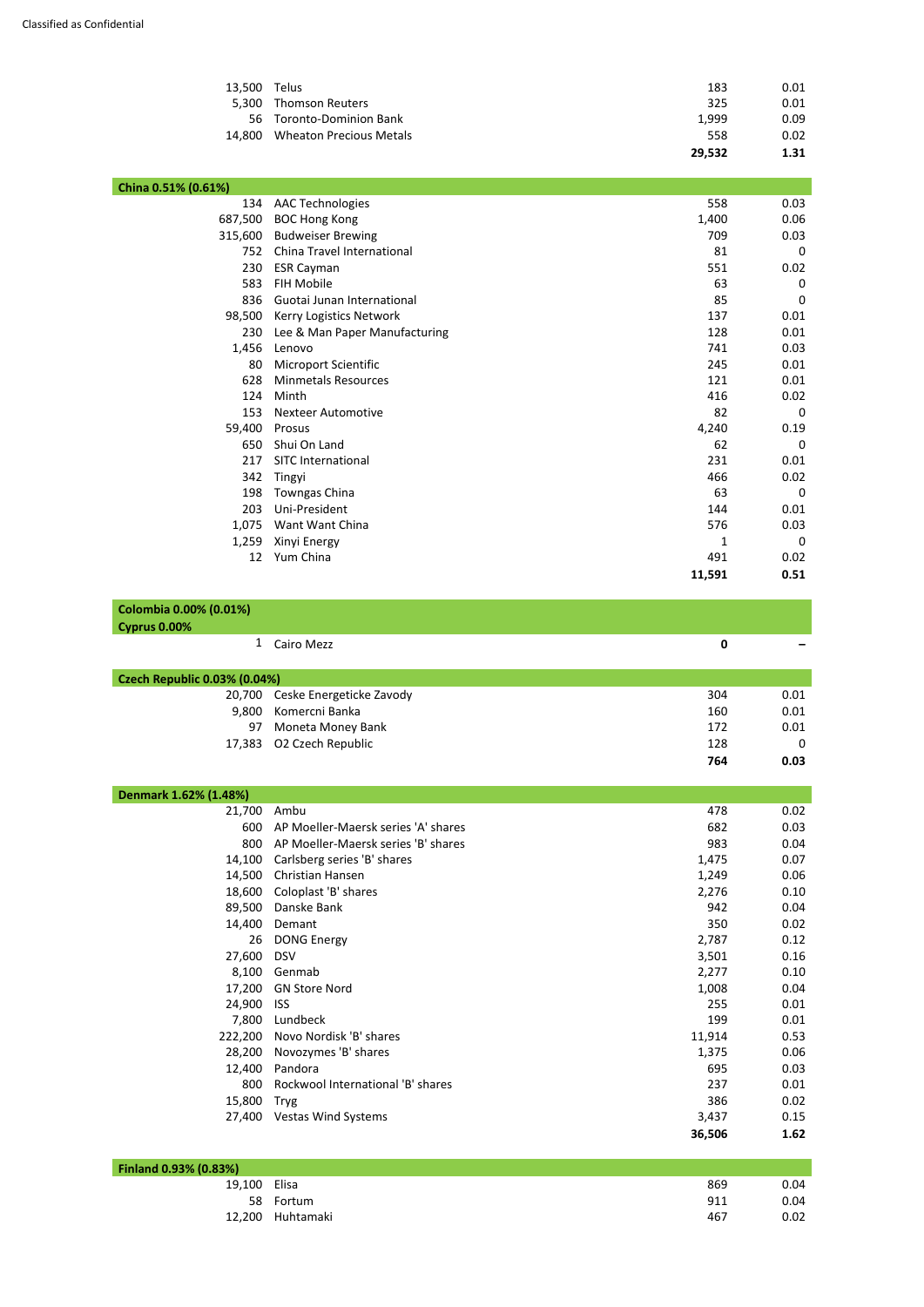| 36,400  | Kesko                        | 727    | 0.03 |
|---------|------------------------------|--------|------|
| 25      | Kojamo                       | 414    | 0.02 |
| 54,600  | Kone 'B' shares              | 3,705  | 0.16 |
| 61,919  | <b>Metso Outotec</b>         | 336    | 0.01 |
| 14,400  | <b>Neles</b>                 | 151    | 0.01 |
| 57,400  | <b>Neste</b>                 | 2,348  | 0.10 |
| 770     | Nokia                        | 2,337  | 0.10 |
| 17,700  | Nokian Renkaat               | 388    | 0.02 |
| 443,700 | Nordea Bank Abp              | 2,609  | 0.12 |
| 13,800  | Orion series 'B' shares      | 484    | 0.02 |
| 70      | Sampo series 'A' shares      | 2,151  | 0.10 |
| 78      | Stora Enso series 'R' shares | 947    | 0.04 |
| 73,700  | UPM-Kymmene                  | 1,737  | 0.08 |
| 65,400  | Wartsila                     | 399    | 0.02 |
|         |                              | 20,980 | 0.93 |

| France 6.56% (6.91%) |                            |       |             |
|----------------------|----------------------------|-------|-------------|
| 25,500               | Accor                      | 555   | 0.02        |
| 29,880               | Adevinta                   | 396   | 0.02        |
| 3,800                | Aeroports de Paris         | 294   | 0.01        |
| 64                   | Air Liquide                | 7,866 | 0.35        |
| 76,300               | Airbus                     | 4,296 | 0.19        |
| 10,600               | <b>ALD</b>                 | 76    | $\mathbf 0$ |
| 25,600               | Alstom                     | 987   | 0.04        |
| 7,600                | Amundi                     | 415   | 0.02        |
| 9,500                | Arkema                     | 781   | 0.03        |
| 12,800               | Atos                       | 799   | 0.03        |
| 264,800              | AXA                        | 3,789 | 0.17        |
| 5,600                | Biomerieux                 | 678   | 0.03        |
| 150,700              | <b>BNP Paribas</b>         | 4,234 | 0.19        |
| 135,800              | <b>Bollore</b>             | 393   | 0.02        |
| 30                   | <b>Bouygues</b>            | 806   | 0.04        |
| 36,700               | <b>Bureau Veritas</b>      | 641   | 0.03        |
| 22                   | Capgemini                  | 2,189 | 0.10        |
| 77                   | Carrefour                  | 954   | 0.04        |
| 7,200                | Casino Guichard Perrachon  | 136   | 0.01        |
| 20,800               | <b>CNP Assurances</b>      | 202   | 0.01        |
| 162,800              | Crédit Agricole            | 1,103 | 0.05        |
| 82,500               | Danone                     | 4,132 | 0.18        |
| 300                  | <b>Dassault Aviation</b>   | 197   | 0.01        |
| 18,500               | Dassault Systemes          | 2,680 | 0.12        |
| 35                   | Edenred                    | 1,219 | 0.05        |
| 67,400               | EDF                        | 549   | 0.02        |
| 10                   | Eiffage                    | 633   | 0.03        |
| 229                  | <b>ENGIE</b>               | 2,372 | 0.11        |
| 40,600               | EssilorLuxottica           | 4,266 | 0.19        |
|                      | 6,200 Eurazeo              | 259   | 0.01        |
|                      | 61,100 Eurotunnel          | 640   | 0.03        |
|                      | 9,600 Faurecia             | 321   | 0.01        |
|                      | 6,300 Foncière des Régions | 341   | 0.01        |
|                      | 7,100 Gecina               | 725   | 0.03        |
| 4,300                | Hermes International       | 2,868 | 0.13        |
| 4,200                | Icade                      | 182   | 0.01        |
| 2,200                | Iliad                      | 313   | 0.01        |
|                      | 4,800 Imerys               | 138   | 0.01        |
|                      | 8,800 Ingenico             | 1,055 | 0.05        |

| 4,700  | Ipsen                      | 380    | 0.02 |
|--------|----------------------------|--------|------|
| 9,500  | JC Decaux                  | 127    | 0.01 |
| 10,300 | Kering                     | 5,303  | 0.24 |
| 25,400 | Klepierre                  | 275    | 0.01 |
| 11     | La Francaise des Jeux SAEM | 313    | 0.01 |
| 37,400 | Legrand                    | 2,313  | 0.10 |
| 33     | L'Oréal                    | 8,309  | 0.37 |
| 34,300 | <b>LVMH Moet Hennessy</b>  | 12,426 | 0.55 |
| 24,200 | Michelin                   | 2,013  | 0.09 |
| 110    | <b>Natixis</b>             | 192    | 0.01 |
| 268    | Orange                     | 2,159  | 0.10 |
| 6,700  | <b>ORPEA</b>               | 586    | 0.03 |
| 28,500 | Pernod-Ricard              | 3,518  | 0.16 |
| 72,900 | Peugeot                    | 1,025  | 0.05 |
| 7,300  | <b>Plastic Omnium</b>      | 149    | 0.01 |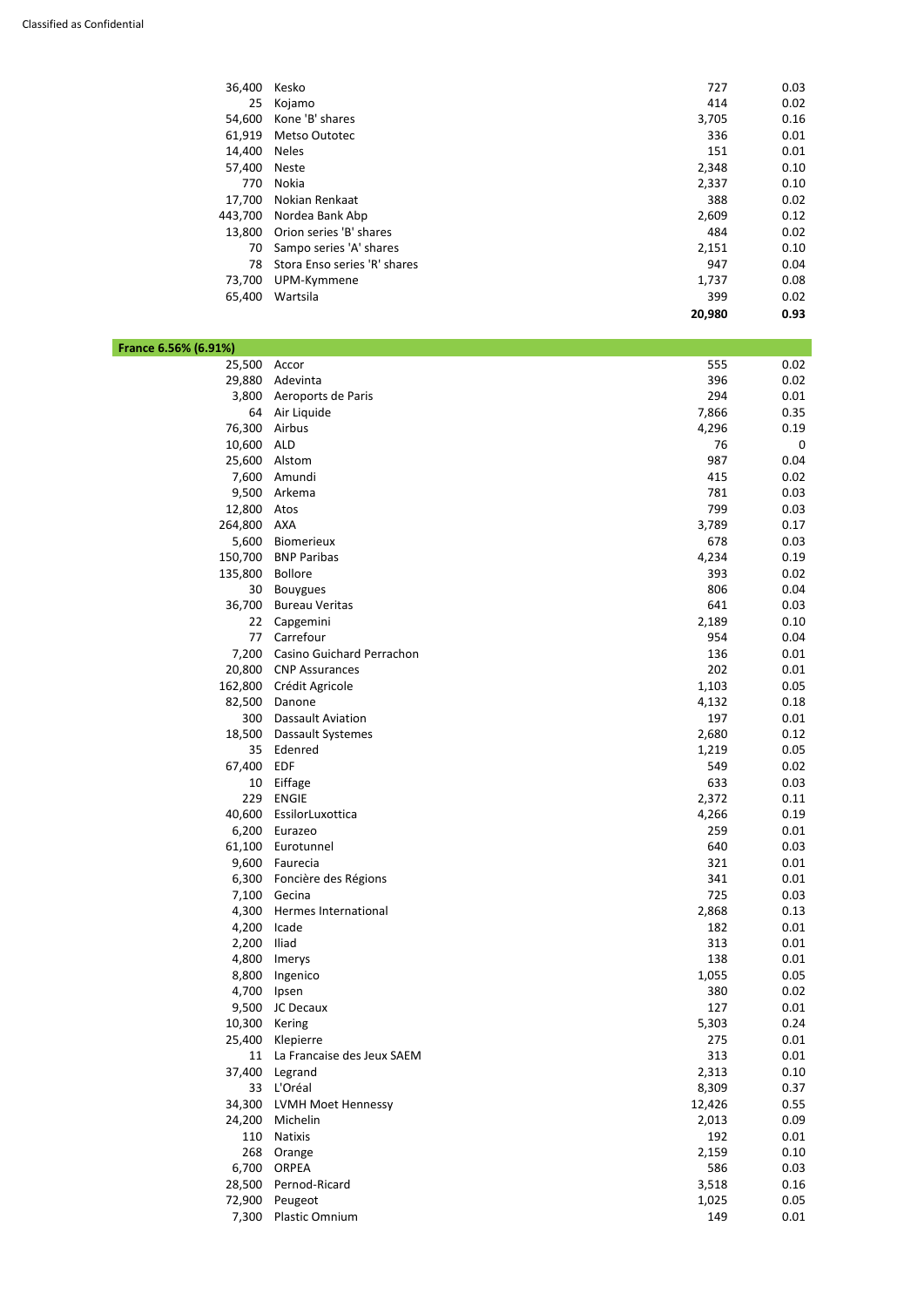| 29      | <b>Publicis</b>                | 726     | 0.03 |
|---------|--------------------------------|---------|------|
| 3,200   | Remy Cointreau                 | 449     | 0.02 |
| 24,700  | Renault                        | 497     | 0.02 |
| 39,600  | Rexel                          | 386     | 0.02 |
| 12,200  | <b>Rubis SCA</b>               | 379     | 0.02 |
| 44,400  | Safran                         | 3,401   | 0.15 |
| 67,200  | Saint-Gobain                   | 2,195   | 0.10 |
| 149,900 | Sanofi                         | 11,602  | 0.52 |
| 3,200   | Sartorius Stedim Biotech       | 854     | 0.04 |
| 72,400  | Schneider Electric             | 6,964   | 0.31 |
| 20,800  | <b>SCOR</b>                    | 446     | 0.02 |
| 3,700   | <b>SEB</b>                     | 466     | 0.02 |
| 107     | Société Générale               | 1,099   | 0.05 |
| 11,700  | Sodexo                         | 647     | 0.03 |
| 49,300  | Suez Environnement             | 707     | 0.03 |
| 8       | Teleperformance                | 1,913   | 0.08 |
| 13,500  | Thales                         | 786     | 0.03 |
| 330,600 | Total                          | 8,756   | 0.39 |
| 12,300  | <b>Ubisoft Entertainment</b>   | 860     | 0.04 |
| 18,100  | Unibail-Rodamco-Westfield REIT | 516     | 0.02 |
| 32      | Valeo                          | 762     | 0.03 |
| 69,200  | Veolia Environnement           | 1,156   | 0.05 |
| 64,700  | Vinci                          | 4,197   | 0.19 |
| 111,300 | Vivendi                        | 2,403   | 0.11 |
| 3,600   | Wendel Investissement          | 253     | 0.01 |
| 20,200  | Worldline                      | 1,284   | 0.06 |
|         |                                | 147,272 | 6.56 |

| Germany 6.38% (5.71%) |  |  |
|-----------------------|--|--|
|-----------------------|--|--|

| J. / 1/0 J |                                  |       |      |
|------------|----------------------------------|-------|------|
| 6          | 1&1 Drillisch                    | 103   | 0    |
| 26,800     | Adidas                           | 6,748 | 0.30 |
| 57,200     | Allianz                          | 8,507 | 0.38 |
| 167        | Aroundtown                       | 652   | 0.03 |
| 126        | <b>BASF</b>                      | 5,944 | 0.26 |
| 135,400    | <b>Bayer</b>                     | 6,553 | 0.29 |
| 3,800      | Bechtle                          | 596   | 0.03 |
| 14,100     | Beiersdorf                       | 1,238 | 0.06 |
| 44,200     | <b>BMW</b>                       | 2,493 | 0.11 |
| 9          | BMW non-voting preference shares | 382   | 0.02 |
| 20,600     | <b>Brenntag</b>                  | 1,020 | 0.05 |
| 5          | <b>Carl Zeiss Meditec</b>        | 491   | 0.02 |
| 138,700    | Commerzbank                      | 528   | 0.02 |
| 14,500     | Continental                      | 1,221 | 0.05 |
| 23         | Covestro                         | 884   | 0.04 |
| 8          | <b>CTS Eventim</b>               | 301   | 0.01 |
| 110,800    | Daimler                          | 4,660 | 0.21 |
| 19,300     | Delivery Hero                    | 1,714 | 0.08 |
| 282        | Deutsche Bank                    | 1,849 | 0.08 |
| 25,300     | Deutsche Boerse                  | 3,452 | 0.15 |
| 32         | Deutsche Lufthansa               | 213   | 0.01 |
| 135        | Deutsche Post                    | 4,771 | 0.21 |
| 444,500    | Deutsche Telekom                 | 5,792 | 0.26 |
| 47,700     | Deutsche Wohnen                  | 1,852 | 0.08 |
| 5          | <b>DWS</b>                       | 133   | 0.01 |
| 302        | E.ON                             | 2,582 | 0.11 |
| 29         | <b>Evonik Industries</b>         | 582   | 0.03 |
|            |                                  |       |      |

| 3,200  | Fielmann                                    | 198   | 0.01 |
|--------|---------------------------------------------|-------|------|
| 4,700  | Fraport                                     | 144   | 0.01 |
| 57     | Fresenius                                   | 2,007 | 0.09 |
| 28,700 | <b>Fresenius Medical Care</b>               | 1,875 | 0.08 |
| 4,400  | <b>Fuchs Petrolub</b>                       | 128   | 0.01 |
| 9,100  | Fuchs Petrolub non-voting preference shares | 356   | 0.02 |
| 22,200 | <b>GEA</b>                                  | 603   | 0.03 |
| 3,400  | Grenke                                      | 97    | 0    |
| 8,100  | Hannover Rueckversicherung                  | 974   | 0.04 |
| 20     | HeidelbergCement                            | 948   | 0.04 |
| 5,800  | Hella Hueck                                 | 227   | 0.01 |
| 18     | HelloFresh                                  | 782   | 0.03 |
| 13,700 | Henkel                                      | 991   | 0.04 |
| 24,200 | Henkel non-voting preference shares         | 1,958 | 0.09 |
| 2,600  | Hochtief                                    | 156   | 0.01 |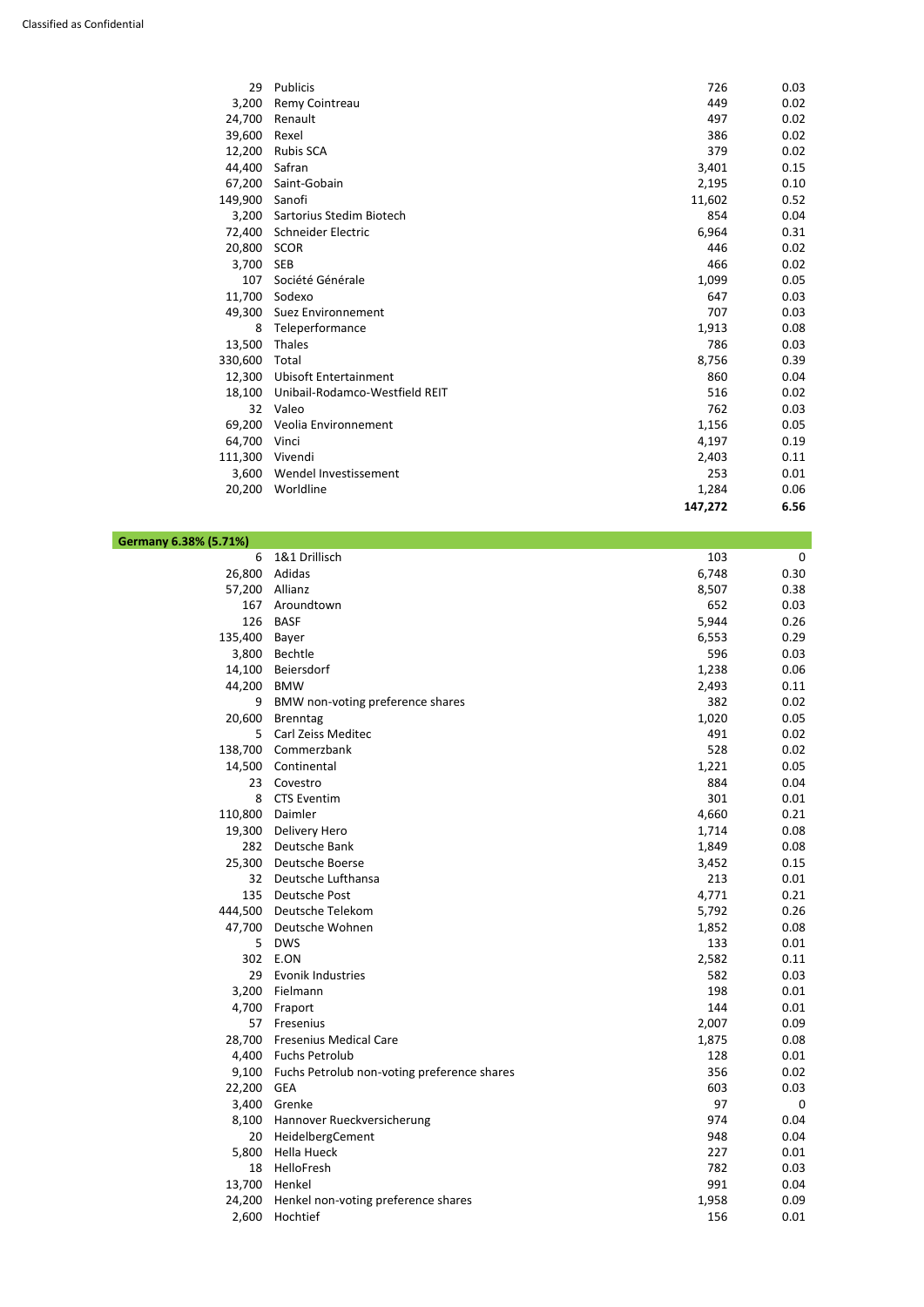| 179            | Infineon Technologies                          | 3,916   | 0.17        |
|----------------|------------------------------------------------|---------|-------------|
| 9,400          | Kion                                           | 624     | 0.03        |
| 7,900          | Knorr-Bremse                                   | 720     | 0.03        |
| 11,100         | Lanxess                                        | 495     | 0.02        |
| 9,300          | LEG Immobilien                                 | 1,028   | 0.05        |
| 17,800         | Merck                                          | 2,010   | 0.09        |
| 30             | Metro                                          | 231     | 0.01        |
| 7,300          | <b>MTU Aero Engines</b>                        | 944     | 0.04        |
| 19,100         | Muenchener Rueckversicherung                   | 3,770   | 0.17        |
| 7,100          | Nemetschek                                     | 402     | 0.02        |
| 4              | Osram Licht                                    | 185     | 0.01        |
| 20,600         | Porsche non-voting preference shares           | 957     | 0.04        |
| 26,700         | ProSiebenSat.1 Media                           | 272     | 0.01        |
| 10,900         | Puma                                           | 760     | 0.03        |
| 400            | Rational                                       | 242     | 0.01        |
| 5,900          | Rheinmetall                                    | 411     | 0.02        |
| 87,400         | <b>RWE</b>                                     | 2,540   | 0.11        |
| 154,400        | SAP                                            | 18,604  | 0.83        |
| 4,800          | Sartorius non-voting preference shares         | 1,524   | 0.07        |
| 14,400         | Scout24                                        | 973     | 0.04        |
| 105,200        | Siemens (Registered)                           | 10,323  | 0.46        |
| 52,600         | <b>Siemens Energy</b>                          | 1,080   | 0.05        |
|                | 17,500 Siemens Healthineers                    | 607     | 0.03        |
| 10,200         | Suedzucker                                     | 152     | 0.01        |
| 17,700         | Symrise                                        | 1,895   | 0.08        |
| 5              | Talanx                                         | 125     | 0.01        |
| 16,700         | TeamViewer                                     | 636     | 0.03        |
| 87,600         | <b>Telefonica Deutschland</b>                  | 174     | 0.01        |
| 62             | ThyssenKrupp                                   | 242     | 0.01        |
| 6,700          | Traton                                         | 104     | $\mathbf 0$ |
| 15,300         | Uniper                                         | 383     | 0.02        |
|                | 15,200 United Internet                         | 449     | 0.02        |
| $\overline{2}$ | Varta                                          | 217     | 0.01        |
| 4,300          | Volkswagen                                     | 582     | 0.03        |
|                | 25,600 Volkswagen non-voting preference shares | 3,196   | 0.14        |
|                | 76,600 Vonovia                                 | 4,083   | 0.18        |
| 2,100          | <b>Wacker Chemie</b>                           | 158     | 0.01        |
| 22,300         | Zalando                                        | 1,617   | 0.07        |
|                |                                                | 143,336 | 6.38        |

| 230,400 | <b>Bank of East Asia</b>              | 327   | 0.01 |
|---------|---------------------------------------|-------|------|
| 1,182   | <b>Brightoil Petroleum</b>            |       | 0    |
| 58      | Café de Coral                         | 94    | 0    |
| 183,271 | <b>Cathay Pacific Airways</b>         | 98    | 0    |
| 348     | Champion Real Estate Investment Trust | 133   | 0.01 |
| 309     | Chow Tai Fook Jewellery               | 312   | 0.01 |
| 518     | <b>CK Asset Holdings</b>              | 1,952 | 0.09 |
| 517     | <b>CK Hutchison</b>                   | 2,405 | 0.11 |
| 112,500 | <b>CK Infrastructure</b>              | 405   | 0.02 |
| 310     | <b>CLP</b>                            | 2,226 | 0.10 |
| 74,848  | Dah Sing Banking                      | 49    | 0    |
| 38,800  | Dah Sing Financial                    | 72    | 0    |
| 53,400  | Dairy Farm International              | 155   | 0.01 |
| 416     | <b>First Pacific</b>                  | 87    | 0    |

| Greece 0.05% (0.06%) |  |
|----------------------|--|
|----------------------|--|

| UU /0 I |                                     |       |      |
|---------|-------------------------------------|-------|------|
| 180,200 | Alpha Bank                          | 85    | 0    |
| 335     | Eurobank Ergasias                   | 114   | 0    |
| 12 FF   |                                     |       | 0    |
| 7       | <b>Hellenic Petroleum</b>           | 29    | 0    |
| 31,500  | <b>Hellenic Telecommunication</b>   | 352   | 0.02 |
| 13,700  | Jumbo                               | 186   | 0.01 |
| 7,600   | Motor Oil Hellas Corinth Refineries | 69    | 0    |
| 13,900  | Mytilineos                          | 116   | 0.01 |
| 71,500  | <b>National Bank of Greece</b>      | 70    | 0    |
| 27,900  | <b>OPAP</b>                         | 205   | 0.01 |
|         |                                     | 1,226 | 0.05 |

| Hong Kong 2.76% (3.11%) |                               |        |      |
|-------------------------|-------------------------------|--------|------|
| 2,297,800 AIA           |                               | 17,407 |      |
|                         | 59,800 ASM Pacific Technology | 470    | 0.02 |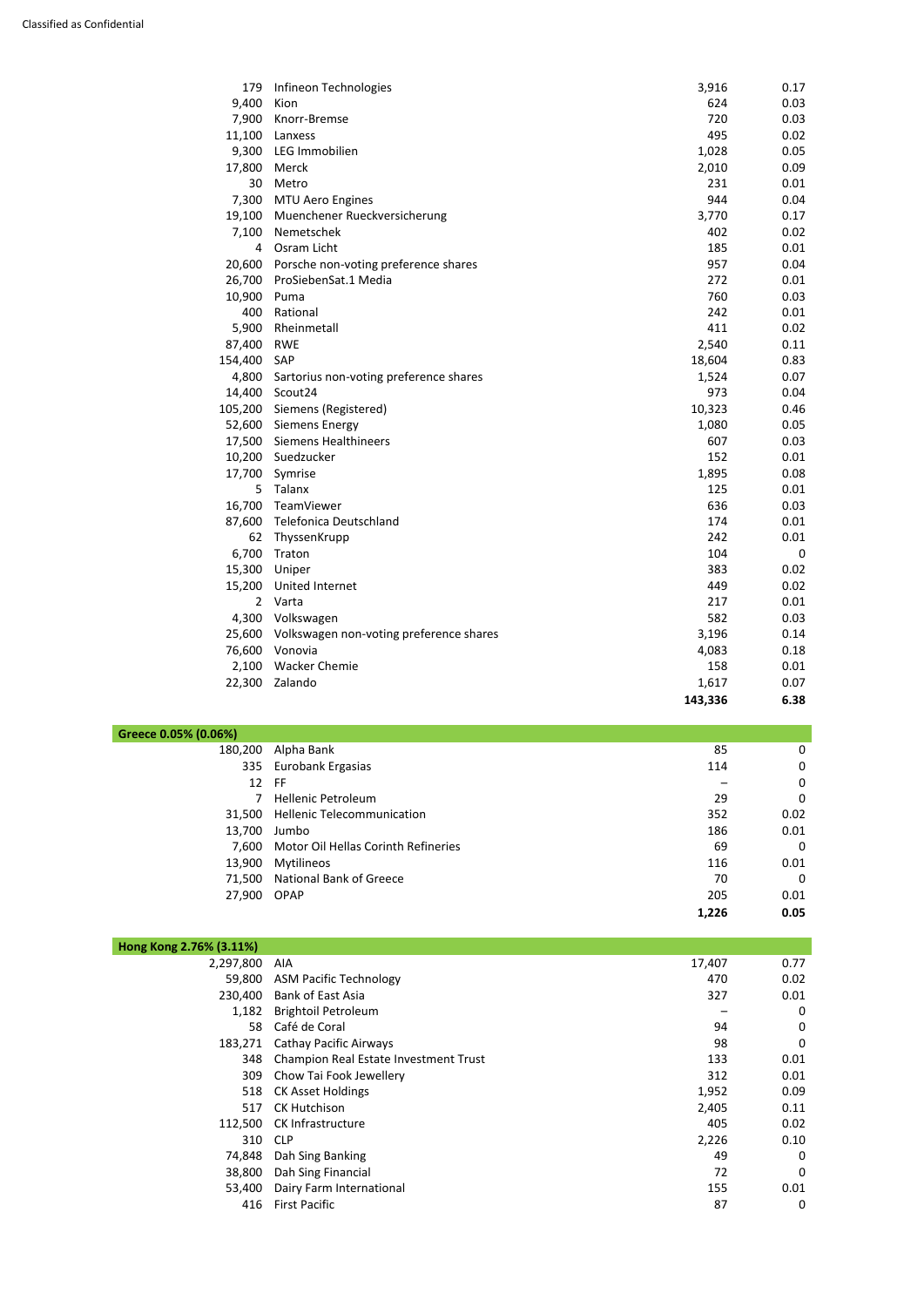| 600       | Haitong International Securities     | 111    | 0.01             |
|-----------|--------------------------------------|--------|------------------|
| 155       | Hang Lung                            | 273    | 0.01             |
| 396       | <b>Hang Lung Properties</b>          | 773    | 0.03             |
| 141       | Hang Seng Bank                       | 1,604  | 0.07             |
| 253       | Henderson Land Development           | 720    | 0.03             |
| 1,961,300 | Hong Kong & China Gas                | 2,169  | 0.10             |
| 240,800   | Hong Kong Exchanges & Clearing       | 8,691  | 0.39             |
| 227,900   | Hongkong Land                        | 651    | 0.03             |
| 141       | Huabao International                 | 99     | $\mathbf 0$      |
| 947,700   | <b>Hutchison Port</b>                | 120    | 0.01             |
| 204       | <b>Hutchison Telecommunications</b>  | 24     | 0                |
| 109       | <b>Hysan Development</b>             | 251    | 0.01             |
| 40,200    | Jardine Matheson                     | 1,234  | 0.05             |
| 37,600    | Jardine Strategic                    | 576    | 0.03             |
| 64        | Johnson Electric                     | 107    | 0                |
| 150       | JS Global Lifestyle                  | 208    | 0.01             |
| 106       | <b>Kerry Properties</b>              | 209    | 0.01             |
| 134       | Lifestyle International              | 84     | $\mathbf 0$      |
| 392       | Link Real Estate Investment Trust    | 2,465  | 0.11             |
| 260       | Man Wah                              | 266    | 0.01             |
| 139       | Melco International Development      | 188    | 0.01             |
| 282       | <b>MTR</b>                           | 1,075  | 0.05             |
| 268,750   | New World Development                | 1,005  | 0.04             |
| 250       | <b>NWS</b>                           | 147    | 0.01             |
| 94,824    | Pacific Century Premium Developments | 19     | $\mathbf 0$      |
| 878       | <b>PCCW</b>                          | 404    | 0.02             |
| 263,500   | <b>Power Assets</b>                  | 1,068  | 0.05             |
| 200       | SA SA International                  | 26     | 0                |
| 196       | Shangri-La Asia                      | 123    | 0.01             |
| 342       | Shun Tak                             | 84     | $\boldsymbol{0}$ |
|           | 640 Sino Land                        | 575    | 0.03             |
| 434       | Sun Art Retail                       | 370    | 0.02             |
| 274,500   | Sun Hung Kai Properties              | 2,704  | 0.12             |
| 107       | Swire Pacific class 'A' shares       | 397    | 0.02             |
| 162,500   | Swire Pacific class 'B' shares       | 104    | 0                |
| 193,200   | <b>Swire Properties</b>              | 391    | 0.02             |
| 240       | <b>Techtronic Industries</b>         | 2,429  | 0.11             |
| 1,316     | <b>United Energy</b>                 | 142    | 0.01             |
| 42        | Vinda International                  | 106    | 0                |
| 148       | Vitasoy International                | 443    | 0.02             |
| 28,500    | Vtech                                | 137    | 0.01             |
| 1,623,500 | WH                                   | 1,016  | 0.05             |
| 284       | Wharf                                | 437    | 0.02             |
| 322       | Wharf Real Estate Investment         | 1,009  | 0.04             |
| 400       | Xinyi Glass                          | 621    | 0.03             |
| 125       | Yue Yuen Industrial                  | 156    | 0.01             |
|           |                                      | 62,003 | 2.76             |

| Hungary 0.06% (0.07%) |                                      |       |      |
|-----------------------|--------------------------------------|-------|------|
|                       | 75 Magyar Telekom Telecommunications | 68    | 0    |
|                       | 58 MOL Hungarian Oil & Gas           | 245   | 0.01 |
|                       | 30,800 OTP Bank                      | 720   | 0.03 |
|                       | 18,200 Richter Gedeon Nyrt           | 299   | 0.02 |
|                       |                                      | 1,332 | 0.06 |

| 102,800 AIB |                         | 82    |      |
|-------------|-------------------------|-------|------|
| 25,800      | Glanbia                 | 205   | 0.01 |
| 84,400      | James Hardie            | 1,550 | 0.07 |
|             | 21,300 Kerry 'A' shares | 2,113 | 0.10 |
| 20,100      | Kingspan                | 1,415 | 0.06 |
|             |                         | 5,365 | 0.24 |

| Israel 0.03% (0.02%) |                                         |     |      |
|----------------------|-----------------------------------------|-----|------|
|                      | 3,800 Check Point Software Technologies | 354 | 0.02 |
|                      | 1,400 Wix.com                           | 276 | 0.01 |
|                      |                                         | 630 | 0.03 |

| Italy 1.39% (1.53%) |     |     |      |
|---------------------|-----|-----|------|
| 202,400             | A2A | 228 | ).01 |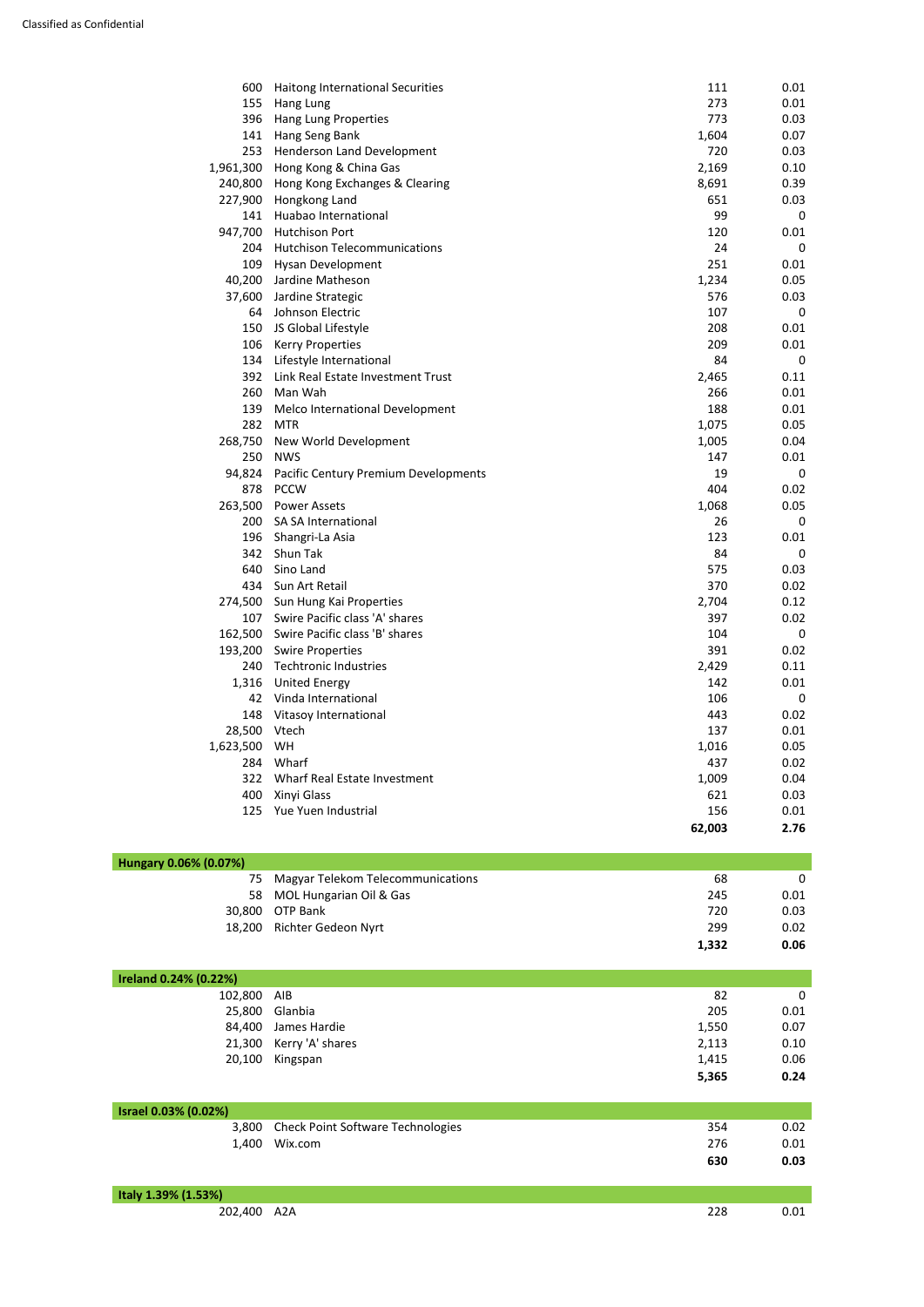| 15,600    | Amplifon                              | 432    | 0.02 |
|-----------|---------------------------------------|--------|------|
| 175,900   | Assicurazioni Generali                | 1,918  | 0.09 |
| 70,900    | Atlantia                              | 863    | 0.04 |
| 37,700    | Banca Mediolanum                      | 210    | 0.01 |
| 12,800    | <b>Buzzi Unicem</b>                   | 130    | 0.01 |
| 9,800     | Buzzi Unicem non-voting participating |        |      |
|           | cumulative shares                     | 177    | 0.01 |
| 74,400    | Davide Campari-Milano                 | 629    | 0.03 |
| 3,100     | DiaSorin                              | 483    | 0.02 |
| 1,069     | Enel                                  | 7,189  | 0.32 |
| 340,700   | Eni                                   | 2,066  | 0.09 |
| 16,700    | Ferrari                               | 2,373  | 0.11 |
| 81,100    | FinecoBank                            | 863    | 0.04 |
| 106,800   | Hera                                  | 305    | 0.01 |
| 38,600    | Infrastrutture Wireless Italiane      | 329    | 0.01 |
| 2,153,379 | Intesa Sanpaolo                       | 3,131  | 0.14 |
| 65,800    | Italgas                               | 321    | 0.01 |
| 52        | Leonardo                              | 236    | 0.01 |
| 108       | Mediobanca                            | 656    | 0.03 |
| 26,600    | Moncler                               | 844    | 0.04 |
| 40        | Nexi                                  | 621    | 0.03 |
| 56,600    | Pirelli & C                           | 188    | 0.01 |
| 61,300    | Poste Italiane                        | 421    | 0.02 |
| 90,900    | Prada                                 | 274    | 0.01 |
| 33,400    | Prysmian                              | 752    | 0.03 |
| 12,900    | Recordati                             | 512    | 0.02 |
| 307       | Snam                                  | 1,222  | 0.05 |
| 1,430     | Telecom Italia                        | 444    | 0.02 |
| 790,700   | Telecom Italia (Part Certified)       | 247    | 0.01 |
| 190       | Terna                                 | 1,030  | 0.05 |
| 294,100   | UniCredit                             | 1,878  | 0.08 |
| 75,900    | UnipolSai                             | 153    | 0.01 |
|           |                                       | 31,125 | 1.39 |

| 14,200 | Aozora             | 181   | 0.01 |
|--------|--------------------|-------|------|
| 2,200  | Ariake Japan       | 115   | 0.01 |
| 1,500  | As One             | 166   | 0.01 |
| 51,600 | Asahi Breweries    | 1,380 | 0.06 |
| 22,800 | Asahi Intecc       | 550   | 0.02 |
| 154    | Asahi Kasei        | 1,032 | 0.05 |
| 21,400 | <b>ASICS</b>       | 229   | 0.01 |
| 2,500  | <b>ASKUL</b>       | 78    | 0    |
| 232    | Astellas Pharma    | 2,658 | 0.12 |
| 16,200 | Azbil              | 465   | 0.02 |
| 8,800  | Bank of Kyoto      | 326   | 0.01 |
| 7,200  | <b>Benefit One</b> | 140   | 0.01 |
| 8,600  | <b>Benesse</b>     | 170   | 0.01 |
| 17,900 | <b>Bic Camera</b>  | 153   | 0.01 |
| 71,600 | Bridgestone        | 1,740 | 0.08 |

| Japan 16.37% (17.15%) |                               |       |             |
|-----------------------|-------------------------------|-------|-------------|
| 8,600                 | 77th Bank                     | 102   | 0           |
| 3,200                 | ABC-Mart                      | 128   | 0.01        |
| 46,200                | Acom                          | 154   | 0.01        |
| 30                    | <b>Activia Properties</b>     | 88    | 0           |
| 50                    | Advance Residence Investment  | 113   | $\mathbf 0$ |
| 24,500                | Advantest                     | 912   | 0.04        |
| 87,200                | <b>AEON</b>                   | 1,806 | 0.08        |
| 14                    | <b>AEON Financial Service</b> | 98    | $\mathbf 0$ |
| 14,400                | <b>AEON Mall</b>              | 156   | 0.01        |
| 22,700                | AGC                           | 510   | 0.02        |
| 6,400                 | Aica Kogyo                    | 175   | 0.01        |
| 3,400                 | Ain Pharmaciez                | 183   | 0.01        |
| 24,800                | Air Water                     | 258   | 0.01        |
| 22,300                | Aisin Seiki                   | 548   | 0.02        |
| 60,200                | Ajinomoto                     | 952   | 0.04        |
| 21,200                | Alfresa                       | 356   | 0.02        |
| 24,200                | Alps Alpine                   | 250   | 0.01        |
| 38,700                | Amada                         | 279   | 0.01        |
| 8,200                 | Amano                         | 147   | 0.01        |
| 13,600                | <b>ANA</b>                    | 242   | 0.01        |
| 16,700                | Anritsu                       | 293   | 0.01        |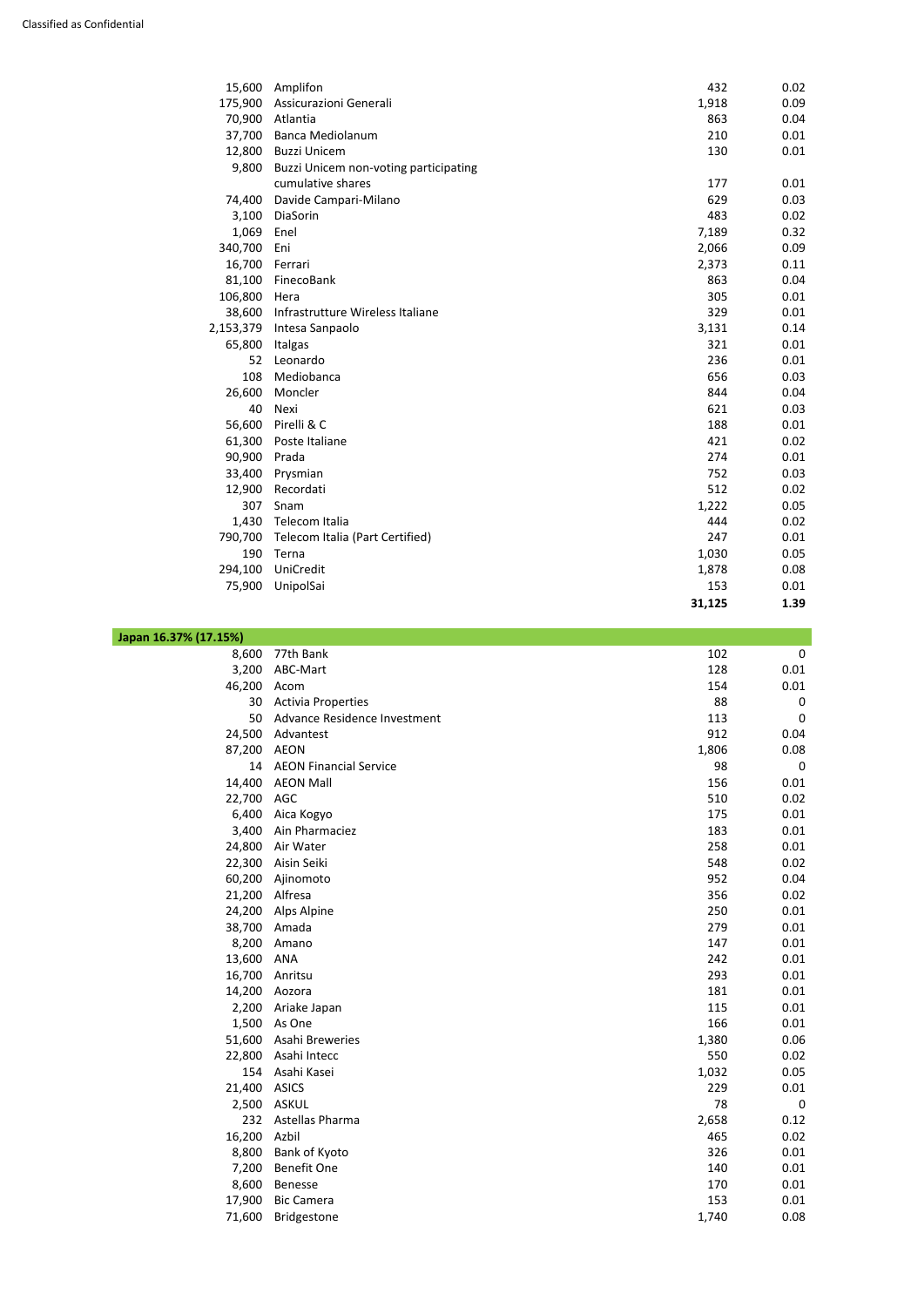| 28,700  | <b>Brother Industries</b>         | 350   | 0.02 |
|---------|-----------------------------------|-------|------|
| 9,100   | Calbee                            | 231   | 0.01 |
| 123,600 | Canon                             | 1,581 | 0.07 |
| 5,500   | Canon Marketing Japan             | 85    | 0    |
| 11      | Capcom                            | 472   | 0.02 |
| 26      | Casio Computer                    | 322   | 0.01 |
| 22,500  | Central Japan Railway             | 2,488 | 0.11 |
| 73      | Chiba Bank                        | 310   | 0.01 |
| 82,700  | Chubu Electric Power              | 776   | 0.03 |
| 81      | Chugai Pharmaceutical             | 2,799 | 0.12 |
| 20,700  | Chugoku Bank                      | 153   | 0.01 |
| 35,100  | Chugoku Electric Power            | 339   | 0.01 |
| 17      | Coca-Cola Bottlers                | 219   | 0.01 |
| 13,900  | Comsys                            | 297   | 0.01 |
| 137     | Concordia Financial               | 366   | 0.02 |
| 7,900   | Cosmo Energy                      | 87    | 0    |
| 2,100   | <b>Cosmos Pharmaceutical</b>      | 282   | 0.01 |
| 19,200  | <b>Credit Saison</b>              | 156   | 0.01 |
| 10,700  | CyberAgent                        | 507   | 0.02 |
| 33      |                                   | 514   | 0.02 |
|         | Dai Nippon Printing               |       |      |
| 33,800  | Daicel Chemical                   | 187   | 0.01 |
| 4,300   | Daido Steel                       | 103   | 0    |
| 11,400  | Daifuku                           | 883   | 0.04 |
| 130     | Dai-ichi Life                     | 1,407 | 0.06 |
| 236,400 | Daiichi Sankyo                    | 5,579 | 0.25 |
| 5       | Daiichikosho                      | 123   | 0.01 |
| 32,900  | Daikin                            | 4,653 | 0.21 |
| 7,600   | <b>Daito Trust Construction</b>   | 519   | 0.02 |
| 78      | Daiwa House                       | 1,542 | 0.07 |
| 80      | Daiwa House REIT Investment       | 157   | 0.01 |
| 180     | Daiwa Securities                  | 581   | 0.03 |
| 13,500  | Dena                              | 191   | 0.01 |
| 10,600  | Denka                             | 248   | 0.01 |
| 56,500  | Denso                             | 1,899 | 0.08 |
| 25,800  | Dentsu                            | 584   | 0.03 |
| 9,900   | <b>DIC</b>                        | 190   | 0.01 |
| 3,300   | Disco                             | 614   | 0.03 |
| 12,200  | <b>DMG Mori</b>                   | 130   | 0.01 |
| 5,500   | Dowa Mining                       | 124   | 0.01 |
| 44,900  | East Japan Railway                | 2,133 | 0.09 |
| 11,500  | Ebara                             | 240   | 0.01 |
| 32,900  | Eisai                             | 2,305 | 0.10 |
| 3,200   | Elecom                            | 121   | 0.01 |
| 20,100  | <b>Electric Power Development</b> | 239   | 0.01 |
| 6,200   | Ezaki Glico                       | 214   | 0.01 |
| 18,900  | FamilyMart                        | 325   | 0.01 |
| 8,300   | <b>FANCL</b>                      | 208   | 0.01 |
| 23,900  | Fanuc                             | 3,515 | 0.16 |
| 6,400   | <b>Fast Retailing</b>             | 3,080 | 0.14 |
| 5,600   | <b>FP</b>                         | 181   | 0.01 |
| 15,300  | Fuji Electric                     | 371   | 0.02 |
| 5,600   | Fuji Media Holdings               | 41    | 0    |
| 5,500   | Fuji Oil Holdings                 | 133   | 0.01 |
| 5,100   | Fuji Seal International           | 76    | 0    |
| 43,900  | Fujifilm                          | 1,666 | 0.07 |
| 23,600  | Fujitsu                           | 2,481 | 0.11 |
| 6,800   | <b>Fujitsu General</b>            | 152   | 0.01 |
|         |                                   |       |      |

|                                    |     | U.UI                    |
|------------------------------------|-----|-------------------------|
| Fukuoka Financial                  | 256 | 0.01                    |
| <b>Fukuyama Transporting</b>       | 146 | 0.01                    |
| Furukawa Electric                  | 137 | 0.01                    |
| <b>Fuyo General Lease</b>          | 110 | 0                       |
| Glory                              | 108 | 0                       |
| <b>GLP J-Reit</b>                  | 155 | 0.01                    |
| <b>GMO</b> internet                | 147 | 0.01                    |
| <b>GMO Payment Gateway</b>         | 404 | 0.02                    |
| Goldwin                            | 269 | 0.01                    |
| GS Yuasa                           | 123 | 0.01                    |
| <b>GungHo Online Entertainment</b> | 119 | 0.01                    |
| Gunma Bank                         | 129 | 0.01                    |
| Hachijuni Bank                     | 166 | 0.01                    |
| Hakuhodo                           | 287 | 0.01                    |
|                                    |     | FUJILSU OCHEI dI<br>⊥⊃∠ |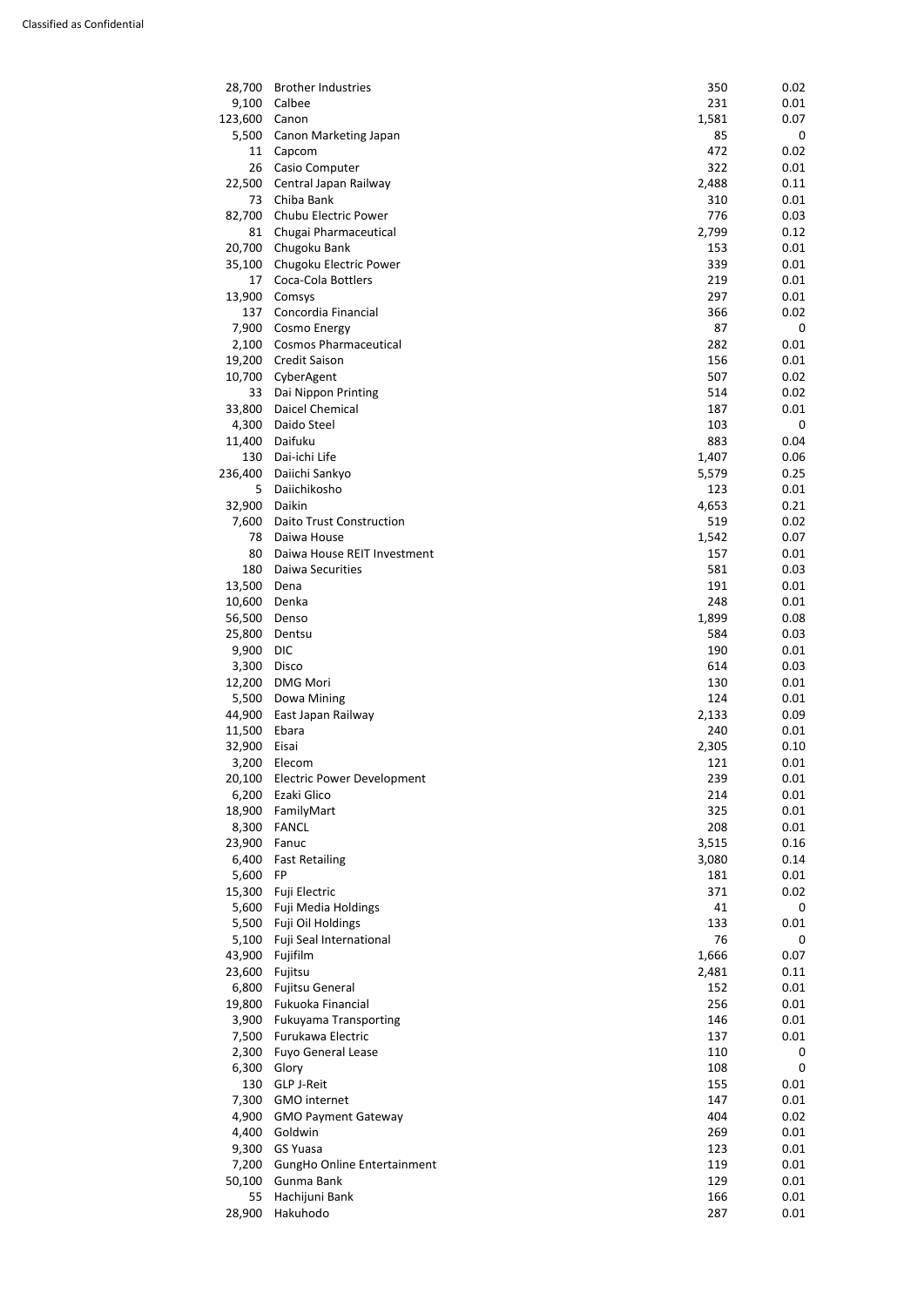| 16,300  | <b>Hamamatsu Photonics</b>                  | 631   | 0.03 |
|---------|---------------------------------------------|-------|------|
| 26      | Hankyu                                      | 644   | 0.03 |
| 33,700  | Haseko                                      | 341   | 0.02 |
| 6,400   | Heiwa                                       | 81    | 0    |
| 2,900   | Hikari Tsushin                              | 529   | 0.02 |
| 32,700  | <b>Hino Motors</b>                          | 162   | 0.01 |
| 4,100   | Hirose Electric                             | 406   | 0.02 |
| 35,700  | Hiroshima Bank                              | 160   | 0.01 |
| 8,700   | Hisamitsu Pharmaceutical                    | 342   | 0.02 |
| 114,700 | Hitachi                                     | 2,978 | 0.13 |
| 5,100   | Hitachi Capital                             | 92    | 0    |
| 12,900  | <b>Hitachi Construction Machinery</b>       | 358   | 0.02 |
| 24      | Hitachi Metals                              | 284   | 0.01 |
| 5,200   | Hitachi Transport System                    | 126   | 0.01 |
| 15,500  | Hokuhoku Financial                          | 120   | 0.01 |
| 20,600  | Hokuriku Electric Power                     | 119   | 0.01 |
| 212     | Honda Motor                                 | 3,834 | 0.17 |
| 4,700   | Horiba                                      | 188   | 0.01 |
|         | Hoshizaki Electric                          |       |      |
| 6,400   |                                             | 393   | 0.02 |
| 8,800   | <b>House Foods</b>                          | 241   | 0.01 |
| 44,500  | Hoya                                        | 3,867 | 0.17 |
| 43,900  | Hulic                                       | 316   | 0.01 |
| 13,100  | Ibiden                                      | 340   | 0.02 |
| 24,400  | Ichigo                                      | 54    | 0    |
| 30,200  | Idemitsu Kosan                              | 496   | 0.02 |
| 15,800  | IHI                                         | 162   | 0.01 |
| 17,200  | lida                                        | 268   | 0.01 |
| 80      | Industrial & Infrastructure Fund Investment | 106   | 0    |
| 107,600 | <b>Inpex</b>                                | 444   | 0.02 |
| 43,500  | Isetan Mitsukoshi                           | 177   | 0.01 |
| 62,100  | <b>Isuzu Motors</b>                         | 417   | 0.02 |
| 6,900   | <b>ITO EN</b>                               | 380   | 0.02 |
| 168,500 | <b>ITOCHU</b>                               | 3,316 | 0.15 |
| 11,700  | Itochu Techno-Solutions                     | 342   | 0.02 |
| 16,200  | Itoham Yonekyu                              | 89    | 0    |
| 33,200  | Iyo Bank                                    | 169   | 0.01 |
| 4,800   | Izumi                                       | 135   | 0.01 |
| 30      | J Front Retailing                           | 166   | 0.01 |
| 14      | Japan Airlines                              | 202   | 0.01 |
| 5,600   | Japan Airport Terminal                      | 190   | 0.01 |
| 5,400   | Japan Aviation Electronics                  | 57    | 0    |
| 66,800  | Japan Exchange                              | 1,437 | 0.06 |
| 157,100 | Japan Post                                  | 824   | 0.04 |
| 49,700  | Japan Post Bank                             | 299   | 0.01 |
| 22,400  | Japan Post Insurance                        | 271   | 0.01 |
| 20      | Japan Prime Realty Investment               | 48    | 0    |
| 50      | Japan Real Estate Investment                | 197   | 0.01 |
| 100     | Japan Retail Fund Investment Trust          | 119   | 0.01 |
| 147     | Japan Tobacco                               | 2,069 | 0.09 |
| 8,400   | <b>JCR Pharmaceuticals</b>                  | 189   | 0.01 |
| 62,500  | <b>JFE</b>                                  | 335   | 0.01 |
| 26,200  | <b>JGC</b>                                  | 209   | 0.01 |
| 22,300  | <b>JSR</b>                                  | 406   | 0.02 |
| 27,500  | <b>JTEKT</b>                                | 165   | 0.01 |
| 4,100   | Justsystems                                 | 223   | 0.01 |
| 357,600 | <b>JXTG</b>                                 | 983   | 0.04 |
|         |                                             |       |      |

| 9,600  | Kagome                    | 259   | 0.01 |
|--------|---------------------------|-------|------|
| 57,500 | Kajima                    | 531   | 0.02 |
| 16     | Kakaku.com                | 324   | 0.01 |
| 4,100  | Kaken Pharmaceutical      | 145   | 0.01 |
| 12,200 | Kamigumi                  | 185   | 0.01 |
| 12,600 | Kandenko                  | 79    | 0    |
| 6,900  | Kaneka                    | 149   | 0.01 |
| 85,700 | Kansai Electric Power     | 641   | 0.03 |
| 21,800 | Kansai Mirai Financial    | 69    | 0    |
| 23,500 | Kansai Paint              | 449   | 0.02 |
| 58,300 | Kao                       | 3,370 | 0.15 |
| 17,700 | Kawasaki Heavy Industries | 184   | 0.01 |
| 210    | <b>KDDI</b>               | 4,087 | 0.18 |
| 11,900 | Keihan                    | 380   | 0.02 |
| 30,200 | Keikyu                    | 357   | 0.02 |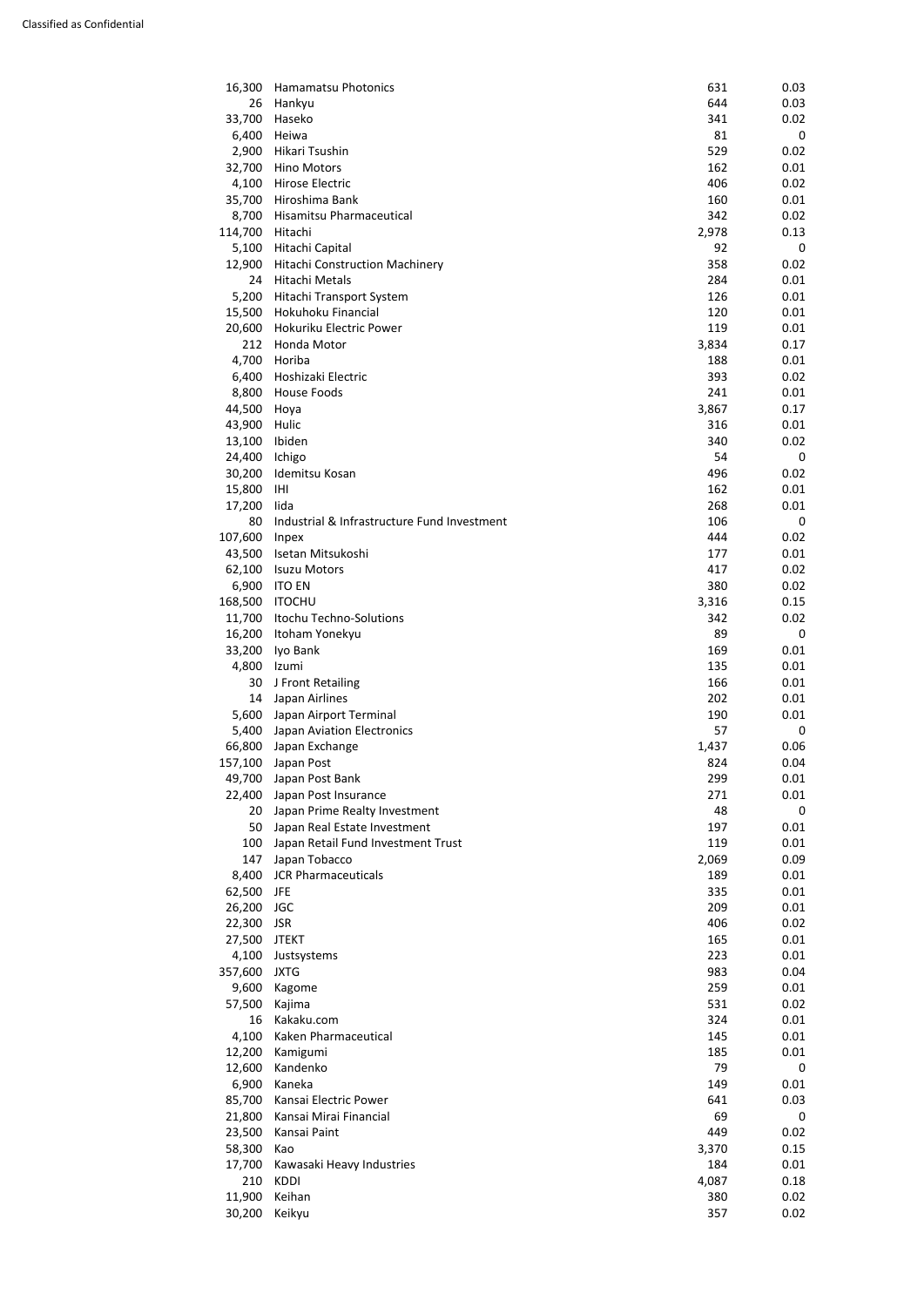| 40.OVV    | <u>IVIIIIEUE ENIILSUITII</u>   | 7 T T | U.UJ |
|-----------|--------------------------------|-------|------|
| 6,300     | Miraca                         | 130   | 0.01 |
| 33        | Misumi                         | 709   | 0.03 |
| 148,500   | Mitsubishi                     | 2,733 | 0.12 |
| 150       | Mitsubishi Chemical            | 666   | 0.03 |
| 245,100   | Mitsubishi Electric            | 2,551 | 0.11 |
| 141,400   | Mitsubishi Estate              | 1,644 | 0.07 |
| 22,200    | Mitsubishi Gas Chemical        | 316   | 0.01 |
| 33,800    | Mitsubishi Heavy Industries    | 576   | 0.03 |
| 8,100     | Mitsubishi Logistics           | 177   | 0.01 |
| 15,200    | Mitsubishi Materials           | 230   | 0.01 |
| 76,200    | Mitsubishi Motors              | 128   | 0.01 |
| 2,700     | Mitsubishi Shokuhin            | 55    | 0    |
| 1,548,400 | Mitsubishi UFJ Financial       | 4,720 | 0.21 |
| 53,200    | Mitsubishi UFJ Lease & Finance | 189   | 0.01 |

| 13,700         | Keio                           | 652   | 0.03        |
|----------------|--------------------------------|-------|-------------|
| 16,900         | Keisei Electric Railway        | 368   | 0.02        |
| 13,100         | Kewpie                         | 208   | 0.01        |
| 22,300         | Keyence                        | 8,006 | 0.36        |
| 22,800         | Kikkoman                       | 973   | 0.04        |
| 15,900         | Kinden                         | 215   | 0.01        |
| 21,200         | Kintetsu                       | 697   | 0.03        |
| 95             | Kirin                          | 1,374 | 0.06        |
| 3,700          | Kissei Pharmaceutical          | 64    | 0           |
| 7,500          | Kobayashi Pharmaceutical       | 558   | 0.02        |
| 2              | Kobe Bussan                    | 85    | 0           |
| 36,200         | Kobe Steel                     | 106   | $\mathbf 0$ |
| 7,100          | Koei Tecmo                     | 262   | 0.01        |
| 13,900         | Koito Manufacturing            | 544   | 0.02        |
| 10,200         | <b>KOKUYO</b>                  | 99    | 0           |
| 114            | Komatsu                        | 1,929 | 0.09        |
| 11,500         | Konami                         | 381   | 0.02        |
| 54,900         | Konica Minolta                 | 119   | 0.01        |
|                |                                |       |             |
| 3,500          | Kose                           | 330   | 0.01        |
| $\overline{2}$ | Kotobuki Spirits               | 79    | 0           |
| 22,200         | K's Holdings                   | 231   | 0.01        |
| 136,500        | Kubota                         | 1,875 | 0.08        |
| 38,400         | Kuraray                        | 287   | 0.01        |
| 13,300         | Kurita Water Industries        | 337   | 0.01        |
| 1,900          | Kusuri no Aoki                 | 119   | 0.01        |
| 38,200         | Kyocera                        | 1,678 | 0.07        |
| 2,900          | Kyoritsu Maintenance           | 83    | 0           |
| 12,500         | Kyowa Exeo                     | 251   | 0.01        |
| 31,400         | Kyowa Hakko Kirin              | 687   | 0.03        |
| 4,800          | Kyudenko                       | 107   | 0           |
| 56,300         | Kyushu Electric Power          | 394   | 0.02        |
| 46,800         | Kyushu Financial               | 169   | 0.01        |
| 20,600         | Kyushu Railway                 | 339   | 0.02        |
| 80             | LaSalle Logiport REIT          | 103   | 0           |
| 9,600          | Lasertec                       | 605   | 0.03        |
| 5,800          | Lawson                         | 213   | 0.01        |
| 6,400          | <b>LINE</b>                    | 251   | 0.01        |
| 6,100          | Lintec                         | 109   | 0           |
| 32,100         | Lion                           | 508   | 0.02        |
| 31,900         | <b>LIXIL</b>                   | 493   | 0.02        |
| 52,400         | M <sub>3</sub>                 | 2,489 | 0.11        |
| 6,200          | Mabuchi Motor                  | 185   | 0.01        |
| 15,900         | Maeda                          | 90    | 0           |
| 6,700          | <b>Maeda Road Construction</b> | 94    | 0           |
| 30,400         | Makita                         | 1,119 | 0.05        |
| 7,400          | Mani                           | 155   | 0.01        |
| 195,100        | Marubeni                       | 850   | 0.04        |
| 23             | Marui                          | 339   | 0.01        |
| 7,500          | Maruichi Steel Tube            | 144   | 0.01        |
| 12,400         | <b>Matsui Securities</b>       | 86    | 0           |
| 9,300          | Matsumotokiyoshi Holdings      | 262   | 0.01        |
| 69,500         | Mazda Motor                    | 311   | 0.01        |
| 123,400        | Mebuki Financial               | 215   | 0.01        |
| 20             | MediPal                        | 308   | 0.01        |
| 5              | <b>Megmilk Snow Brand</b>      | 93    | 0           |
| 16,800         | Meiji                          | 989   | 0.04        |
| 48,800         | Minebea Mitsumi                | 711   | 0.03        |
|                |                                |       |             |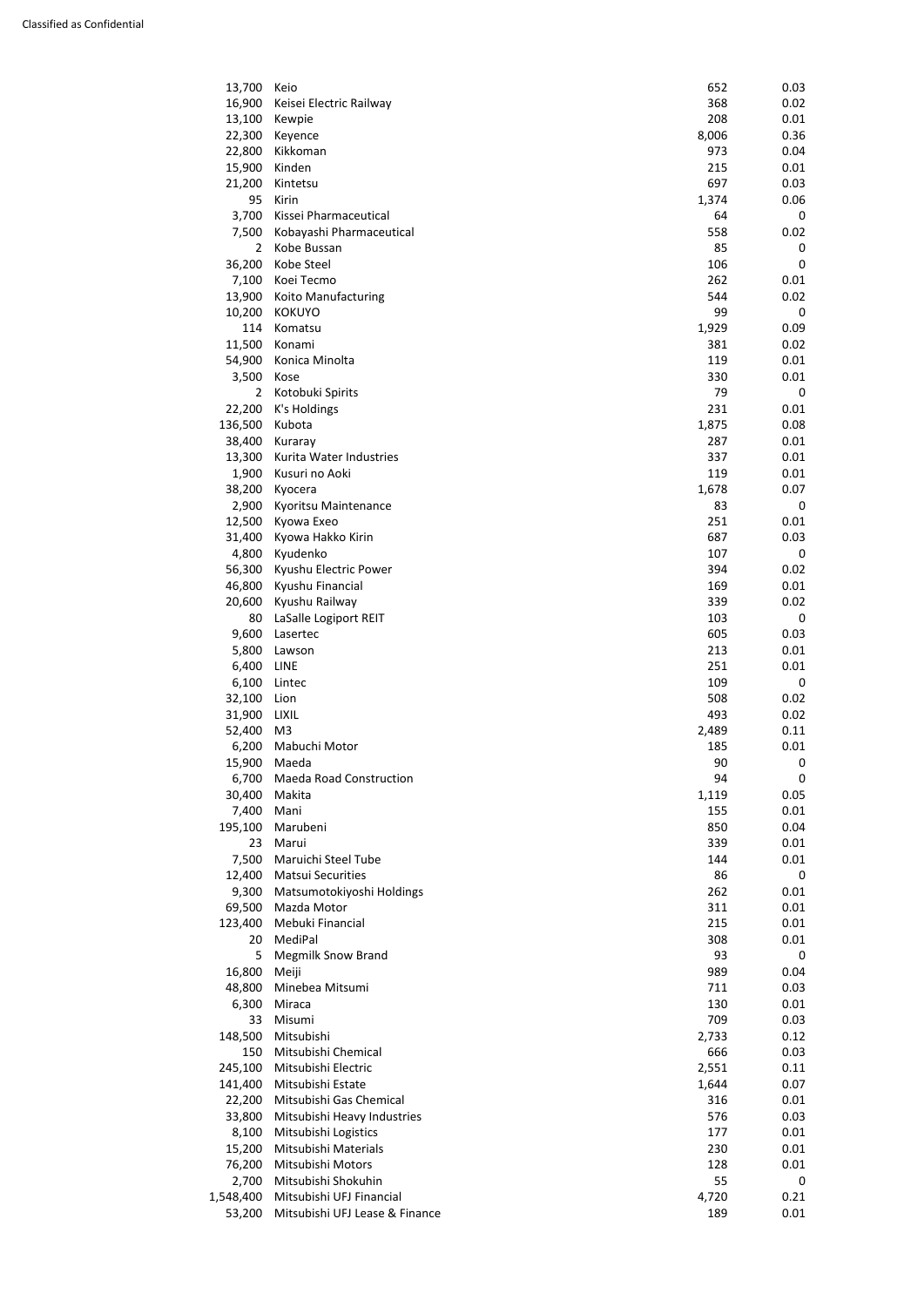| 205     | Mitsui                            | 2,705 | 0.12        |
|---------|-----------------------------------|-------|-------------|
| 21,100  | Mitsui Chemicals                  | 392   | 0.02        |
| 115,900 | Mitsui Fudosan                    | 1,551 | 0.07        |
| 6,700   | Mitsui Mining & Smelting          | 125   | 0.01        |
| 13,400  | Mitsui O.S.K. Lines               | 202   | 0.01        |
| 11,900  | Miura                             | 447   | 0.02        |
| 315,100 | Mizuho Financial                  | 3,026 | 0.13        |
| 3,100   | Mochida Pharmaceutical            | 94    | $\mathbf 0$ |
| 14,200  | Monotaro                          | 543   | 0.02        |
| 4,800   | Morinaga                          | 146   | 0.01        |
| 4,900   | Morinaga Milk                     | 199   | 0.01        |
| 57,500  | MS&AD Insurance                   | 1,189 | 0.05        |
| 70,700  | <b>Murata Manufacturing</b>       | 3,506 | 0.16        |
| 14,200  | Nabtesco                          | 396   | 0.02        |
| 13,200  | Nagase                            | 142   | 0.01        |
| 24,700  | Nagoya Railroad                   | 522   | 0.02        |
| 23,500  | Namco Bandai                      | 1,321 | 0.06        |
| 13,300  | Nankai Electric Railway           | 227   | 0.01        |
| 33      | <b>NEC</b>                        | 1,485 | 0.07        |
| 9,800   | NEC Networks & System Integration | 145   | 0.01        |
| 10,100  | <b>NET One Systems</b>            | 354   | 0.02        |
| 50,600  | Nexon                             | 971   | 0.04        |
| 32,100  | <b>NGK Insulators</b>             | 352   | 0.02        |
| 24,200  | <b>NGK Spark Plug</b>             | 324   | 0.01        |
| 12      | <b>NH Foods</b>                   | 412   | 0.02        |
| 19,700  | <b>NHK Spring</b>                 | 97    | 0           |
| 13      | Nichirei                          | 265   | 0.01        |
| 57,500  | Nidec                             | 4,131 | 0.18        |
| 10,300  | Nifco                             | 216   | 0.01        |
| 9       | Nihon Kohden                      | 228   | 0.01        |
| 15,500  | Nihon M&A Center                  | 679   | 0.03        |
| 7,800   | <b>Nihon Unisys</b>               | 188   | 0.01        |
| 41,600  | Nikon                             | 216   | 0.01        |
| 13,200  | Nintendo                          | 5,772 | 0.26        |
| 6,200   | Nippo                             | 132   | 0.01        |
| 20      | <b>Nippon Accommodations Fund</b> | 89    | 0           |
| 40      | Nippon Building Fund              | 174   | 0.01        |
| 9,800   | <b>Nippon Electric Glass</b>      | 141   | 0.01        |
| 8,700   | Nippon Express                    | 392   | 0.02        |
| 20,400  | Nippon Kayaku                     | 139   | 0.01        |
| 19,200  | Nippon Paint                      | 1,520 | 0.07        |
| 11,400  | Nippon Paper Industries           | 109   | 0           |
| 70      | Nippon Prologis REIT              | 182   | 0.01        |
| 6,200   | Nippon Shinyaku                   | 392   | 0.02        |
| 3,900   | Nippon Shokubai                   | 160   | 0.01        |
| 98,500  | Nippon Steel                      | 714   | 0.03        |
| 154     | Nippon Telegraph & Telephone      | 2,427 | 0.11        |
| 3,100   | <b>Nippon Television Network</b>  | 26    | 0           |
| 19,500  | Nippon Yusen                      | 260   | 0.01        |
| 14,100  | Nipro                             | 126   | 0.01        |
| 9,200   | Nishi-Nippon Railroad             | 205   | 0.01        |
| 16      | Nissan Chemical Industries        | 657   | 0.03        |
| 228,700 | Nissan Motor                      | 622   | 0.03        |
| 13,900  | Nissan Shatai                     | 94    | 0           |
| 29      | Nisshin Seifun                    | 354   | 0.02        |
| 16,700  | Nisshinbo                         | 87    | 0           |
| 8,800   | Nissin Foods                      | 638   | 0.03        |

| o,ouu  | INISSIII FUUUS                 | סכס   | U.UJ |
|--------|--------------------------------|-------|------|
| 9,300  | Nitori                         | 1,489 | 0.07 |
| 18,200 | Nitto Denko                    | 911   | 0.04 |
| 1,600  | <b>Noevir Holdings</b>         | 58    | 0    |
| 8,300  | <b>NOF</b>                     | 252   | 0.01 |
| 13,800 | <b>NOK</b>                     | 110   | 0    |
| 370    | Nomura                         | 1,298 | 0.06 |
| 14     | Nomura Real Estate             | 204   | 0.01 |
| 140    | Nomura Real Estate Master Fund | 135   | 0.01 |
| 30,800 | Nomura Research Institute      | 698   | 0.03 |
| 3,800  | <b>NS Solutions</b>            | 90    | 0    |
| 53,700 | <b>NSK</b>                     | 315   | 0.01 |
| 79,100 | NTT Data                       | 777   | 0.03 |
| 140    | NTT Docomo                     | 3,984 | 0.18 |
| 79     | Obayashi                       | 552   | 0.02 |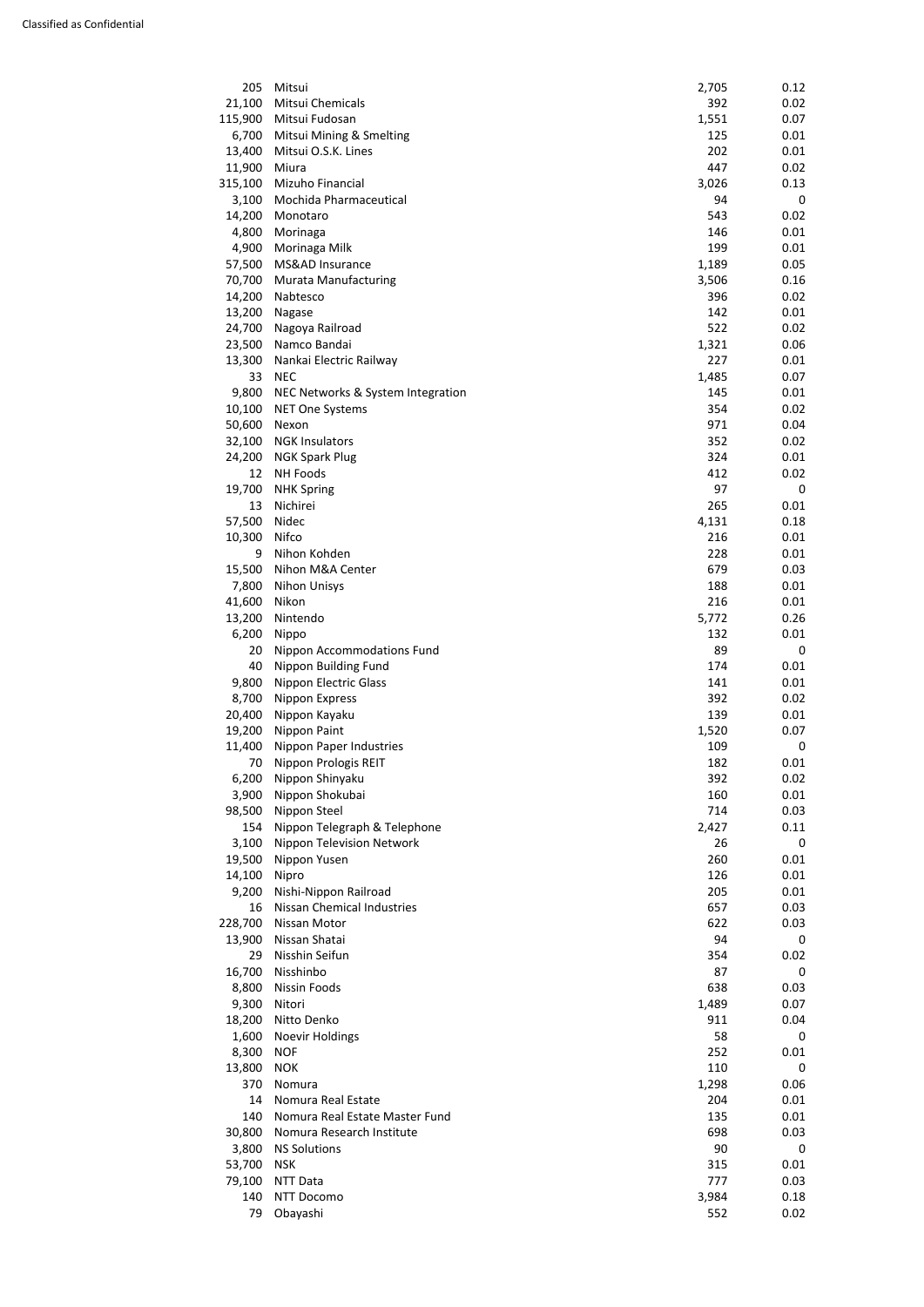| 8       | <b>OBIC</b>                      | 1,081 | 0.05        |
|---------|----------------------------------|-------|-------------|
| 1,800   | <b>OBIC Business Consultants</b> | 80    | 0           |
| 36,300  | Odakyu Electric Railway          | 703   | 0.03        |
| 107,200 | Oji                              | 378   | 0.02        |
| 3,600   | Okuma                            | 130   | 0.01        |
| 132     | Olympus                          | 2,110 | 0.09        |
| 23,100  | Omron                            | 1,382 | 0.06        |
| 51,600  | Ono Pharmaceutical               | 1,246 | 0.06        |
| 9,600   | Open House                       | 267   | 0.01        |
| 3,900   | Oracle Japan                     | 323   | 0.01        |
| 69,100  | Orient                           | 57    | $\mathbf 0$ |
| 23,300  | Oriental Land                    | 2,516 | 0.11        |
| 150,500 | Orix                             | 1,439 | 0.06        |
| 100     | <b>Orix JREIT</b>                | 118   | 0.01        |
| 49,400  | Osaka Gas                        | 742   | 0.03        |
| 9,400   | <b>OSG</b>                       | 116   | 0.01        |
| 13      | Otsuka                           | 512   | 0.02        |
| 52,200  | Otsuka Holdings                  | 1,697 | 0.08        |
| 3,900   | Paltac                           | 152   | 0.01        |
| 63,400  | Pan Pacific International        | 1,136 | 0.05        |
| 265,100 | Panasonic                        | 1,726 | 0.08        |
| 13,400  | Park24                           | 166   | 0.01        |
| 34,500  | Penta-Ocean Construction         | 173   | 0.01        |
| 10,400  | PeptiDream                       | 374   | 0.02        |
| 20,500  | Persol                           | 255   | 0.01        |
| 13,100  | Pigeon                           | 450   | 0.02        |
| 4,300   | Pilot                            | 97    | 0           |
| 9,100   | Pola Orbis                       | 132   | 0.01        |
| 97,600  | Rakuten                          | 809   | 0.04        |
| 156,700 | Recruit                          | 4,777 | 0.21        |
| 12,600  | Relo                             | 232   | 0.01        |
| 86,500  | Renesas Electronics              | 484   | 0.02        |
| 25,400  | Rengo                            | 148   | 0.01        |
| 256,600 | Resona                           | 672   | 0.03        |
| 8       | Resorttrust                      | 94    | 0           |
| 83,700  | Ricoh                            | 432   | 0.02        |
| 4,500   | Rinnai                           | 338   | 0.01        |
| 10,400  | <b>ROHM</b>                      | 617   | 0.03        |
| 11,800  | <b>Rohto Pharmaceutical</b>      | 298   | 0.01        |
| 28,600  | Ryohin Keikaku                   | 365   | 0.02        |
| 7,400   | Sankyo                           | 149   | 0.01        |
| 6,100   | Sankyu                           | 185   | 0.01        |
| 7,100   | Sanrio                           | 99    | 0           |
| 44      | Santen Pharmaceutical            | 693   | 0.03        |
| 24,100  | Sanwa                            | 196   | 0.01        |
| 7,600   | Sapporo                          | 105   | $\mathbf 0$ |
| 4,700   | Sawai Pharmaceutical             | 183   | 0.01        |
| 27,300  | <b>SBI</b>                       | 543   | 0.02        |
| 4,700   | <b>SCREEN</b>                    | 192   | 0.01        |
| 5,100   | <b>SCSK</b>                      | 219   | 0.01        |
| 23,800  | Secom                            | 1,673 | 0.07        |
| 24,100  | Sega Sammy                       | 226   | 0.01        |
| 26      | Seibu                            | 215   | 0.01        |
| 32,900  | Seiko Epson                      | 290   | 0.01        |
| 18,700  | Seino                            | 209   | 0.01        |
| 41      | Sekisui Chemical                 | 504   | 0.02        |
| 68,400  | Sekisui House                    | 930   | 0.04        |
|         |                                  |       |             |

| 08,400 | SEKISUI HOUSE          | รรบ   | U.U4 |
|--------|------------------------|-------|------|
| 140    | Sekisui House Reit     | 79    | 0    |
| 95,500 | Seven & I              | 2,275 | 0.10 |
| 79     | Seven Bank             | 147   | 0.01 |
| 25,200 | <b>SG Holdings</b>     | 1,005 | 0.04 |
| 18,800 | Sharp                  | 179   | 0.01 |
| 6      | Shiga Bank             | 108   | 0    |
| 18,700 | Shikoku Electric Power | 110   | 0    |
| 33,800 | Shimadzu               | 789   | 0.04 |
| 2,700  | Shimamura              | 202   | 0.01 |
| 9,800  | Shimano                | 1,488 | 0.07 |
| 65,600 | Shimizu                | 379   | 0.02 |
| 49,300 | Shin-Etsu Chemical     | 4,940 | 0.22 |
| 26,400 | Shinsei Bank           | 250   | 0.01 |
| 32,900 | Shionogi               | 1,357 | 0.06 |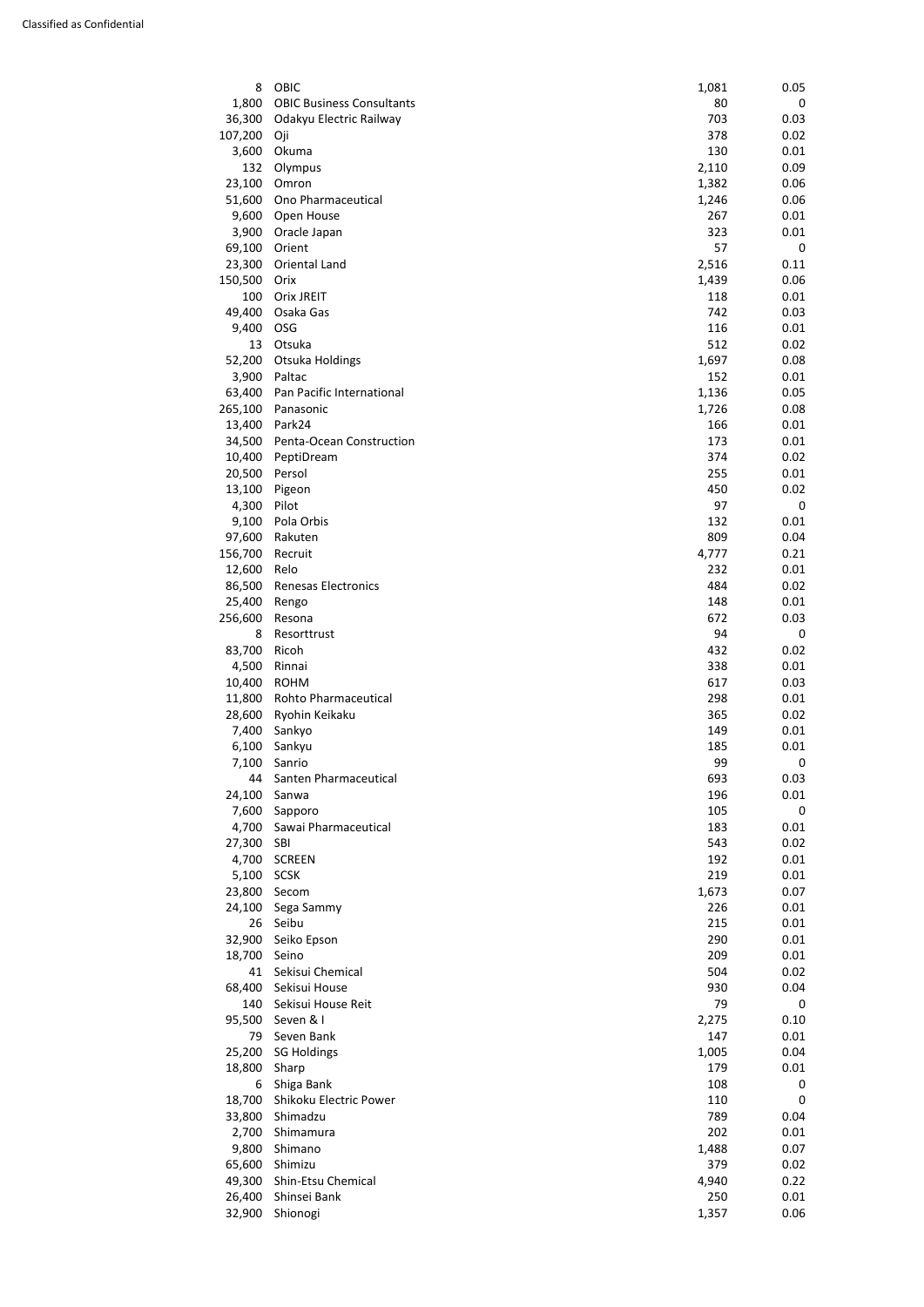| 19,900  | $1 \Pi N$                        | 200   | U.UT        |
|---------|----------------------------------|-------|-------------|
| 29,200  | <b>TIS</b>                       | 477   | 0.02        |
| 25,600  | Tobu Railway                     | 608   | 0.03        |
| 28,000  | Toda                             | 148   | 0.01        |
| 13,800  | Toho                             | 438   | 0.02        |
| 10,900  | Toho Gas                         | 416   | 0.02        |
| 58,100  | <b>Tohoku Electric Power</b>     | 449   | 0.02        |
| 23,800  | Tokai Carbon                     | 196   | 0.01        |
| 6,000   | Tokai Rika                       | 69    | $\mathbf 0$ |
| 80,800  | <b>Tokio Marine</b>              | 2,724 | 0.12        |
| 8,300   | Tokuyama                         | 153   | 0.01        |
| 4,300   | <b>Tokyo Broadcasting System</b> | 57    | 0           |
| 7,400   | <b>Tokyo Century</b>             | 310   | 0.01        |
| 188,200 | <b>Tokyo Electric Power</b>      | 397   | 0.02        |
| 18,400  | <b>Tokyo Electron</b>            | 3,683 | 0.16        |

| 5,900   | Ship Healthcare                   | 221   | 0.01 |
|---------|-----------------------------------|-------|------|
| 48,200  | Shiseido                          | 2,132 | 0.09 |
| 60,900  | Shizuoka Bank                     | 324   | 0.01 |
| 5,600   | <b>SHO-BOND Holdings</b>          | 214   | 0.01 |
| 1,200   | Shochiku                          | 135   | 0.01 |
| 17,400  | Showa Denko                       | 245   | 0.01 |
| 14,900  | <b>SKY Perfect JSAT</b>           | 50    | 0    |
| 23,200  | Skylark                           | 255   | 0.01 |
| 7,100   | <b>SMC</b>                        | 3,041 | 0.14 |
| 8,100   | <b>SMS</b>                        | 180   | 0.01 |
| 342     | SoftBank                          | 2,950 | 0.13 |
| 182     | SoftBank Group                    | 8,600 | 0.38 |
| 8,200   | Sohgo Security Services           | 301   | 0.01 |
| 152,300 | Sojitz                            | 266   | 0.01 |
| 41,700  | Sompo Japan Nipponkoa             | 1,109 | 0.05 |
| 151,200 | Sony                              | 8,893 | 0.40 |
| 9,400   | Sotetsu                           | 195   | 0.01 |
| 9,400   | Square-Enix                       | 478   | 0.02 |
| 17,800  | <b>Stanley Electric</b>           | 393   | 0.02 |
| 11,800  | <b>Start Today</b>                | 253   | 0.01 |
| 73,200  | Subaru                            | 1,090 | 0.05 |
| 4,300   | Sugi                              | 234   | 0.01 |
| 28,400  | <b>SUMCO</b>                      | 307   | 0.01 |
| 138,100 | Sumitomo                          | 1,274 | 0.06 |
| 3,900   | Sumitomo Bakelite                 | 82    | 0    |
| 190,600 | Sumitomo Chemical                 | 485   | 0.02 |
| 20,200  | Sumitomo Dainippon Pharma         | 204   | 0.01 |
| 89,000  | Sumitomo Electric Industries      | 768   | 0.03 |
| 16,400  | <b>Sumitomo Forestry</b>          | 200   | 0.01 |
| 13,700  | Sumitomo Heavy Industries         | 245   | 0.01 |
| 30,000  | <b>Sumitomo Metal Mining</b>      | 713   | 0.03 |
|         | 160,900 Sumitomo Mitsui Financial | 3,440 | 0.15 |
| 43,900  | Sumitomo Mitsui Trust             | 898   | 0.04 |
| 4,300   | Sumitomo Osaka Cement             | 107   | 0    |
| 47,700  | Sumitomo Realty & Development     | 1,084 | 0.05 |
| 21,900  | Sumitomo Rubber Industries        | 156   | 0.01 |
| 8,000   | Sundrug                           | 232   | 0.01 |
| 15,500  | Suntory Beverage & Food           | 449   | 0.02 |
| 14,300  | Sushiro Global                    | 277   | 0.01 |
| 9,300   | Suzuken                           | 273   | 0.01 |
| 56,200  | Suzuki Motor                      | 1,845 | 0.08 |
| 23,300  | Sysmex                            | 1,712 | 0.08 |
| 66,500  | T&D                               | 503   | 0.02 |
| 14,600  | Taiheiyo Cement                   | 286   | 0.01 |
| 23,600  | Taisei                            | 613   | 0.03 |
| 5,200   | <b>Taisho Pharmaceutical</b>      | 263   | 0.01 |
| 17,400  | Taiyo Nippon Sanso                | 206   | 0.01 |
| 15,000  | Taiyo Yuden                       | 361   | 0.02 |
| 21,200  | Takara                            | 181   | 0.01 |
| 5,600   | Takara Bio                        | 117   | 0.01 |
| 17,800  | Takashimaya                       | 108   | 0    |
| 189,200 | <b>Takeda Pharmaceutical</b>      | 5,191 | 0.23 |
| 14,800  | <b>TDK</b>                        | 1,236 | 0.05 |
| 4,400   | TechnoPro                         | 210   | 0.01 |
| 22,400  | Teijin                            | 267   | 0.01 |
| 81,300  | Terumo                            | 2,488 | 0.11 |
| 13,900  | THK                               | 268   | 0.01 |
|         |                                   |       |      |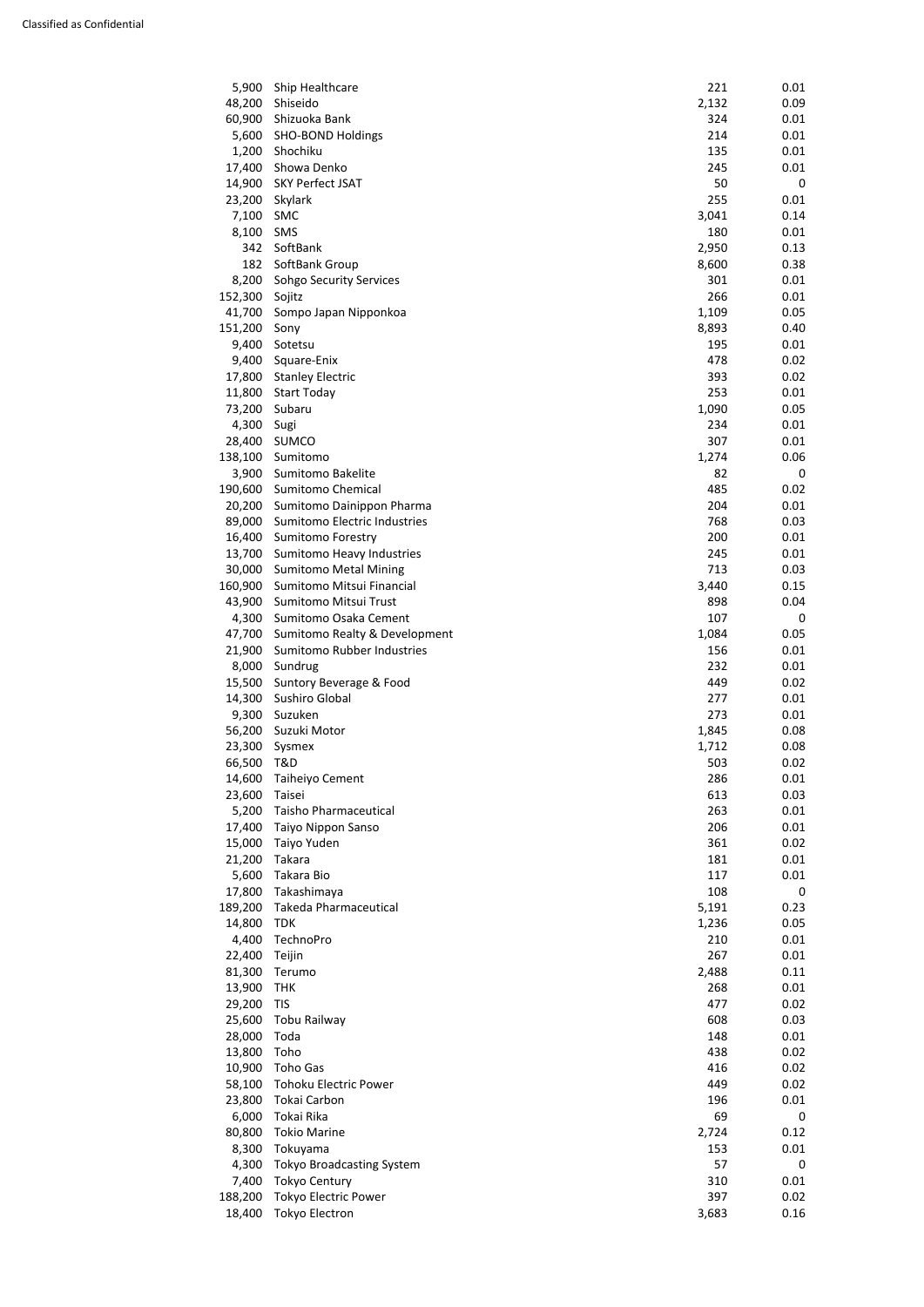| 50,100  | <b>Tokyo Gas</b>        | 883     | 0.04             |
|---------|-------------------------|---------|------------------|
| 5,000   | Tokyo Ohka Kogyo        | 199     | 0.01             |
| 24,100  | Tokyo Tatemono          | 226     | 0.01             |
| 58,200  | Tokyu                   | 581     | 0.03             |
| 73,700  | Tokyu Fudosan           | 244     | 0.01             |
| 33,400  | <b>Toppan Printing</b>  | 362     | 0.02             |
| 179,500 | <b>Toray Industries</b> | 631     | 0.03             |
| 55,100  | Toshiba                 | 1,079   | 0.05             |
| 4,200   | <b>Toshiba TEC</b>      | 135     | 0.01             |
| 34,600  | Tosoh                   | 432     | 0.02             |
| 17,600  | Toto                    | 620     | 0.03             |
| 18,400  | Toyo Seikan             | 140     | 0.01             |
| 11,500  | Toyo Suisan Kaisha      | 468     | 0.02             |
| 12,300  | <b>Toyo Tire</b>        | 152     | 0.01             |
| 10,600  | Toyobo                  | 112     | $\mathbf 0$      |
| 9,000   | Toyoda Gosei            | 159     | 0.01             |
| 7,400   | Toyota Boshoku          | 81      | $\mathbf 0$      |
| 19,700  | Toyota Industries       | 959     | 0.04             |
| 304,300 | <b>Toyota Motor</b>     | 15,457  | 0.69             |
| 28,000  | Toyota Tsusho           | 603     | 0.03             |
| 13,800  | <b>Trend Micro</b>      | 645     | 0.03             |
| 6,200   | TS Tech                 | 134     | 0.01             |
| 8,000   | Tsumura                 | 192     | 0.01             |
| 4,700   | Tsuruha                 | 513     | 0.02             |
| 3,500   | TV Asahi                | 43      | $\boldsymbol{0}$ |
| 12,300  | Ube Industries          | 159     | 0.01             |
| 5,900   | <b>ULVAC</b>            | 165     | 0.01             |
| 48,300  | Unicharm                | 1,668   | 0.07             |
| 100     | United Urban Investment | 85      | $\mathbf 0$      |
| 13,700  | Ushio                   | 134     | 0.01             |
| 25,700  | <b>USS</b>              | 354     | 0.02             |
| 6,900   | Wacoal                  | 100     | $\boldsymbol{0}$ |
| 12,200  | Welcia                  | 413     | 0.02             |
| 21,800  | West Japan Railway      | 829     | 0.04             |
| 323,000 | Yahoo Japan             | 1,653   | 0.07             |
| 15,400  | Yakult Honsha           | 659     | 0.03             |
| 95,200  | Yamada Denki            | 366     | 0.02             |
| 28,500  | Yamaguchi Financial     | 142     | 0.01             |
| 19,500  | Yamaha                  | 716     | 0.03             |
| 34,000  | Yamaha Motor            | 379     | 0.02             |
| 43,500  | Yamato                  | 880     | 0.04             |
| 4,200   | Yamato Kogyo            | 79      | $\mathbf 0$      |
| 15,300  | Yamazaki Baking         | 206     | 0.01             |
| 2,600   | Yaoko                   | 149     | 0.01             |
|         |                         |         |                  |
| 30,600  | Yaskawa Electric        | 917     | 0.04             |
| 29,500  | Yokogawa Electric       | 360     | 0.02             |
| 12,700  | Yokohama Rubber         | 139     | 0.01             |
| 6,100   | Zenkoku Hosho           | 184     | 0.01             |
| 11,400  | Zensho                  | 207     | 0.01             |
| 17,600  | Zeon                    | 142     | 0.01             |
|         |                         | 367,767 | 16.37            |
|         |                         |         |                  |

| Luxembourg 0.12% (0.11%) |                                 |       |      |
|--------------------------|---------------------------------|-------|------|
|                          | 97,400 ArcelorMittal            | 1,006 | 0.05 |
|                          | 1,700 Eurofins Scientific       | 1,040 | 0.05 |
|                          | 79,750 L'Occitane International | 107   | 0    |
| 5,000 RTL                |                                 | 152   | 0.01 |
|                          | 62,700 Tenaris                  | 242   | 0.01 |
|                          |                                 | 2,547 | 0.12 |

| Macau 0.19% (0.20%) |                              |       |             |
|---------------------|------------------------------|-------|-------------|
|                     | 406,000 Galaxy Entertainment | 2,105 | 0.09        |
| 454,000             | Macau Legend Development     | 47    | $\mathbf 0$ |
| 131,600             | MGM China                    | 126   | 0.01        |
|                     | 461,200 Sands China          | 1,374 | 0.06        |
| 375,000 SJM         |                              | 342   | 0.02        |
| 266,400             | Wynn Macau                   | 328   | 0.01        |
|                     |                              | 4,322 | 0.19        |

| <b>Netherlands 2.38% (2.14%)</b> |                            |     |      |
|----------------------------------|----------------------------|-----|------|
|                                  | 13,000 Aalberts Industries | 363 | 0.02 |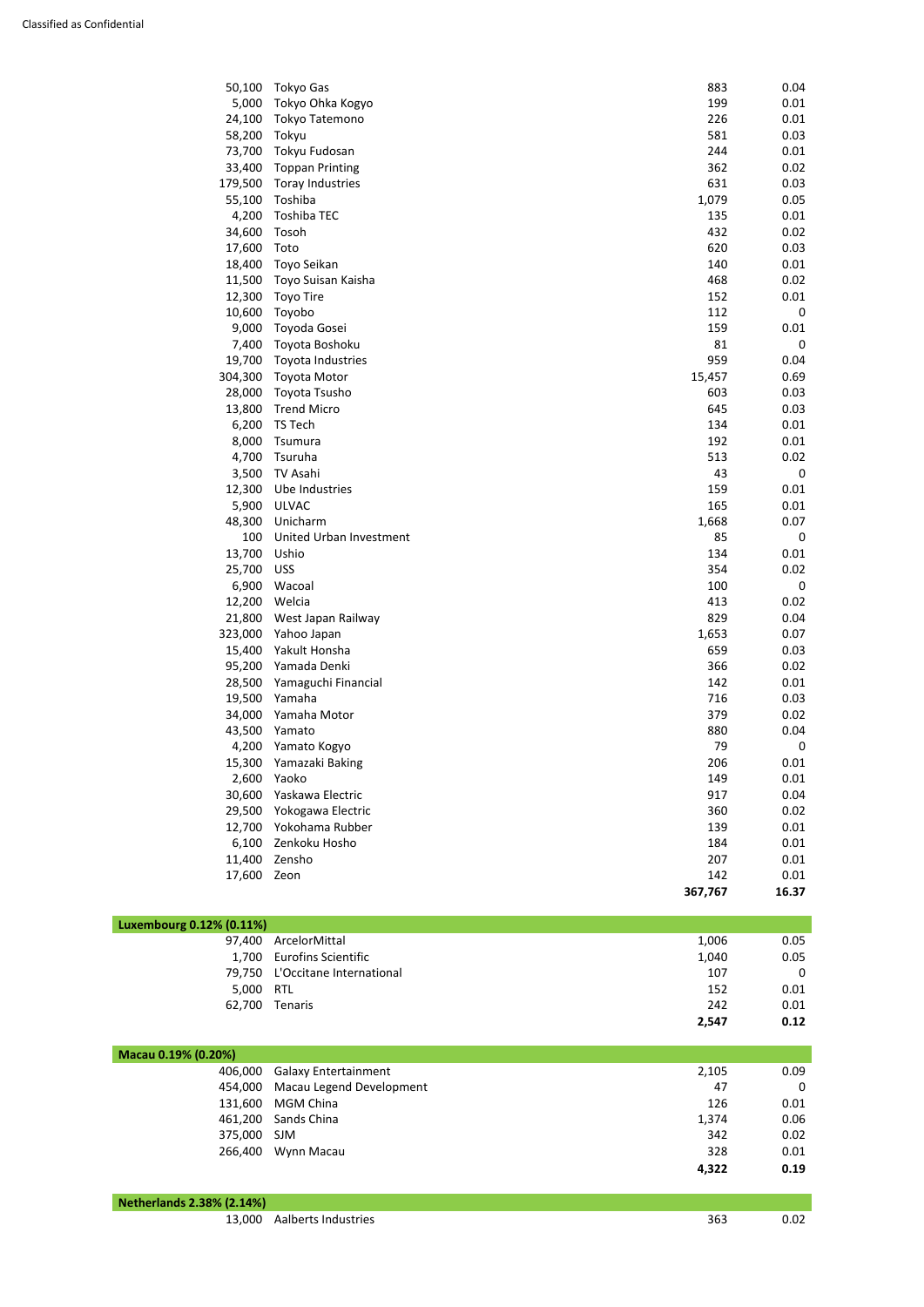| 55,200  | <b>ABN AMRO</b>            | 357    | 0.02 |
|---------|----------------------------|--------|------|
| 3,700   | Adyen                      | 5,278  | 0.23 |
| 237,000 | Aegon                      | 477    | 0.02 |
| 27,000  | Akzo Nobel                 | 2,116  | 0.09 |
| 85,000  | Altice series 'A' shares   | 316    | 0.01 |
| 6,100   | Argenx                     | 1,244  | 0.05 |
| 6,700   | <b>ASM International</b>   | 742    | 0.03 |
| 54,900  | <b>ASML</b>                | 15,671 | 0.70 |
| 18,700  | <b>ASR Nederland</b>       | 487    | 0.02 |
| 8,300   | Euronext                   | 804    | 0.04 |
| 14,000  | <b>EXOR</b>                | 590    | 0.03 |
| 6,400   | GrandVision                | 138    | 0.01 |
| 32,800  | Heineken                   | 2,258  | 0.10 |
| 14,200  | Heineken Holding           | 856    | 0.04 |
| 7,500   | <b>IMCD</b>                | 691    | 0.03 |
| 546,900 | <b>ING</b>                 | 3,005  | 0.13 |
| 8,000   | JDE Peet's                 | 252    | 0.01 |
| 445,000 | Koninklijke                | 810    | 0.04 |
| 147,800 | Koninklijke Ahold Delhaize | 3,385  | 0.15 |
| 23,800  | Koninklijke DSM            | 3,035  | 0.13 |
| 125,200 | Koninklijke Philips        | 4,565  | 0.20 |
| 42,900  | <b>NN</b>                  | 1,247  | 0.06 |
| 8,900   | <b>NXP Semiconductors</b>  | 859    | 0.04 |
| 14,700  | Randstad                   | 594    | 0.03 |
| 17,000  | Signify                    | 487    | 0.02 |
| 8,700   | Vopak                      | 379    | 0.02 |
| 37,400  | <b>Wolters Kluwer</b>      | 2,470  | 0.11 |
|         |                            | 53,476 | 2.38 |

| <b>New Zealand 0.37% (0.33%)</b> |                                |       |      |
|----------------------------------|--------------------------------|-------|------|
| 90,000                           | Air New Zealand                | 62    | 0    |
| 217,000                          | Auckland International Airport | 807   | 0.04 |
| 142,000                          | <b>Contact Energy</b>          | 483   | 0.02 |
| 110,000                          | Fisher & Paykel Healthcare     | 1,859 | 0.08 |
| 151,000                          | <b>Fletcher Building</b>       | 296   | 0.01 |
| 330,300                          | Kiwi Property                  | 179   | 0.01 |
| 119,600                          | Mercury NZ                     | 303   | 0.01 |
| 242,000                          | <b>Meridian Energy</b>         | 597   | 0.03 |
| 78,200                           | <b>Ryman Healthcare</b>        | 562   | 0.02 |
| 118,900                          | Sky City Entertainment         | 173   | 0.01 |
| 358,000                          | Spark New Zealand              | 846   | 0.04 |
| 140,400                          | The A2 Milk                    | 1,098 | 0.05 |
| 18,500                           | Xero                           | 1,033 | 0.05 |
|                                  |                                | 8,298 | 0.37 |

| Norway 0.41% (0.38%) |                              |       |             |  |
|----------------------|------------------------------|-------|-------------|--|
| 3,100 Aker           |                              | 103   | $\mathbf 0$ |  |
|                      | 14,200 Aker BP               | 171   | 0.01        |  |
| 144,900 DNB          |                              | 1,549 | 0.07        |  |
| 136,100 Equinor      |                              | 1,494 | 0.07        |  |
|                      | 21,800 Gjensidige Forsikring | 341   | 0.01        |  |
|                      | 33,600 Leroy Seafood         | 149   | 0.01        |  |
| 57,200 Mowi          |                              | 784   | 0.03        |  |
|                      | 179,500 Norsk Hydro          | 382   | 0.02        |  |
| 110,000 Orkla        |                              | 858   | 0.04        |  |
|                      | 6,800 Salmar                 | 297   | 0.01        |  |

|        |                                   | 9,189 | 0.41 |
|--------|-----------------------------------|-------|------|
| 23,200 | Yara International                | 689   | 0.03 |
| 15,000 | TOMRA Systems                     | 499   | 0.02 |
| 87,000 | <b>Telenor</b>                    | 1,123 | 0.05 |
|        | 10,400 Schibsted class 'A' shares | 356   | 0.02 |
| 12,800 | Schibsted 'B' shares              | 394   | 0.02 |

| Peru 0.01% (0.02%) |                       |     |      |
|--------------------|-----------------------|-----|------|
|                    | 2,200 Credicorp       | 211 | 0.01 |
|                    | 2,700 Southern Copper | 95  |      |
|                    |                       | 306 | 0.01 |

| Poland 0.17% (0.19%) |                   |  |
|----------------------|-------------------|--|
|                      | 21,100 Bank Pekao |  |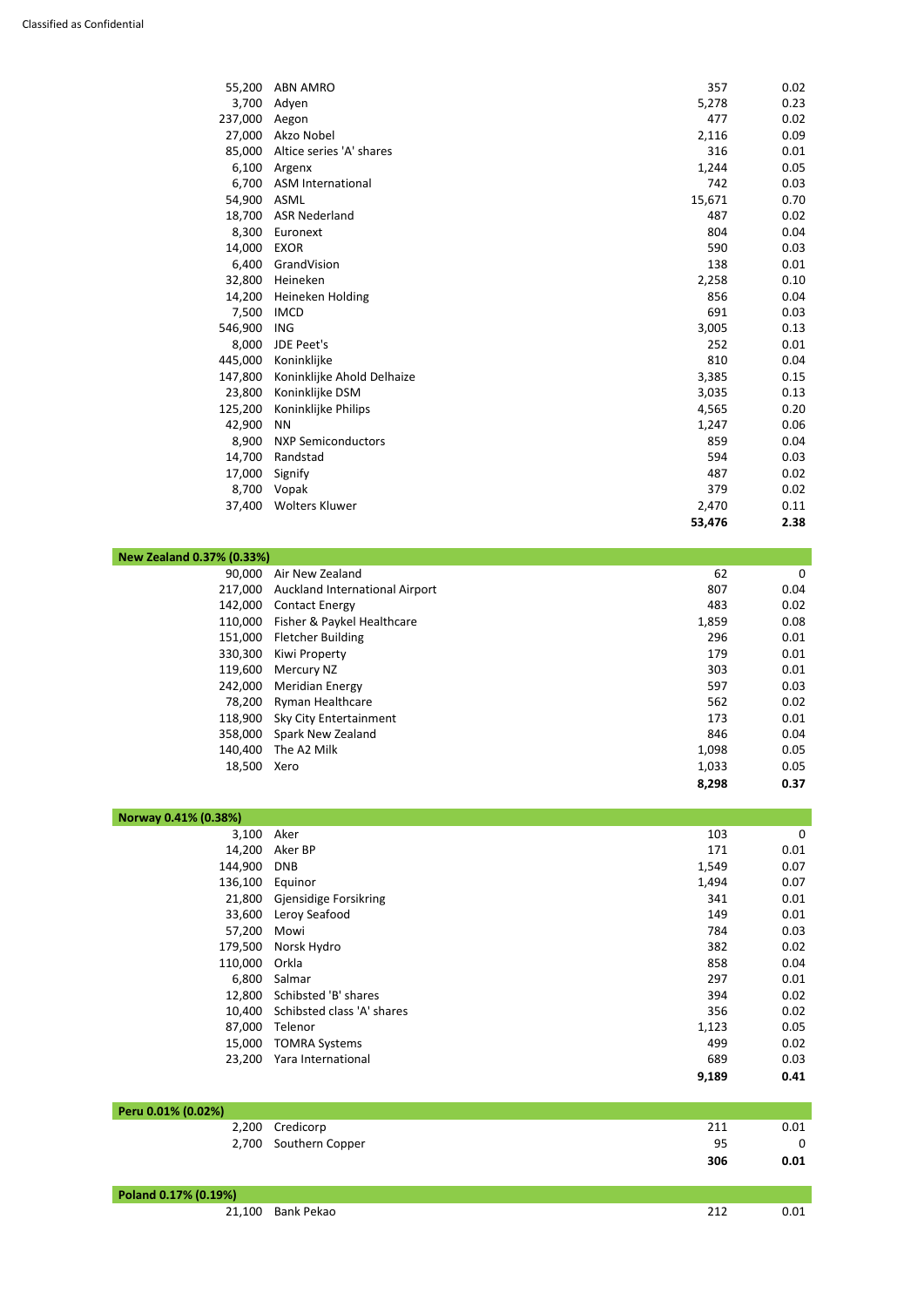| 4,500   | Bank Zachodni WBK                        | 128   | 0.01 |
|---------|------------------------------------------|-------|------|
| 8,500   | CD Projekt Red                           | 712   | 0.03 |
| 43,500  | <b>Cyfrowy Polsat</b>                    | 235   | 0.01 |
| 6,300   | Dino Polska                              | 287   | 0.01 |
| 12,900  | <b>Grupa Lotos Rights</b>                | 89    | 0    |
| 17,900  | <b>KGHM Polska Miedz</b>                 | 421   | 0.02 |
| 100     | <b>LPP</b>                               | 132   | 0.01 |
| 95,700  | <b>PGE</b>                               | 122   | 0    |
| 42,000  | Polski Koncern Naftowy Orlen             | 385   | 0.02 |
| 227,400 | Polskie Gornictwo Naftowe i Gazownictwo  | 229   | 0.01 |
| 115.000 | Powszechna Kasa Oszczednosci Bank Polski | 488   | 0.02 |
| 75,200  | Powszechny Zaklad Ubezpieczen            | 373   | 0.02 |
|         |                                          | 3,813 | 0.17 |

| Portugal 0.11% (0.12%) |                         |       |      |  |
|------------------------|-------------------------|-------|------|--|
|                        | 391,261 EDP Energias    | 1,488 | 0.07 |  |
|                        | 69,800 Galp Energia     | 498   | 0.02 |  |
|                        | 32,800 Jeronimo Martins | 408   | 0.02 |  |
|                        |                         | 2,394 | 0.11 |  |

#### **Russia 0.02% (0.01%)**

9,500 Yandex **479 0.02**

| <b>Singapore 1.10% (1.19%)</b> |                                             |        |      |
|--------------------------------|---------------------------------------------|--------|------|
| 568,580                        | Ascendas Real Estate Investment Trust       | 1,041  | 0.05 |
|                                | 324,000 Ascott Residence Trust              | 163    | 0.01 |
|                                | 36,900 BOC Aviation                         | 194    | 0.01 |
| 498,300                        | CapitaCommercial                            | 460    | 0.02 |
|                                | 490,000 CapitaLand                          | 750    | 0.03 |
| 475,000                        | <b>CapitaLand Mall Trust</b>                | 517    | 0.02 |
| 89,000                         | <b>City Developments</b>                    | 384    | 0.02 |
| 370,000                        | ComfortDelGro                               | 296    | 0.01 |
| 338,500                        | <b>DBS</b>                                  | 3,817  | 0.17 |
| 440,000                        | Frasers Logistics & Commercial Trust        | 347    | 0.02 |
| 61,400                         | <b>Frasers Property Limited</b>             | 40     | 0    |
|                                | 1,150,000 Genting Singapore                 | 437    | 0.02 |
|                                | 1,131,400 Golden Agri-Resources             | 90     | 0    |
|                                | 21,000 Jardine Cycle & Carriage             | 214    | 0.01 |
| 278,000                        | Keppel                                      | 701    | 0.03 |
| 210,000                        | Keppel DC REIT                              | 346    | 0.02 |
| 350,300                        | <b>Keppel REIT</b>                          | 212    | 0.01 |
| 424,200                        | <b>Mapletree Commercial Trust</b>           | 466    | 0.02 |
| 374,400                        | Mapletree Greater China Commercial Trust    | 197    | 0.01 |
| 300,800                        | Mapletree Industrial Trust                  | 545    | 0.02 |
|                                | 494,600 Mapletree Logistics Trust           | 572    | 0.03 |
| 510,000                        | <b>NetLink NBN Trust</b>                    | 280    | 0.01 |
|                                | 108,000 Olam International                  | 77     | 0    |
| 649,000                        | Oversea-Chinese Banking                     | 3,096  | 0.14 |
| 112,100                        | <b>SATS</b>                                 | 180    | 0.01 |
|                                | 161,300 Sembcorp Industries                 | 123    | 0.01 |
|                                | 1,656,144 Sembcorp Marine                   | 137    | 0.01 |
|                                | 49,500 SIA Engineering                      | 47     | 0    |
| 229,999                        | <b>Singapore Airlines</b>                   | 451    | 0.02 |
|                                | 160,100 Singapore Exchange                  | 829    | 0.04 |
|                                | 265,400 Singapore Post                      | 96     | 0    |
|                                | 281,600 Singapore Press                     | 164    | 0.01 |
|                                | 310,000 Singapore Technologies Engineering  | 608    | 0.03 |
|                                | 1,443,500 Singapore Telecommunications      | 1,726  | 0.08 |
|                                | 147,500 StarHub                             | 99     | 0    |
|                                | 403,900 Suntec Real Estate Investment Trust | 332    | 0.01 |
|                                | 244,800 United Overseas Bank                | 2,638  | 0.12 |
| 89,900 UOL                     |                                             | 338    | 0.02 |
|                                | 47,500 Venture                              | 518    | 0.02 |
| 393,700                        | Wilmar International                        | 982    | 0.04 |
|                                | 100,100 Wing Tai                            | 99     | 0    |
|                                |                                             | 24,609 | 1.10 |

| <b>South Korea 4.98% (4.49%)</b> |                    |     |      |
|----------------------------------|--------------------|-----|------|
|                                  | 3,200 Alteogen     | 381 | 0.02 |
|                                  | 6,100 Amorepacific | 660 | 0.03 |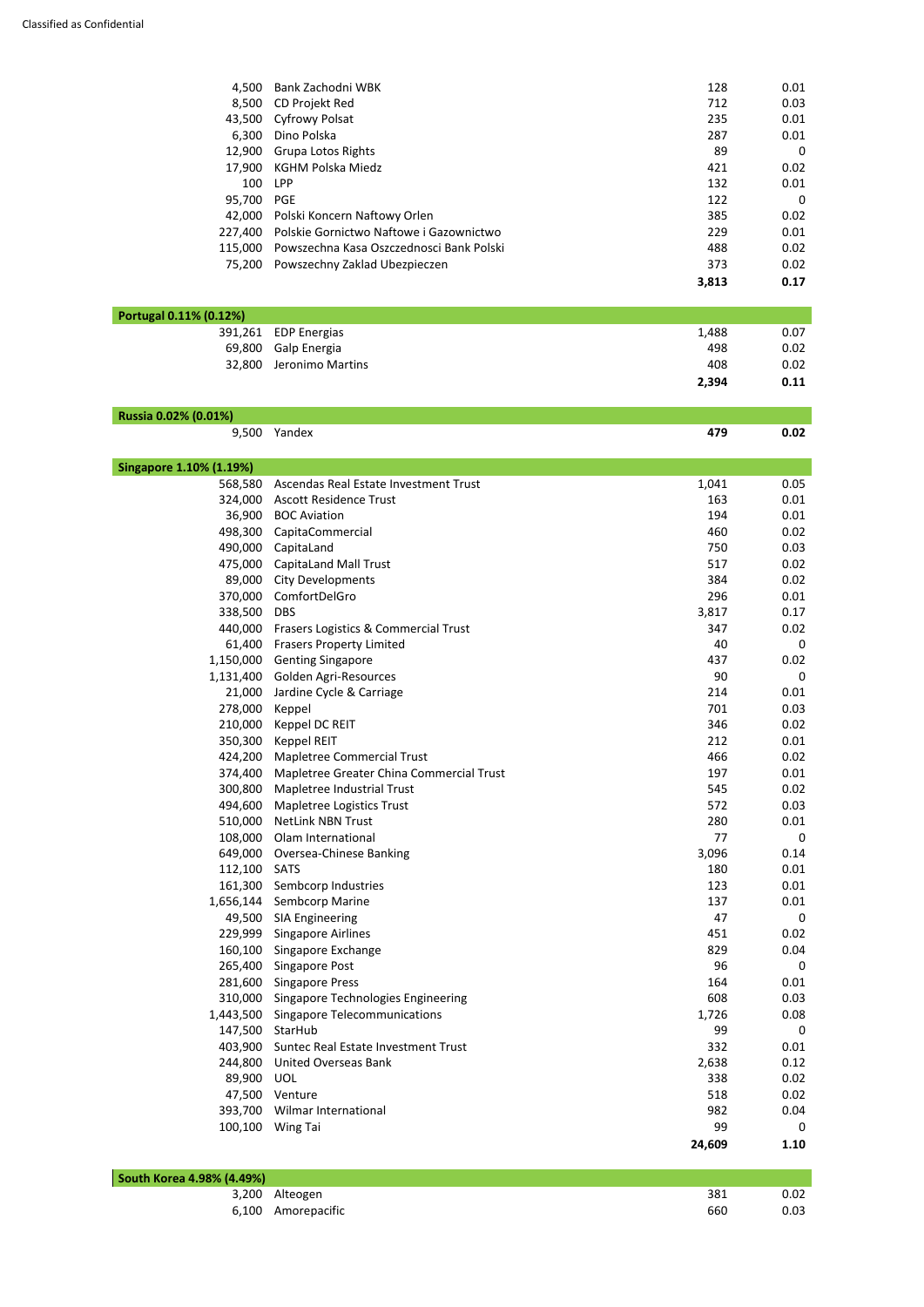| 2,JUU  | <b>HYUHUAI VYIA</b>               | 70    | υ    |
|--------|-----------------------------------|-------|------|
| 48,000 | Industrial Bank of Korea          | 254   | 0.01 |
| 10,300 | Kakao                             | 2,483 | 0.11 |
| 21,000 | Kangwon Land                      | 299   | 0.01 |
| 74,200 | <b>KB Financial</b>               | 1,843 | 0.08 |
| 841    | <b>KCC</b>                        | 81    | 0    |
| 4,200  | KEPCO Plant Service & Engineering | 75    | 0    |
| 50,000 | Kia Motors                        | 1,549 | 0.07 |
| 11,600 | Korea Aerospace Industries        | 175   | 0.01 |
| 51,500 | Korea Electric Power              | 693   | 0.03 |
| 4,700  | Korea Gas                         | 77    | 0    |
| 6,700  | Korea Investment                  | 321   | 0.01 |
| 1,800  | Korea Zinc                        | 448   | 0.02 |
| 15,716 | Korean Air Lines                  | 196   | 0.01 |
| 21,100 | KT&G                              | 1,149 | 0.05 |

| 5,200  | Amorepacific Group                          | 168   | 0.01 |
|--------|---------------------------------------------|-------|------|
| 1,800  | Amorepacific non-voting preference shares   | 69    | 0    |
| 1,100  | <b>BGF</b> retail                           | 89    | 0    |
| 51,600 | <b>BNK Financial</b>                        | 172   | 0.01 |
| 19,600 | Celltrion                                   | 3,338 | 0.15 |
| 13,200 | <b>Celltrion Healthcare</b>                 | 766   | 0.03 |
| 3,000  | <b>Celltrion Pharm</b>                      | 225   | 0.01 |
| 12,300 | Cheil Worldwide                             | 170   | 0.01 |
| 2,100  | CJ.                                         | 113   | 0.01 |
| 1,400  | CJ CheilJedang                              | 365   | 0.02 |
| 400    | CJ CheilJedang non-voting preference shares | 41    | 0    |
| 1,400  | CJ Korea Express                            | 164   | 0.01 |
| 1,700  | CJ O Shopping                               | 160   | 0.01 |
| 4,800  | Daelim Industrial                           | 246   | 0.01 |
| 45,800 | Daewoo Engineering & Construction           | 84    | 0    |
| 8,800  | Daewoo Shipbuilding & Marine Engineering    | 138   | 0.01 |
| 27,100 | <b>DGB Financial</b>                        | 98    | 0    |
| 8,400  | Dongbu Insurance                            | 251   | 0.01 |
| 6,650  | Dongsuh                                     | 130   | 0.01 |
| 4,600  | Doosan Bobcat                               | 82    | 0    |
| 23,000 | Doosan Heavy Industry                       | 202   | 0.01 |
| 24,800 | Doosan Infracore                            | 144   | 0.01 |
| 3,339  | Doosan Solus                                | 87    | 0    |
| 3,600  | E-Mart                                      | 336   | 0.01 |
| 10,600 | Fila Korea                                  | 257   | 0.01 |
| 9,100  | <b>GS</b>                                   | 187   | 0.01 |
| 10,300 | GS Engineering & Construction               | 164   | 0.01 |
| 4,700  | <b>GS Retail</b>                            | 104   | 0    |
| 56,000 | Hana Financial                              | 1,041 | 0.05 |
| 5,000  | Hanjin Kal                                  | 226   | 0.01 |
| 13,400 | Hankook Tire                                | 279   | 0.01 |
| 1,326  | Hanmi Pharm                                 | 239   | 0.01 |
| 2,891  | Hanmi Science                               | 112   | 0.01 |
| 28,500 | <b>Hanon Systems</b>                        | 233   | 0.01 |
| 1,800  | Hanssem                                     | 127   | 0.01 |
| 15,000 | Hanwha Chemical                             | 381   | 0.02 |
| 46,000 | Hanwha Life Insurance                       | 46    | 0    |
| 6,300  | Hanwha Techwin                              | 105   | 0    |
| 8,100  | HDC Hyundai Development Co-Engineering &    |       |      |
|        | Construction                                | 114   | 0.01 |
| 5,900  | Hite Jinro                                  | 141   | 0.01 |
| 7,620  | <b>HLB</b>                                  | 522   | 0.02 |
| 5,900  | Hotel Shilla                                | 297   | 0.01 |
| 2,700  | Hyundai Department Store                    | 101   | 0    |
| 15,400 | Hyundai Engineering & Construction          | 310   | 0.01 |
| 3,300  | Hyundai Glovis                              | 314   | 0.01 |
| 9,000  | Hyundai Heavy Industries                    | 492   | 0.02 |
| 10,700 | Hyundai Marine & Fire Insurance             | 158   | 0.01 |
| 3,800  | Hyundai Mipo Dockyard                       | 75    | 0    |
| 12,200 | Hyundai Mobis                               | 1,852 | 0.08 |
| 26,300 | Hyundai Motor                               | 3,105 | 0.14 |
| 6,700  | Hyundai Motor cumulative preference shares  | 391   | 0.02 |
| 4,000  | Hyundai Motor non-cumulative preference     |       |      |
|        | shares                                      | 223   | 0.01 |
| 1,900  | Hyundai Robotics                            | 273   | 0.01 |
| 13,400 | Hyundai Steel                               | 218   | 0.01 |
| 2,900  | Hyundai Wia                                 | 78    | 0    |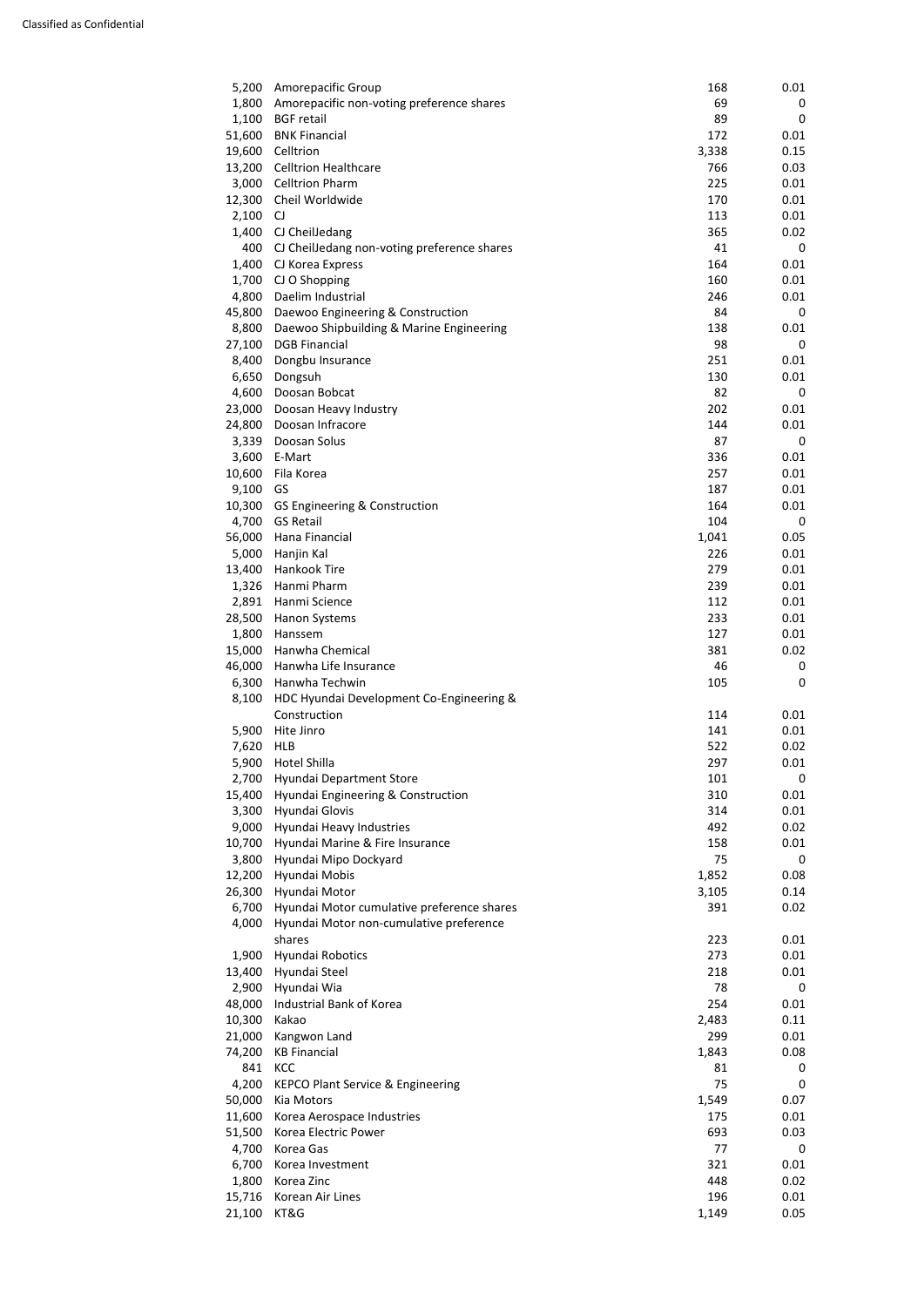| 3,200   | Kumho Petro Chemical                           | 232    | 0.01        |
|---------|------------------------------------------------|--------|-------------|
| 17,400  | LG                                             | 853    | 0.04        |
| 8,700   | LG Chemical                                    | 3,757  | 0.17        |
| 1,400   | LG Chemical non-voting preference shares       | 296    | 0.01        |
| 39,300  | LG Display                                     | 399    | 0.02        |
| 20,800  | LG Electronics                                 | 1,262  | 0.06        |
| 3,600   | LG Electronics non-voting preference shares    | 81     | 0           |
| 1,700   | LG Household & Health Care                     | 1,628  | 0.07        |
| 400     | LG Household & Health Care non-voting          |        |             |
|         | preference shares                              | 186    | 0.01        |
| 2,500   | LG Innotek                                     | 255    | 0.01        |
| 34,500  | LG Telecom                                     | 261    | 0.01        |
| 6,600   | Lotte                                          | 125    | 0.01        |
| 3,000   | Lotte Chemical                                 | 390    | 0.02        |
| 600     |                                                | 36     | 0           |
|         | Lotte Chilsung Beverage<br>Lotte Fine Chemical | 108    |             |
| 3,300   |                                                |        | 0           |
| 2,000   | Lotte Shopping                                 | 104    | 0           |
| 3,300   | LS Cable                                       | 115    | 0.01        |
| 5,800   | Mando                                          | 137    | 0.01        |
| 1,000   | Medy-Tox                                       | 140    | 0.01        |
| 175     | Medy-Tox Rights                                | 3      | 0           |
| 67,200  | Mirae Asset Daewoo                             | 377    | 0.02        |
| 29,550  | Mirae Asset Daewoo Preferred                   | 86     | $\mathbf 0$ |
| 25,200  | <b>NAVER</b>                                   | 4,942  | 0.22        |
| 3,200   | <b>NCSoft</b>                                  | 1,702  | 0.08        |
| 3,100   | <b>Netmarble Games</b>                         | 340    | 0.02        |
| 22,600  | NH Investment & Securities                     | 136    | 0.01        |
| 2,500   | <b>NHN Entertainment</b>                       | 123    | 0.01        |
| 600     | NongShim                                       | 125    | 0.01        |
| 3,400   | OCI                                            | 128    | 0.01        |
| 3,900   | Orion                                          | 337    | 0.02        |
| 300     | Ottogi                                         | 113    | 0.01        |
| 11,500  | Paradise                                       | 104    | 0           |
| 13,000  | <b>POSCO</b>                                   | 1,685  | 0.08        |
| 4,000   | Posco Chemtech                                 | 221    | 0.01        |
| 8,900   | Posco International                            | 79     | 0           |
| 3,500   | S <sub>1</sub>                                 | 203    | 0.01        |
| 2,600   | <b>Samsung Biologics</b>                       | 1,185  | 0.05        |
| 16,100  | Samsung C&T                                    | 1,113  | 0.05        |
| 5,300   | Samsung Card                                   | 99     | 0           |
| 10,800  | <b>Samsung Electro Mechanics</b>               | 993    | 0.04        |
| 894,200 | <b>Samsung Electronics</b>                     | 34,421 | 1.53        |
| 156,900 | Samsung Electronics non-voting preference      |        |             |
|         | shares                                         | 5,241  | 0.23        |
| 34,300  | <b>Samsung Engineering</b>                     | 239    | 0.01        |
| 6,200   | Samsung Fire & Marine                          | 746    | 0.03        |
| 550     | Samsung Fire & Marine Insurance non-voting     |        |             |
|         | preference shares                              | 50     | 0           |
| 76,900  | <b>Samsung Heavy Industries</b>                | 271    | 0.01        |
| 11,500  | Samsung Life                                   | 464    | 0.02        |
|         |                                                |        |             |
| 9,900   | <b>Samsung SDI</b>                             | 2,835  | 0.13        |
| 6,200   | <b>Samsung SDS</b>                             | 695    | 0.03        |
| 11,200  | <b>Samsung Securities</b>                      | 226    | 0.01        |
| 86,500  | Shinhan Financial                              | 1,576  | 0.07        |
| 1,300   | Shinsegae                                      | 182    | 0.01        |
| 9,400   | Sillajen                                       |        | 0           |
| 6,000   | <b>SK Holdings</b>                             | 788    | 0.04        |

| <b>SN HUIGHTES</b>                                                                            | 700            | <b>U.U4</b> |
|-----------------------------------------------------------------------------------------------|----------------|-------------|
| SK Hynix                                                                                      | 5,445          | 0.24        |
| SK Innovation                                                                                 | 953            | 0.04        |
| <b>SK Networks</b>                                                                            | 91             | 0           |
| SK Telecom                                                                                    | 708            | 0.03        |
| <b>SKC</b>                                                                                    | 197            | 0.01        |
| S-Oil                                                                                         | 252            | 0.01        |
| Ssangyong Cement Industrial                                                                   | 67             | 0           |
| ViroMed                                                                                       | 97             | 0           |
| <b>Woongjin Coway</b>                                                                         | 577            | 0.03        |
| Woori Financial                                                                               | 569            | 0.03        |
| Yuhan                                                                                         | 357            | 0.02        |
|                                                                                               | 111,993        | 4.98        |
| 0,UUU<br>98,000<br>10,400<br>29,000<br>4,500<br>17,300<br>4,125<br>11,000<br>100,500<br>8,400 | 3,600<br>7,400 |             |

**Spain 1.51% (1.77%)**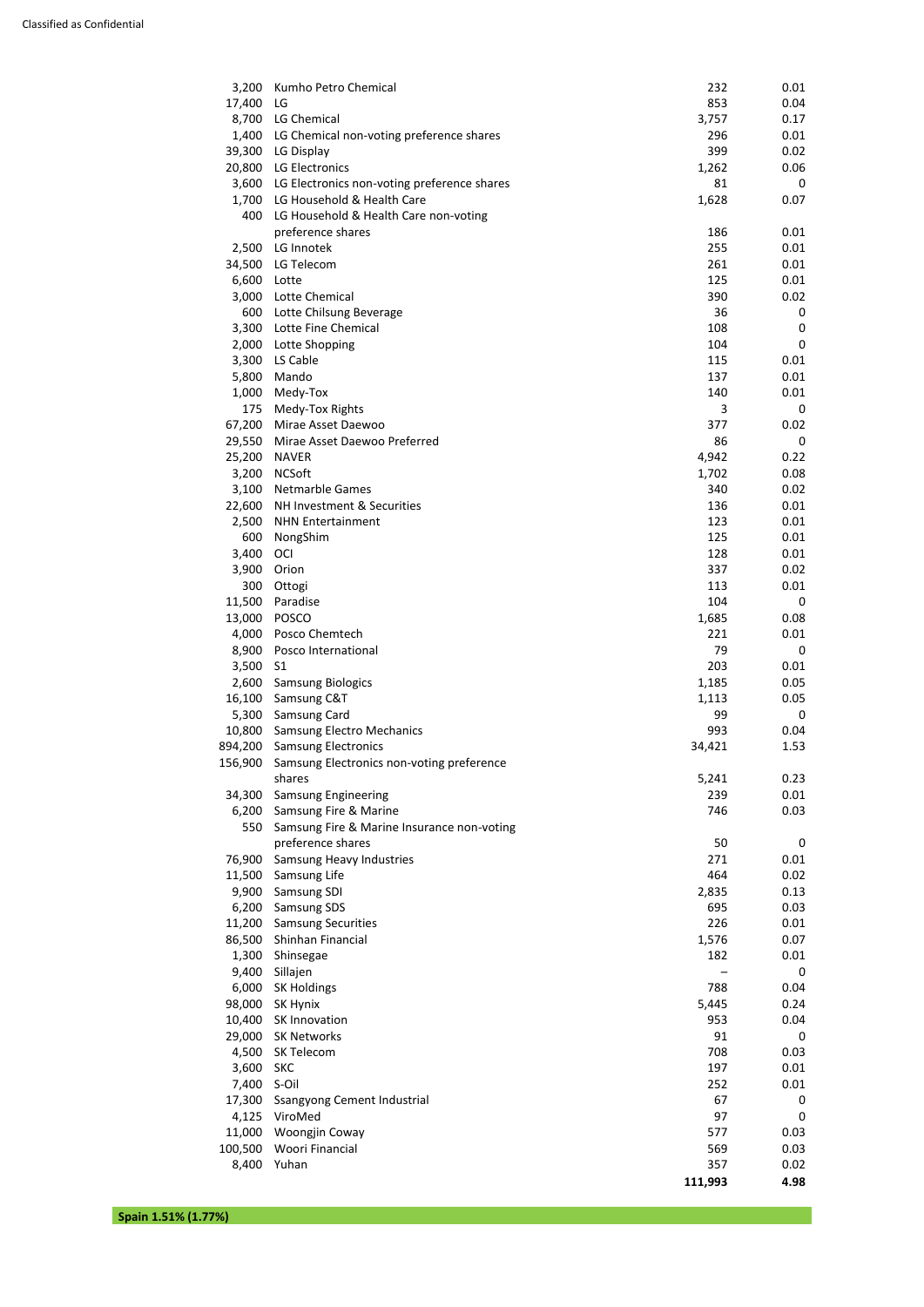| 2,700     | Acciona                         | 227    | 0.01        |
|-----------|---------------------------------|--------|-------------|
| 35,045    | <b>ACS Actividades</b>          | 615    | 0.03        |
| 9,900     | Aena                            | 1,071  | 0.05        |
| 58,700    | Amadeus IT                      | 2,534  | 0.11        |
| 930,000   | Banco Bilbao Vizcaya Argentaria | 2,001  | 0.09        |
| 2,284,200 | <b>Banco Santander</b>          | 3,313  | 0.15        |
| 157,800   | <b>Bankia</b>                   | 178    | 0.01        |
| 91,900    | <b>Bankinter</b>                | 307    | 0.01        |
| 483,000   | CaixaBank                       | 794    | 0.03        |
| 47,365    | Cellnex Telecom                 | 2,234  | 0.10        |
| 19,900    | <b>EDP Renovaveis</b>           | 255    | 0.01        |
| 36,300    | Enagas                          | 648    | 0.03        |
| 42,800    | Endesa                          | 886    | 0.04        |
| 66,137    | Ferrovial                       | 1,245  | 0.06        |
| 30,100    | Gamesa                          | 630    | 0.03        |
| 41,000    | <b>Gas Natural</b>              | 637    | 0.03        |
| 45,000    | Grifols 'A' shares              | 1,004  | 0.04        |
| 817,000   | Iberdrola                       | 7,789  | 0.35        |
| 146,600   | Inditex                         | 3,165  | 0.14        |
| 42,600    | Inmobiliaria Colonial           | 273    | 0.01        |
| 129,600   | Mapfre                          | 157    | 0.01        |
| 44,500    | <b>Merlin Properties</b>        | 288    | 0.01        |
| 58,200    | <b>Red Electrica</b>            | 845    | 0.04        |
| 195,392   | Repsol                          | 1,014  | 0.04        |
| 663,125   | Telefonica                      | 1,766  | 0.08        |
| 23,300    | Zardoya Otis                    | 109    | $\mathbf 0$ |
|           |                                 | 33,985 | 1.51        |

| 9,700   | L E Lundbergforetagen                           | 372   | 0.02 |
|---------|-------------------------------------------------|-------|------|
| 5,500   | Lifco                                           | 332   | 0.01 |
| 26,500  | Lundin Petroleum                                | 408   | 0.02 |
| 40,200  | Nibe Industrier                                 | 803   | 0.04 |
| 12,100  | SAAB class 'B' shares                           | 277   | 0.01 |
| 148,500 | Sandvik                                         | 2,261 | 0.10 |
| 41,500  | Securitas series 'B' shares                     | 492   | 0.02 |
| 5,000   | Sinch                                           | 316   | 0.01 |
| 202,000 | Skandinaviska Enskilda Banken series 'A' shares | 1,391 | 0.06 |
| 48,200  | Skanska series 'B' shares                       | 792   | 0.04 |
| 59,000  | SKF series 'B' shares                           | 950   | 0.04 |
| 79,800  | Svenska Cellulosa series 'B' shares             | 851   | 0.04 |
| 15,338  | Svenska Handelsbanken                           | 118   | 0.01 |
| 206,500 | Svenska Handelsbanken series 'A' shares         | 1,341 | 0.06 |
| 8,000   | Sweco                                           | 344   | 0.02 |

| Sweden 2.29% (1.94%) |                                    |       |      |
|----------------------|------------------------------------|-------|------|
| 43,200               | Alfa Laval                         | 743   | 0.03 |
| 125,700              | Assa Abloy                         | 2,284 | 0.10 |
| 86,600               | Atlas Copco 'A' shares             | 3,209 | 0.14 |
| 52,500               | Atlas Copco 'B' shares             | 1,704 | 0.08 |
| 2,900                | Autoliv                            | 163   | 0.01 |
| 36,500               | Boliden                            | 840   | 0.04 |
| 36,000               | Castellum                          | 635   | 0.03 |
| 31,900               | Electrolux series 'B' shares       | 577   | 0.03 |
| 48,100               | Elekta                             | 471   | 0.02 |
| 87,000               | Epiroc 'A' shares                  | 978   | 0.04 |
| 50,800               | Epiroc 'B' shares                  | 549   | 0.02 |
| 32,000               | EQT                                | 479   | 0.02 |
| 414,000              | Ericsson series 'B' shares         | 3,526 | 0.16 |
| 83,300               | Essity                             | 2,181 | 0.10 |
| 17,000               | <b>Evolution Gaming Group</b>      | 877   | 0.04 |
| 13,100               | <b>Fastighets Balder</b>           | 516   | 0.02 |
| 121,200              | Hennes & Mauritz series 'B' shares | 1,630 | 0.07 |
| 35,200               | Hexagon series 'B' shares          | 2,057 | 0.09 |
| 12,000               | Holmen                             | 345   | 0.02 |
| 53,200               | Husqvarna series 'B' shares        | 453   | 0.02 |
| 10,500               | ICA Gruppen                        | 413   | 0.02 |
| 27,900               | Industrivarden series 'A' shares   | 586   | 0.03 |
| 21,900               | Industrivarden series 'C' shares   | 453   | 0.02 |

|        | 15,700 Investment Latour          | 285   | 0.01 |
|--------|-----------------------------------|-------|------|
| 17,700 | Investor                          | 891   | 0.04 |
|        | 62,500 Investor series 'B' shares | 3,170 | 0.14 |
|        | 31,900 Kinnevik                   | 1,007 | 0.04 |
|        | 9,700 L E Lundbergforetagen       | 372   | 0.02 |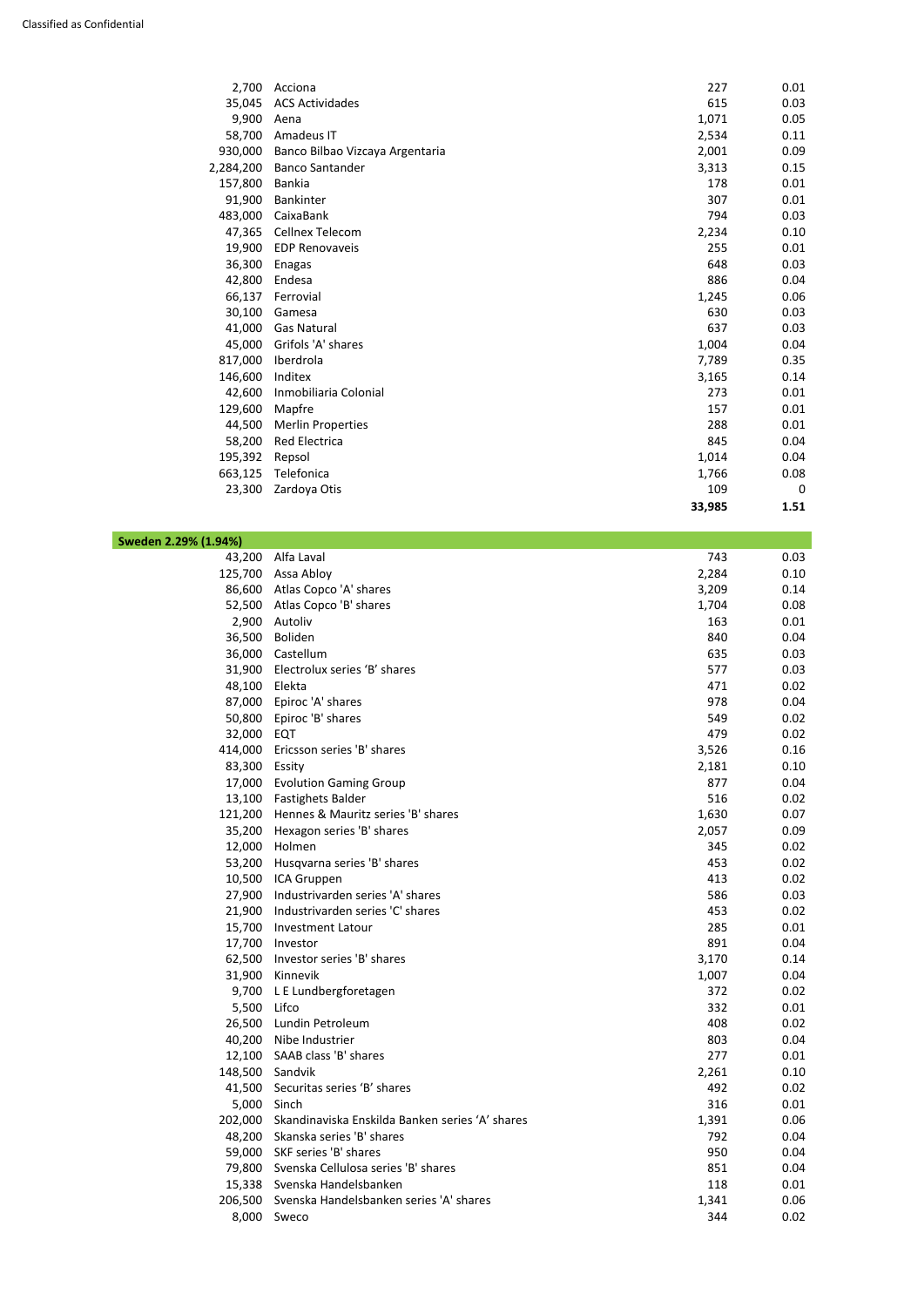| 32,700<br>26,000 | Trelleborg class 'B' shares<br>Volvo | 451<br>390 | 0.02<br>0.02 |
|------------------|--------------------------------------|------------|--------------|
| 355,000          | Telia                                | 1,131      | 0.05         |
| 5,000            | Telefonaktiebolaget LM Ericsson      | 46         | $\mathbf 0$  |
| 72,000           | Tele2 series 'B' shares              | 787        | 0.03         |
| 23,000           | Swedish Orphan Biovitrum             | 431        | 0.02         |
| 21,100           | Swedish Match                        | 1,343      | 0.06         |
| 138,000          | Swedbank series 'A' shares           | 1,678      | 0.07         |

÷

| <b>Switzerland 6.80% (7.29%)</b> |                                    |         |      |
|----------------------------------|------------------------------------|---------|------|
| 245,600                          | ABB (Registered)                   | 4,849   | 0.22 |
| 20,600                           | Adecco                             | 844     | 0.04 |
| 64,000                           | Alcon                              | 2,817   | 0.13 |
| 6,200                            | <b>Baloise</b>                     | 707     | 0.03 |
| 4,000                            | <b>Banque Cantonale Vaudoise</b>   | 315     | 0.01 |
| 400                              | <b>Barry Callebaut</b>             | 689     | 0.03 |
| 26,300                           | Clariant                           | 402     | 0.02 |
| 70,200                           | Compagnie Financiere Richemont     | 3,647   | 0.16 |
| 321,300                          | <b>Credit Suisse</b>               | 2,500   | 0.11 |
| 4,700                            | <b>DKSH</b>                        | 254     | 0.01 |
| 1,000                            | <b>EMS-Chemie</b>                  | 696     | 0.03 |
| 2,500                            | Flughafen Zuerich                  | 266     | 0.01 |
| 4,900                            | Geberit                            | 2,252   | 0.10 |
| 600                              | Georg Fischer                      | 484     | 0.02 |
| 1,270                            | Givaudan                           | 4,245   | 0.19 |
| 4,300                            | Helvetia                           | 283     | 0.01 |
| 29,100                           | Julius Baer (Registered)           | 960     | 0.04 |
| 6,800                            | Kuehne + Nagel                     | 1,027   | 0.05 |
| 71,400                           | LafargeHolcim                      | 2,523   | 0.11 |
| 147                              | Lindt & Spruengli (Part Certified) | 962     | 0.04 |
| 14                               | Lindt & Spruengli (Registered)     | 967     | 0.04 |
| 20,800                           | Logitech International             | 1,254   | 0.06 |
| 10,300                           | Lonza                              | 4,929   | 0.22 |
| 383,600                          | Nestlé                             | 35,313  | 1.57 |
| 295,700                          | Novartis                           | 19,894  | 0.89 |
| 25,300                           | OC Oerlikon Corp                   | 156     | 0.01 |
| 4,900                            | Pargesa                            | 312     | 0.01 |
| 2,300                            | Partners                           | 1,641   | 0.07 |
| 6,200                            | <b>PSP Swiss Property</b>          | 582     | 0.03 |
| 3,600                            | Roche (Bearer)                     | 958     | 0.04 |
|                                  | 95,800 Roche Holding               | 25,419  | 1.13 |
| 5,500                            | <b>Schindler (Part Certified)</b>  | 1,164   | 0.05 |
| 2,500                            | Schindler (Registered)             | 527     | 0.02 |
| 800                              | SGS (Registered)                   | 1,662   | 0.07 |
| 35,000                           | <b>SIG Combibloc Group</b>         | 545     | 0.03 |
| 19,100                           | Sika                               | 3,639   | 0.16 |
| 7,449                            | Sonova                             | 1,465   | 0.07 |
| 87,200                           | STMicroelectronics                 | 2,076   | 0.09 |
| 1,400                            | Straumann                          | 1,095   | 0.05 |
| 2,300                            | Sulzer                             | 143     | 0.01 |
|                                  | 3,900 Swatch 'I' shares            | 706     | 0.03 |
| 5,800                            | Swatch 'N' shares                  | 202     | 0.01 |
| 4,500                            | Swiss Life                         | 1,320   | 0.06 |
| 10,200                           | <b>Swiss Prime Site</b>            | 718     | 0.03 |
|                                  | 38,600 Swiss Re                    | 2,218   | 0.10 |
| 3,500                            | Swisscom                           | 1,440   | 0.07 |
| 8,500                            | Temenos                            | 888     | 0.04 |
| 463,900                          | <b>UBS</b>                         | 4,021   | 0.18 |
|                                  | 3,300 VAT Group                    | 489     | 0.02 |
| 7,200                            | Vifor Pharma                       | 760     | 0.03 |
|                                  | 20,500 Zurich Insurance            | 5,535   | 0.25 |
|                                  |                                    | 152,760 | 6.80 |
|                                  |                                    |         |      |

| $.00\%$ |                            |                          |
|---------|----------------------------|--------------------------|
|         | 221,000 FIT Hon Teng<br>bt | $\overline{\phantom{0}}$ |

| Turkey 0.12% (0.16%)<br>$\cdots$ |        |     |   |
|----------------------------------|--------|-----|---|
| .900<br>34,                      | Akbank | 180 | , |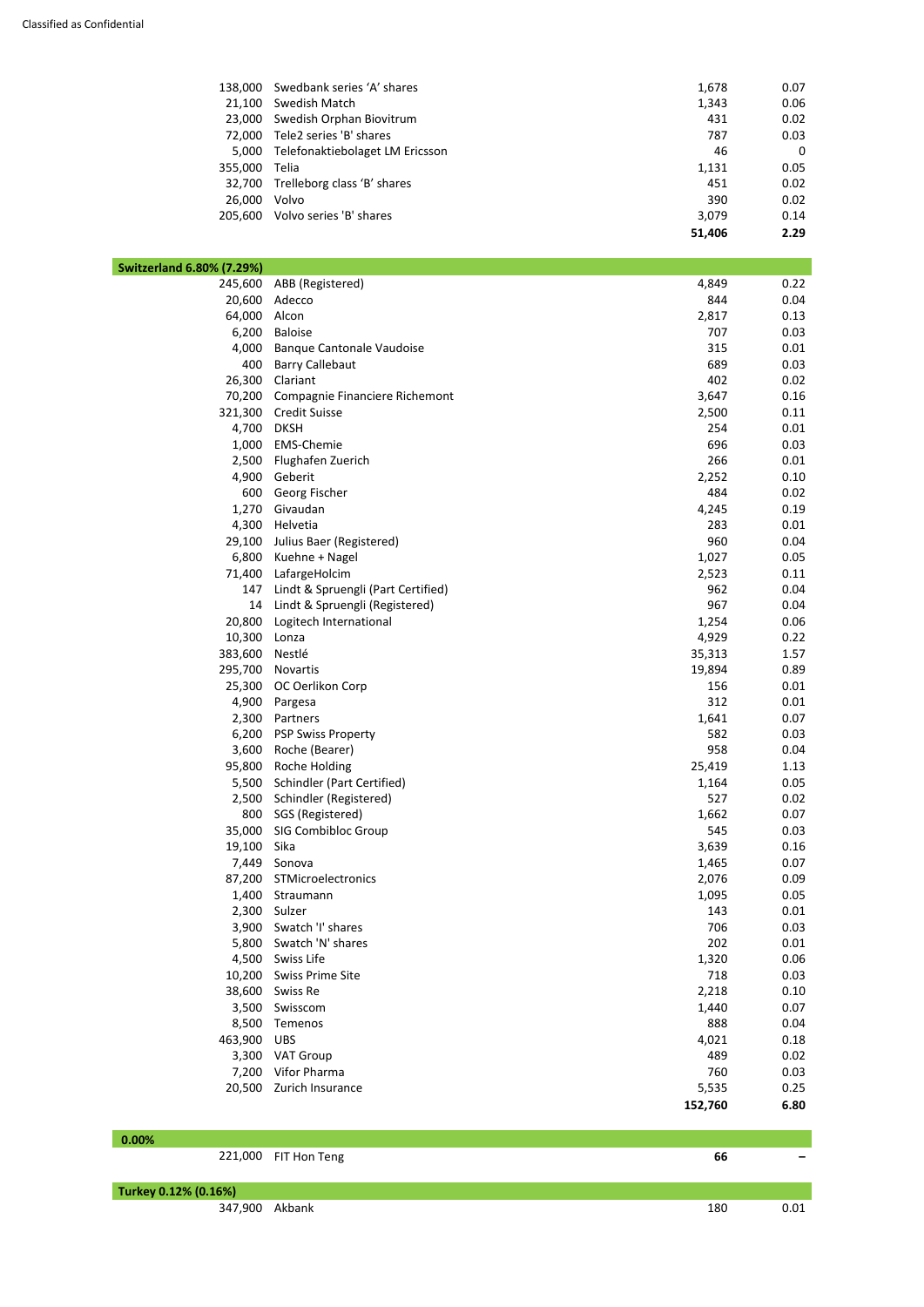| 43,924  | Anadolu Efes Biracilik ve Malt Sanayii | 91    | 0        |
|---------|----------------------------------------|-------|----------|
| 21,000  | Arcelik                                | 52    | 0        |
| 78,800  | Aselsan Elektronik Sanayi ve Ticaret   | 153   | 0.01     |
| 57,800  | <b>BIM Birlesik Magazalar</b>          | 404   | 0.02     |
| 15,134  | Coca-Cola Icecek                       | 68    | 0        |
| 134,392 | Enka Insaat ve Sanayi                  | 95    | 0        |
| 177,400 | Eregli Demir ve Celik Fabrikalari      | 168   | 0.01     |
|         | 8,242 Ford Otomotiv Sanayi             | 72    | 0        |
| 133,929 | Haci Omer Sabanci Holding              | 112   | 0.01     |
| 19,000  | Iskenderun Demir                       | 14    | $\Omega$ |
| 111,600 | KOC                                    | 164   | 0.01     |
| 5,700   | Koza Altin Isletmeleri                 | 44    | 0        |
| 168,960 | Petkim Petrokimya                      | 71    | 0        |
| 21,400  | <b>TAV Havalimanlari</b>               | 33    | 0        |
| 23,800  | Tekfen                                 | 35    | 0        |
| 29,068  | Tofas Turk Otomobil Fabrikasi          | 72    | 0        |
| 16,100  | Tupras Turkiye Petrol Rafinerileri     | 129   | 0.01     |
| 93,654  | Turk Hava Yollari                      | 99    | 0.01     |
| 64,900  | Turk Telekomunikasyon                  | 46    | $\Omega$ |
| 140,900 | Turkcell Iletisim Hizmetleri           | 215   | 0.01     |
| 273,400 | Turkiye Garanti Bankasi                | 195   | 0.01     |
| 186,500 | Turkiye Is Bankasi                     | 100   | 0.01     |
| 74,700  | Turkiye Sise ve Cam Fabrikalari        | 55    | 0        |
|         | 177,068 Turkiye Vakiflar Bankasi       | 73    | 0        |
| 232,000 | Yapi ve Kredi Bankasi                  | 50    | 0        |
|         |                                        | 2,790 | 0.12     |

## **United States 31.95% (31.97%)**

| 17,600 | 3M                              | 2,180  | 0.10 |
|--------|---------------------------------|--------|------|
| 55,000 | Abbott Laboratories             | 4,628  | 0.21 |
| 56,000 | AbbVie                          | 3,792  | 0.17 |
| 1,500  | Abiomed                         | 321    | 0.01 |
| 20,400 | Accenture                       | 3,563  | 0.16 |
| 24,400 | <b>Activision Blizzard</b>      | 1,527  | 0.07 |
| 15,400 | Adobe Systems                   | 5,833  | 0.26 |
| 2,300  | <b>Advance Auto Parts</b>       | 273    | 0.01 |
| 36,700 | <b>Advanced Micro Devices</b>   | 2,326  | 0.10 |
| 22,000 | <b>AES</b>                      | 308    | 0.01 |
| 19,000 | Aflac                           | 534    | 0.02 |
| 10,300 | Agilent Technologies            | 804    | 0.04 |
| 18,100 | <b>AGNC Investment</b>          | 195    | 0.01 |
| 7,000  | Air Products & Chemicals        | 1,613  | 0.07 |
| 5,300  | Akamai Technologies             | 453    | 0.02 |
| 3,500  | Albemarle                       | 242    | 0.01 |
| 3,700  | Alexandria Real Estate Equities | 458    | 0.02 |
| 7,100  | <b>Alexion Pharmaceuticals</b>  | 628    | 0.03 |
| 2,600  | Align Technology                | 658    | 0.03 |
| 500    | Alleghany                       | 201    | 0.01 |
| 3,100  | Allegion                        | 237    | 0.01 |
| 7,900  | <b>Alliant Energy</b>           | 316    | 0.01 |
| 10,000 | Allstate                        | 728    | 0.03 |
| 12,900 | <b>Ally Financial</b>           | 250    | 0.01 |
| 3,500  | <b>Alnylam Pharmaceuticals</b>  | 394    | 0.02 |
| 9,500  | Alphabet 'A' shares             | 10,763 | 0.48 |
| 9,400  | Alphabet 'C' shares             | 10,674 | 0.48 |
| 10,400 | Altice USA 'A' shares           | 209    | 0.01 |
| 59,100 | Altria                          | 1,765  | 0.08 |
| 13,500 | Amazon.com                      | 32,856 | 1.46 |
| 4,500  | Amdocs                          | 200    | 0.01 |
| 8,100  | Ameren                          | 495    | 0.02 |
| 3,300  | <b>American Airlines</b>        | 31     | 0    |
| 14,600 | American Electric Power         | 923    | 0.04 |
| 20,300 | <b>American Express</b>         | 1,574  | 0.07 |
| 28,800 | American International          | 613    | 0.03 |
| 14,100 | American Tower 'A' shares       | 2,634  | 0.12 |
| 6,000  | American Water Works            | 672    | 0.03 |
| 3,800  | Ameriprise Financial            | 453    | 0.02 |
| 5,000  | AmerisourceBergen               | 375    | 0.02 |
| 7,500  | AMETEK                          | 577    | 0.03 |
| 18,800 | Amgen                           | 3,693  | 0.16 |
| 8,700  | Amphenol class 'A' shares       | 728    | 0.03 |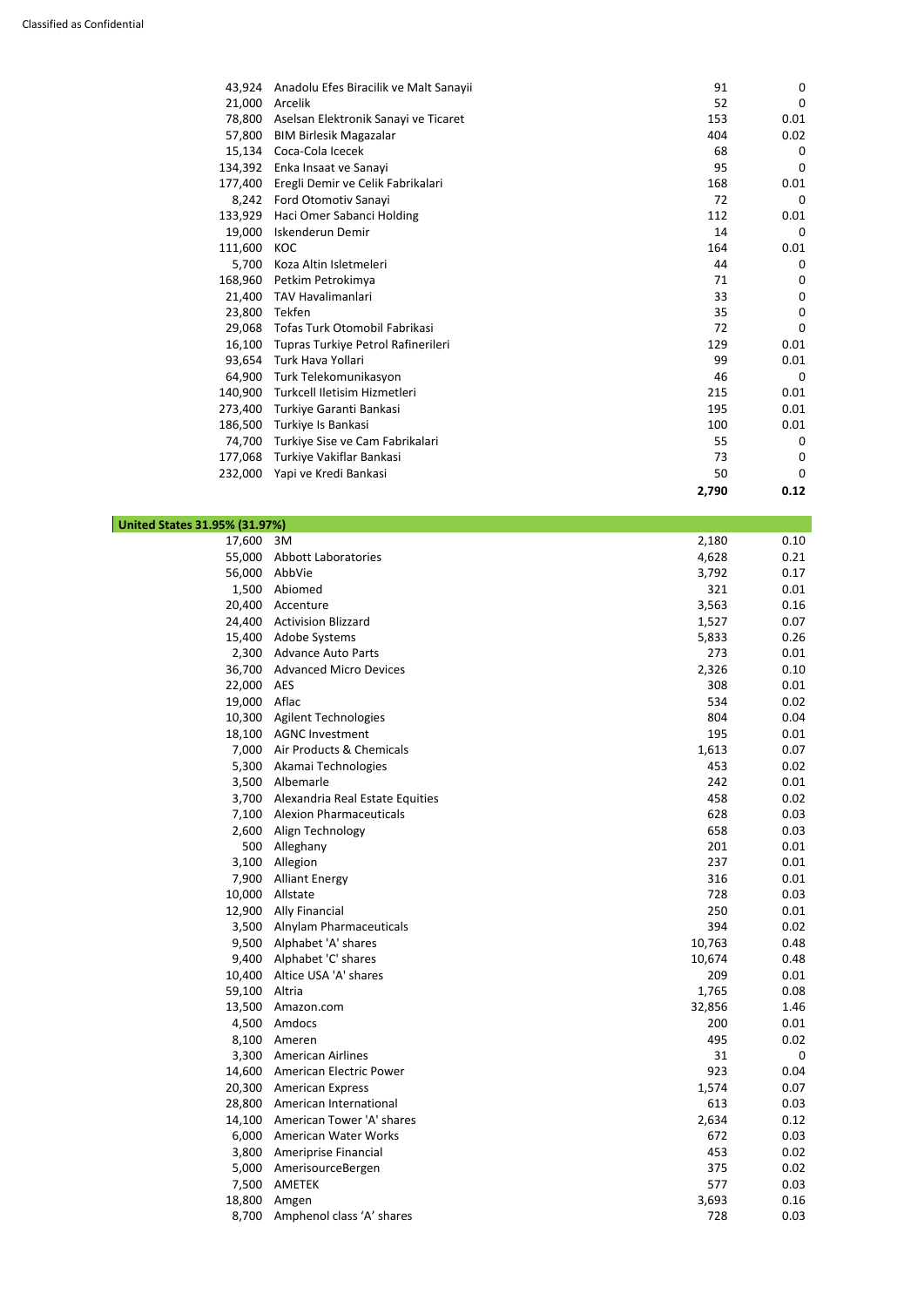| 11,300  | <b>Analog Devices</b>                           | 1,020  | 0.05 |
|---------|-------------------------------------------------|--------|------|
| 32,000  | <b>Annaly Capital Management</b>                | 176    | 0.01 |
| 2,800   | Ansys                                           | 708    | 0.03 |
| 8,200   | Anthem                                          | 1,701  | 0.08 |
| 7,300   | Aon                                             | 1,164  | 0.05 |
| 512,400 | Apple                                           | 45,822 | 2.04 |
| 29,800  | <b>Applied Materials</b>                        | 1,369  | 0.06 |
| 8,500   | Aptiv                                           | 603    | 0.03 |
| 8,100   | Aramark                                         | 166    | 0.01 |
| 12,700  | <b>Arch Capital</b>                             | 287    | 0.01 |
| 15,000  | <b>Archer Daniels Midland</b>                   | 539    | 0.02 |
| 2,000   | Arista Networks                                 | 320    | 0.01 |
| 2,700   | <b>Arrow Electronics</b>                        | 164    | 0.01 |
| 6,100   | Arthur J Gallagher                              | 498    | 0.02 |
| 2,000   | Assurant                                        | 188    | 0.01 |
| 227,800 | AT&T                                            | 5,013  | 0.22 |
| 3,500   | Atlassian                                       | 492    | 0.02 |
| 3,900   | <b>Atmos Energy</b>                             | 288    | 0.01 |
| 6,900   | Autodesk                                        | 1,231  | 0.05 |
| 13,700  | <b>Automatic Data Processing</b>                | 1,478  | 0.07 |
| 700     | AutoZone                                        | 638    | 0.03 |
| 4,600   | <b>AvalonBay Communities</b>                    | 531    | 0.02 |
| 1,800   | Avangrid                                        | 70     | 0    |
| 2,800   | <b>Avery Dennison</b>                           | 277    | 0.01 |
| 20,900  | <b>Baker Hughes</b>                             | 215    | 0.01 |
| 10,000  | Ball                                            | 642    | 0.03 |
| 246,800 | <b>Bank of America</b>                          | 4,595  | 0.20 |
| 25,500  | <b>Bank of New York Mellon</b>                  | 677    | 0.03 |
| 11,500  | <b>Bausch Health Cos</b>                        | 137    | 0.01 |
| 16,000  | <b>Baxter International</b>                     | 995    | 0.04 |
| 8,700   | <b>Becton Dickinson</b>                         | 1,566  | 0.07 |
| 42,900  | Berkshire Hathaway convertible 'B' shares       | 7,064  | 0.31 |
| 12      | Berkshire Hathaway convertible class 'A' shares | 2,966  | 0.13 |
| 7,600   | Best Buy                                        | 654    | 0.03 |
| 4,800   | Biogen                                          | 1,052  | 0.05 |
| 5,900   | <b>BioMarin Pharmaceutical</b>                  | 347    | 0.02 |
| 500     | <b>Bio-Rad Laboratories</b>                     | 199    | 0.01 |
| 4,700   | <b>BlackRock</b>                                | 2,049  | 0.09 |
| 16,700  | <b>Boeing</b>                                   | 2,134  | 0.09 |
| 1,300   | <b>Booking</b>                                  | 1,718  | 0.08 |
| 6,800   | BorgWarner                                      | 204    | 0.01 |
| 5,100   | <b>Boston Properties</b>                        | 317    | 0.01 |
| 46,000  | <b>Boston Scientific</b>                        | 1,359  | 0.06 |
| 72,500  | <b>Bristol-Myers Squibb</b>                     | 3,379  | 0.15 |
| 12,500  | <b>Broadcom</b>                                 | 3,519  | 0.16 |
| 3,800   | <b>Broadridge Financial Solutions</b>           | 388    | 0.02 |
| 7,500   | Brown & Brown                                   | 263    | 0.01 |
| 5,700   | Brown-Forman class 'B' shares                   | 332    | 0.01 |
| 4,600   | <b>Bunge</b>                                    | 162    | 0.01 |
| 2,200   | <b>Burlington Stores</b>                        | 351    | 0.02 |
| 13,600  | Cabot Oil & Gas                                 | 182    | 0.01 |
| 9,200   | <b>Cadence Design Systems</b>                   | 758    | 0.03 |
| 5,500   | Campbell Soup                                   | 206    | 0.01 |
| 13,300  | Capital One Financial                           | 739    | 0.03 |
| 9,900   | Cardinal Health                                 | 359    | 0.02 |
| 5,500   | CarMax                                          | 391    | 0.02 |
| 13,200  | Carnival                                        | 155    | 0.01 |

| LJ,ZUU. | Carnival                      | ככד   | U.UI |
|---------|-------------------------------|-------|------|
| 26,500  | Carrier Global                | 626   | 0.03 |
| 16,500  | Caterpillar                   | 1,902 | 0.08 |
| 3,700   | <b>Choe Global Markets</b>    | 251   | 0.01 |
| 11,100  | CBRE 'A' shares               | 403   | 0.02 |
| 4,800   | <b>CDW</b>                    | 444   | 0.02 |
| 3,000   | Celanese                      | 249   | 0.01 |
| 17,000  | Centene                       | 767   | 0.03 |
| 16,600  | <b>CenterPoint Energy</b>     | 248   | 0.01 |
| 36,000  | CenturyLink                   | 280   | 0.01 |
| 9,400   | Cerner                        | 525   | 0.02 |
| 7,200   | <b>CF Industries</b>          | 171   | 0.01 |
| 4,500   | <b>CH Robinson Worldwide</b>  | 356   | 0.02 |
| 36,500  | Charles Schwab                | 1,023 | 0.05 |
| 4,800   | <b>Charter Communications</b> | 2,317 | 0.10 |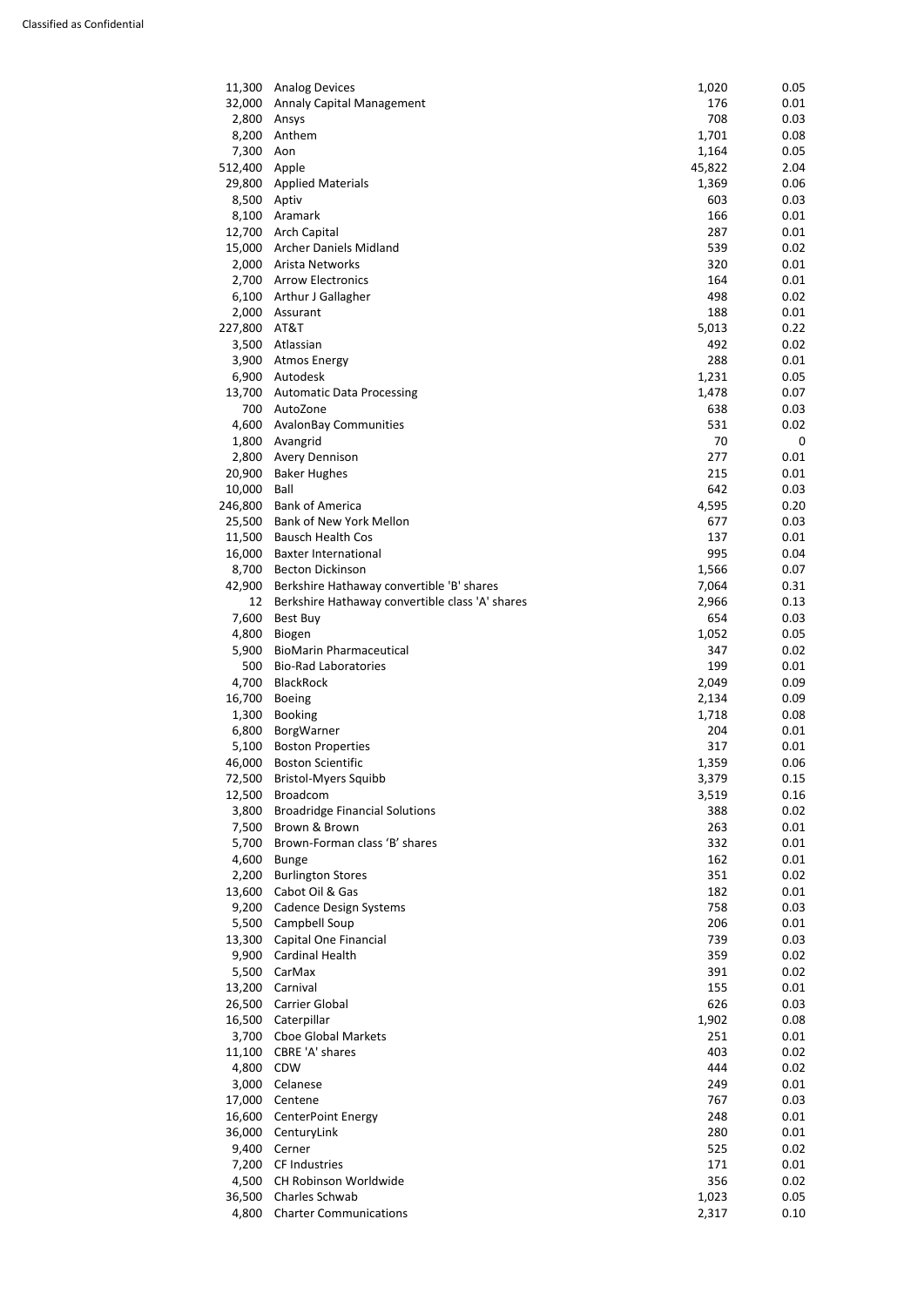| 7,700   | <b>Cheniere Energy</b>                 | 276   | 0.01 |
|---------|----------------------------------------|-------|------|
| 59,500  | Chevron                                | 3,311 | 0.15 |
| 800     | Chipotle Mexican Grill                 | 768   | 0.03 |
| 14,400  | Chubb                                  | 1,293 | 0.06 |
| 8,100   | Church & Dwight                        | 587   | 0.03 |
| 11,800  | Cigna                                  | 1,545 | 0.07 |
| 5,000   | Cincinnati Financial                   | 302   | 0.01 |
| 2,800   | Cintas                                 | 721   | 0.03 |
| 136,300 | Cisco Systems                          | 4,150 | 0.18 |
| 66,500  | Citigroup                              | 2,214 | 0.10 |
| 14,800  | Citizens Financial                     | 289   | 0.01 |
| 3,500   | <b>Citrix Systems</b>                  | 372   | 0.02 |
| 4,200   | Clorox                                 | 683   | 0.03 |
| 11,500  | <b>CME</b>                             | 1,487 | 0.07 |
| 9,400   | <b>CMS Energy</b>                      | 446   | 0.02 |
| 123,200 | Coca-Cola                              | 4,700 | 0.21 |
|         | <b>Cognizant Technology</b>            | 912   | 0.04 |
| 17,000  |                                        |       |      |
| 27,200  | Colgate-Palmolive                      | 1,622 | 0.07 |
| 145,000 | Comcast 'A' shares                     | 5,184 | 0.23 |
| 4,900   | Comerica                               | 145   | 0.01 |
| 3,360   | <b>Commerce Bancshares</b>             | 146   | 0.01 |
| 16,000  | Conagra Brands                         | 442   | 0.02 |
| 6,600   | Concho Resources                       | 225   | 0.01 |
| 34,800  | ConocoPhillips                         | 884   | 0.04 |
| 11,000  | <b>Consolidated Edison</b>             | 662   | 0.03 |
| 5,300   | <b>Constellation Brands 'A' shares</b> | 776   | 0.03 |
| 2,800   | <b>Continental Resources</b>           | 27    | 0    |
| 1,600   | <b>Cooper Companies</b>                | 417   | 0.02 |
| 6,500   | Copart                                 | 529   | 0.02 |
| 22,300  | Corning                                | 559   | 0.02 |
| 24,800  | Corteva                                | 552   | 0.02 |
| 1,200   | CoStar                                 | 785   | 0.03 |
| 14,000  | Costco Wholesale                       | 3,843 | 0.17 |
| 1,900   | Coupa Software                         | 402   | 0.02 |
| 13,300  | Crown Castle International             | 1,711 | 0.08 |
| 24,500  | <b>CSX</b>                             | 1,470 | 0.07 |
| 4,600   | Cummins                                | 751   | 0.03 |
| 42,100  | <b>CVS Health</b>                      | 1,901 | 0.08 |
| 20,000  | Danaher                                | 3,330 | 0.15 |
| 4,100   | Darden Restaurants                     | 319   | 0.01 |
| 4,500   | Datadog                                | 356   | 0.02 |
| 2,900   | DaVita                                 | 192   | 0.01 |
| 9,700   | Deere                                  | 1,662 | 0.07 |
| 5,000   | Dell Technologies                      | 262   | 0.01 |
| 5,400   | Delta Air Lines                        | 128   | 0.01 |
| 7,400   | <b>Dentsply Sirona</b>                 | 250   | 0.01 |
| 3,000   | DexCom                                 | 956   | 0.04 |
| 5,400   | Diamondback Energy                     | 126   | 0.01 |
| 8,600   | <b>Digital Realty Trust</b>            | 975   | 0.04 |
|         | <b>Discover Financial Services</b>     | 357   | 0.02 |
| 8,000   |                                        |       |      |
| 5,200   | Discovery Communications 'A' shares    | 88    | 0    |
| 11,600  | Discovery Communications 'C' shares    | 176   | 0.01 |
| 8,222   | DISH Network 'A' shares                | 184   | 0.01 |
| 5,400   | DocuSign                               | 898   | 0.04 |
| 8,200   | <b>Dollar General</b>                  | 1,329 | 0.06 |
| 7,800   | <b>Dollar Tree</b>                     | 551   | 0.02 |
| 26,100  | <b>Dominion Energy</b>                 | 1,593 | 0.07 |

| 20,1UU | <b>DOMINION ENGLEY</b>   | 1,593 | 0.07 |
|--------|--------------------------|-------|------|
| 1,200  | Domino's Pizza           | 395   | 0.02 |
| 4,800  | Dover                    | 402   | 0.02 |
| 23,700 | Dow                      | 862   | 0.04 |
| 9,800  | DR Horton                | 573   | 0.03 |
| 6,000  | DTE Energy               | 534   | 0.02 |
| 23,600 | Duke Energy              | 1,616 | 0.07 |
| 11,900 | Duke Realty              | 339   | 0.01 |
| 22,000 | DuPont de Nemours        | 943   | 0.04 |
| 7,900  | <b>E*TRADE Financial</b> | 306   | 0.01 |
| 4,500  | Eastman Chemical         | 272   | 0.01 |
| 12,800 | Eaton                    | 1,010 | 0.04 |
| 21,400 | eBay                     | 862   | 0.04 |
| 8,000  | Ecolab                   | 1,235 | 0.05 |
| 11,600 | Edison International     | 456   | 0.02 |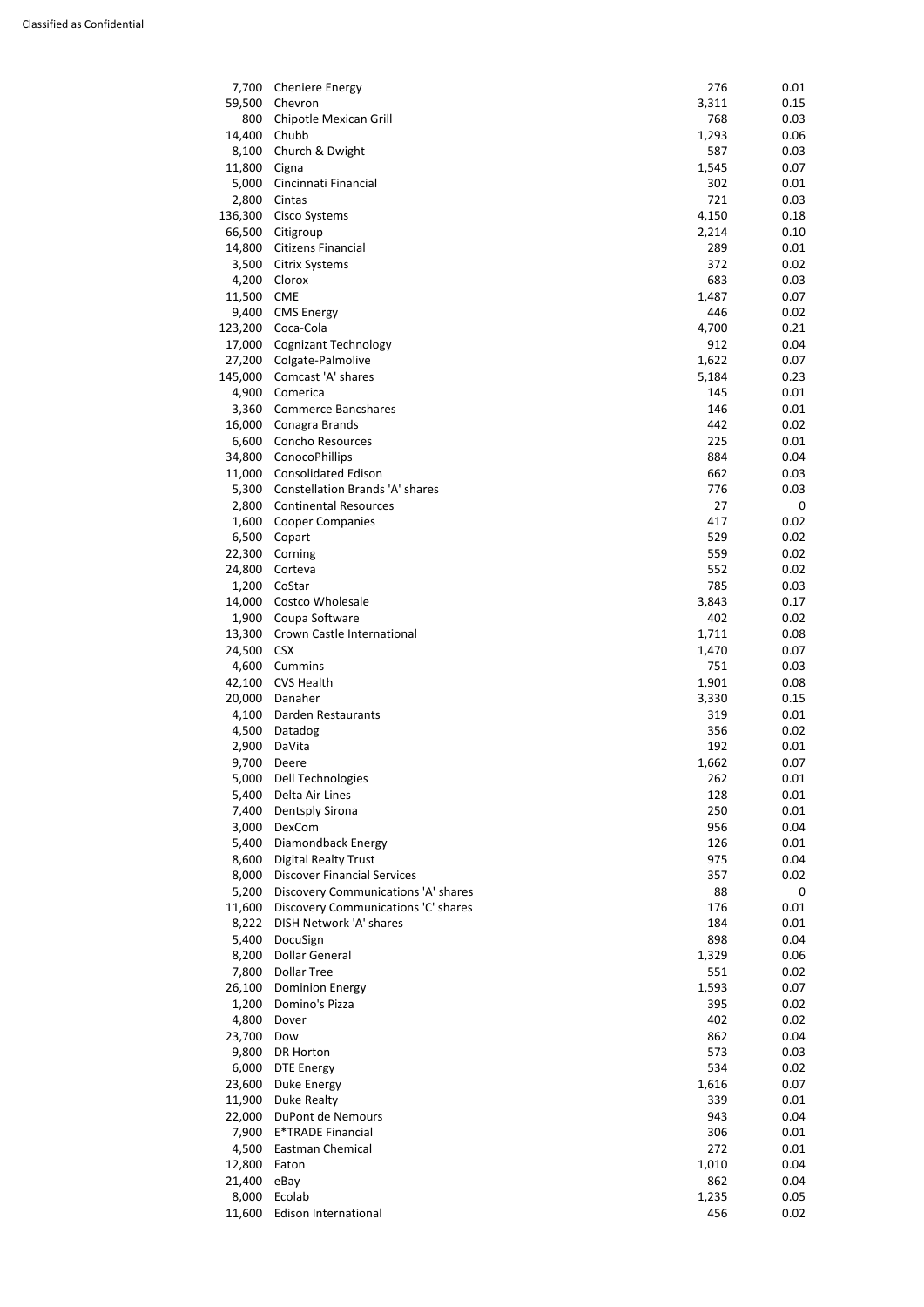| 19,000  | <b>Edwards Lifesciences</b>                   | 1,172      | 0.05         |
|---------|-----------------------------------------------|------------|--------------|
| 12,400  | <b>Elanco Animal Health</b>                   | 268        | 0.01         |
| 9,000   | <b>Electronic Arts</b>                        | 907        | 0.04         |
| 26,900  | Eli Lilly                                     | 3,073      | 0.14         |
| 17,500  | <b>Emerson Electric</b>                       | 887        | 0.04         |
| 6,600   | Entergy                                       | 503        | 0.02         |
| 19,200  | <b>EOG Resources</b>                          | 533        | 0.02         |
| 1,500   | <b>EPAM Systems</b>                           | 375        | 0.02         |
| 4,000   | Equifax                                       | 485        | 0.02         |
| 2,800   |                                               |            |              |
|         | Equinix                                       | 1,644      | 0.07         |
| 13,800  | Equitable                                     | 195        | 0.01         |
| 5,800   | <b>Equity Lifestyle Properties</b>            | 275        | 0.01         |
| 12,100  | <b>Equity Residential</b>                     | 480        | 0.02         |
| 1,700   | <b>Essex Property Trust</b>                   | 264        | 0.01         |
| 7,100   | Estee Lauder class 'A' shares                 | 1,198      | 0.05         |
| 3,500   | Etsy                                          | 329        | 0.01         |
| 1,300   | Everest Re                                    | 199        | 0.01         |
| 7,800   | Evergy                                        | 306        | 0.01         |
| 10,700  | <b>Eversource Energy</b>                      | 691        | 0.03         |
| 4,200   | <b>Exact Sciences</b>                         | 331        | 0.01         |
| 32,100  | Exelon                                        | 887        | 0.04         |
| 4,600   | Expedia                                       | 326        | 0.01         |
| 5,700   | <b>Expeditors International of Washington</b> | 399        | 0.02         |
| 4,100   | <b>Extra Space Storage</b>                    | 339        | 0.01         |
| 135,200 | <b>Exxon Mobil</b>                            | 3,588      | 0.16         |
| 2,000   | F5 Networks                                   | 190        | 0.01         |
| 76,500  | Facebook                                      | 15,485     | 0.69         |
| 1,000   | <b>FactSet Research Systems</b>               | 259        | 0.01         |
| 800     | Fair Isaac                                    | 263        | 0.01         |
| 18,900  | Fastenal                                      | 659        | 0.03         |
| 2,500   |                                               | 142        | 0.01         |
|         | Federal Realty Investment Trust               |            |              |
| 7,700   | FedEx                                         | 1,497      | 0.07         |
| 19,900  | <b>Fidelity National Information Services</b> | 2,265      | 0.10         |
| 24,300  | <b>Fifth Third Bancorp</b>                    | 401        | 0.02         |
| 5,500   | First Republic Bank                           | 464        | 0.02         |
| 17,600  | FirstEnergy                                   | 391        | 0.02         |
| 18,200  | Fiserv                                        | 1,450      | 0.06         |
| 2,800   | <b>FleetCor Technologies</b>                  | 516        | 0.02         |
| 17,100  | Flex                                          | 147        | 0.01         |
| 4,300   | <b>FMC</b>                                    | 352        | 0.02         |
| 8,700   | <b>FNF</b>                                    | 211        | 0.01         |
| 129,600 | Ford Motor                                    | 667        | 0.03         |
| 4,400   | Fortinet                                      | 400        | 0.02         |
| 9,800   | Fortive                                       | 577        | 0.03         |
| 4,600   | Fortune Brands Home & Security                | 308        | 0.01         |
| 11,600  | Fox 'A' shares                                | 250        | 0.01         |
| 5,400   | Fox 'B' shares                                | 117        | 0.01         |
| 9,300   | <b>Franklin Resources</b>                     | 146        | 0.01         |
| 48,000  | Freeport-McMoRan                              | 580        | 0.03         |
| 4,800   | Garmin                                        | 352        | 0.02         |
| 2,900   | Gartner                                       | 280        | 0.01         |
| 8,400   | <b>General Dynamics</b>                       | 899        | 0.04         |
| 280,800 | <b>General Electric</b>                       | 1,351      | 0.06         |
|         |                                               |            |              |
| 19,800  | <b>General Mills</b>                          | 944        | 0.04         |
| 41,100  | <b>General Motors</b>                         | 940        | 0.04         |
| 8,500   | Gentex<br>1.700 Convine Darts                 | 169<br>216 | 0.01<br>റ റാ |
|         |                                               |            |              |

| 4,700  | <b>Genuine Parts</b>               | 346   | 0.02 |
|--------|------------------------------------|-------|------|
| 40,200 | <b>Gilead Sciences</b>             | 1,963 | 0.09 |
| 9,500  | <b>Global Payments</b>             | 1,304 | 0.06 |
| 3,600  | Globe Life                         | 222   | 0.01 |
| 5,800  | GoDaddy                            | 341   | 0.02 |
| 10,700 | Goldman Sachs                      | 1,662 | 0.07 |
| 28,800 | Halliburton                        | 268   | 0.01 |
| 11,900 | <b>Hartford Financial Services</b> | 339   | 0.01 |
| 3,800  | Hasbro                             | 243   | 0.01 |
| 8,100  | <b>HCA Healthcare</b>              | 781   | 0.03 |
| 16,300 | <b>Healthpeak Properties</b>       | 342   | 0.02 |
| 1,300  | <b>HEICO</b>                       | 105   | 0    |
| 2,500  | HEICO 'A' shares                   | 171   | 0.01 |
| 4,900  | Henry Schein                       | 223   | 0.01 |
| 3,400  | Herbalife                          | 123   | 0.01 |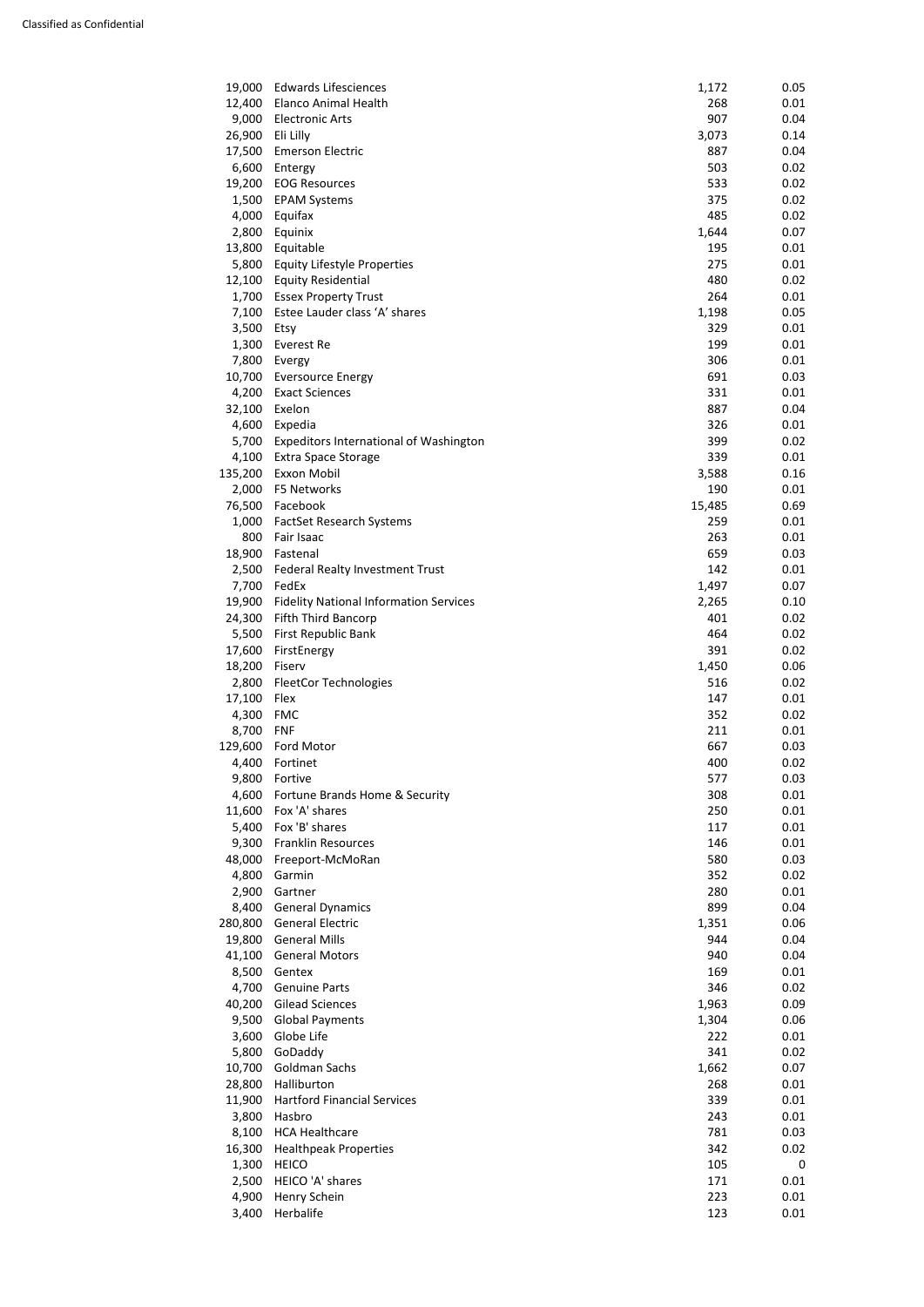| 4,800   | Hershey                                | 532   | 0.02 |
|---------|----------------------------------------|-------|------|
| 8,900   | Hess                                   | 282   | 0.01 |
|         |                                        |       |      |
| 44,400  | <b>Hewlett Packard Enterprise</b>      | 321   | 0.01 |
| 8,500   | Hilton Worldwide                       | 561   | 0.02 |
| 8,800   | Hologic                                | 452   | 0.02 |
| 34,100  | Home Depot                             | 7,321 | 0.33 |
| 22,300  | Honeywell International                | 2,837 | 0.13 |
|         |                                        |       |      |
| 9,200   | Hormel Foods                           | 348   | 0.02 |
| 23,900  | Host Hotels & Resorts                  | 199   | 0.01 |
| 12,900  | <b>Howmet Aerospace</b>                | 167   | 0.01 |
| 40,700  | HP                                     | 598   | 0.03 |
| 4,300   | Humana                                 | 1,376 | 0.06 |
| 34,500  | <b>Huntington Bancshares</b>           | 244   | 0.01 |
|         |                                        |       |      |
| 1,300   | Huntington Ingalls Industries          | 142   | 0.01 |
| 2,500   | IAC/InterActiveCorp                    | 232   | 0.01 |
| 2,500   | <b>IDEX</b>                            | 353   | 0.02 |
| 2,400   | <b>IDEXX Laboratories</b>              | 729   | 0.03 |
| 13,100  | <b>IHS Markit</b>                      | 795   | 0.04 |
| 10,200  | <b>Illinois Tool Works</b>             | 1,522 | 0.07 |
|         |                                        |       |      |
| 4,600   | Illumina                               | 1,099 | 0.05 |
| 5,900   | Incyte                                 | 410   | 0.02 |
| 2,200   | Ingredion                              | 129   | 0.01 |
| 1,900   | Insulet                                | 348   | 0.02 |
| 135,700 | Intel                                  | 5,433 | 0.24 |
| 17,500  | Intercontinental Exchange              | 1,353 | 0.06 |
|         |                                        |       |      |
| 28,400  | <b>International Business Machines</b> | 2,671 | 0.12 |
| 3,500   | International Flavors & Fragrances     | 331   | 0.01 |
| 13,000  | <b>International Paper</b>             | 408   | 0.02 |
| 12,800  | Interpublic                            | 165   | 0.01 |
| 8,100   | Intuit                                 | 2,042 | 0.09 |
| 3,700   | Intuitive Surgical                     | 2,028 | 0.09 |
|         |                                        |       |      |
| 15,800  | <b>Invitation Homes</b>                | 342   | 0.02 |
| 1,200   | <b>IPG Photonics</b>                   | 158   | 0.01 |
| 5,900   | <b>IQVIA Holdings</b>                  | 719   | 0.03 |
| 9,400   | Iron Mountain                          | 195   | 0.01 |
| 2,200   | Jack Henry & Associates                | 277   | 0.01 |
| 4,400   | Jacobs Engineering                     | 316   | 0.01 |
|         |                                        |       |      |
| 1,800   | Jazz Pharmaceuticals                   | 199   | 0.01 |
| 2,800   | JB Hunt Transport Services             | 273   | 0.01 |
| 3,600   | <b>JM Smucker</b>                      | 322   | 0.01 |
| 83,800  | Johnson & Johnson                      | 9,637 | 0.43 |
| 23,800  | Johnson Controls International         | 752   | 0.03 |
| 96,900  | JPMorgan Chase & Co.                   | 7,213 | 0.32 |
|         |                                        |       |      |
| 11,300  | Juniper Networks                       | 188   | 0.01 |
| 2,700   | Kansas City Southern                   | 378   | 0.02 |
| 8,100   | Kellogg                                | 405   | 0.02 |
| 6,800   | Keurig Dr Pepper                       | 145   | 0.01 |
| 33,200  | KeyCorp                                | 306   | 0.01 |
| 6,200   | Keysight Technologies                  | 474   | 0.02 |
|         |                                        |       |      |
| 10,700  | Kimberly-Clark                         | 1,221 | 0.05 |
| 13,400  | <b>Kimco Realty</b>                    | 117   | 0.01 |
| 64,600  | Kinder Morgan                          | 616   | 0.03 |
| 16,000  | KKR&                                   | 425   | 0.02 |
| 4,600   | <b>KLA-Tencor</b>                      | 689   | 0.03 |
| 20,700  | Kraft Heinz                            | 479   | 0.02 |
|         |                                        |       |      |
| 24,300  | Kroger                                 | 637   | 0.03 |
| 6,800   | L3Harris                               | 893   | 0.04 |
| 3,200   | Laboratory Corp of America             | 466   | 0.02 |
| 4,500   | Lam Research                           | 1,153 | 0.05 |
| 4,800   | Lamb Weston                            | 246   | 0.01 |
| 11,300  | Las Vegas Sands                        | 408   | 0.02 |
|         |                                        |       |      |
| 2,000   | Lear                                   | 169   | 0.01 |
| 4,500   | Leidos                                 | 310   | 0.01 |
| 8,000   | Lennar class 'A' shares                | 505   | 0.02 |
| 800     | Liberty Broadband 'A' shares           | 88    | 0    |
| 3,500   | Liberty Broadband 'C' shares           | 387   | 0.02 |
| 2,800   | Liberty SiriusXM 'A' shares            | 72    | 0    |
|         |                                        |       |      |
| 5,842   | Liberty SiriusXM 'C' shares            | 150   | 0.01 |
| 6,600   | <b>Lincoln National</b>                | 160   | 0.01 |
| 4,300   | Live Nation Entertainment              | 179   | 0.01 |
| 10,200  | <b>LKQ</b>                             | 219   | 0.01 |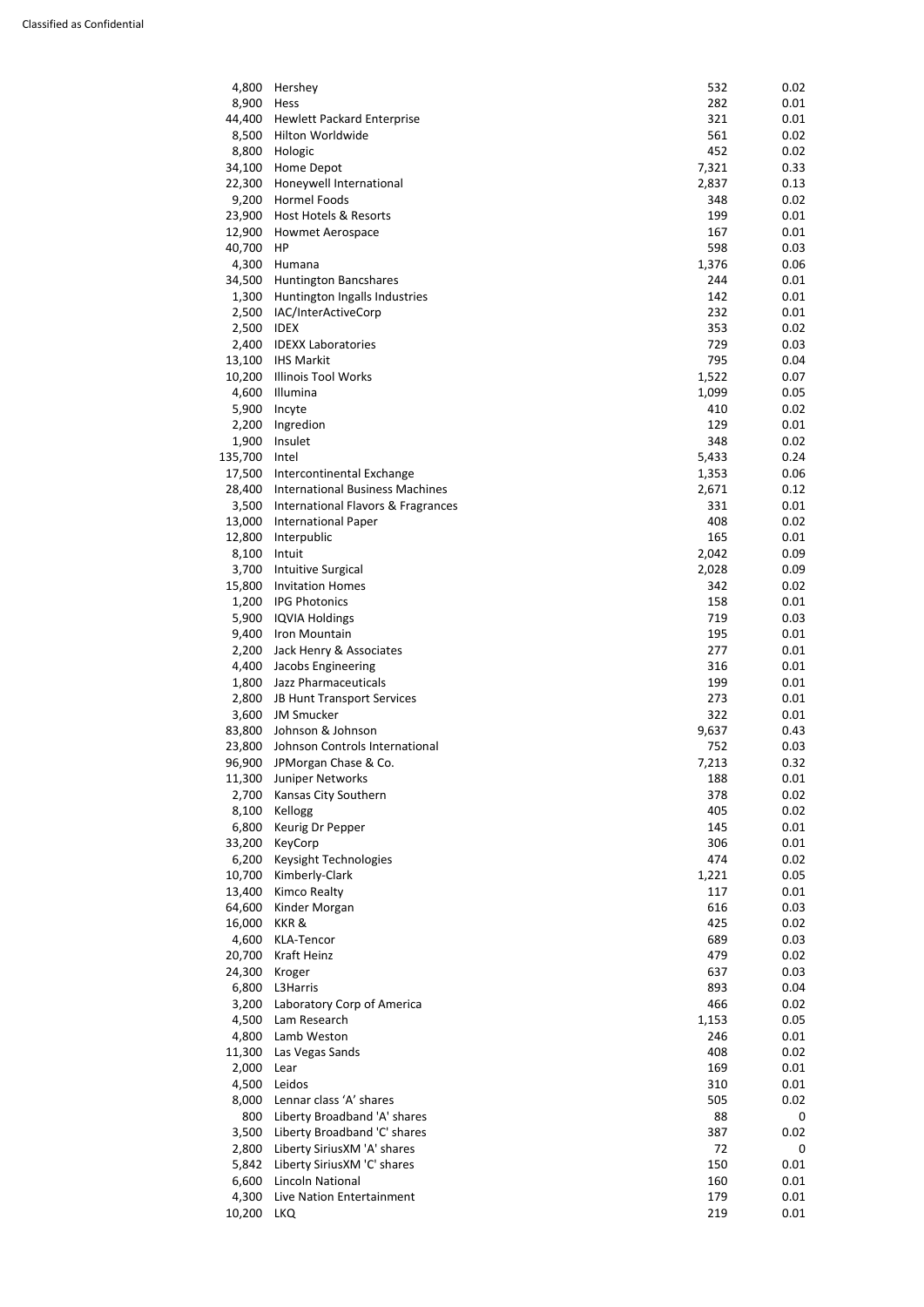| 7,900   | Lockheed Martin                         | 2,342  | 0.10        |
|---------|-----------------------------------------|--------|-------------|
| 8,700   | Loews                                   | 234    | 0.01        |
| 23,800  | Lowe's                                  | 3,052  | 0.14        |
| 3,600   | Lululemon Athletica                     | 917    | 0.04        |
| 6,300   | Lyft                                    | 134    | 0.01        |
| 6,200   | Lyondellbasell Industries 'A' shares    | 338    | 0.01        |
| 4,400   | M&T Bank                                | 313    | 0.01        |
| 17,600  | Marathon Petroleum                      | 399    | 0.02        |
| 400     | Markel                                  | 302    | 0.01        |
| 1,200   | MarketAxess                             | 447    | 0.02        |
| 8,600   | Marriott International class 'A' shares | 615    | 0.03        |
| 16,100  | Marsh & McLennan                        | 1,428  | 0.06        |
| 2,100   | <b>Martin Marietta Materials</b>        | 382    | 0.02        |
| 21,700  | <b>Marvell Technology</b>               | 666    | 0.03        |
| 6,000   | Masco                                   | 256    | 0.01        |
| 1,400   | Masimo                                  | 256    | 0.01        |
| 28,000  | MasterCard 'A' shares                   | 7,315  | 0.33        |
| 5,396   | Match                                   | 462    | 0.02        |
| 9,000   | <b>Maxim Integrated Products</b>        | 471    | 0.02        |
| 4,100   | McCormick                               | 615    | 0.03        |
| 23,800  | McDonald's                              | 4,039  | 0.18        |
| 5,300   | McKesson                                | 610    | 0.03        |
| 42,900  | Medtronic                               | 3,440  | 0.15        |
| 80,500  | Merck & Co.                             | 5,157  | 0.23        |
| 24,000  | MetLife                                 | 690    | 0.03        |
| 700     | Mettler-Toledo International            | 522    | 0.02        |
| 16,700  | <b>MGM Resorts International</b>        | 281    | 0.01        |
| 7,700   | Microchip Technology                    | 612    | 0.03        |
| 35,700  | Micron Technology                       | 1,297  | 0.06        |
| 239,000 | Microsoft                               | 38,843 | 1.73        |
| 3,800   | Mid-America Apartment Communities       | 341    | 0.02        |
| 8,700   | Moderna                                 | 475    | 0.02        |
| 2,000   | Mohawk Industries                       | 151    | 0.01        |
| 5,800   | Molson Coors Brewing 'B' shares         | 150    | 0.01        |
| 44,900  | Mondelez International                  | 1,994  | 0.09        |
| 11,500  | Monster Beverage                        | 713    | 0.03        |
| 5,200   | Moody's                                 | 1,166  | 0.05        |
| 35,800  | Morgan Stanley                          | 1,338  | 0.06        |
| 5,500   | <b>Motorola Solutions</b>               | 667    | 0.03        |
| 2,700   | <b>MSCI</b>                             | 745    | 0.03        |
| 17,000  | Mylan                                   | 195    | 0.01        |
| 3,800   | Nasdaq                                  | 360    | 0.02        |
| 7,900   | NetApp                                  | 268    | 0.01        |
| 13,500  | Netflix                                 | 5,218  | 0.23        |
| 12,600  | <b>Newell Brands</b>                    | 167    | 0.01        |
| 24,400  | <b>Newmont Mining</b>                   | 1,198  | 0.05        |
| 12,700  | News 'A' shares                         | 138    | 0.01        |
| 7,000   | News 'B' shares                         | 75     | $\mathbf 0$ |
| 15,500  | NextEra Energy                          | 3,322  | 0.15        |
| 11,800  | Nielsen                                 | 129    | 0.01        |
| 38,300  | <b>NIKE</b>                             | 3,719  | 0.17        |
| 12,300  | NiSource                                | 209    | 0.01        |
| 8,200   | Norfolk Southern                        | 1,357  | 0.06        |
| 6,500   | Northern Trust                          | 392    | 0.02        |
| 4,800   | Northrop Grumman                        | 1,171  | 0.05        |
| 19,200  | NortonLifeLock                          | 309    | 0.01        |
| 8,300   | <b>NRG Energy</b>                       | 197    | 0.01        |

| o,juu  | <b>INNO LIICIKY</b>              | ᅩᄀᄼ   | U.UT |
|--------|----------------------------------|-------|------|
| 10,100 | Nucor                            | 350   | 0.02 |
| 18,800 | <b>NVIDIA</b>                    | 7,863 | 0.35 |
| 100    | <b>NVR</b>                       | 316   | 0.01 |
| 3,212  | Occidental Petroleum             |       | 0    |
| 25,700 | Occidental Petroleum             | 199   | 0.01 |
| 3,400  | Okta                             | 562   | 0.02 |
| 3,150  | Old Dominion Freight Line        | 440   | 0.02 |
| 7,100  | Omnicom                          | 272   | 0.01 |
| 13,600 | <b>ONEOK</b>                     | 273   | 0.01 |
| 62,200 | Oracle                           | 2,871 | 0.13 |
| 2,300  | O'Reilly Automotive              | 819   | 0.04 |
| 13,250 | Otis Worldwide                   | 639   | 0.03 |
| 11,200 | <b>PACCAR</b>                    | 739   | 0.03 |
| 3,100  | Packaging Corporation of America | 261   | 0.01 |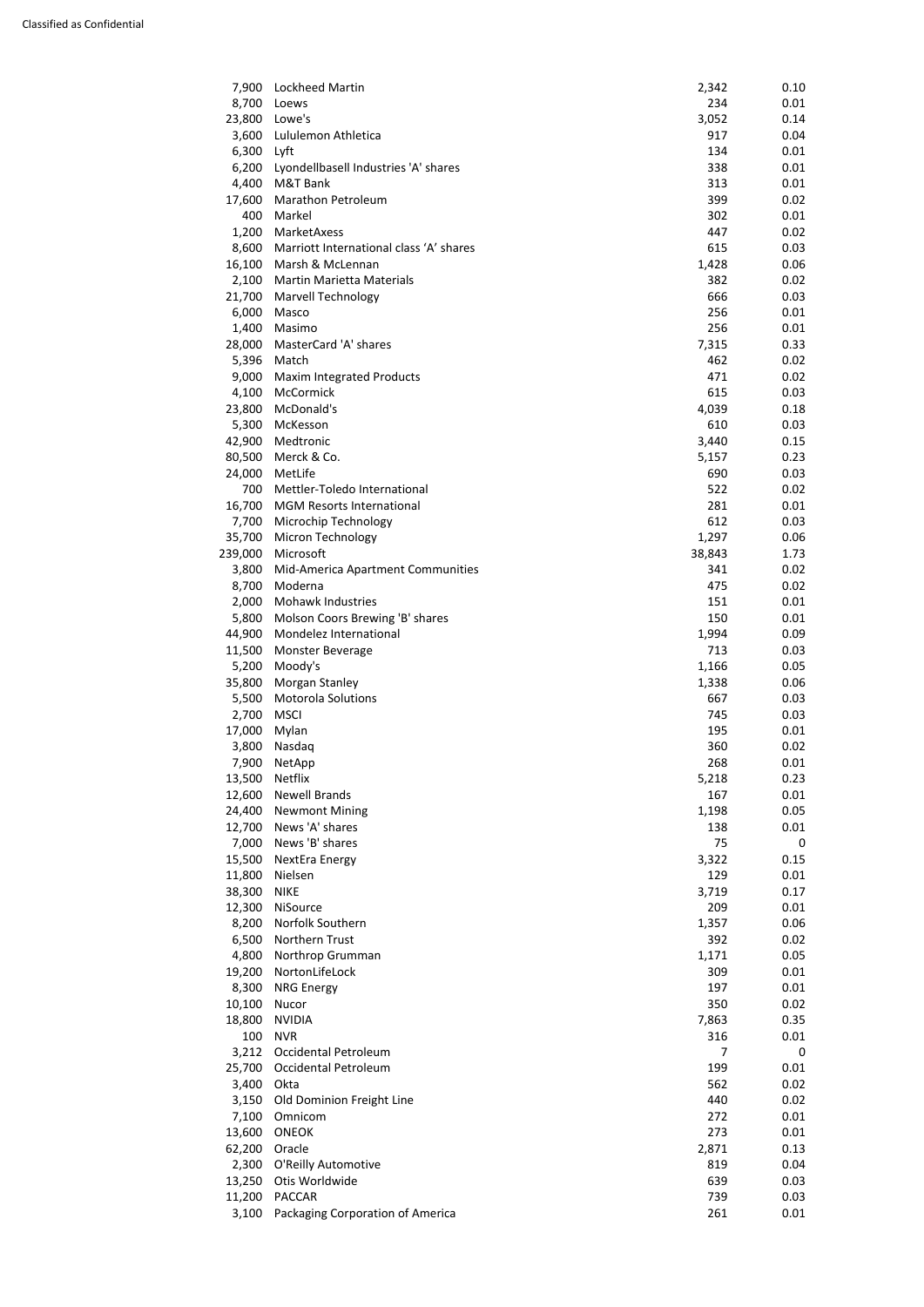| 6,000  | ServiceNow                        | 2,249 | 0.10 |
|--------|-----------------------------------|-------|------|
| 2,600  | Sherwin-Williams                  | 1,401 | 0.06 |
| 10,200 | Simon Property                    | 510   | 0.02 |
| 29,600 | Sims                              | 124   | 0.01 |
| 30,000 | Sirius XM                         | 124   | 0.01 |
| 4,900  | <b>Skyworks Solutions</b>         | 551   | 0.02 |
| 11,000 | <b>Slack Technologies</b>         | 229   | 0.01 |
| 1,800  | Snap-on                           | 205   | 0.01 |
| 33,500 | Southern                          | 1,405 | 0.06 |
| 4,500  | <b>Southwest Airlines</b>         | 130   | 0.01 |
| 5,000  | Splunk                            | 728   | 0.03 |
| 3,900  | Spotify                           | 731   | 0.03 |
| 11,200 | Square                            | 1,409 | 0.06 |
| 7,300  | <b>SS&amp;C Technologies</b>      | 342   | 0.02 |
| 5,000  | <b>Stanley Black &amp; Decker</b> | 627   | 0.03 |

| 3,100   | Palo Alto Networks               | 587   | 0.03           |
|---------|----------------------------------|-------|----------------|
| 4,200   | Parker-Hannifin                  | 657   | 0.03           |
| 10,600  | Paychex                          | 654   | 0.03           |
| 1,600   | Paycom Software                  | 384   | 0.02           |
| 37,500  | PayPal                           | 5,713 | 0.25           |
| 44,500  | PepsiCo                          | 4,758 | 0.21           |
| 4,200   | Perrigo                          | 149   | 0.01           |
| 177,300 | Pfizer                           | 5,030 | 0.22           |
| 49,000  | Philip Morris International      | 2,841 | 0.13           |
| 14,000  | Phillips 66                      | 561   | 0.02           |
| 3,700   | Pinnacle West Capital            | 213   | 0.01           |
| 5,500   | <b>Pioneer Natural Resources</b> | 366   | 0.02           |
| 12,800  | <b>PNC Financial Services</b>    | 1,088 | 0.05           |
| 1,900   | Polaris Industries               | 139   | 0.01           |
| 7,800   | <b>PPG Industries</b>            | 736   | 0.03           |
| 23,900  | <b>PPL</b>                       | 503   | 0.02           |
| 9,100   | <b>Principal Financial</b>       | 283   | 0.01           |
| 77,500  | Procter & Gamble                 | 8,324 | 0.37           |
| 18,700  | Progressive                      | 1,369 | 0.06           |
| 23,400  | Prologis                         | 1,820 | 0.08           |
| 11,900  | <b>Prudential Financial</b>      | 584   | 0.03           |
| 3,400   | <b>PTC</b>                       | 217   | 0.01           |
| 16,700  | <b>Public Service Enterprise</b> | 709   | 0.03           |
| 4,900   | <b>Public Storage</b>            | 844   | 0.04           |
| 8,400   | <b>Pulte Homes</b>               | 301   | 0.01           |
| 31,000  | <b>QIAGEN</b>                    | 1,243 | 0.06           |
| 3,900   | Qorvo                            | 389   | 0.02           |
| 35,500  | Qualcomm                         | 3,229 | 0.14           |
| 4,400   | <b>Quest Diagnostics</b>         | 389   | 0.02           |
| 4,100   | Raymond James Financial          | 231   | 0.01           |
| 45,600  | Raytheon Technologies            | 2,028 | 0.09           |
| 10,500  | Realty Income                    | 493   | 0.02           |
| 5,500   | <b>Regency Centers</b>           | 162   | 0.01           |
| 3,100   | <b>Regeneron Pharmaceuticals</b> | 1,341 | 0.06           |
| 33,000  | <b>Regions Financial</b>         | 294   | 0.01           |
| 7,100   | <b>Republic Services</b>         | 513   | 0.02           |
| 4,700   | ResMed                           | 622   | 0.03           |
| 2,500   | RingCentral                      | 531   | 0.02           |
| 3,800   | Robert Half International        | 156   | 0.01           |
| 3,900   | <b>Rockwell Automation</b>       | 666   | 0.03           |
| 4,700   | Rollins                          | 197   | 0.01           |
| 3,400   | Roper Technologies               | 1,039 | 0.05           |
| 10,900  | <b>Ross Stores</b>               | 787   | 0.03           |
| 5,700   | Royal Caribbean Cruises          | 285   | 0.01           |
| 7,500   | <b>S&amp;P Global</b>            | 2,090 | 0.09           |
| 27,700  | Salesforce.com                   | 5,378 | 0.24           |
| 228,300 | Samsonite International          | 177   | 0.01           |
| 3,500   | Santander Consumer USA           | 49    | 0              |
| 2,200   | Sarepta Therapeutics             | 239   | 0.01           |
| 3,500   | <b>SBA Communications</b>        | 861   | 0.04           |
| 45,900  | Schlumberger                     | 552   | 0.02           |
| 8,800   | Seagate Technology               | 335   | 0.01           |
| 4,000   | <b>Seattle Genetics</b>          | 605   | 0.03           |
| 4,300   | SEI Investments                  | 169   | 0.01           |
| 8,800   | Sempra Energy                    | 806   | 0.04           |
| 5,300   | Sensata Technologies             | 177   | 0.01           |
|         | 6.000 ServiceNow                 | 2.249 | <u>n 10. l</u> |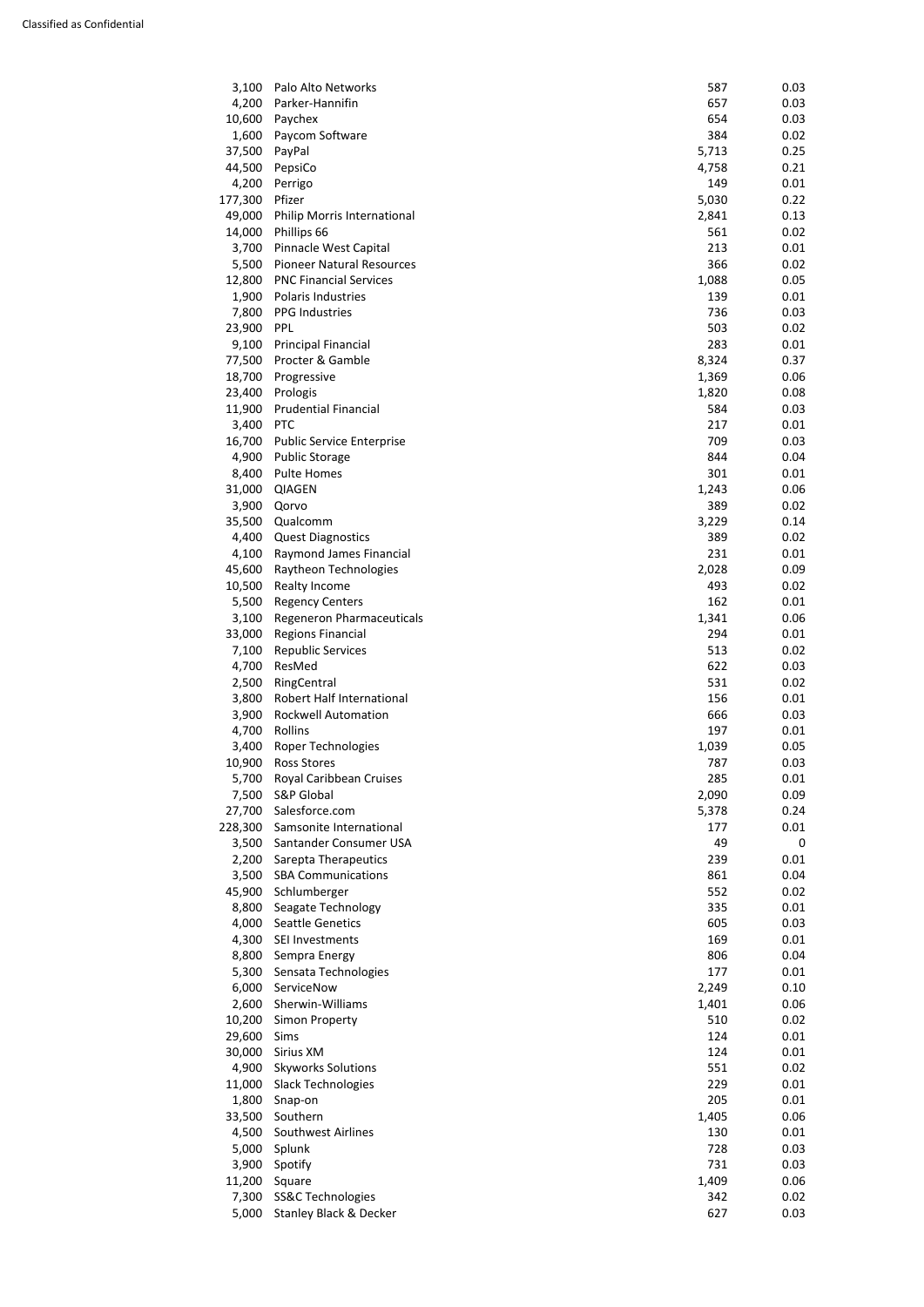| 36,700  | Starbucks                                  | 2,438 | 0.11        |
|---------|--------------------------------------------|-------|-------------|
| 9,200   | <b>State Street</b>                        | 422   | 0.02        |
| 6,900   | <b>Steel Dynamics</b>                      | 153   | 0.01        |
| 2,800   | <b>STERIS</b>                              | 382   | 0.02        |
| 11,100  | Stryker                                    | 1,788 | 0.08        |
| 3,000   | Sun Communities                            | 326   | 0.01        |
| 1,700   | <b>SVB Financial</b>                       | 316   | 0.01        |
| 18,300  | <b>Synchrony Financial</b>                 | 370   | 0.02        |
| 4,900   | Synopsys                                   | 811   | 0.04        |
| 15,800  | Sysco                                      | 760   | 0.03        |
| 6,800   | T Rowe Price                               | 674   | 0.03        |
| 3,700   | Take-Two Interactive Software              | 472   | 0.02        |
| 15,900  | Target                                     | 1,935 | 0.09        |
| 9,000   | TD Ameritrade                              | 273   | 0.01        |
| 10,500  | <b>TE Connectivity</b>                     | 794   | 0.04        |
| 2,100   | Teladoc Health                             | 356   | 0.02        |
| 1,200   | Teledyne Technologies                      | 287   | 0.01        |
| 1,500   | Teleflex                                   | 395   | 0.02        |
| 5,000   | <b>TERADYNE</b>                            | 307   | 0.01        |
| 23,500  | Tesla                                      | 7,795 | 0.35        |
| 29,300  | <b>Texas Instruments</b>                   | 3,234 | 0.14        |
| 7,600   | Textron                                    | 212   | 0.01        |
| 12,500  | Thermo Fisher Scientific                   | 4,264 | 0.19        |
| 4,000   | Tiffany                                    | 358   | 0.02        |
| 38,300  | <b>TJX</b>                                 | 1,648 | 0.07        |
| 17,200  | T-Mobile                                   | 1,521 | 0.07        |
| 3,900   | <b>Tractor Supply</b>                      | 432   | 0.02        |
| 1,200   | <b>Trade Desk</b>                          | 481   | 0.02        |
| 7,200   | <b>Trane Technologies</b>                  | 675   | 0.03        |
| 1,600   | TransDigm                                  | 588   | 0.03        |
| 6,200   | TransUnion                                 | 403   | 0.02        |
| 7,400   | Travelers                                  | 619   | 0.03        |
| 8,300   | Trimble                                    | 312   | 0.01        |
| 43,100  | <b>Truist Financial</b>                    | 1,268 | 0.06        |
| 4,000   | Twilio                                     | 764   | 0.03        |
| 24,900  | Twitter                                    | 857   | 0.04        |
| 1,100   | <b>Tyler Technologies</b>                  | 296   | 0.01        |
| 9,500   | <b>Tyson Foods</b>                         | 437   | 0.02        |
| 41,700  | Uber                                       | 1,176 | 0.05        |
| 9,600   | <b>UDR</b>                                 | 242   | 0.01        |
| 1,900   | Ulta Beauty                                | 329   | 0.01        |
| 21,600  | <b>Union Pacific</b>                       | 3,288 | 0.15        |
| 2,700   | <b>United Continental</b>                  | 73    | $\mathbf 0$ |
| 22,600  | United Parcel Service 'B' shares           | 2,913 | 0.13        |
| 1,500   | <b>United Rentals</b>                      | 202   | 0.01        |
| 30,000  | UnitedHealth                               | 7,222 | 0.32        |
| 2,600   | Universal Health Services class 'B' shares | 215   | 0.01        |
| 44,000  | <b>US Bancorp</b>                          | 1,219 | 0.05        |
| 1,300   | Vail Resorts                               | 215   | 0.01        |
| 11,400  | <b>Valero Energy</b>                       | 382   | 0.02        |
| 3,000   | Varian Medical Systems                     | 399   | 0.02        |
| 4,300   | Veeva Systems                              | 935   | 0.04        |
| 12,300  | Ventas                                     | 399   | 0.02        |
| 34,900  | <b>VEREIT</b>                              | 175   | 0.01        |
| 3,200   | VeriSign                                   | 507   | 0.02        |
| 5,300   | <b>Verisk Analytics</b>                    | 758   | 0.03        |
| 132,500 | <b>Verizon Communications</b>              | 6,092 | 0.27        |

| LJZ,JUU | <b>VEHZULL COMMUNICATIONS</b>   | O,UYZ | <u>U.ZI</u> |
|---------|---------------------------------|-------|-------------|
| 8,300   | <b>Vertex Pharmaceuticals</b>   | 1,745 | 0.08        |
| 10,200  | VF                              | 554   | 0.02        |
| 17,876  | <b>ViacomCBS</b>                | 387   | 0.02        |
| 53,700  | Visa                            | 8,291 | 0.37        |
| 14,000  | Vistra Energy                   | 204   | 0.01        |
| 2,500   | <b>VMware</b>                   | 278   | 0.01        |
| 5,700   | <b>Vornado Realty Trust</b>     | 149   | 0.01        |
| 4,600   | Voya Financial                  | 171   | 0.01        |
| 4,300   | <b>Vulcan Materials</b>         | 451   | 0.02        |
| 5,485   | Wabtec                          | 262   | 0.01        |
| 23,300  | <b>Walgreens Boots Alliance</b> | 647   | 0.03        |
| 44,400  | Walmart                         | 4,804 | 0.21        |
| 57,800  | <b>Walt Disney</b>              | 5,549 | 0.25        |
| 8,700   | <b>Waste Connections</b>        | 696   | 0.03        |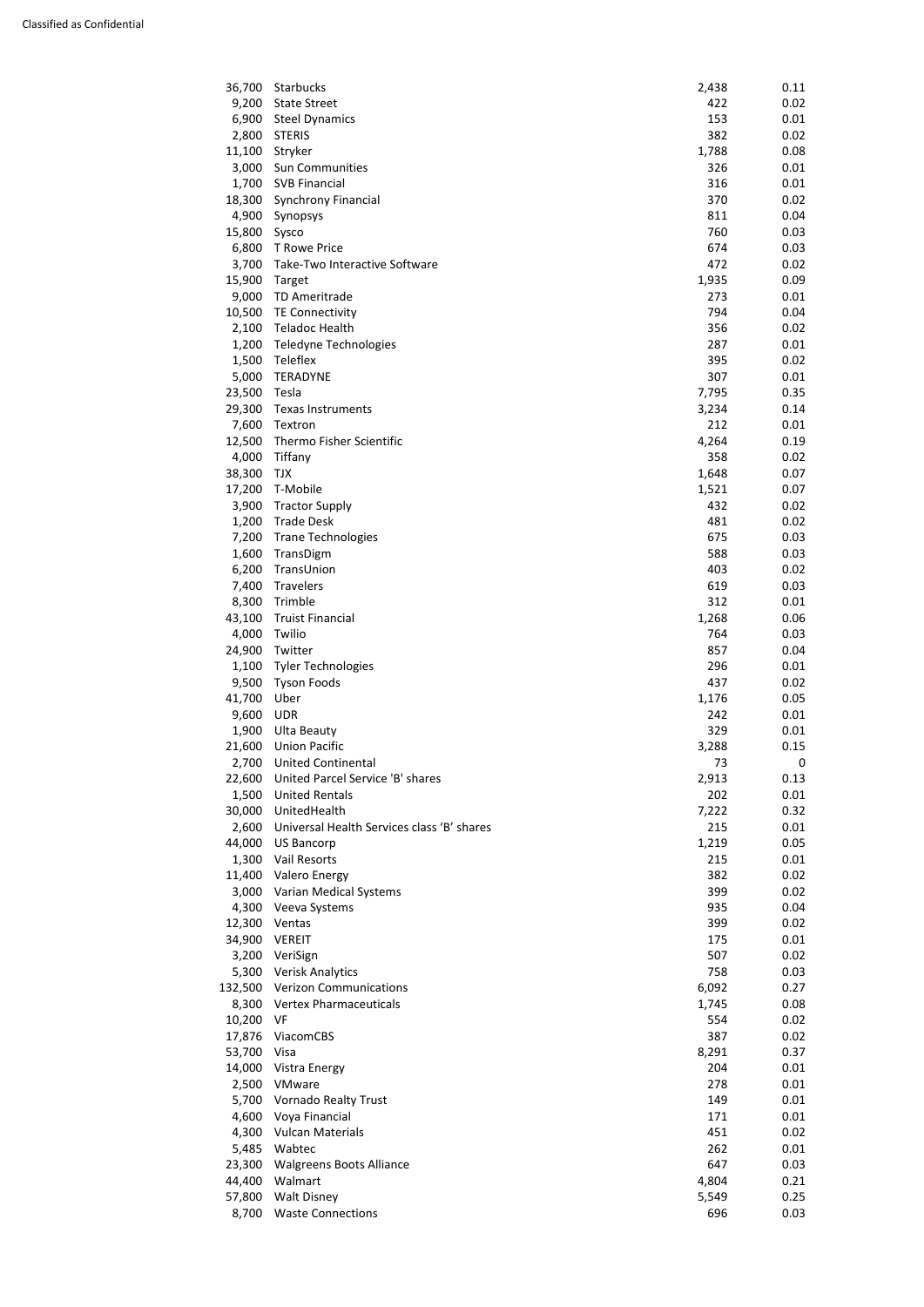| 13,400  | <b>Waste Management</b>             | 1,173   | 0.05        |
|---------|-------------------------------------|---------|-------------|
| 1,500   | Waters                              | 227     | 0.01        |
| 1,900   | Wayfair                             | 428     | 0.02        |
| 10,400  | <b>WEC Energy</b>                   | 779     | 0.03        |
| 120,100 | <b>Wells Fargo</b>                  | 2,182   | 0.10        |
| 13,400  | Welltower                           | 571     | 0.03        |
| 2,200   | <b>West Pharmaceutical Services</b> | 467     | 0.02        |
| 9,700   | Western Digital                     | 274     | 0.01        |
| 14,000  | <b>Western Union</b>                | 232     | 0.01        |
| 1,000   | <b>Westlake Chemical</b>            | 49      | $\mathbf 0$ |
| 8,400   | Westrock                            | 226     | 0.01        |
| 24,700  | Weyerhaeuser                        | 545     | 0.02        |
| 1,600   | Whirlpool                           | 228     | 0.01        |
| 40,200  | <b>Williams Companies</b>           | 611     | 0.03        |
| 4,300   | <b>Willis Towers Watson</b>         | 695     | 0.03        |
| 5,300   | Workday                             | 881     | 0.04        |
| 5,600   | <b>WP Carey</b>                     | 282     | 0.01        |
| 4,800   | <b>WR Berkley</b>                   | 227     | 0.01        |
| 1,400   | <b>WW Grainger</b>                  | 386     | 0.02        |
| 3,200   | Wynn Resorts                        | 178     | 0.01        |
| 17,000  | <b>Xcel Energy</b>                  | 907     | 0.04        |
| 7,700   | Xilinx                              | 621     | 0.03        |
| 3,000   | <b>XPO Logistics</b>                | 196     | 0.01        |
| 5,900   | Xylem                               | 384     | 0.02        |
| 9,100   | Yum! Brands                         | 643     | 0.03        |
| 1,800   | Zebra Technologies                  | 351     | 0.02        |
| 4,100   | Zillow                              | 322     | 0.01        |
| 6,800   | Zimmer Biomet                       | 716     | 0.03        |
| 5,800   | Zions Bancorporation                | 131     | 0.01        |
| 14,700  | Zoetis                              | 1,880   | 0.08        |
| 5,200   | Zoom Video Communications           | 1,889   | 0.08        |
| 1,900   | Zscaler                             | 206     | 0.01        |
|         |                                     | 717,854 | 31.95       |

| <b>Total value of investments</b><br>2,220,043 | 98.81  |
|------------------------------------------------|--------|
| Net other assets<br>26.674                     | 1.19   |
| <b>Total net assets</b><br>2,246,717.00        | 100.00 |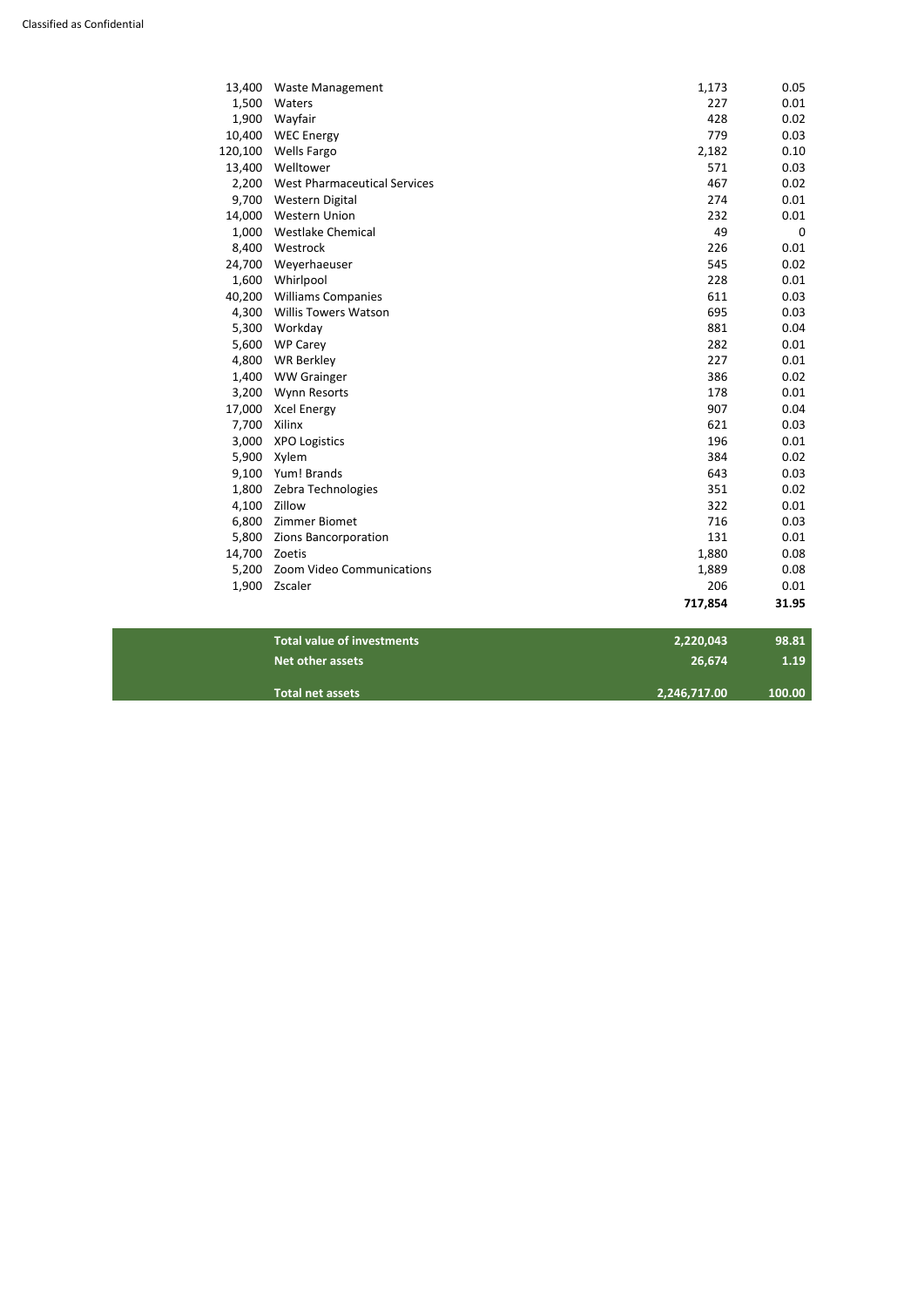## **LGPS Central Global Equity Active Multi Manager Fund**

#### **Portfolio Statement**

|                                           | HOLDING/ INVESTMENT       | <b>MARKET</b> | % OF NET      |
|-------------------------------------------|---------------------------|---------------|---------------|
| <b>NOMINAL VALUE</b>                      |                           | <b>VALUE</b>  | <b>ASSETS</b> |
|                                           |                           | £'000         |               |
| <b>United KingdomUnited Kingdom 6.63%</b> |                           |               |               |
| (7.31%)                                   |                           |               |               |
| 217,718                                   | AstraZeneca               | 18,410        | 0.75          |
| 196,669                                   | <b>Bunzl</b>              | 4,930         | 0.20          |
| 164,564                                   | Burberry                  | 2,557         | 0.10          |
| 4,241,124                                 | <b>CNH Industrial</b>     | 25,574        | 1.05          |
| 979,800                                   | Compass                   | 11,449        | 0.47          |
| 149,497                                   | Diageo                    | 3,962         | 0.16          |
| 1,000,500                                 | Liberty Global 'A' shares | 16,260        | 0.67          |
| 116,600                                   | Liberty Global 'C' shares | 1,852         | 0.08          |
| 47,093                                    | Linde                     | 8,650         | 0.35          |
| 95,768,561                                | <b>Lloyds Banking</b>     | 25,240        | 1.03          |
| 94,234                                    | <b>Next</b>               | 5,607         | 0.23          |
| 130,342                                   | Ocado                     | 3,576         | 0.15          |
| 115,292                                   | Reckitt Benckiser         | 8,714         | 0.36          |
| 3,507,839                                 | Tesco                     | 7,451         | 0.30          |
|                                           | 107,669 Whitbread         | 2,287         | 0.09          |
| 2,561,613                                 | <b>WPP</b>                | 15,575        | 0.64          |
|                                           |                           | 162,094       | 6.63          |
|                                           |                           |               |               |
| Argentina 0.28% (0.14%)                   |                           |               |               |
| 8,039                                     | MercadoLibre              | 6,724         | 0.28          |
|                                           |                           |               |               |
| Australia 0.79% (1.12%)                   |                           |               |               |
| 493,626                                   | <b>BHP</b>                | 9,743         | 0.40          |
| 35,530                                    | <b>CSL</b>                | 5,653         | 0.23          |
| 58,045                                    | Macquarie                 | 3,847         | 0.16          |
|                                           |                           | 19,243        | 0.79          |
|                                           |                           |               |               |
| Austria 0.19% (0.09%)                     |                           |               |               |
| 279,655                                   | Erste Bank                | 4,532         | 0.19          |
|                                           |                           |               |               |
| Belgium 0.21% (0.11%)                     |                           |               |               |
| 31,398                                    | <b>UCB</b>                | 2,763         | 0.12          |
|                                           | 69,781 Umicore            | 2,250         | 0.09          |
|                                           |                           | 5,013         | 0.21          |
|                                           |                           |               |               |
| Brazil 0.59% (0.70%)                      |                           |               |               |
| 933,165                                   | Itau Unibanco ADR         | 2,866         | 0.12          |
| 1,542,540                                 | Raia Drogasil             | 4,958         | 0.20          |
| 782,271                                   | Suzano                    | 4,889         | 0.20          |
|                                           | 297,031 Telefonica Brasil | 1,762         | 0.07          |
|                                           |                           | 14,475        | 0.59          |
|                                           |                           |               |               |
| China 3.38% (4.29%)                       |                           |               |               |

|  | .<br><b>ADR</b><br>റ 1 റ<br>64.81.<br>Alibaba | $-0$<br>14.<br>v.ov<br>ັ<br>$\sim$ $\sim$ |
|--|-----------------------------------------------|-------------------------------------------|

| <b>04.013</b> | Aliyaya ADN                    | 14,732 | v.vv |
|---------------|--------------------------------|--------|------|
| 847,144       | Alibaba                        | 23,286 | 0.95 |
| 106,500       | <b>Baidu</b>                   | 10,428 | 0.43 |
| 1,123,000     | China Mengniu Dairy            | 4,063  | 0.16 |
| 315,684       | JD.com                         | 9,251  | 0.38 |
| 833,000       | Kingdee International Software | 1,663  | 0.07 |
| 451,000       | Ping An Insurance              | 3,579  | 0.15 |
| 305,200       | Tencent                        | 15,581 | 0.64 |
|               |                                | 82,583 | 3.38 |
|               |                                |        |      |

| Denmark 0.52% (0.31%)   |                             |        |      |
|-------------------------|-----------------------------|--------|------|
|                         | 101,244 Vestas Wind Systems | 12,701 | 0.52 |
| Finland 0 0.00% (0.36%) |                             |        |      |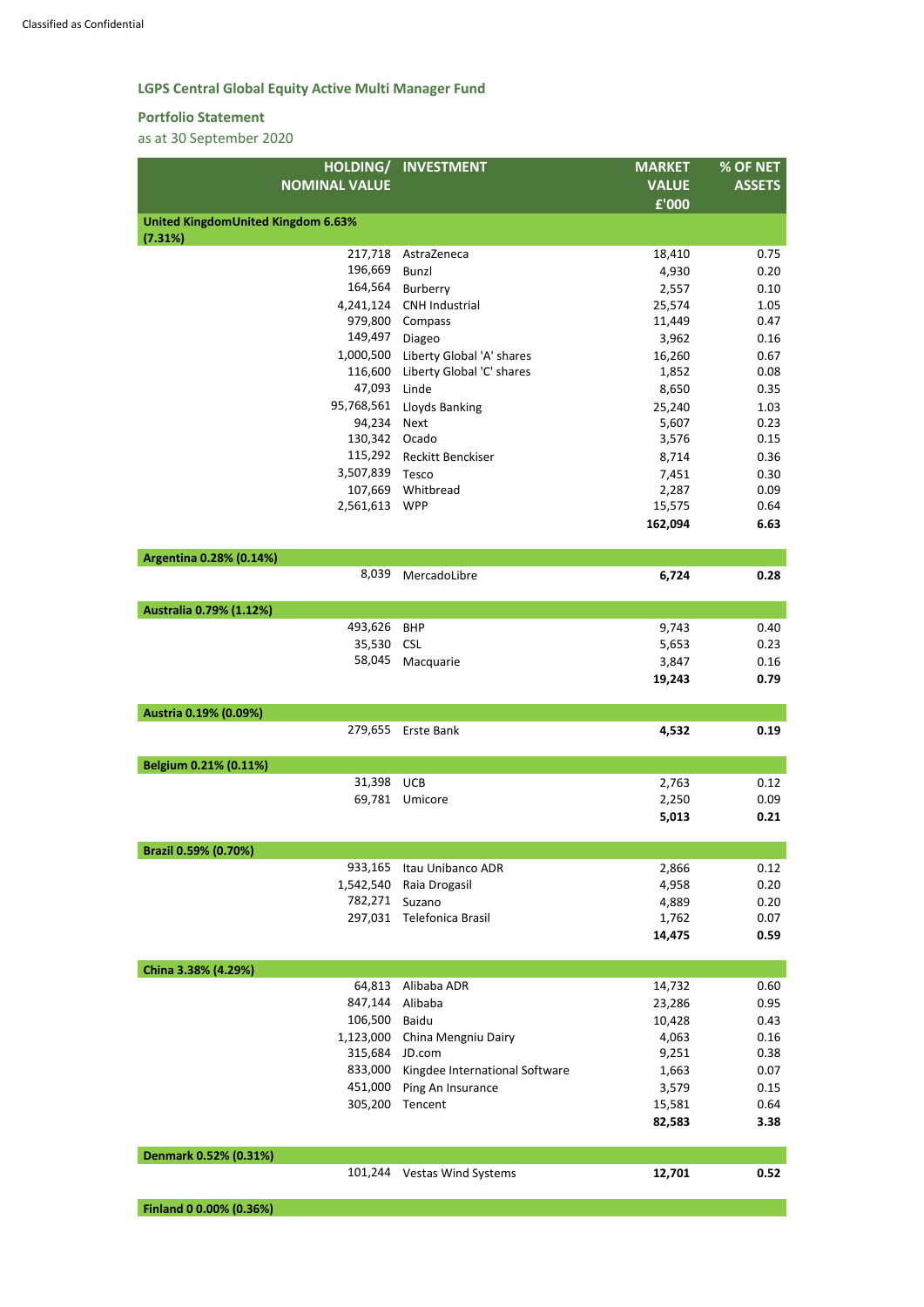| France 2.49% (3.41%)            |                                     |                  |              |
|---------------------------------|-------------------------------------|------------------|--------------|
| 1,172,885                       | <b>BNP Paribas</b>                  | 32,954           | 1.35         |
| 71,648                          | Legrand                             | 4,431            | 0.18         |
| 8,477                           | LVMH Moet Hennessy                  | 3,071            | 0.12         |
| 180,004                         | Schneider Electric                  | 17,315           | 0.71         |
| 116,554 Total                   |                                     | 3,087            | 0.13         |
|                                 |                                     | 60,858           | 2.49         |
|                                 |                                     |                  |              |
| Germany 8.53% (6.81%)<br>61,733 | Adidas                              | 15,544           | 0.64         |
| 150,084                         | Allianz                             | 22,321           | 0.91         |
| 242,451                         | <b>BASF</b>                         |                  |              |
| 457,750                         | Bayer                               | 11,438<br>22,156 | 0.47<br>0.91 |
| 90,558                          | <b>BMW</b>                          | 5,108            | 0.21         |
| 39,747                          | Continental                         | 3,348            | 0.14         |
| 265,317                         | Covestro                            |                  |              |
| 797,950                         | Daimler                             | 10,194<br>33,562 | 0.42<br>1.37 |
| 523,751                         | Deutsche Post                       | 18,509           | 0.76         |
| 128,114                         | <b>Fresenius Medical Care</b>       | 8,369            | 0.34         |
| 56,300                          | Henkel                              | 4,073            | 0.17         |
| 64,500                          | Henkel non-voting preference shares | 5,220            | 0.21         |
| 80,146                          | Muenchener Rueckversicherung        | 15,819           | 0.65         |
| 33,314                          | SAP                                 |                  | 0.16         |
| 78,010                          | Siemens (Registered)                | 4,014<br>7,655   | 0.31         |
| 39,005                          | <b>Siemens Energy</b>               | 801              | 0.03         |
| 29,151                          | Symrise                             | 3,120            | 0.13         |
| 137,089                         | Volkswagen non-voting preference    |                  |              |
|                                 | shares                              | 17,113           | 0.70         |
|                                 |                                     | 208,364          | 8.53         |
|                                 |                                     |                  |              |
| Hong Kong 0.86% (1.15%)         |                                     |                  |              |
| 2,762,627                       | AIA                                 | 20,928           | 0.86         |
| India 0.35% (0.24%)             |                                     |                  |              |
| 173,751                         | <b>HDFC Bank</b>                    | 6,714            | 0.28         |
| 192,383                         | Larsen & Toubro                     | 1,817            | 0.07         |
|                                 |                                     | 8,531            | 0.35         |
|                                 |                                     |                  |              |
| Indonesia 0.44% (0.49%)         |                                     |                  |              |
| 4,507,600                       | <b>Bank Central Asia</b>            | 6,350            | 0.26         |
|                                 | 17,077,799 Bank Mandiri Persero     | 4,395            | 0.18         |
|                                 |                                     | 10,745           | 0.44         |
|                                 |                                     |                  |              |
| Ireland 0.32% (0.22%)           |                                     |                  |              |
| 111,107                         | Kingspan                            | 7,817            | 0.32         |
|                                 |                                     |                  |              |
| Italy 0.79% (0.52%)             |                                     |                  |              |
| 2,412,108                       | Enel                                | 16,221           | 0.66         |
| 141,214                         | Prysmian                            | 3,182            | 0.13         |
|                                 |                                     | 19,403           | 0.79         |
|                                 |                                     |                  |              |
| Japan 4.36% (4.72%)             |                                     |                  |              |
| 129,554 Hoya                    |                                     | 11,258           | 0.46         |

| 52,489  | Keyence                     | 18,844  | 0.77 |
|---------|-----------------------------|---------|------|
| 89,600  | Makita                      | 3,297   | 0.14 |
| 56,200  | <b>Murata Manufacturing</b> | 2,787   | 0.11 |
| 98,700  | Nabtesco                    | 2,753   | 0.11 |
| 269,857 | Nidec                       | 19,388  | 0.79 |
| 185,900 | Recruit                     | 5,667   | 0.23 |
| 209,570 | Shiseido                    | 9,270   | 0.38 |
| 33,665  | <b>SMC</b>                  | 14,418  | 0.59 |
| 176,700 | Suzuki Motor                | 5,800   | 0.24 |
| 257,600 | Toyota Motor                | 13,085  | 0.54 |
|         |                             | 106,567 | 4.36 |
|         |                             |         |      |

**Macau 0.00% (0.07%) Mexico 0.28% (0.41%)**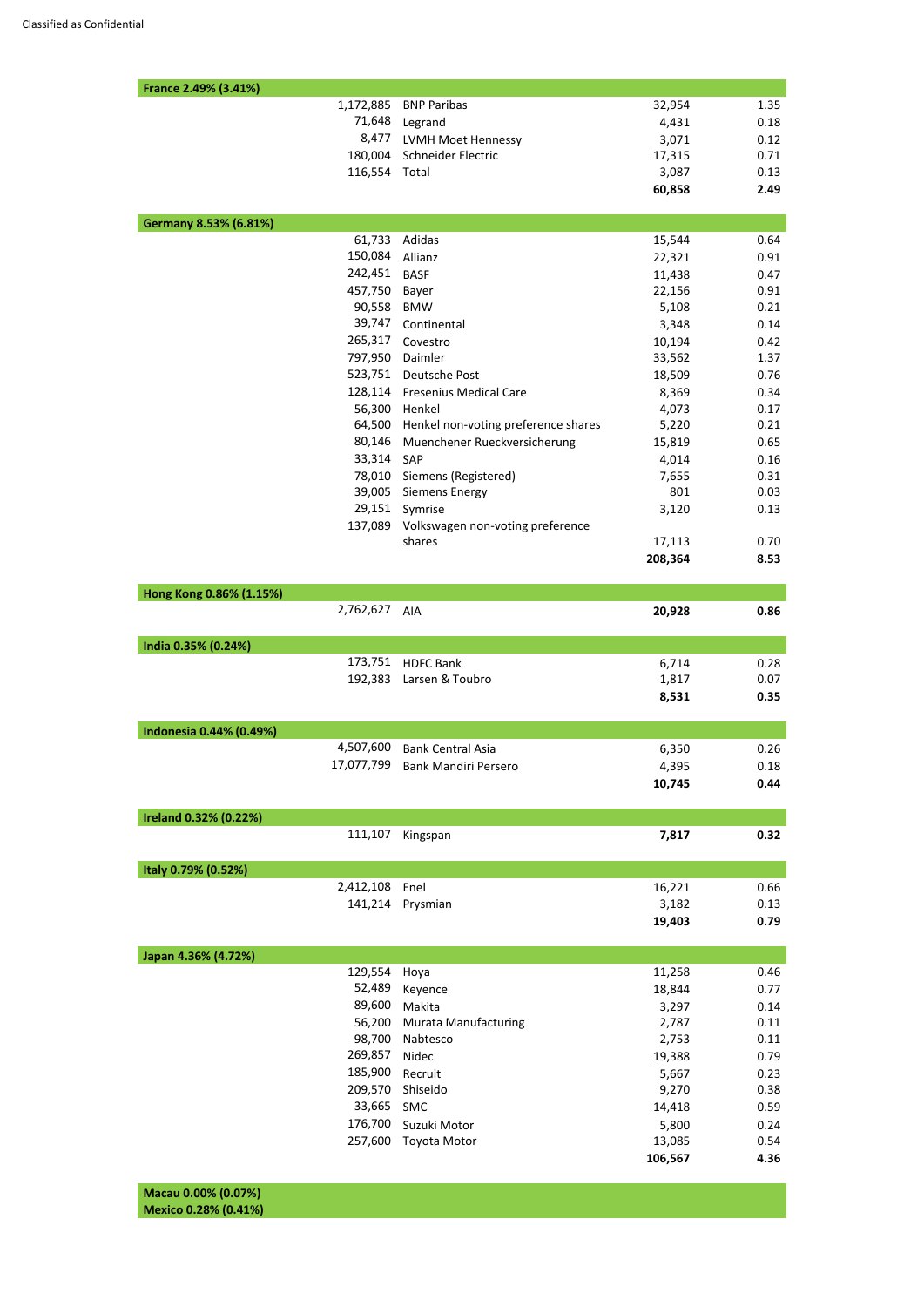|                                  | 1,407,900 Grupo Televisa                                                               | 6,730           | 0.28         |
|----------------------------------|----------------------------------------------------------------------------------------|-----------------|--------------|
| <b>Netherlands 1.09% (0.57%)</b> |                                                                                        |                 |              |
| 52,723                           | ASML                                                                                   | 15,050          | 0.62         |
| 70,673                           | Koninklijke Philips                                                                    | 2,577           | 0.10         |
| 93,647                           | <b>NXP Semiconductors</b>                                                              | 9,034           | 0.37         |
|                                  |                                                                                        | 26,661          | 1.09         |
| Norway 0.32% (0.21%)             |                                                                                        |                 |              |
| 203,340                          | <b>DNB</b>                                                                             | 2,173           | 0.09         |
| 515,430                          | Equinor                                                                                | 5,659           | 0.23         |
|                                  |                                                                                        | 7,832           | 0.32         |
| Russian 0.17% (0.00%)            |                                                                                        |                 |              |
| 94,878                           | <b>LUKOIL</b>                                                                          | 4,258           | 0.17         |
| South Africa 0.95% (0.85%)       |                                                                                        |                 |              |
| 169,862                          | <b>Naspers</b>                                                                         | 23,316          | 0.95         |
| South Korea 1.08% (1.42%)        |                                                                                        |                 |              |
| 46,200                           | <b>NAVER</b>                                                                           | 9,060           | 0.37         |
| 192,700                          | <b>Samsung Electronics</b>                                                             | 7,418           | 0.30         |
| 10,141                           | Samsung Electronics 'S' shares                                                         | 9,923           | 0.41         |
|                                  |                                                                                        | 26,401          | 1.08         |
| Spain 0.16% (0.24%)              |                                                                                        |                 |              |
| 414,521                          | Iberdrola                                                                              | 3,952           | 0.16         |
| Sweden 0.42% (0.18%)             |                                                                                        |                 |              |
| 65,611                           | Hexagon series 'B' shares                                                              | 3,835           | 0.16         |
| 46,683                           | Swedish Match                                                                          | 2,970           | 0.12         |
|                                  | 223,991 Volvo series 'B' shares                                                        | 3,354           | 0.14         |
|                                  |                                                                                        | 10,159          | 0.42         |
| <b>Switzerland 7.09% (7.52%)</b> |                                                                                        |                 |              |
| 277,116                          | Compagnie Financiere Richemont                                                         | 14,395          | 0.59         |
| 4,385,381                        | <b>Credit Suisse</b>                                                                   | 34,123          | 1.40         |
| 20,570,985<br>273,210            | Glencore<br>LafargeHolcim                                                              | 33,111<br>9,654 | 1.35<br>0.40 |
| 420,512                          | Nestlé                                                                                 | 38,711          | 1.58         |
| 50,722                           | Roche Holding                                                                          | 13,458          | 0.55         |
| 26,193                           | Sika                                                                                   | 4,990           | 0.20         |
| 372,156                          | STMicroelectronics                                                                     | 8,861           | 0.36         |
| 1,847,689                        | <b>UBS</b>                                                                             | 16,015          | 0.66         |
|                                  |                                                                                        | 173,318         | 7.09         |
| Taiwan 2.18% (1.15%)             |                                                                                        |                 |              |
| 462,626                          | MediaTek                                                                               | 7,500           | 0.31         |
| 89,970                           | Sea                                                                                    | 10,722          | 0.44         |
| 1,629,728<br>257,014             | <b>Taiwan Semiconductor Manufacturing</b><br><b>Taiwan Semiconductor Manufacturing</b> | 18,847          | 0.77         |
|                                  | <b>ADR</b>                                                                             | 16,117          | 0.66         |
|                                  |                                                                                        | 53,186          | 2.18         |

| Thailand 0.06% (0.08%)               |                               |        |      |
|--------------------------------------|-------------------------------|--------|------|
| 721,200                              | Kasikornbank                  | 1,356  | 0.06 |
|                                      |                               |        |      |
| Turkey 0 0.00% (0.08%)               |                               |        |      |
| <b>United States 54.24% (53.73%)</b> |                               |        |      |
| 75,495                               | <b>Abbott Laboratories</b>    | 6,353  | 0.26 |
| 35,039                               | Accenture                     | 6,120  | 0.25 |
| 261,898                              | <b>Activision Blizzard</b>    | 16,389 | 0.67 |
| 34,740                               | Adobe Systems                 | 13,157 | 0.54 |
| 36,580                               | <b>Advanced Micro Devices</b> | 2,318  | 0.10 |
| 180,800                              | <b>Agilent Technologies</b>   | 14,110 | 0.58 |
| 52,085                               | Alphabet 'A' shares           | 59,008 | 2.42 |
| 26,362                               | Amazon.com                    | 64,160 | 2.63 |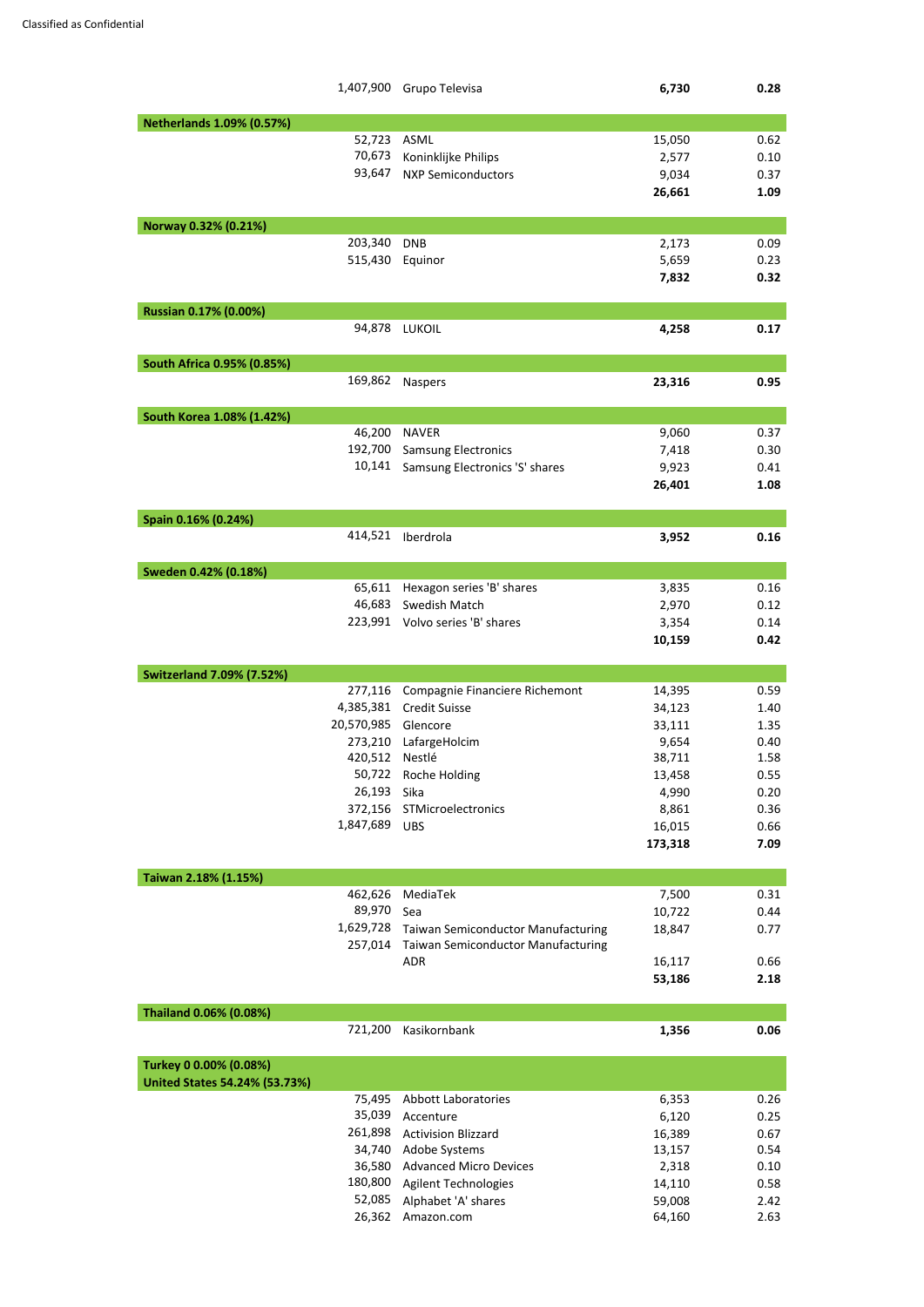| 158,507            | <b>American Express</b>                       | 12,288 | 0.50         |
|--------------------|-----------------------------------------------|--------|--------------|
| 545,400            | American International                        | 11,610 | 0.48         |
| 22,327             | Amgen                                         | 4,386  | 0.18         |
| 18,888             | Anthem                                        | 3,919  | 0.16         |
| 103,744            | Aon                                           | 16,539 | 0.68         |
| 524,692            | Apple                                         | 46,921 | 1.92         |
| 65,000             | <b>Automatic Data Processing</b>              | 7,012  | 0.29         |
| 727,900            | <b>Bank of America</b>                        | 13,552 | 0.55         |
| 168,900            | Berkshire Hathaway convertible 'B'            |        |              |
|                    | shares                                        | 27,813 | 1.14         |
| 15,772             | <b>BlackRock</b>                              | 6,875  | 0.28         |
| 27,655             | <b>Booking</b>                                | 36,545 | 1.50         |
| 491,440            | <b>Boston Scientific</b>                      | 14,517 | 0.59         |
| 126,981            | <b>Bristol-Myers Squibb</b>                   | 5,919  | 0.24         |
| 21,556             | <b>Broadridge Financial Solutions</b>         | 2,201  | 0.09         |
| 319,251            | Cabot Oil & Gas                               | 4,284  | 0.18         |
| 34,401             | <b>Cadence Design Systems</b>                 | 2,836  | 0.12         |
| 98,118             | Caterpillar                                   | 11,308 | 0.46         |
| 157,591            | Centene                                       | 7,109  | 0.29         |
|                    | 47,299 Charter Communications                 | 22,830 | 0.93         |
| 19,308             | Chipotle Mexican Grill                        | 18,539 | 0.76         |
| 30,139             | Chubb                                         | 2,706  | 0.11         |
| 319,200            | Citigroup                                     | 10,629 | 0.44         |
| 119,741            | Coca-Cola                                     | 4,568  | 0.19         |
| 158,129            | Colgate-Palmolive                             | 9,432  | 0.39         |
| 495,799            | Comcast 'A' shares                            | 17,726 | 0.73         |
| 70,330             | <b>Constellation Brands 'A' shares</b>        | 10,303 | 0.42         |
| 40,951             | Costco Wholesale                              | 11,240 | 0.46         |
|                    | 362,368 CVS Health                            |        |              |
|                    |                                               | 16,364 | 0.67<br>0.48 |
| 70,538             | Danaher                                       | 11,743 |              |
| 132,657<br>264,041 | Deere                                         | 22,731 | 0.93         |
|                    | <b>Discover Financial Services</b>            | 11,797 | 0.48         |
| 48,489             | <b>Dollar General</b>                         | 7,860  | 0.32         |
| 52,787             | DuPont de Nemours                             | 2,264  | 0.09         |
| 60,426             | Ecolab                                        | 9,327  | 0.38         |
| 60,726             | <b>Edwards Lifesciences</b>                   | 3,746  | 0.15         |
| 61,213             | Eli Lilly                                     | 6,993  | 0.29         |
| 6,564              | Equinix                                       | 3,854  | 0.16         |
| 12,198             | Estee Lauder class 'A' shares                 | 2,058  | 0.08         |
| 189,603            | Facebook                                      | 38,380 | 1.57         |
| 81,944             | <b>Fidelity National Information Services</b> | 9,328  | 0.38         |
| 61,141             | First Republic Bank                           | 5,158  | 0.21         |
| 65,154             | First Solar                                   | 3,336  | 0.14         |
| 229,349            | Fiserv                                        | 18,269 | 0.75         |
| 106,527            | Fortive                                       | 6,277  | 0.26         |
| 568,200            | <b>General Motors</b>                         | 13,001 | 0.53         |
| 792,000            | Halliburton                                   | 7,376  | 0.30         |
| 230,202            | <b>HCA Healthcare</b>                         | 22,192 | 0.91         |
| 261,832            | Hess                                          | 8,284  | 0.34         |
| 321,500            | Hilton Worldwide                              | 21,210 | 0.87         |
| 36,512             | Home Depot                                    | 7,838  | 0.32         |
| 30,203             | Intuit                                        | 7,614  | 0.31         |
| 58,261             | Johnson & Johnson                             | 6,700  | 0.27         |
| 472,575            | JPMorgan Chase & Co.                          | 35,176 | 1.44         |
| 471,300            | Keurig Dr Pepper                              | 10,058 | 0.41         |
| 313,031            | <b>Marvell Technology</b>                     | 9,608  | 0.39         |
| 78,145             | Merck & Co.                                   | 5,006  | 0.21         |
| 433,116            | Microsoft                                     | 70,391 | 2.88         |
| 57,900             | Moody's                                       | 12,978 | 0.53         |
| 257,984            | Morgan Stanley                                | 9,644  | 0.39         |
| 13,930             | <b>MSCI</b>                                   | 3,842  | 0.16         |
| 84,379             | Nasdaq                                        | 8,003  | 0.33         |
| 13,468             | Netflix                                       | 5,206  | 0.21         |
| 130,526            | NextEra Energy                                | 27,975 | 1.15         |
| 63,581             | <b>NIKE</b>                                   | 6,174  | 0.25         |
| 14,835             | Nordson                                       | 2,198  | 0.09         |
| 27,893             | <b>NVIDIA</b>                                 | 11,667 | 0.48         |
| 1,137              | <b>NVR</b>                                    | 3,591  | 0.15         |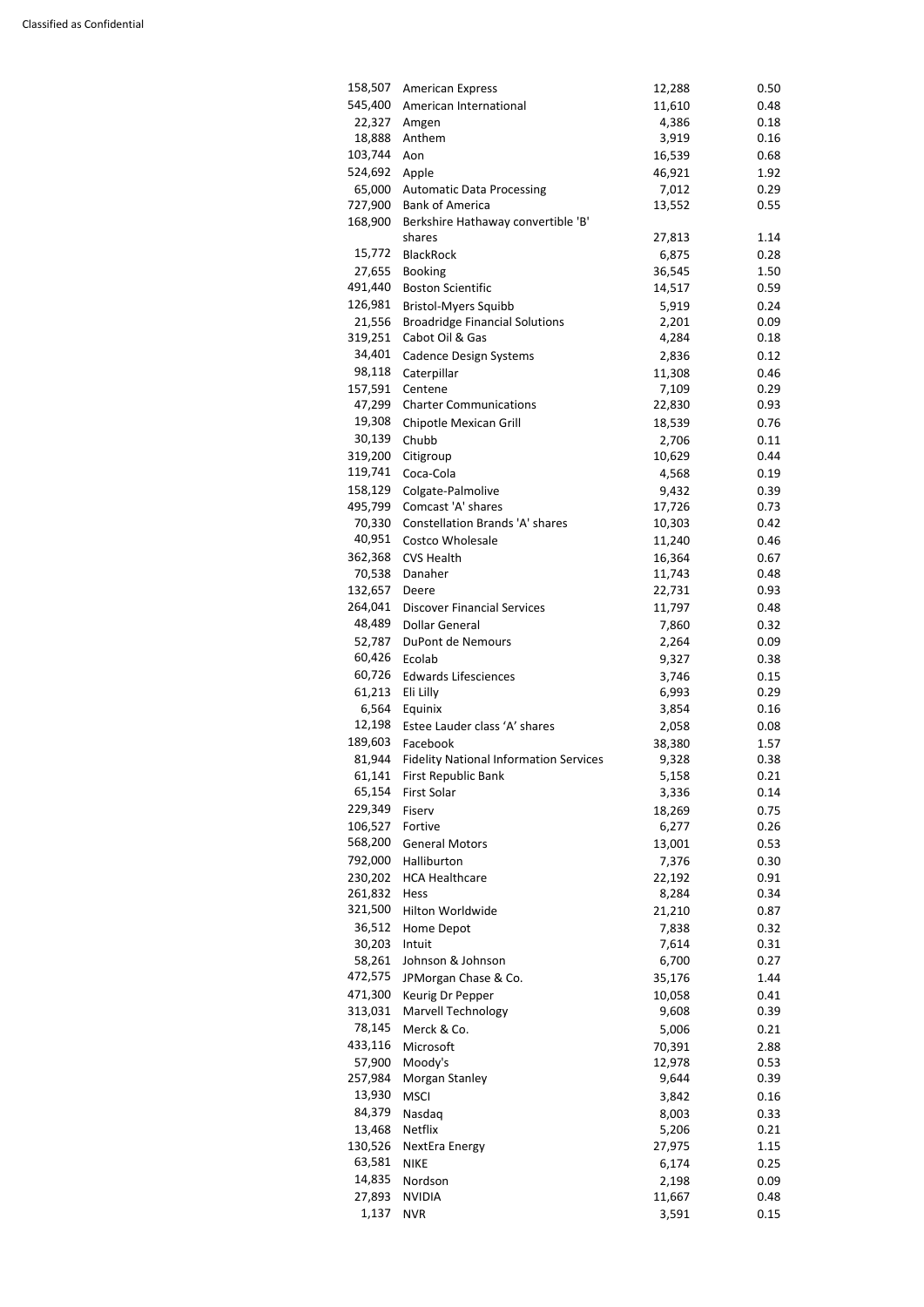| 10,454  | O'Reilly Automotive                 | 3,724     | 0.15  |
|---------|-------------------------------------|-----------|-------|
| 93,847  | Otis Worldwide                      | 4,526     | 0.19  |
| 32,083  | PayPal                              | 4,887     | 0.20  |
| 52,448  | Philip Morris International         | 3,041     | 0.12  |
| 294,580 | Procter & Gamble                    | 31,641    | 1.30  |
| 93,694  | Salesforce.com                      | 18,192    | 0.74  |
| 8,430   | <b>SBA Communications</b>           | 2,073     | 0.08  |
| 26,790  | Sherwin-Williams                    | 14,433    | 0.59  |
| 29,761  | Spotify                             | 5,580     | 0.23  |
| 108,478 | <b>Texas Instruments</b>            | 11,974    | 0.49  |
| 95,391  | Thermo Fisher Scientific            | 32,540    | 1.33  |
| 82,082  | T-Mobile                            | 7,257     | 0.30  |
| 133,483 | <b>Tractor Supply</b>               | 14,787    | 0.61  |
| 60,341  | <b>Trane Technologies</b>           | 5,659     | 0.23  |
| 41,615  | TransUnion                          | 2,708     | 0.11  |
| 80,356  | <b>Union Pacific</b>                | 12,232    | 0.50  |
| 55,589  | UnitedHealth                        | 13,383    | 0.55  |
| 30,259  | <b>Verisk Analytics</b>             | 4,331     | 0.18  |
| 260,755 | <b>Verizon Communications</b>       | 11,989    | 0.49  |
| 42,205  | <b>Vertex Pharmaceuticals</b>       | 8,871     | 0.36  |
| 190,904 | Visa                                | 29,474    | 1.21  |
| 38,700  | <b>Vulcan Materials</b>             | 4,056     | 0.17  |
| 84,362  | Walmart                             | 9,127     | 0.37  |
| 51,509  | <b>Walt Disney</b>                  | 4,945     | 0.20  |
| 9,481   | <b>West Pharmaceutical Services</b> | 2,014     | 0.08  |
| 74,600  | Workday                             | 12,404    | 0.51  |
| 77,349  | Wyndham Hotels & Resorts            | 3,020     | 0.12  |
| 55,914  | Xylem                               | 3,638     | 0.15  |
| 90,273  | Zebra Technologies                  | 17,616    | 0.72  |
| 21,455  | Zimmer Biomet                       | 2,258     | 0.09  |
| 14,440  | Zoetis                              | 1,846     | 0.08  |
|         |                                     | 1,324,665 | 54.24 |

| <b>Total value of investments</b> | 2,412,412 | 98.77  |
|-----------------------------------|-----------|--------|
| Net other assets                  | 29,959    | 1.23   |
| <b>Total net assets</b>           | 2,442,371 | 100.00 |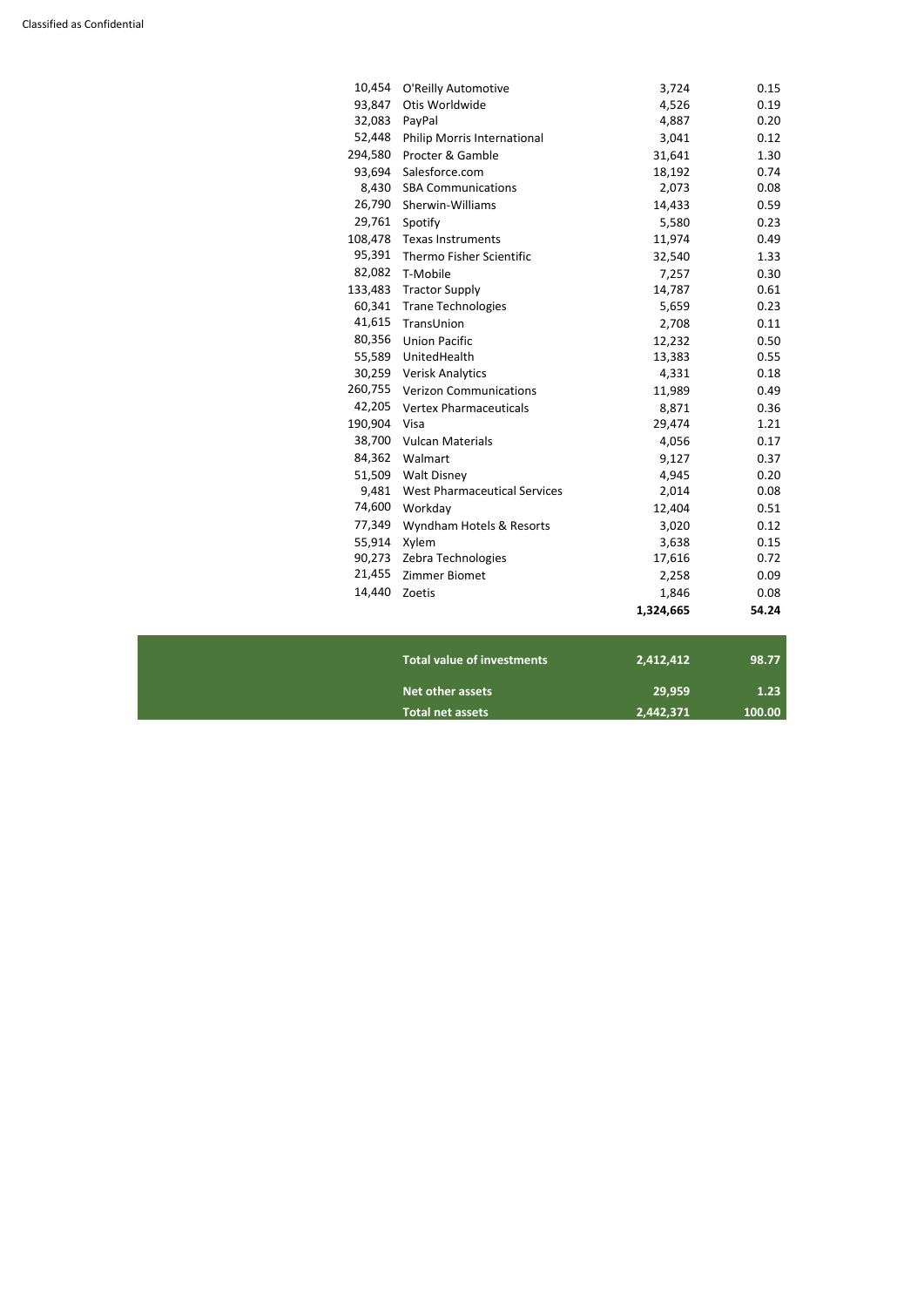# **LGPS Central Emerging Markets Equity Active Multi Manager Fund**

## **Portfolio Statement**

| HOLDING/                                          | <b>INVESTMENT</b>                              | <b>MARKET VALUE</b> | % OF NET      |
|---------------------------------------------------|------------------------------------------------|---------------------|---------------|
| <b>NOMINAL VALUE</b>                              |                                                | £'000               | <b>ASSETS</b> |
| <b>United Kingdom 1.70%</b>                       |                                                |                     |               |
| (0.68%)                                           |                                                |                     |               |
| 166,863                                           | Mondi                                          | 2,744               | 0.44          |
| 96,855                                            | Unilever                                       | 4,626               | 0.73          |
| 107,875                                           | Wizz Air                                       | 3,359               | 0.53          |
|                                                   |                                                | 10,729              | 1.70          |
| Argentina 1.08% (0.49%)                           |                                                |                     |               |
| 8,160                                             | MercadoLibre                                   | 6,825               | 1.08          |
|                                                   |                                                |                     |               |
| Brazil 3.60% (5.12%)                              |                                                |                     |               |
| 450,050                                           | <b>Banco Bradesco</b>                          | 1,113               | 0.18          |
| 1,274,680                                         | <b>Banco Bradesco ADR</b>                      | 3,382               | 0.54          |
| 648,000                                           | <b>Brasil Bolsa Balcao</b>                     | 4,892               | 0.77          |
| 818,750                                           | Petroleo Brasileiro                            | 2,204               | 0.35          |
| 487,600                                           | Petroleo Brasileiro ADR                        | 2,655               | 0.42          |
| 1,827,000                                         | Raia Drogasil                                  | 5,872               | 0.93          |
| 695,500                                           | <b>YDUQS Part</b>                              | 2,615               | 0.41          |
|                                                   |                                                | 22,733              | 3.60          |
|                                                   |                                                |                     |               |
| Chile 0.00% (0.36%)<br>MacauChina 37.73% (41.07%) |                                                |                     |               |
| 34,200                                            | Alibaba                                        | 940                 | 0.15          |
| 178,200                                           | Alibaba ADR                                    | 40,504              | 6.41          |
| 800,000                                           | <b>ANTA Sports Products</b>                    | 6,396               | 1.01          |
| 1,551,500                                         | <b>BOC Hong Kong</b>                           | 3,159               | 0.50          |
|                                                   | 5,341,000 China Construction Bank              | 2,676               | 0.42          |
|                                                   | 5,104,000 China Jinmao                         | 2,175               | 0.34          |
|                                                   | 699,000 China Mengniu Dairy                    | 2,529               | 0.40          |
|                                                   | 1,268,000 China Merchants Bank                 | 4,626               | 0.73          |
|                                                   | 2,154,000 China Overseas Land & Investment     | 4,171               | 0.66          |
|                                                   | 932,000 China Resources Gas                    | 3,214               | 0.51          |
|                                                   | 1,682,000 China Resources Land                 | 5,859               | 0.93          |
|                                                   | 1,207,800 China Vanke                          | 2,851               | 0.45          |
| 3,887,000 CNOOC                                   |                                                | 2,886               | 0.46          |
|                                                   | 2,552,000 Geely Automobile                     | 3,923               | 0.62          |
|                                                   | 649,716 Gree Electric Appliances Inc of Zhuhai | 3,946               | 0.62          |
|                                                   | 2,231,756 Guangdong Investment                 | 2,731               | 0.43          |
|                                                   | 1,260,928 Haier Electronics                    | 3,518               | 0.56          |
|                                                   | 180,942 Hangzhou Tigermed Consulting           | 2,123               | 0.34          |
|                                                   | 1,029,940 Huaxin Cement                        | 2,950               | 0.47          |
| 5,516,000                                         | Industrial & Commercial Bank of China          | 2,213               | 0.35          |
|                                                   | 1,603,270 Inner Mongolia Yili Industrial       | 7,036               | 1.11          |
| 16,500                                            | JD.com                                         | 484                 | 0.08          |
| 105,000                                           | JD.com ADR                                     | 6,303               | 1.00          |
|                                                   | 709,491 Jiangsu Hengrui Medicine               | 7,264               | 1.15          |

| ,,,,,,    | <b>JIDIIISJU HUHELUI IVILUILIIL</b> | 7,204  | 1.IJ |
|-----------|-------------------------------------|--------|------|
| 29,900    | <b>Kweichow Moutai</b>              | 5,686  | 0.90 |
| 466,086   | Midea                               | 3,856  | 0.61 |
| 58,200    | <b>NetEase</b>                      | 800    | 0.13 |
| 36,000    | NetEase ADR                         | 12,648 | 2.00 |
| 30,400    | New Oriental Education & Technology | 3,515  | 0.56 |
| 7,024,000 | PICC Property & Casualty            | 3,772  | 0.60 |
| 1,402,000 | Ping An Insurance                   | 11,125 | 1.76 |
| 26,791    | Prosus                              | 1,912  | 0.30 |
| 475,100   | Shanghai International Airport      | 3,724  | 0.59 |
| 1,658,400 | Sinopharm                           | 2,688  | 0.42 |
| 133,662   | <b>TAL Education</b>                | 7,860  | 1.24 |
| 862,600   | Tencent                             | 44,037 | 6.96 |
| 2,054,000 | Tingyi                              | 2,800  | 0.44 |
|           |                                     |        |      |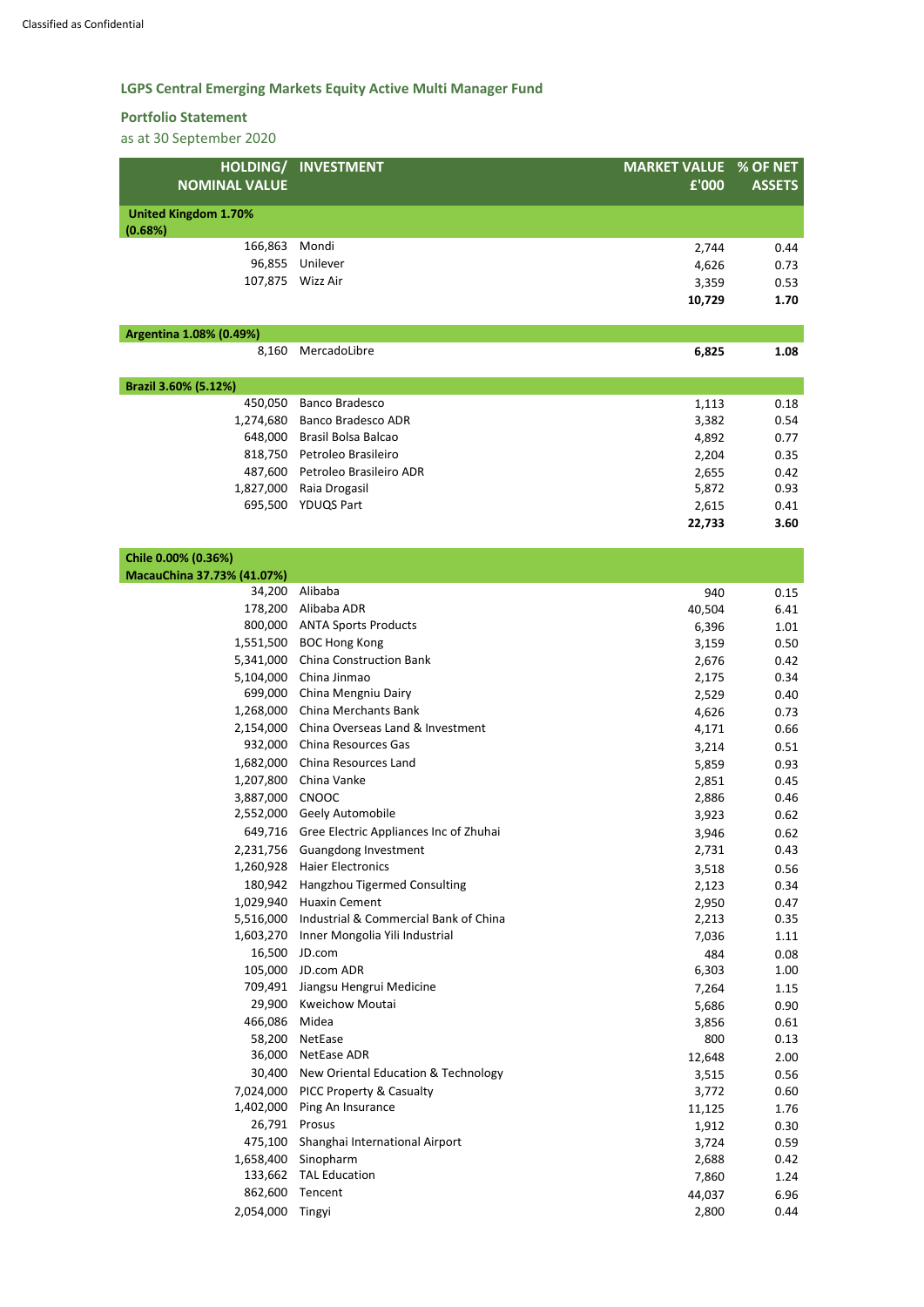| 439,100                              | <b>Zhejiang Supor</b>                       | 3,944   | 0.62  |
|--------------------------------------|---------------------------------------------|---------|-------|
| 554,000                              | Zhongsheng Group                            | 2,673   | 0.42  |
| 1,167,500                            | <b>Zhuzhou CRRC Times Electric</b>          | 3,012   | 0.48  |
|                                      |                                             | 238,529 | 37.73 |
| Egypt 0.45% (0.65%)                  |                                             |         |       |
| 879,936                              | <b>Commercial International Bank Egypt</b>  | 2,870   | 0.45  |
|                                      |                                             |         |       |
| Hong Kong 5.78% (4.49%)<br>1,656,400 | <b>AIA</b>                                  |         |       |
|                                      |                                             | 12,548  | 1.99  |
| 2,227,800                            | China Gas                                   | 4,892   | 0.77  |
|                                      | 275,200 Hong Kong Exchanges & Clearing      | 9,932   | 1.57  |
| 1,970,000                            | Sino Biopharmaceutical                      | 1,657   | 0.26  |
| 1,262,000                            | Vitasoy International                       | 3,779   | 0.60  |
| 2,410,000                            | Xinyi Glass                                 | 3,743   | 0.59  |
|                                      |                                             | 36,551  | 5.78  |
| Hungary 0.60% (0.78%)                |                                             |         |       |
| 163,897                              | <b>OTP Bank</b>                             | 3,829   | 0.60  |
|                                      |                                             |         |       |
| India 14.53% (11.41%)                |                                             |         |       |
| 506,504                              | Axis Bank                                   | 2,251   | 0.36  |
| 442,448                              | Biocon                                      | 2,064   | 0.33  |
| 401,340                              | Colgate-Palmolive India                     | 6,034   | 0.95  |
| 128,595                              | <b>Eicher Motors</b>                        | 2,949   | 0.47  |
| 1,981,975                            | <b>HDFC Bank</b>                            | 22,389  | 3.54  |
|                                      | 279,518 Housing Development Finance         | 5,076   | 0.80  |
| 790,285                              | Indraprastha Gas                            |         |       |
|                                      |                                             | 3,194   | 0.50  |
| 689,463                              | Infosys                                     | 7,269   | 1.15  |
| 209,857                              | Mahanagar Gas                               |         |       |
|                                      |                                             | 1,828   | 0.29  |
| 523,173                              | Marico                                      | 1,977   | 0.31  |
| 56,166                               | Maruti Suzuki India                         | 3,967   | 0.63  |
|                                      | 22,344 Nestle India                         | 3,729   | 0.59  |
|                                      | 436,630 Reliance Industries                 |         |       |
|                                      |                                             |         |       |
|                                      |                                             | 10,213  | 1.62  |
| 507,386                              | <b>Tata Consultancy Services</b>            | 13,203  | 2.09  |
| 353,925                              | Tech Mahindra                               |         |       |
|                                      |                                             | 2,930   | 0.46  |
| 94,081                               | <b>Torrent Pharmaceuticals</b>              | 2,761   | 0.44  |
|                                      |                                             | 91,834  | 14.53 |
| Indonesia 3.14% (4.48%)              |                                             |         |       |
| 9,540,500                            | Astra International                         |         |       |
|                                      |                                             | 2,212   | 0.35  |
| 1,658,500                            | <b>Bank Central Asia</b>                    | 2,337   | 0.37  |
|                                      | 41,183,100 Bank Mandiri Persero             | 10,597  | 1.68  |
|                                      | 35,160,400 Telekomunikasi Indonesia Persero | 4,679   | 0.74  |
|                                      |                                             |         |       |

**19,825 3.14**

| <b>Israel 0.75% (0.65%)</b> |      |       |      |
|-----------------------------|------|-------|------|
| 27,100                      | Nice | 4,751 | J.75 |

### **Macau 0.00% (0.77%)**

**Malaysia 0.00% (0.39%) Mexico 3.75% (3.31%)** 

|               | 883,875 Arca Continental             | 2,952  | 0.47 |
|---------------|--------------------------------------|--------|------|
| 879,040 Cemex |                                      | 2,584  | 0.41 |
|               | 1,026,300 Fomento Economico Mexicano | 4,466  | 0.71 |
|               | 1,533,300 Grupo Financiero Banorte   | 4,104  | 0.65 |
|               | 556,400 Grupo Mexico                 | 1,093  | 0.17 |
|               | 4,582,750 Wal-Mart de Mexico         | 8,498  | 1.34 |
|               |                                      | 23,697 | 3.75 |

| Nigeria 0.38% (0.30%) |                                |       |      |
|-----------------------|--------------------------------|-------|------|
|                       | 41,704,347 Guaranty Trust Bank | 2,385 | 0.38 |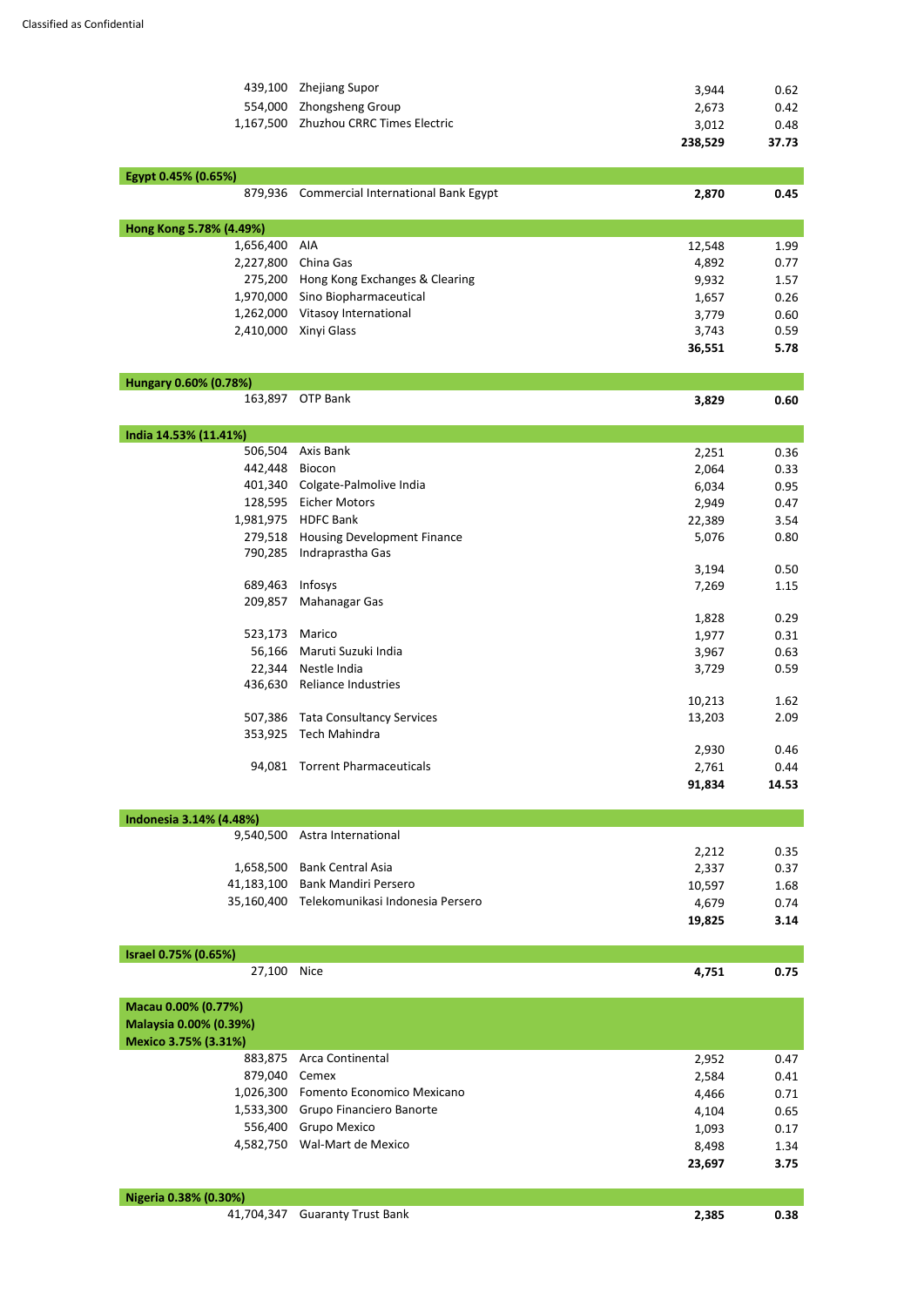| Peru 0.00% (0.53%)             |                                               |                |              |
|--------------------------------|-----------------------------------------------|----------------|--------------|
| Philippines 0.00% (0.42%)      |                                               |                |              |
| Portugal 0.47% (0.00%)         |                                               |                |              |
| 240,497                        | Jeronimo Martins                              | 2,990          | 0.47         |
| Russia 6.13% (6.95%)           |                                               |                |              |
| 1,144,313                      | Alrosa                                        | 843            | 0.13         |
| 192,514                        | LUKOIL                                        | 8,604          | 1.36         |
| 156,702                        | Magnit                                        |                |              |
|                                |                                               | 1,807          | 0.29         |
| 135,000                        | Mobile TeleSystems                            | 912            | 0.14         |
| 3,058,380                      | <b>Moscow Exchange MICEX-RTS</b>              | 4,468          | 0.71         |
| 359,097<br>447,200             | Polymetal International<br>Sberbank of Russia | 6,063          | 0.96         |
| 451,099                        | Sberbank of Russia ADR                        | 1,018          | 0.16         |
| 111,853                        | <b>TCS</b>                                    | 4,077          | 0.64         |
|                                | 111,912 X5 Retail                             | 2,284<br>3,203 | 0.36<br>0.51 |
| 108,700 Yandex                 |                                               |                |              |
|                                |                                               | 5,483          | 0.87         |
|                                |                                               | 38,762         | 6.13         |
|                                |                                               |                |              |
| <b>Singapore 0.31% (0.50%)</b> |                                               |                |              |
| 176,718 DBS                    |                                               | 1,993          | 0.31         |
| South Africa 4.50% (4.62%)     |                                               |                |              |
| 38,676                         | ANGLO AMERICAN PLATINUM                       | 2,086          | 0.33         |
| 636,801                        | Clicks                                        | 6,564          | 1.04         |
| 810,108                        | Discovery                                     | 4,806          | 0.76         |
| 109,070                        | <b>Naspers</b>                                | 14,972         | 2.37         |
|                                |                                               | 28,428         | 4.50         |
| South Korea 0.89% (0.85%)      |                                               |                |              |
| 5,859                          | LG Household & Health Care                    | 5,611          | 0.89         |
| Taiwan 11.75% (8.61%)          |                                               |                |              |
|                                | 1,977,000 ASE Technology                      |                |              |
|                                |                                               |                |              |
|                                |                                               | 3,126          | 0.49         |
| 799,760                        | Chailease                                     | 2,798          | 0.44         |
| 217,000                        | MediaTek                                      |                |              |
|                                |                                               | 3,518          | 0.56         |
| 899,000                        | Micro-Star International                      | 3,182          | 0.50         |
| 2,109,000                      | Nanya Technology                              |                |              |
|                                |                                               |                |              |
|                                |                                               | 3,233          | 0.51         |
| 739,000                        | <b>Novatek Microelectronics</b>               | 5,240          | 0.83         |
| 2,950,000                      | <b>Taiwan Semiconductor Manufacturing</b>     |                |              |
|                                |                                               |                |              |
|                                |                                               | 34,115         | 5.40         |
| 304,300                        | <b>Taiwan Semiconductor Manufacturing ADR</b> | 19,082         | 3.02         |

**74,294 11.75** 

| Turkey 0.00% (0.16%)               |                       |       |      |
|------------------------------------|-----------------------|-------|------|
| <b>United States 0.52% (0.57%)</b> |                       |       |      |
|                                    | 198,489 Western Union | 3,286 | 0.52 |

| <b>FINANCIAL DERIVATIVE INSTRUMENTS 0.00%</b> |         |        |
|-----------------------------------------------|---------|--------|
| (11.01%)                                      |         |        |
| <b>Total value of investments</b>             |         |        |
|                                               | 619,922 | 98.06  |
| <b>Net other assets</b>                       | 12,269  | 1.94   |
| <b>Total net assets</b>                       |         |        |
|                                               | 632,191 | 100.00 |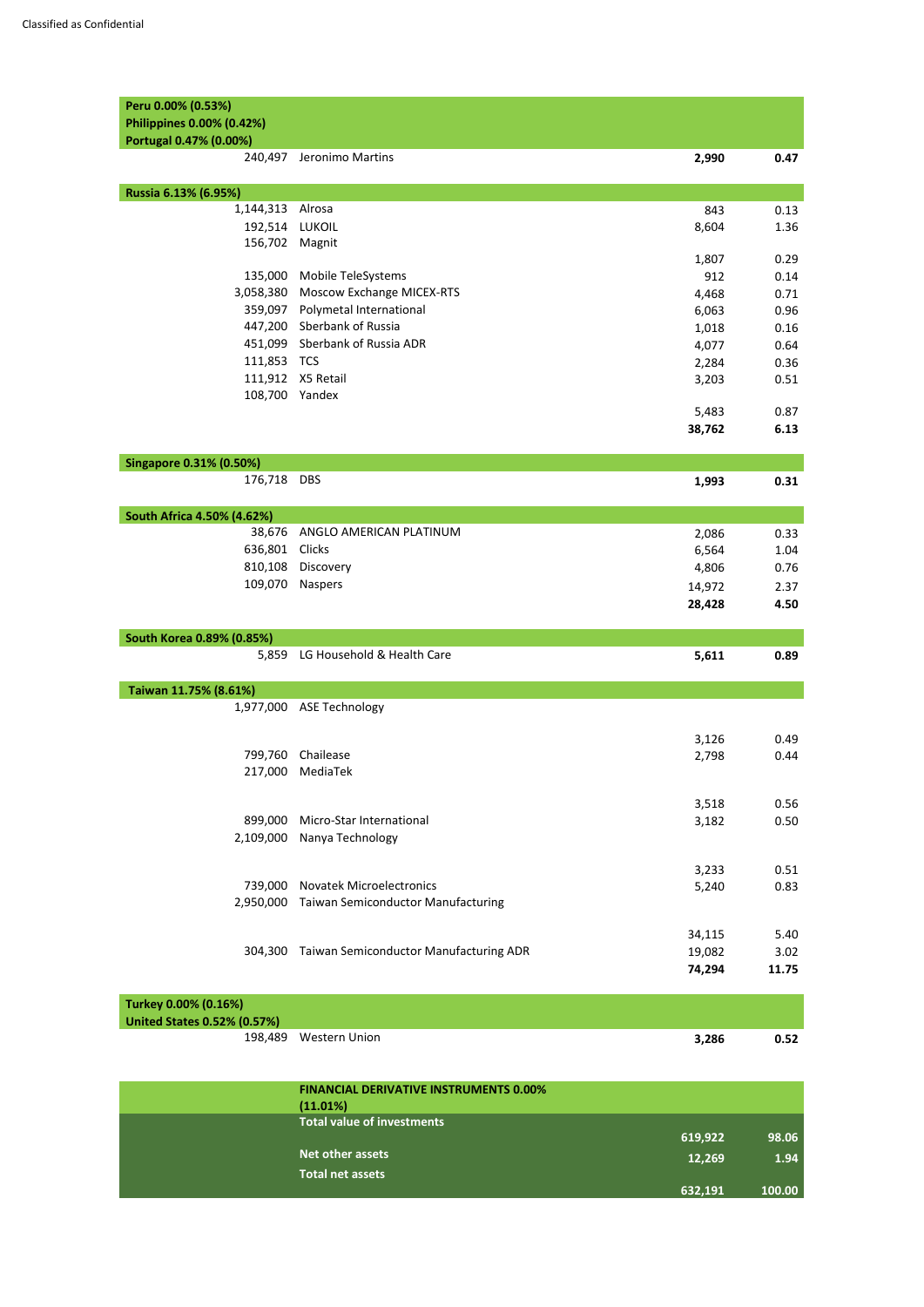# **LGPS Central All World Equity Climate Multi Factor Fund**

## **Portfolio Statement**

|                                                | HOLDING/ INVESTMENT                    | <b>MARKET</b> | % OF         |
|------------------------------------------------|----------------------------------------|---------------|--------------|
| <b>NOMINAL VALUE</b>                           |                                        | <b>VALUE</b>  | <b>NET</b>   |
|                                                |                                        |               | £'000 ASSETS |
|                                                |                                        |               |              |
| Collective Investment Schemes 0.00% (0.10%)    |                                        |               |              |
| <b>Non-Equity Investment Instruments 0.00%</b> |                                        |               |              |
| (0.10%)                                        |                                        |               |              |
| Equities 99.19% (99.22%)                       |                                        |               |              |
| <b>United Kingdom 3.32% (4.59%)</b><br>63,000  | Admiral                                |               | 0.07         |
| 40,500                                         | Ashtead                                | 1,644         | 0.05         |
| 49,900                                         | <b>Associated British Foods</b>        | 1,134<br>932  | 0.04         |
| 32,000                                         | AstraZeneca                            | 2,706         | 0.12         |
| 67,500                                         | <b>Auto Trader</b>                     | 380           | 0.02         |
| 585,800                                        |                                        |               | 0.12         |
| 19,700                                         | <b>BAE Systems</b>                     | 2,824         |              |
|                                                | Berkeley                               | 832           | 0.04         |
| 122,200                                        | <b>British American Tobacco</b>        | 3,393         | 0.15         |
| 61,500                                         | Bunzl                                  | 1,542         | 0.07         |
| 76,400                                         | Compass                                | 893           | 0.04         |
| 37,100                                         | Croda International                    | 2,316         | 0.10         |
| 8,200                                          | <b>DCC</b>                             | 492           | 0.02         |
| 52,800                                         | Diageo                                 | 1,399         | 0.06         |
| 467,300                                        | <b>Direct Line</b>                     | 1,259         | 0.06         |
| 66,700                                         | Experian                               | 1,948         | 0.09         |
| 68,000                                         | GlaxoSmithKline                        | 987           | 0.04         |
| 50,400                                         | Halma                                  | 1,181         | 0.05         |
| 10,000                                         | Hikma Pharmaceuticals                  | 259           | 0.01         |
| 70,000                                         | IMI                                    | 734           | 0.03         |
| 52,400                                         | <b>Imperial Brands</b>                 | 717           | 0.03         |
| 27,800                                         | Intertek                               | 1,759         | 0.08         |
| 54,400                                         | Johnson Matthey                        | 1,282         | 0.06         |
| 311,900                                        | Kingfisher                             | 925           | 0.04         |
| 66,500                                         | Mondi                                  | 1,090         | 0.05         |
| 490,700                                        | <b>National Grid</b>                   | 4,364         | 0.19         |
| 10,600                                         | <b>Next</b>                            | 631           | 0.03         |
| 152,600                                        | Pennon                                 | 1,573         | 0.07         |
| 16,100                                         | Pentair                                | 570           | 0.03         |
| 54,000                                         | Persimmon                              | 1,335         | 0.06         |
| 6,700                                          | Reckitt Benckiser                      | 506           | 0.02         |
| 171,300                                        | <b>RELX</b>                            | 2,956         | 0.13         |
| 230,000                                        | Rentokil Initial                       | 1,232         | 0.05         |
| 137,300                                        | Rightmove                              | 861           | 0.04         |
| 168,800                                        | Sage                                   | 1,216         | 0.05         |
| 376,300                                        | Segro                                  | 3,509         | 0.15         |
| 115,000                                        | Severn Trent                           | 2,805         | 0.12         |
| 60,600                                         | Smith & Nephew                         | 919           | 0.04         |
| 13,100                                         |                                        |               |              |
| 95,200                                         | Spirax-Sarco Engineering<br><b>SSE</b> | 1,447         | 0.06         |
| 912,800                                        |                                        | 1,150         | 0.05         |
| 133,000                                        | Tesco                                  | 1,939         | 0.09         |
| 107,200                                        | Unilever                               | 6,352         | 0.28         |
|                                                | <b>Unilever NV</b>                     | 5,008         | 0.22         |
| 246,200                                        | <b>United Utilities</b>                | 2,107         | 0.09         |
| 1,260,000                                      | Vodafone                               | 1,294         | 0.06         |
| 625,400                                        | Wm Morrison Supermarkets               | 1,064         | 0.05         |
|                                                |                                        | 75,466        | 3.32         |

| Australia 2.01% (3.01%) |                           |       |      |
|-------------------------|---------------------------|-------|------|
|                         | 372,800 Amcor             | 3,166 | 0.14 |
|                         | 66,300 Ampol              | 879   | 0.04 |
|                         | 27,800 Ansell             | 572   | 0.02 |
|                         | 56,700 Aristocrat Leisure | 942   | 0.04 |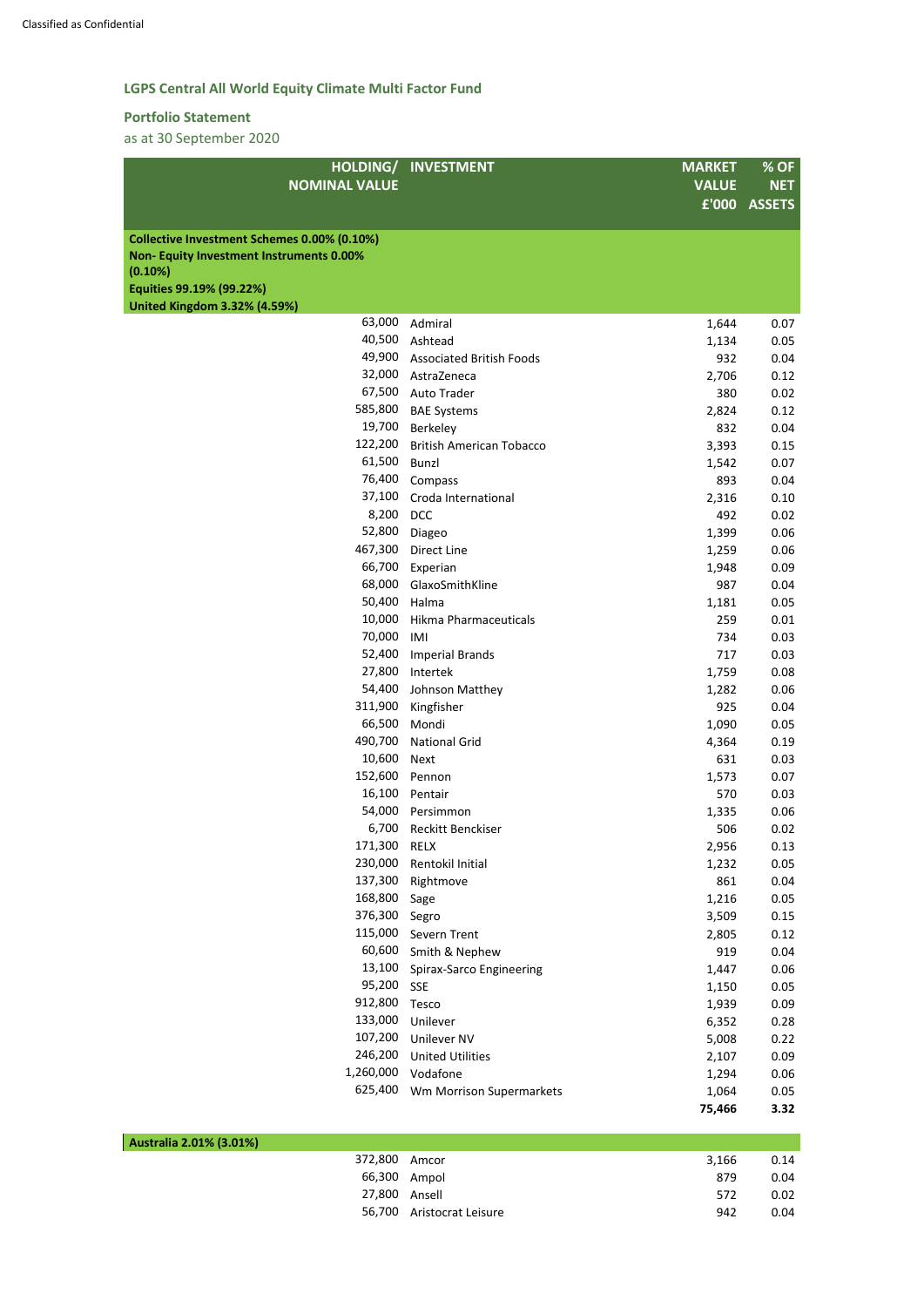|                       | 10,800  | <b>ASX</b>                         | 485    | 0.02 |
|-----------------------|---------|------------------------------------|--------|------|
|                       | 88,300  | <b>BHP</b>                         | 1,460  | 0.06 |
|                       | 182,900 | <b>BHP</b>                         | 3,610  | 0.16 |
|                       | 374,100 | <b>Brambles</b>                    | 2,174  | 0.10 |
|                       | 170,700 | Coles Group                        | 1,609  | 0.07 |
|                       | 37,300  | Commonwealth Bank of Australia     | 1,315  | 0.06 |
|                       | 31,000  | <b>CSL</b>                         | 4,933  | 0.22 |
|                       | 273,200 | <b>Fortescue Metals</b>            | 2,467  | 0.11 |
|                       | 465,800 | Goodman                            | 4,633  | 0.20 |
|                       | 55,500  | JB Hi-Fi                           | 1,448  | 0.06 |
|                       | 10,000  | Macquarie                          | 663    | 0.03 |
|                       | 20,000  | Magellan Financial                 | 628    | 0.03 |
|                       | 710,600 | Medibank                           | 985    | 0.04 |
|                       | 26,700  | <b>Mineral Resources</b>           | 368    | 0.02 |
|                       | 65,000  | <b>Newcrest Mining</b>             | 1,126  | 0.05 |
|                       | 41,800  | <b>Rio Tinto</b>                   | 2,185  | 0.10 |
|                       | 63,200  | Rio Tinto                          | 2,942  | 0.13 |
|                       | 54,000  | Sonic Healthcare                   | 993    | 0.04 |
|                       | 517,000 | Telstra                            | 797    | 0.03 |
|                       | 148,200 | Transurban                         | 1,158  | 0.05 |
|                       | 116,400 | Wesfarmers                         | 2,867  | 0.13 |
|                       | 68,600  | Woolworths                         | 1,385  | 0.06 |
|                       |         |                                    | 45,790 | 2.01 |
|                       |         |                                    |        |      |
| Belgium 0.26% (0.28%) |         |                                    |        |      |
|                       | 16,600  | Colruyt                            | 831    | 0.04 |
|                       | 5,300   | Sofina                             |        | 0.05 |
|                       | 21,900  | <b>UCB</b>                         | 1,118  | 0.08 |
|                       | 66,800  |                                    | 1,927  |      |
|                       |         | Umicore                            | 2,154  | 0.09 |
|                       |         |                                    | 6,030  | 0.26 |
| Bermuda 0.00% (0.06%) |         |                                    |        |      |
| Brazil 0.19% (0.53%)  |         |                                    |        |      |
|                       | 168,500 | <b>BB Seguridade Participacoes</b> | 561    | 0.02 |
|                       | 138,500 | Brasil Bolsa Balcao                | 1,046  | 0.05 |
|                       | 198,000 | <b>Equatorial Energia</b>          | 576    | 0.03 |
|                       | 653,800 | Itausa - Investimentos Itau        | 790    | 0.04 |
|                       | 130,100 | Telefonica Brasil                  | 775    | 0.03 |
|                       | 274,300 | <b>TIM Participacoes</b>           | 490    | 0.02 |
|                       |         |                                    |        |      |
|                       |         |                                    | 4,238  | 0.19 |
| Canada 1.78% (1.94%)  |         |                                    |        |      |
|                       | 13,200  | <b>Agnico Eagle Mines</b>          | 810    | 0.04 |
|                       | 102,700 | <b>Alimentation Couche-Tard</b>    | 2,754  | 0.12 |
|                       | 57,500  | <b>Barrick Gold</b>                | 1,245  | 0.05 |
|                       | 30,000  | <b>BCE</b>                         | 958    | 0.04 |
|                       |         | 01 100 Canadian National Dailway   | 7721   | 0.21 |

| 22,600 | Franco-Nevada                  | 2,425 | 0.11 |
|--------|--------------------------------|-------|------|
| 16,500 | George Weston                  | 934   | 0.04 |
| 76,400 | Hydro One                      | 1,241 | 0.05 |
| 13,900 | Loblaw Cos                     | 561   | 0.02 |
| 75,000 | Magna International            | 2,641 | 0.12 |
| 73,500 | Metro                          | 2,708 | 0.12 |
| 20,000 | <b>Nutrien</b>                 | 604   | 0.03 |
| 43,700 | <b>Rogers Communications</b>   | 1,334 | 0.06 |
| 65,000 | <b>Shaw Communications</b>     | 912   | 0.04 |
| 50,000 | Telus                          | 678   | 0.03 |
| 18,100 | <b>Thomson Reuters</b>         | 1,110 | 0.05 |
| 14,800 | <b>Toronto-Dominion Bank</b>   | 528   | 0.02 |
| 21,900 | <b>Wheaton Precious Metals</b> | 826   | 0.04 |

| 57,500 | <b>Barrick Gold</b>           | 1,245 | 0.05 |
|--------|-------------------------------|-------|------|
| 30,000 | <b>BCE</b>                    | 958   | 0.04 |
| 94,400 | Canadian National Railway     | 7,731 | 0.34 |
| 13,200 | Canadian Pacific Railway      | 3,091 | 0.14 |
| 31,300 | CGI                           | 1,633 | 0.07 |
| 2,000  | <b>Constellation Software</b> | 1,705 | 0.07 |
| 73,300 | Enbridge                      | 1,651 | 0.07 |
| 78,000 | Fortis                        | 2,455 | 0.11 |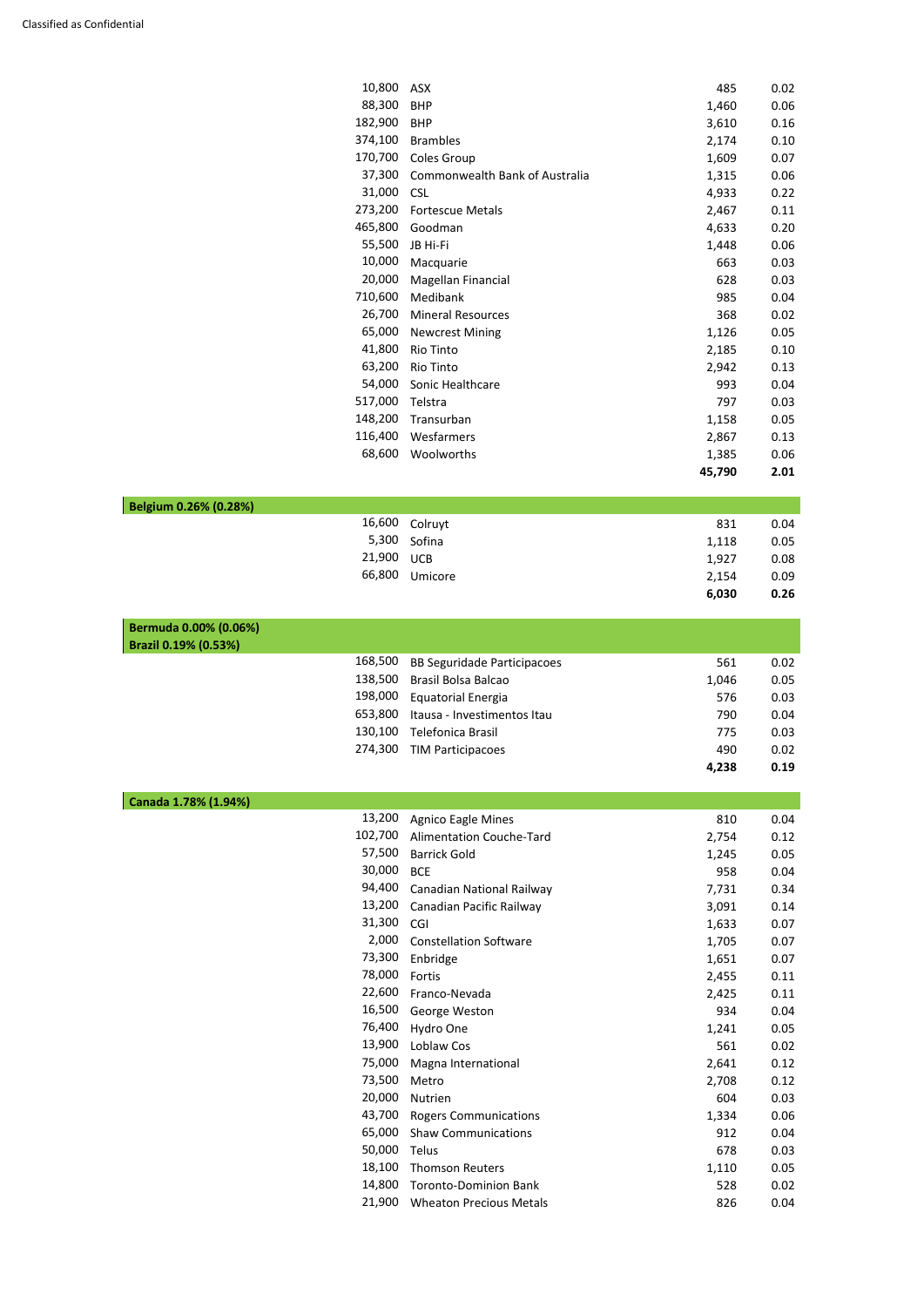|                       |           |                                       | 40,535 | 1.78 |
|-----------------------|-----------|---------------------------------------|--------|------|
| Chile 0.02% (0.07%)   |           |                                       |        |      |
|                       | 4,905,300 | <b>Enel Americas</b>                  | 488    | 0.02 |
| China 2.19% (1.23%)   |           |                                       |        |      |
|                       | 64,500    | Alibaba                               | 14,661 | 0.65 |
|                       | 10,000    | <b>Baidu</b>                          | 979    |      |
|                       | 900,000   | China Conch Venture                   | 3,225  |      |
|                       | 2,388,000 | <b>China Construction Bank</b>        | 1,196  |      |
|                       | 633,500   | China Mobile                          | 3,124  |      |
|                       | 646,000   | China Overseas Land & Investment      | 1,251  |      |
|                       | 1,260,000 | China Petroleum & Chemical            | 391    |      |
|                       | 186,000   | China Resources Gas                   | 641    |      |
|                       | 234,000   | China Resources Land                  | 815    |      |
|                       | 1,242,000 | <b>CNOOC</b>                          | 922    |      |
|                       | 235,000   | <b>ENN Energy</b>                     | 1,980  |      |
|                       | 325,000   | <b>Haier Electronics</b>              | 907    |      |
|                       | 1,081,000 | Industrial & Commercial Bank of China | 434    |      |
|                       | 45,000    | JD.com                                | 2,701  |      |
|                       | 227,500   | Li Ning                               | 817    |      |
|                       | 188,000   | Longfor Properties                    | 815    |      |
|                       | 8,700     | New Oriental Education & Technology   | 1,006  |      |
|                       | 104,500   | Ping An Insurance                     | 829    |      |
|                       | 19,600    | <b>TAL Education</b>                  | 1,153  |      |
|                       | 164,000   | Tencent                               | 8,372  |      |
|                       | 400,000   | Weichai Power                         | 619    |      |
|                       | 31,400    | Yum China                             | 1,286  |      |
|                       |           | 70,600 ZTO Express Cayman             | 1,633  |      |
|                       |           |                                       | 49,757 |      |
| Denmark 1.35% (1.04%) |           |                                       |        |      |
|                       | 15,500    | Carlsberg series 'B' shares           | 1,622  |      |
|                       | 15,000    | Christian Hansen                      | 1,292  |      |
|                       | 19,300    | Coloplast 'B' shares                  | 2,361  |      |
|                       | 32,800    | <b>DONG Energy</b>                    | 3,515  |      |
|                       | 3,400     | Genmab                                | 956    |      |
|                       | 23,500    | <b>GN Store Nord</b>                  | 1,378  |      |
|                       | 157,000   | Novo Nordisk 'B' shares               | 8,418  |      |
|                       | 35,000    | Novozymes 'B' shares                  | 1,706  | 0.08 |
|                       | 75,200    | <b>Vestas Wind Systems</b>            | 9,434  |      |
|                       |           |                                       | 30,682 |      |

| pt 0.00% (0.03%)  |                        |       |      |
|-------------------|------------------------|-------|------|
| and 0.76% (0.62%) |                        |       |      |
| 28,100 Elisa      |                        | 1,278 | 0.06 |
|                   | 85,200 Fortum          | 1,338 | 0.06 |
|                   | 16,200 Huhtamaki       | 620   | 0.03 |
| 37,600 Kesko      |                        | 751   | 0.03 |
| 124,900 Kojamo    |                        | 2,071 | 0.09 |
|                   | 84,700 Kone 'B' shares | 5,748 | 0.25 |
| 42,800            | <b>Neste</b>           | 1,751 | 0.08 |

|                                     | 17.291 | 0.76 |
|-------------------------------------|--------|------|
| 109,300 UPM-Kymmene                 | 2.576  | 0.11 |
| 40,200 Stora Enso series 'R' shares | 488    | 0.02 |
| 19,100 Orion series 'B' shares      | 670    | 0.03 |

| France 2.03% (3.34%) |                   |       |      |
|----------------------|-------------------|-------|------|
| 8,900                | Air Liquide       | 1,094 | 0.05 |
| 23,200               | Alstom            | 895   | 0.04 |
| 12,400               | Arkema            | 1,019 | 0.05 |
| 10,300               | Atos              | 643   | 0.03 |
| 3,300                | <b>Biomerieux</b> | 400   | 0.02 |
| 44,100               | <b>Bouygues</b>   | 1,185 | 0.05 |
| 12,000               | Capgemini         | 1,194 | 0.05 |
| 22,000               | Danone            | 1,102 | 0.05 |
|                      |                   |       |      |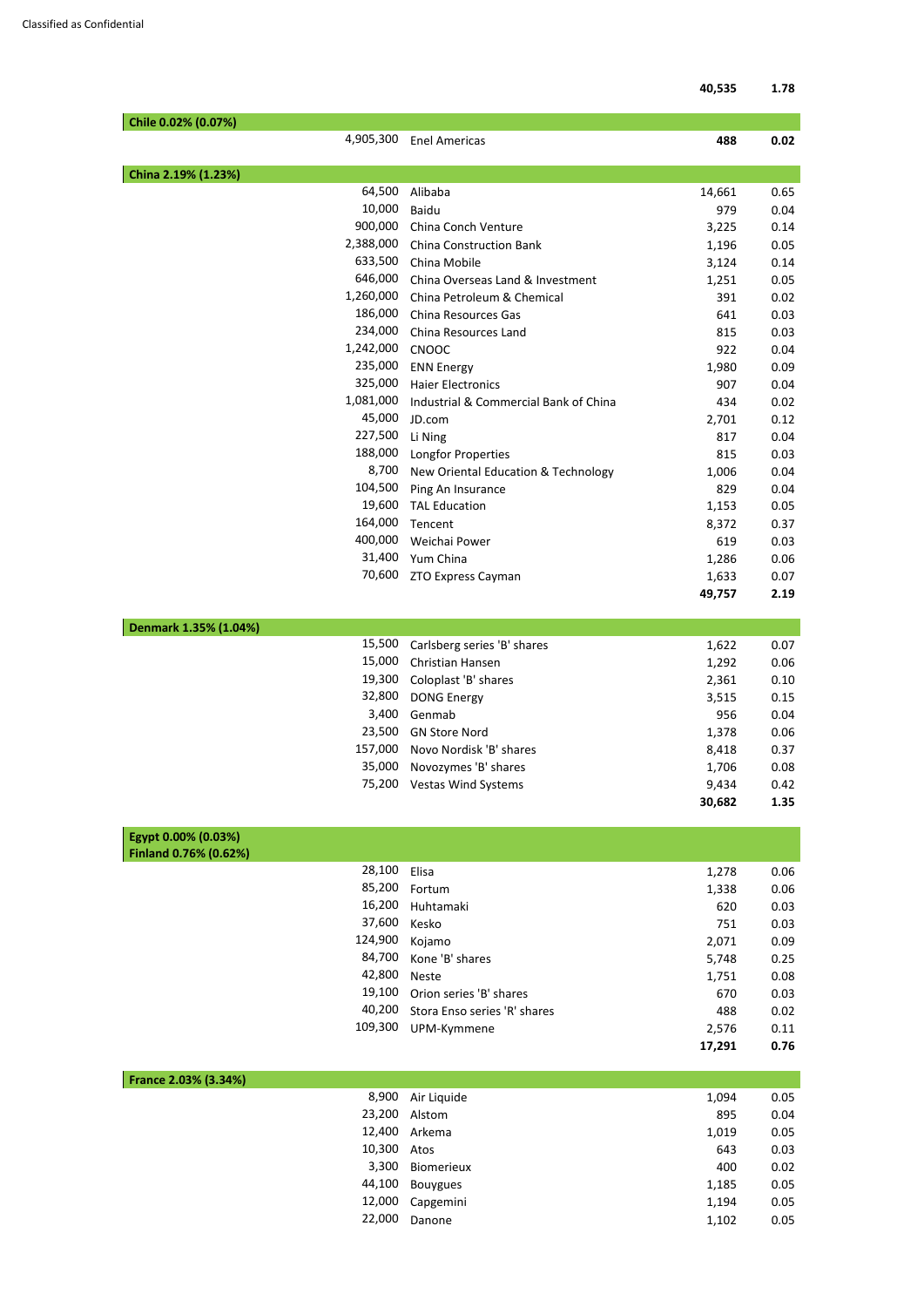| 10,900  | Eiffage                   | 690    | 0.03 |
|---------|---------------------------|--------|------|
| 204,500 | <b>ENGIE</b>              | 2,118  | 0.09 |
| 6,300   | EssilorLuxottica          | 662    | 0.03 |
| 12,000  | Gecina                    | 1,225  | 0.05 |
| 1,200   | Hermes International      | 800    | 0.04 |
| 4,000   | Iliad                     | 570    | 0.03 |
| 2,200   | Kering                    | 1,133  | 0.05 |
| 29,100  | Legrand                   | 1,800  | 0.08 |
| 9,400   | L'Oréal                   | 2,367  | 0.10 |
| 5,300   | <b>LVMH Moet Hennessy</b> | 1,920  | 0.08 |
| 23,000  | Michelin                  | 1,913  | 0.08 |
| 190,000 | Orange                    | 1,530  | 0.07 |
| 48,000  | Saint-Gobain              | 1,568  | 0.07 |
| 37,200  | Sanofi                    | 2,879  | 0.13 |
| 2,800   | Sartorius Stedim Biotech  | 747    | 0.03 |
| 71,500  | Schneider Electric        | 6,878  | 0.30 |
| 123,200 | Suez Environnement        | 1,766  | 0.08 |
| 5,000   | Teleperformance           | 1,195  | 0.05 |
| 42,400  | Total                     | 1,123  | 0.05 |
| 185,000 | Veolia Environnement      | 3,091  | 0.14 |
| 25,200  | Vinci                     | 1,635  | 0.07 |
| 47,100  | Vivendi                   | 1,017  | 0.04 |
|         |                           | 46,159 | 2.03 |

**Germany 2.52% (2.28%)** 

| 4,800   | Adidas                                      | 1,209  | 0.05 |
|---------|---------------------------------------------|--------|------|
| 6,700   | Allianz                                     | 996    | 0.04 |
| 96,000  | <b>BASF</b>                                 | 4,529  | 0.20 |
| 52,300  | Bayer                                       | 2,531  | 0.11 |
| 4,300   | Bechtle                                     | 674    | 0.03 |
| 9,000   | Beiersdorf                                  | 790    | 0.03 |
| 22,200  | <b>BMW</b>                                  | 1,252  | 0.06 |
| 44,200  | <b>Brenntag</b>                             | 2,189  | 0.10 |
| 17,100  | Covestro                                    | 657    | 0.03 |
| 33,700  | Daimler                                     | 1,417  | 0.06 |
| 202,200 | <b>Deutsche Post</b>                        | 7,146  | 0.31 |
| 380,400 | Deutsche Telekom                            | 4,957  | 0.22 |
| 57,300  | Deutsche Wohnen                             | 2,225  | 0.10 |
| 200,800 | E.ON                                        | 1,717  | 0.08 |
| 39,400  | Evonik Industries                           | 791    | 0.03 |
| 25,000  | Fresenius                                   | 880    | 0.04 |
| 11,300  | <b>Fresenius Medical Care</b>               | 738    | 0.03 |
| 16,000  | Fuchs Petrolub non-voting preference shares | 626    | 0.03 |
| 9,000   | Henkel                                      | 651    | 0.03 |
| 20,300  | Henkel non-voting preference shares         | 1,643  | 0.07 |
| 36,900  | Infineon Technologies                       | 807    | 0.04 |
| 6,800   | Kion                                        | 451    | 0.02 |
| 4,600   | Knorr-Bremse                                | 419    | 0.02 |
| 16,300  | LEG Immobilien                              | 1,803  | 0.08 |
| 6,400   | Merck                                       | 723    | 0.03 |
| 4,000   | Muenchener Rueckversicherung                | 790    | 0.03 |
| 28,500  | Porsche non-voting preference shares        | 1,324  | 0.06 |
| 24,500  | <b>SAP</b>                                  | 2,952  | 0.13 |
| 1,300   | Sartorius non-voting preference shares      | 413    | 0.02 |
| 55,500  | Siemens (Registered)                        | 5,446  | 0.24 |
| 27,750  | Siemens Energy                              | 570    | 0.03 |
| 10,900  | Symrise                                     | 1,167  | 0.05 |
| 58,900  | Uniper                                      | 1,475  | 0.06 |
| 12,300  | United Internet                             | 363    | 0.02 |
| 16,100  | Vonovia                                     | 858    | 0.04 |
|         |                                             | 57,179 | 2.52 |

| Hong Kong 0.81% (0.56%) |                           |       |      |
|-------------------------|---------------------------|-------|------|
| 450,000 AIA             |                           | 3,409 | 0.15 |
|                         | 500,000 CK Asset Holdings | 1,884 | 0.08 |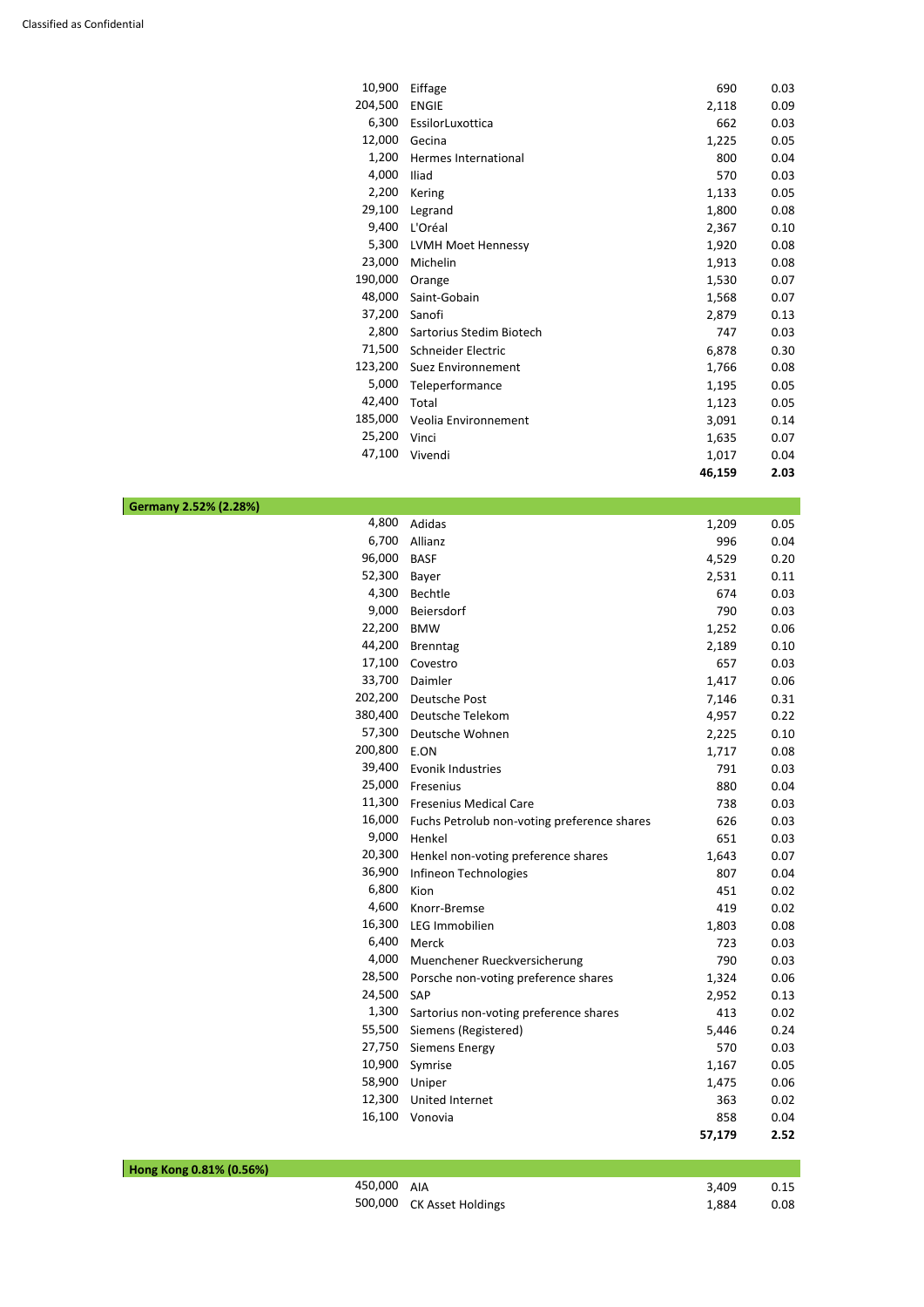|                         | 380,000 | <b>CK Hutchison</b>                        | 1,767  | 0.08 |
|-------------------------|---------|--------------------------------------------|--------|------|
|                         | 162,500 | <b>CLP</b>                                 | 1,167  | 0.05 |
|                         | 667,800 | Hong Kong & China Gas                      | 739    | 0.03 |
|                         | 70,000  | Hong Kong Exchanges & Clearing             | 2,526  | 0.11 |
|                         | 17,100  | Jardine Matheson                           | 525    | 0.02 |
|                         | 99,500  | <b>MTR</b>                                 | 379    | 0.02 |
|                         | 214,000 | New World Development                      | 800    | 0.04 |
|                         | 239,000 | <b>Power Assets</b>                        | 968    | 0.04 |
|                         | 220,000 | Sun Hung Kai Properties                    | 2,167  | 0.10 |
|                         | 98,000  | <b>Techtronic Industries</b>               | 992    | 0.04 |
|                         | 750,000 | Xinyi Glass                                | 1,165  | 0.05 |
|                         |         |                                            | 18,488 | 0.81 |
|                         |         |                                            |        |      |
| Hungary 0.02% (0.06%)   |         |                                            |        |      |
|                         | 30,800  | Richter Gedeon Nyrt                        | 505    | 0.02 |
|                         |         |                                            |        |      |
| India 1.04% (0.61%)     |         |                                            |        |      |
|                         | 44,000  | <b>Asian Paints</b>                        | 913    | 0.04 |
|                         | 14,300  | Bajaj Auto                                 | 431    | 0.02 |
|                         | 100,000 | Cipla                                      | 813    | 0.04 |
|                         | 16,000  | Dr Reddy's Laboratories                    | 868    | 0.04 |
|                         | 244,100 | <b>HCL Technologies</b>                    | 2,073  | 0.09 |
|                         | 14,400  | Hero MotoCorp                              | 475    | 0.02 |
|                         | 84,500  | Hindustan Unilever                         | 1,829  | 0.08 |
|                         | 28,200  | <b>Housing Development Finance</b>         | 512    | 0.02 |
|                         | 97,500  |                                            | 394    | 0.02 |
|                         | 542,700 | Indraprastha Gas                           |        |      |
|                         |         | Infosys                                    | 5,722  | 0.25 |
|                         | 7,400   | Maruti Suzuki India                        | 523    | 0.02 |
|                         | 2,900   | Nestle India                               | 484    | 0.02 |
|                         | 478,700 | Power Grid Corporation of India            | 816    | 0.04 |
|                         | 4,340   | <b>Reliance Industries</b>                 | 61     |      |
|                         | 102,360 | <b>Reliance Industries</b>                 | 2,394  | 0.11 |
|                         | 140,000 | Sun Pharmaceutical Industries              | 734    | 0.03 |
|                         | 88,600  | <b>Tata Consultancy Services</b>           | 2,306  | 0.10 |
|                         | 138,700 | <b>Tech Mahindra</b>                       | 1,148  | 0.05 |
|                         | 345,000 | Wipro                                      | 1,133  | 0.05 |
|                         |         |                                            | 23,629 | 1.04 |
|                         |         |                                            |        |      |
| Indonesia 0.06% (0.08%) |         |                                            |        |      |
|                         | 361,200 | <b>Bank Central Asia</b>                   | 509    | 0.02 |
|                         |         | 5,956,300 Telekomunikasi Indonesia Persero | 792    | 0.04 |
|                         |         |                                            | 1,301  | 0.06 |
|                         |         |                                            |        |      |
| Ireland 0.36% (0.34%)   | 94,600  |                                            |        |      |
|                         | 61,400  | <b>CRH</b>                                 | 2,645  | 0.12 |
|                         |         | James Hardie                               | 1,127  | 0.05 |
|                         | 7,500   | Kerry 'A' shares                           | 744    | 0.03 |
|                         | 17,600  | Kingspan                                   | 1,239  | 0.05 |
|                         | 8,845   | Paddy Power Betfair                        | 1,083  | 0.05 |
|                         | 43,900  | Smurfit Kappa                              | 1,335  | 0.06 |

**8,173** 0.36

| Israel 0.15% (0.09%) |         |                                          |        |      |
|----------------------|---------|------------------------------------------|--------|------|
|                      | 24,700  | <b>Check Point Software Technologies</b> | 2,298  | 0.10 |
|                      | 6,200   | Nice Systems                             | 1,086  | 0.05 |
|                      |         |                                          | 3,384  | 0.15 |
|                      |         |                                          |        |      |
| Italy 0.63% (0.82%)  |         |                                          |        |      |
|                      | 991,500 | Enel                                     | 6,668  | 0.29 |
|                      | 28,200  | Ferrari                                  | 4,007  | 0.18 |
|                      | 307,400 | Hera                                     | 878    | 0.04 |
|                      | 162,800 | Italgas                                  | 795    | 0.03 |
|                      | 49,600  | Prysmian                                 | 1,118  | 0.05 |
|                      | 160,700 | Terna                                    | 871    | 0.04 |
|                      |         |                                          | 14,337 | 0.63 |
|                      |         |                                          |        |      |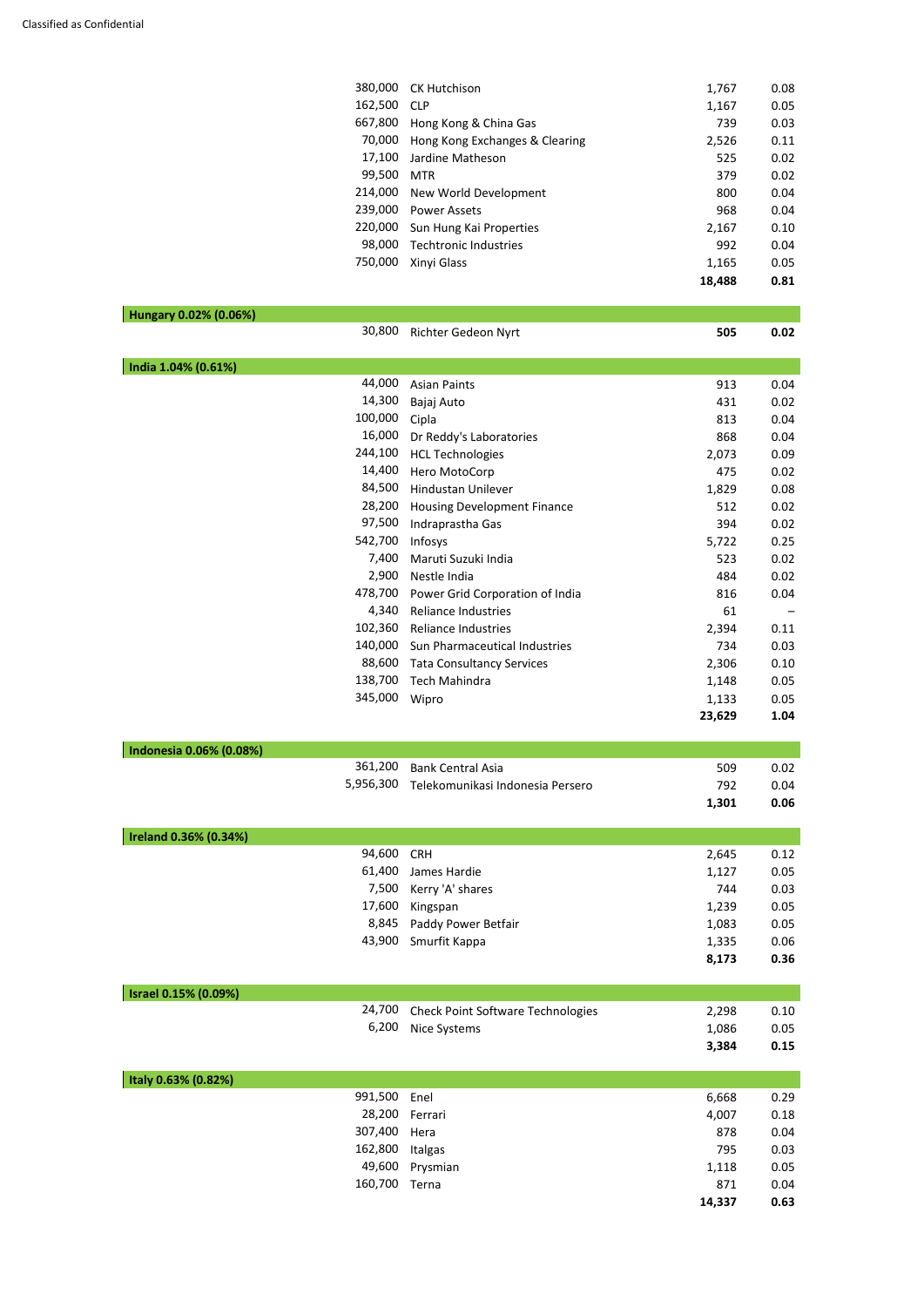| Japan 9.09% (7.80%) |         |                                 |       |      |
|---------------------|---------|---------------------------------|-------|------|
|                     | 221,400 | <b>AEON</b>                     | 4,586 | 0.20 |
|                     | 28,000  | AGC                             | 629   | 0.03 |
|                     | 25,000  | Aisin Seiki                     | 614   | 0.03 |
|                     | 45,000  | Alfresa                         | 756   | 0.03 |
|                     | 138,600 | Asahi Kasei                     | 928   | 0.04 |
|                     | 90,000  | Astellas Pharma                 | 1,031 | 0.05 |
|                     | 57,600  | Azbil                           | 1,653 | 0.07 |
|                     | 93,600  | Bridgestone                     | 2,275 | 0.10 |
|                     | 60,200  | Canon                           | 770   | 0.03 |
|                     | 13,200  | Central Japan Railway           | 1,459 | 0.06 |
|                     | 166,900 | Chubu Electric Power            | 1,566 | 0.07 |
|                     | 53,900  | Chugai Pharmaceutical           | 1,863 | 0.08 |
|                     | 133,700 | Chugoku Electric Power          | 1,292 | 0.06 |
|                     | 60,000  | Comsys                          | 1,282 | 0.06 |
|                     | 4,300   | <b>Cosmos Pharmaceutical</b>    | 578   | 0.03 |
|                     | 59,200  | Dai Nippon Printing             | 922   | 0.04 |
|                     | 72,000  | Daiichi Sankyo                  | 1,699 | 0.07 |
|                     | 32,400  | Daikin                          | 4,582 | 0.20 |
|                     | 13,200  | <b>Daito Trust Construction</b> | 902   | 0.04 |
|                     | 45,100  | Daiwa House                     | 891   | 0.04 |
|                     | 59,400  | Denso                           | 1,996 | 0.09 |
|                     | 19,500  | East Japan Railway              | 926   | 0.04 |
|                     | 16,000  | Eisai                           | 1,121 | 0.05 |
|                     | 7,200   | Fanuc                           | 1,059 | 0.05 |
|                     | 1,300   | <b>Fast Retailing</b>           | 626   | 0.03 |
|                     | 21,700  | Fujifilm                        | 823   | 0.04 |
|                     | 29,900  | Fujitsu                         | 3,143 | 0.14 |
|                     | 14,700  | <b>Hamamatsu Photonics</b>      | 569   | 0.02 |
|                     | 58,900  | Hitachi                         | 1,529 | 0.07 |
|                     | 101,300 | Honda Motor                     | 1,832 | 0.08 |
|                     | 27,800  | Hoya                            | 2,416 | 0.11 |
|                     | 162,200 | <b>ITOCHU</b>                   | 3,192 | 0.14 |
|                     | 140,000 | Japan Tobacco                   | 1,970 | 0.09 |
|                     | 61,300  | <b>JSR</b>                      | 1,117 | 0.05 |
|                     | 286,600 | <b>JXTG</b>                     | 788   | 0.03 |
|                     | 93,000  | Kajima                          | 860   | 0.04 |
|                     | 92,500  | Kansai Electric Power           | 692   | 0.03 |
|                     | 29,000  | Kansai Paint                    | 554   | 0.02 |
|                     | 30,300  | Kao                             | 1,751 | 0.08 |
|                     | 324,300 | KDDI                            | 6,311 | 0.28 |
|                     | 8,400   | Keyence                         | 3,016 | 0.13 |
|                     | 10,500  | Kikkoman                        | 448   | 0.02 |
|                     | 81,000  | Kinden                          | 1,098 | 0.05 |
|                     | 36,200  | Kirin                           | 523   | 0.02 |
|                     | 77,300  | Komatsu                         | 1,308 | 0.06 |
|                     | 114,300 | K's Holdings                    | 1,189 | 0.05 |
|                     | 50,000  | Kubota                          | 687   | 0.03 |
|                     | 26,000  | Kurita Water Industries         | 658   | 0.03 |
|                     | 31,900  | Kyocera                         | 1,401 | 0.06 |
|                     | 37,000  | Kyowa Exeo                      | 743   | 0.03 |
|                     | 108,500 | Kyushu Electric Power           | 760   | 0.03 |
|                     | 27,900  | Lintec                          | 500   | 0.02 |
|                     | 38,900  | Makita                          | 1,431 | 0.06 |
|                     | 31,000  | Meiji                           | 1,825 | 0.08 |
|                     | 69,700  | Mitsubishi                      | 1,283 | 0.06 |
|                     |         | 241,300 Mitsubishi Chemical     | 1,071 | 0.05 |
|                     | 424,400 | Mitsubishi Electric             | 4,417 | 0.19 |
|                     | 137,600 | Mitsubishi Gas Chemical         | 1,962 | 0.09 |
|                     | 30,000  | Mitsubishi Heavy Industries     | 511   | 0.02 |
|                     | 190,100 | Mitsui                          | 2,508 | 0.11 |
|                     | 58,800  | Mitsui Chemicals                | 1,093 | 0.05 |
|                     | 38,900  | <b>Murata Manufacturing</b>     | 1,929 | 0.08 |
|                     | 21,600  | Namco Bandai                    | 1,214 | 0.05 |
|                     | 26,900  | <b>NEC</b>                      | 1,211 | 0.05 |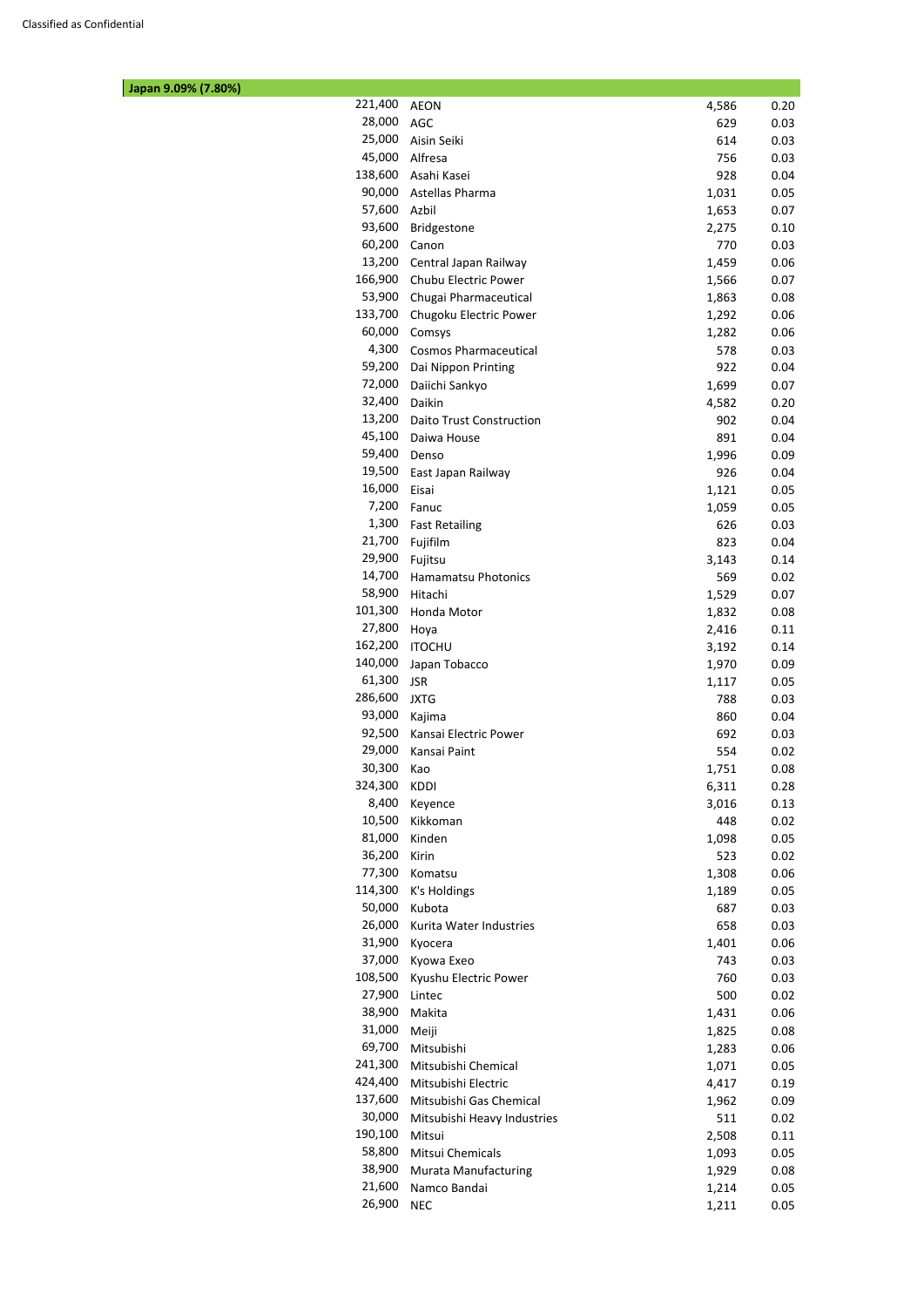| 30,000  | Nexon                             | 576   | 0.03 |
|---------|-----------------------------------|-------|------|
| 13,500  | <b>NH Foods</b>                   | 464   | 0.02 |
| 15,600  | Nidec                             | 1,121 | 0.05 |
| 2,000   | Nintendo                          | 875   | 0.04 |
| 50,000  | Nippo                             | 1,063 | 0.05 |
| 14,300  | Nippon Express                    | 644   | 0.03 |
| 226,300 | Nippon Telegraph & Telephone      | 3,566 | 0.16 |
| 22,800  | <b>Nissan Chemical Industries</b> | 936   | 0.04 |
| 9,700   | <b>Nissin Foods</b>               | 703   | 0.03 |
| 9,200   | Nitori                            | 1,473 | 0.06 |
| 60,000  | Nitto Denko                       | 3,004 | 0.13 |
| 22,800  | <b>NOF</b>                        | 691   | 0.03 |
| 60,000  | Nomura Research Institute         | 1,359 | 0.06 |
| 176,600 | NTT Docomo                        | 5,025 | 0.22 |
| 367,000 | Obayashi                          | 2,564 | 0.11 |
| 7,000   | OBIC                              | 946   | 0.04 |
| 200,000 | Oji                               | 705   | 0.03 |
| 45,000  | Olympus                           | 719   | 0.03 |
| 22,100  | Omron                             | 1,322 | 0.06 |
| 50,000  | Ono Pharmaceutical                | 1,208 | 0.05 |
| 100,000 | Orix                              | 956   | 0.04 |
| 156,600 | Osaka Gas                         | 2,352 | 0.10 |
| 22,000  | Otsuka                            | 715   | 0.03 |
| 20,000  | Otsuka Pharmaceutical             | 787   | 0.03 |
| 102,100 | Pan Pacific International         | 1,830 | 0.08 |
| 181,400 | Panasonic                         | 1,181 | 0.05 |
| 68,900  | Recruit                           | 2,100 | 0.09 |
| 7,900   | Rinnai                            | 593   | 0.03 |
| 29,200  | Secom                             | 2,052 | 0.09 |
| 82,800  | Seino                             | 925   | 0.04 |
| 120,500 | Sekisui Chemical                  | 1,480 | 0.06 |
| 350,500 | Sekisui House                     | 4,764 | 0.21 |
| 100,900 | Seven & I                         | 2,404 | 0.11 |
| 28,200  | SG                                | 1,124 | 0.05 |
| 28,800  | Shimadzu                          | 672   | 0.03 |
| 10,000  | Shimano                           | 1,518 | 0.07 |
| 197,500 | Shimizu                           | 1,141 | 0.05 |
| 45,100  | Shin-Etsu Chemical                | 4,519 | 0.20 |
| 29,000  | Shionogi                          | 1,196 | 0.05 |
| 4,600   | SMC                               | 1,970 | 0.09 |
| 118,900 | SoftBank                          | 1,026 | 0.04 |
| 137,300 | Sony                              | 8,075 | 0.36 |
| 54,700  | Subaru                            | 814   | 0.04 |
| 12,200  | Sugi                              | 663   | 0.03 |
| 99,300  | Sumitomo                          | 916   | 0.04 |
| 142,800 | Sumitomo Electric Industries      | 1,232 | 0.05 |
| 27,200  | <b>Sumitomo Metal Mining</b>      | 647   | 0.03 |
| 17,200  | Sumitomo Mitsui Financial         | 368   | 0.02 |
| 13,500  | Sundrug                           | 392   | 0.02 |
| 17,400  | Suzuki Motor                      | 571   | 0.02 |
| 56,000  | Taisei                            | 1,455 | 0.06 |
| 22,000  | Takeda Pharmaceutical             | 604   | 0.03 |
|         |                                   |       |      |

| 14,500  | <b>TDK</b>                   | 1,211 | 0.05 |
|---------|------------------------------|-------|------|
| 80,000  | Teijin                       | 955   | 0.04 |
| 19,000  | Terumo                       | 581   | 0.03 |
| 25,000  | Tobu Railway                 | 594   | 0.03 |
| 143,000 | Toda                         | 754   | 0.03 |
| 33,700  | <b>Toho Gas</b>              | 1,287 | 0.06 |
| 232,200 | <b>Tohoku Electric Power</b> | 1,796 | 0.08 |
| 25,400  | <b>Tokio Marine</b>          | 856   | 0.04 |
| 21,000  | <b>Tokyo Electron</b>        | 4,204 | 0.18 |
| 123,200 | <b>Tokyo Gas</b>             | 2,172 | 0.10 |
| 103,800 | <b>Toppan Printing</b>       | 1,124 | 0.05 |
| 168,800 | <b>Toray Industries</b>      | 593   | 0.03 |
| 30,000  | Toto                         | 1,058 | 0.05 |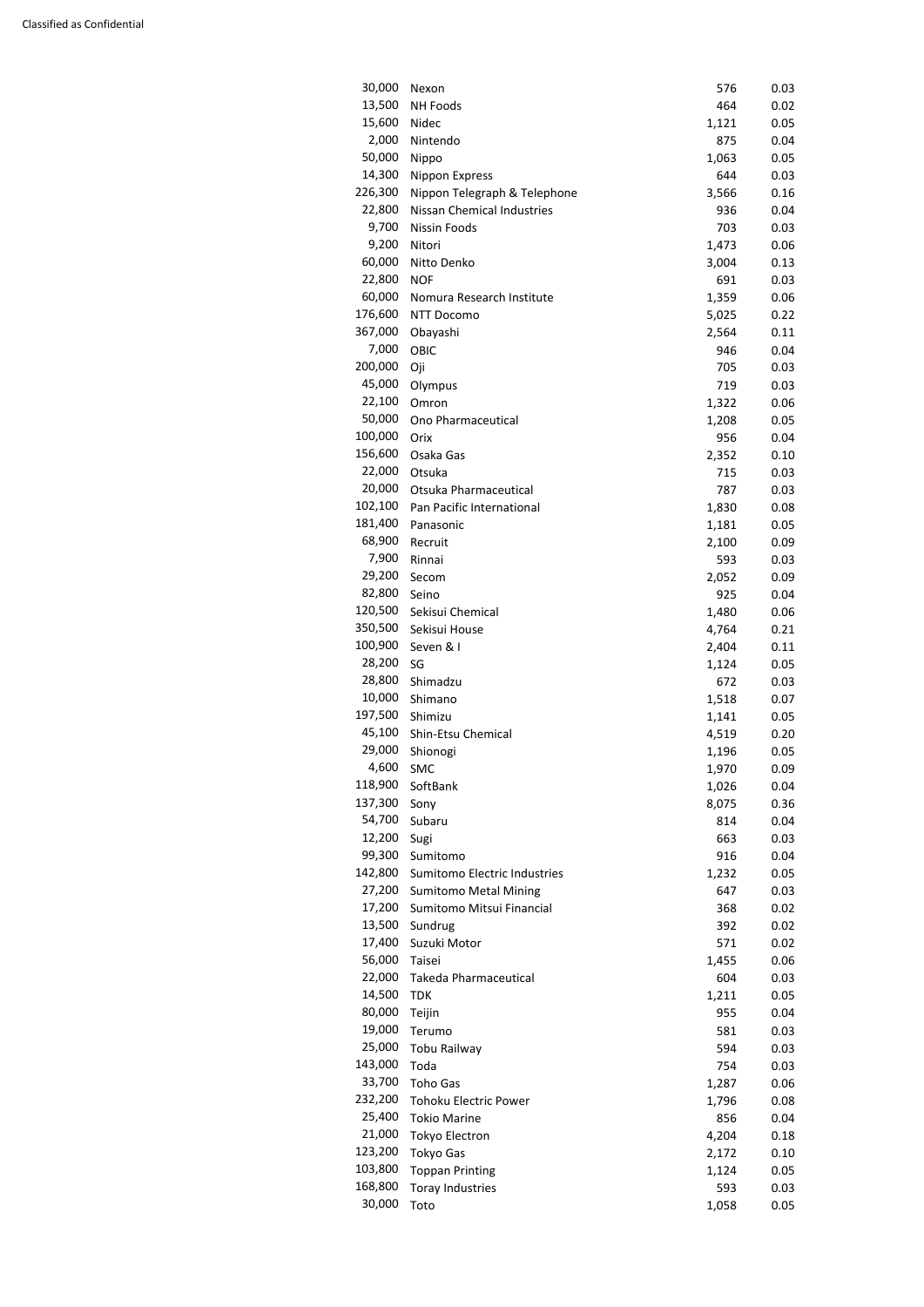|                                  | 27,700    | Toyo Suisan Kaisha               | 1,127   | 0.05 |
|----------------------------------|-----------|----------------------------------|---------|------|
|                                  | 11,800    | Toyota Industries                | 574     | 0.03 |
|                                  | 97,000    | Toyota Motor                     | 4,927   | 0.22 |
|                                  | 16,100    | <b>Trend Micro</b>               | 753     | 0.03 |
|                                  | 8,700     | Tsuruha                          | 950     | 0.04 |
|                                  | 26,900    | Unicharm                         | 929     | 0.04 |
|                                  | 18,800    | Welcia                           | 637     | 0.03 |
|                                  | 192,000   | Yamada Denki                     | 737     | 0.03 |
|                                  | 120,000   | Yamato                           | 2,427   | 0.11 |
|                                  |           |                                  | 206,591 | 9.09 |
| Kuwait 0.08% (0.07%)             |           |                                  |         |      |
|                                  | 580,000   | <b>Mobile Telecommunications</b> | 839     | 0.04 |
|                                  | 451,080   | National Bank of Kuwait          | 989     | 0.04 |
|                                  |           |                                  | 1,828   | 0.08 |
| Macau 0.03% (0.00%)              |           |                                  |         |      |
|                                  | 121,000   | <b>Galaxy Entertainment</b>      | 627     | 0.03 |
| Malaysia 0.11% (0.10%)           |           |                                  |         |      |
|                                  | 563,100   | <b>Dialog Group</b>              | 398     | 0.02 |
|                                  | 1,033,500 | Sime Darby                       | 477     | 0.02 |
|                                  | 800,400   | <b>Tenaga Nasional</b>           | 1,565   | 0.07 |
|                                  |           |                                  | 2,440   | 0.11 |
| Mexico 0.27% (0.39%)             |           |                                  |         |      |
|                                  | 3,659,600 | America Movil                    | 1,774   | 0.08 |
|                                  | 195,300   | Fomento Economico Mexicano       | 850     | 0.04 |
|                                  | 296,900   | Grupo Bimbo                      | 428     | 0.02 |
|                                  | 935,900   | Grupo Mexico                     | 1,838   | 0.08 |
|                                  | 631,000   | Wal-Mart de Mexico               | 1,170   | 0.05 |
|                                  |           |                                  | 6,060   | 0.27 |
| <b>Netherlands 1.24% (1.34%)</b> |           |                                  |         |      |
|                                  | 700       | Adyen                            | 999     | 0.04 |
|                                  | 37,500    | Akzo Nobel                       | 2,940   | 0.13 |
|                                  | 5,600     | <b>ASM International</b>         | 620     | 0.03 |
|                                  | 18,500    | ASML                             | 5,281   | 0.23 |
|                                  | 12,000    | Euronext                         | 1,163   | 0.05 |
|                                  | 8,500     | <b>IMCD</b>                      | 783     | 0.03 |
|                                  | 578,900   | Koninklijke                      | 1,053   | 0.05 |
|                                  | 178,500   | Koninklijke Ahold Delhaize       | 4,088   | 0.18 |
|                                  | 34,800    | Koninklijke DSM                  | 4,438   | 0.19 |
|                                  | 61,217    | Koninklijke Philips              | 2,232   | 0.10 |
|                                  | 40,000    | Randstad                         | 1,615   | 0.07 |
|                                  | 37,200    | Signify                          | 1,065   | 0.05 |
|                                  | 30,100    | <b>Wolters Kluwer</b>            | 1,988   | 0.09 |
|                                  |           |                                  | 28,265  | 1.24 |
| New Zealand 0.15% (0.26%)        |           |                                  |         |      |
|                                  | 135,200   | Fisher & Paykel Healthcare       | 2,285   | 0.10 |
|                                  | 438,300   | Spark New Zealand                | 1,035   | 0.05 |
|                                  |           |                                  |         |      |

**3,320** 0.15

| Norway 0.21% (0.18%) |                      |       |      |
|----------------------|----------------------|-------|------|
| 97,100               | Mowi                 | 1,331 | 0.06 |
| 222,300 Orkla        |                      | 1,735 | 0.08 |
|                      | 14,000 Salmar        | 611   | 0.03 |
| 28,600               | Telenor              | 369   | 0.01 |
| 24,800               | <b>Tomra Systems</b> | 824   | 0.03 |
|                      |                      | 4,870 | 0.21 |

| <b>Philippines 0.00% (0.04%)</b><br>Poland 0.03% (0.00%) |                          |     |      |
|----------------------------------------------------------|--------------------------|-----|------|
|                                                          | 26,300 KGHM Polska Miedz | 619 | 0.03 |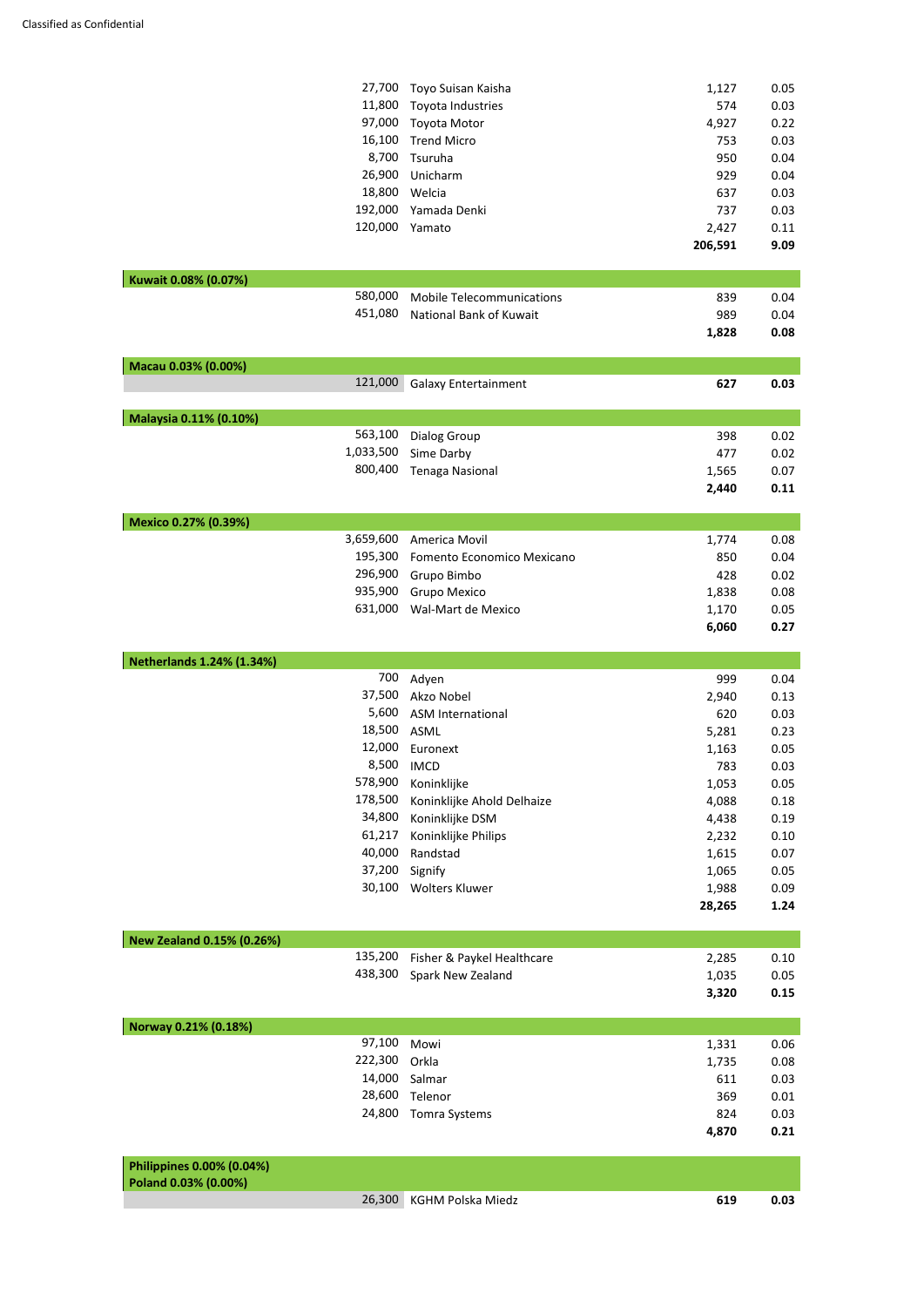| Portugal 0.10% (0.20%)           |                                           |        |      |
|----------------------------------|-------------------------------------------|--------|------|
| 608,700                          | <b>EDP Energias</b>                       | 2,316  | 0.10 |
|                                  |                                           |        |      |
| Qatar 0.02% (0.03%)              |                                           |        |      |
| 110,500                          | <b>Qatar National Bank</b>                | 419    | 0.02 |
|                                  |                                           |        |      |
| Russia 0.52% (0.76%)             |                                           |        |      |
| 50,600                           | <b>LUKOIL</b>                             | 2,271  | 0.10 |
| 14,300                           | <b>MMC Norilsk Nickel</b>                 | 2,681  | 0.12 |
| 323,600                          | Mobile TeleSystems                        | 1,093  | 0.05 |
| 51,300                           | Polymetal International                   | 866    | 0.04 |
| 5,400                            | Polyus Gold                               | 878    | 0.04 |
| 622,700                          | Sberbank of Russia                        | 1,418  | 0.06 |
| 1,651,500                        | Surgutneftegas                            | 572    | 0.02 |
| 2,894,100                        | Surgutneftegas preference shares          | 1,130  | 0.05 |
| 300                              | Transneft                                 | 442    | 0.02 |
| 7,700                            | Yandex                                    | 388    | 0.02 |
|                                  |                                           | 11,739 | 0.52 |
| Russian Federation 0.00% (0.76%) |                                           |        |      |
| Saudi Arabia 0.06% (0.00%)       |                                           |        |      |
| 48,900                           | Al Rajhi Bank                             | 663    | 0.03 |
| 37,100                           | Saudi Telecom                             | 768    | 0.03 |
|                                  |                                           | 1,431  | 0.06 |
|                                  |                                           |        |      |
| <b>Singapore 0.30% (0.48%)</b>   |                                           |        |      |
| 521,884                          | Ascendas Real Estate Investment Trust     | 955    | 0.04 |
| 68,500                           | <b>DBS</b>                                | 772    | 0.03 |
| 427,400                          | Mapletree Industrial Trust                | 775    | 0.03 |
| 517,600                          | Mapletree Logistics Trust                 | 598    | 0.03 |
| 210,000                          | Singapore Exchange                        | 1,088  | 0.05 |
| 222,800                          | Singapore Technologies Engineering        | 437    | 0.02 |
| 681,400                          | <b>Singapore Telecommunications</b>       | 815    | 0.04 |
| 72,200                           | Venture                                   | 787    | 0.03 |
| 270,000                          | Wilmar International                      | 673    | 0.03 |
|                                  |                                           | 6,900  | 0.30 |
|                                  |                                           |        |      |
| South Africa 0.02% (0.08%)       |                                           |        |      |
| 64,600                           | Vodacom                                   | 369    | 0.02 |
|                                  |                                           |        |      |
| <b>South Korea 0.63% (0.64%)</b> |                                           |        |      |
| 6,300                            | Hyundai Mobis                             | 956    | 0.04 |
| 47,700                           | Kia Motors                                | 1,478  | 0.06 |
| 9,500                            | KT&G                                      | 517    | 0.02 |
| 1,200                            | LG Chemical                               | 518    | 0.02 |
| 18,800                           | LG Electronics                            | 1,140  | 0.05 |
| 5,500                            | <b>NAVER</b>                              | 1,079  | 0.05 |
| 8,200                            | <b>POSCO</b>                              | 1,063  | 0.05 |
| 166,400                          | <b>Samsung Electronics</b>                | 6,406  | 0.28 |
| 37,800                           | Samsung Electronics non-voting preference |        |      |
|                                  | shares                                    | 1,263  | 0.06 |

| Spain 0.56% (0.77%) |                      |        |      |
|---------------------|----------------------|--------|------|
|                     | 7,400 Aena           | 801    | 0.04 |
| 18,000              | Amadeus IT           | 777    | 0.03 |
|                     | 50,000 Endesa        | 1,035  | 0.05 |
| 32,400              | Gamesa               | 679    | 0.03 |
| 49,700              | <b>Gas Natural</b>   | 772    | 0.03 |
| 607,500             | Iberdrola            | 5,791  | 0.26 |
| 61,600              | Inditex              | 1,330  | 0.06 |
| 68,700              | <b>Red Electrica</b> | 998    | 0.04 |
| 175,000             | Telefonica           | 466    | 0.02 |
|                     |                      | 12,649 | 0.56 |

**14,420 0.63**

#### **Sweden 2.88% (2.62%)**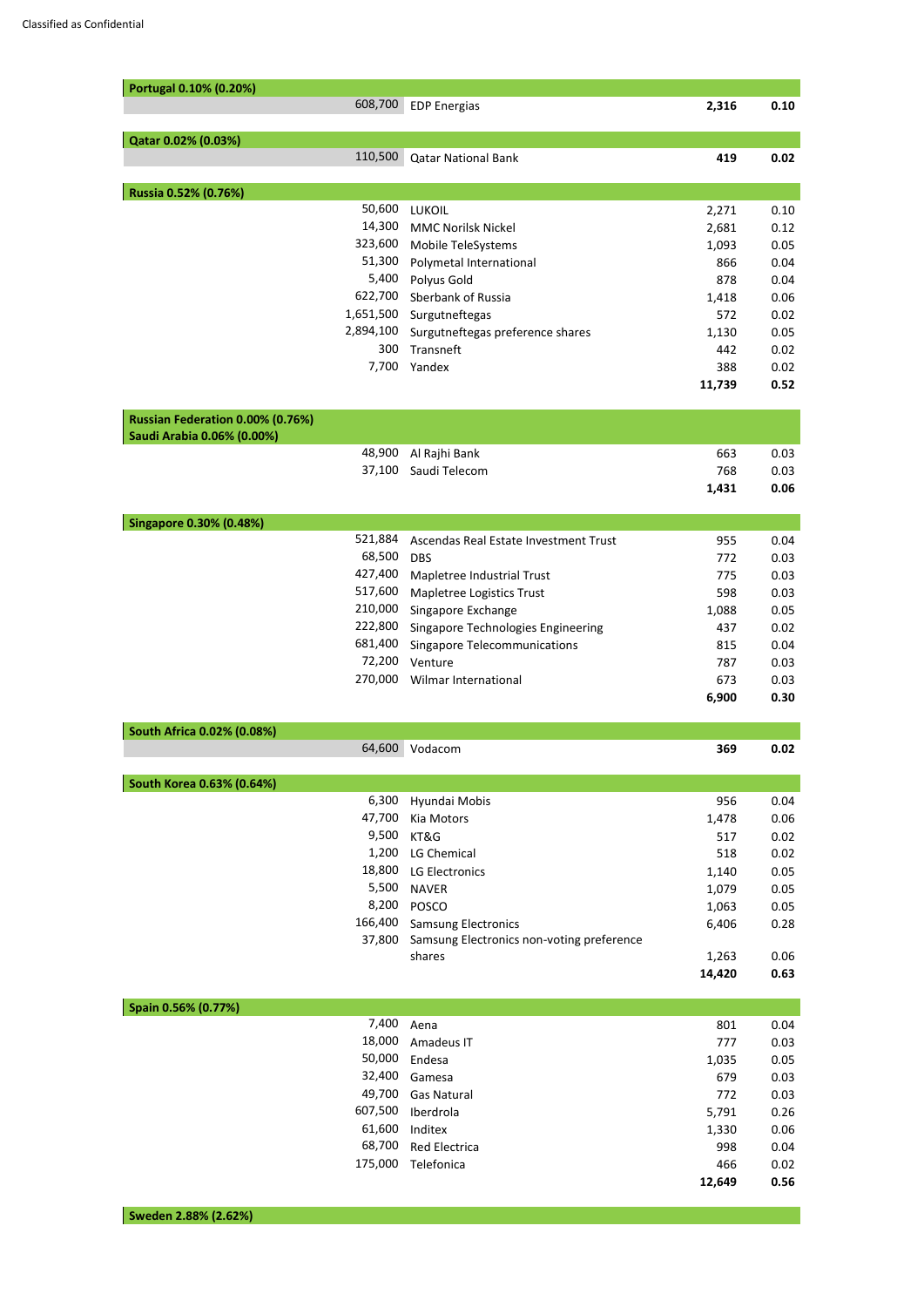| 57,900  | Alfa Laval                          | 996    | 0.04 |
|---------|-------------------------------------|--------|------|
| 120,700 | Assa Abloy                          | 2,193  | 0.10 |
| 80,100  | Atlas Copco 'A' shares              | 2,969  | 0.13 |
| 52,900  | Atlas Copco 'B' shares              | 1,717  | 0.08 |
| 71,500  | <b>Boliden</b>                      | 1,646  | 0.07 |
| 59,300  | Castellum                           | 1,046  | 0.05 |
| 128,600 | Epiroc 'A' shares                   | 1,446  | 0.06 |
| 86,900  | Epiroc 'B' shares                   | 939    | 0.04 |
| 222,800 | Ericsson series 'B' shares          | 1,897  | 0.08 |
| 75,300  | Essity                              | 1,972  | 0.09 |
| 19,000  | <b>Fastighets Balder</b>            | 749    | 0.03 |
| 59,600  | Hennes & Mauritz series 'B' shares  | 802    | 0.04 |
| 30,300  | Hexagon series 'B' shares           | 1,771  | 0.08 |
| 38,800  | Holmen                              | 1,114  | 0.05 |
| 45,400  | Husqvarna series 'B' shares         | 386    | 0.02 |
| 113,100 | Industrivarden series 'A' shares    | 2,375  | 0.11 |
| 98,000  | Industrivarden series 'C' shares    | 2,026  | 0.09 |
| 25,600  | <b>Investment Latour</b>            | 466    | 0.02 |
| 59,000  | Investor                            | 2,970  | 0.13 |
| 204,600 | Investor series 'B' shares          | 10,376 | 0.46 |
| 201,400 | Kinnevik                            | 6,360  | 0.28 |
| 20,100  | L E Lundbergforetagen               | 771    | 0.03 |
| 78,900  | Nibe Industrier                     | 1,575  | 0.07 |
| 175,800 | Sandvik                             | 2,676  | 0.12 |
| 50,200  | Securitas series 'B' shares         | 596    | 0.03 |
| 85,400  | Skanska series 'B' shares           | 1,404  | 0.06 |
|         | 61,600 SKF series 'B' shares        | 992    | 0.04 |
| 157,700 | Svenska Cellulosa series 'B' shares | 1,682  | 0.07 |
| 10,500  | Sweco                               | 451    | 0.02 |
| 55,100  | Swedish Match                       | 3,506  | 0.15 |
| 50,000  | Tele2 series 'B' shares             | 546    | 0.02 |
| 305,300 | Telia                               | 973    | 0.04 |
| 27,800  | Volvo                               | 417    | 0.02 |
| 246,400 | Volvo series 'B' shares             | 3,689  | 0.16 |
|         |                                     | 65,494 | 2.88 |

| <b>Switzerland 3.51% (3.37%)</b> |                                    |                      |                      |
|----------------------------------|------------------------------------|----------------------|----------------------|
| 177,000                          | ABB (Registered)                   | 3,495                | 0.15                 |
| 33,400                           | Adecco                             | 1,369                | 0.06                 |
| 9,100                            | Alcon                              | 401                  | 0.02                 |
| 300                              | <b>Barry Callebaut</b>             | 517                  | 0.02                 |
| 20,200                           | Compagnie Financiere Richemont     | 1,049                | 0.05                 |
| 14,000                           | <b>DKSH</b>                        | 757                  | 0.03                 |
| 2,900                            | <b>EMS-Chemie</b>                  | 2,018                | 0.09                 |
| 9,000                            | Geberit                            | 4,136                | 0.18                 |
| 1,680                            | Givaudan                           | 5,615                | 0.25                 |
| 13,100                           | Kuehne + Nagel                     | 1,978                | 0.09                 |
| 130                              | Lindt & Spruengli (Part Certified) | 851                  | 0.04                 |
| 10                               | Lindt & Spruengli (Registered)     | 690                  | 0.03                 |
| 47,000                           | Logitech International             | 2,832                | 0.12                 |
| 5,300                            | Lonza                              | 2,536                | 0.11                 |
|                                  | 112100                             | $\sim$ $\sim$ $\sim$ | $\sim$ $\sim$ $\sim$ |

| 143,100 | Nestlé                     | 13,173 | 0.58 |
|---------|----------------------------|--------|------|
| 119,400 | <b>Novartis</b>            | 8,033  | 0.35 |
| 2,900   | Partners                   | 2,069  | 0.09 |
| 8,200   | <b>PSP Swiss Property</b>  | 770    | 0.03 |
| 2,200   | Roche (Bearer)             | 586    | 0.03 |
| 55,400  | Roche Holding              | 14,699 | 0.65 |
| 7,000   | Schindler (Part Certified) | 1,482  | 0.07 |
| 2,600   | Schindler (Registered)     | 548    | 0.02 |
| 610     | SGS (Registered)           | 1,267  | 0.06 |
| 31,200  | <b>SIG Combibloc Group</b> | 485    | 0.02 |
| 3,200   | Sika                       | 610    | 0.03 |
| 8,053   | Sonova                     | 1,584  | 0.07 |
| 1,000   | Straumann                  | 782    | 0.03 |
| 2,300   | Swatch 'I' shares          | 416    | 0.02 |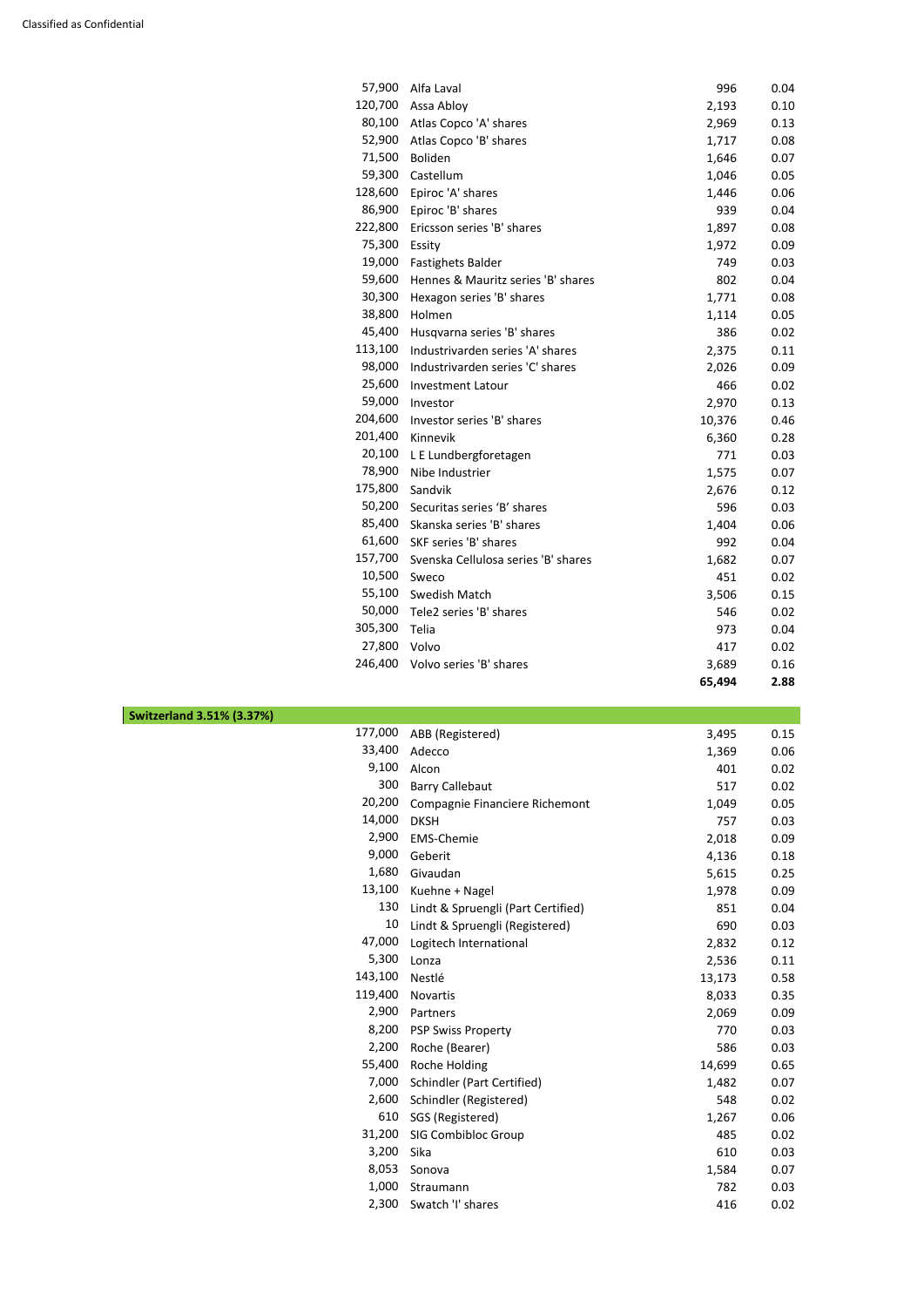|                         | 79,732 | 3.51 |
|-------------------------|--------|------|
| 4,900 Zurich Insurance  | 1,323  | 0.06 |
| 6,300 Swisscom          | 2.592  | 0.11 |
| 15,200 Swiss Prime Site | 1.069  | 0.05 |

| Taiwan 2.35% (1.33%)                 |                |                                           |        |      |
|--------------------------------------|----------------|-------------------------------------------|--------|------|
|                                      | 103,000        | Advantech                                 | 798    | 0.03 |
|                                      | 400,000        | <b>ASE Technology</b>                     | 632    | 0.03 |
|                                      | 525,000        | Asia Cement                               | 582    | 0.03 |
|                                      | 500,000        | Asustek Computer                          | 3,372  | 0.15 |
|                                      | 401,000        | <b>Chicony Electronics</b>                | 901    | 0.04 |
|                                      | 497,000        | Chunghwa Telecom                          | 1,420  | 0.06 |
|                                      | 1,938,000      | <b>Compal Electronics</b>                 | 986    | 0.04 |
|                                      | 579,000        | <b>Delta Electronics</b>                  | 2,923  | 0.13 |
|                                      | 412,000        | <b>Eternal Materials</b>                  | 360    | 0.02 |
|                                      | 283,000        | Formosa Chemicals & Fibre                 | 512    | 0.02 |
|                                      | 4,404,000      | Hon Hai Precision Industry                | 9,104  | 0.40 |
|                                      | 1,593,000      | Inventec                                  | 953    | 0.04 |
|                                      | 1,077,000      | Lite-On Technology                        | 1,325  | 0.06 |
|                                      | 105,000        | MediaTek                                  | 1,702  | 0.07 |
|                                      | 193,000        | Micro-Star International                  | 683    | 0.03 |
|                                      | 695,000        | Nan Ya Plastics                           | 1,104  | 0.05 |
|                                      | 228,000        | <b>Novatek Microelectronics</b>           | 1,617  | 0.07 |
|                                      | 1,577,000      | Pegatron                                  | 2,687  | 0.12 |
|                                      | 1,100,000      | Quanta Computer                           | 2,218  | 0.10 |
|                                      | 86,000         | <b>Realtek Semiconductor</b>              | 845    | 0.04 |
|                                      | 159,000        | <b>Taiwan Mobile</b>                      | 410    | 0.02 |
|                                      | 1,315,000      |                                           |        |      |
|                                      | 444,000        | <b>Taiwan Semiconductor Manufacturing</b> | 15,207 | 0.67 |
|                                      |                | Uni-President Enterprises                 | 741    | 0.03 |
|                                      | 2,244,000      | <b>United Microelectronics</b>            | 1,711  | 0.07 |
|                                      | 923,000        | Wistron                                   | 735    | 0.03 |
|                                      |                |                                           | 53,528 | 2.35 |
| Thailand 0.12% (0.24%)               |                |                                           |        |      |
|                                      | 160,900        | <b>Advanced Info Service</b>              | 672    | 0.03 |
|                                      | 542,100 CP ALL |                                           | 797    | 0.04 |
|                                      | 1,540,400 PTT  |                                           | 1,203  | 0.05 |
|                                      |                |                                           | 2,672  | 0.12 |
|                                      |                |                                           |        |      |
| Turkey 0.04% (0.02%)                 | 611,200        |                                           |        |      |
|                                      |                | Turkcell Iletisim Hizmetleri              | 932    | 0.04 |
| United Arab Emirates 0.10% (0.04%)   |                |                                           |        |      |
|                                      | 333,900        | <b>Emirates NBD Bank</b>                  | 742    | 0.03 |
|                                      | 407,800        | <b>Emirates Telecommunications</b>        | 1,425  | 0.07 |
|                                      |                |                                           | 2,167  | 0.10 |
|                                      |                |                                           |        |      |
| <b>United States 57.27% (56.89%)</b> | 24,800         |                                           |        |      |
|                                      |                | 3M                                        | 3,071  | 0.13 |
|                                      | 72,300         | <b>Abbott Laboratories</b>                | 6,084  | 0.27 |
|                                      | 138,600 AbbVie |                                           | 9,384  | 0.41 |

67,200 Accenture 11,737 0.52

| 67,400  | <b>Activision Blizzard</b>     | 4,218  | 0.19 |
|---------|--------------------------------|--------|------|
| 27,600  | Adobe Systems                  | 10,453 | 0.46 |
| 7,000   | <b>Advance Auto Parts</b>      | 831    | 0.04 |
| 33,100  | <b>Agilent Technologies</b>    | 2,583  | 0.11 |
| 15,000  | Albemarle                      | 1,036  | 0.05 |
| 18,600  | <b>Alexion Pharmaceuticals</b> | 1,645  | 0.07 |
| 2,400   | Align Technology               | 607    | 0.03 |
| 13,500  | Allegion                       | 1,032  | 0.05 |
| 33,200  | Allstate                       | 2,416  | 0.11 |
| 15,800  | Alphabet 'A' shares            | 17,900 | 0.79 |
| 16,000  | Alphabet 'C' shares            | 18,168 | 0.80 |
| 133,000 | Altria                         | 3,973  | 0.17 |
| 14,300  | Amazon.com                     | 34,803 | 1.53 |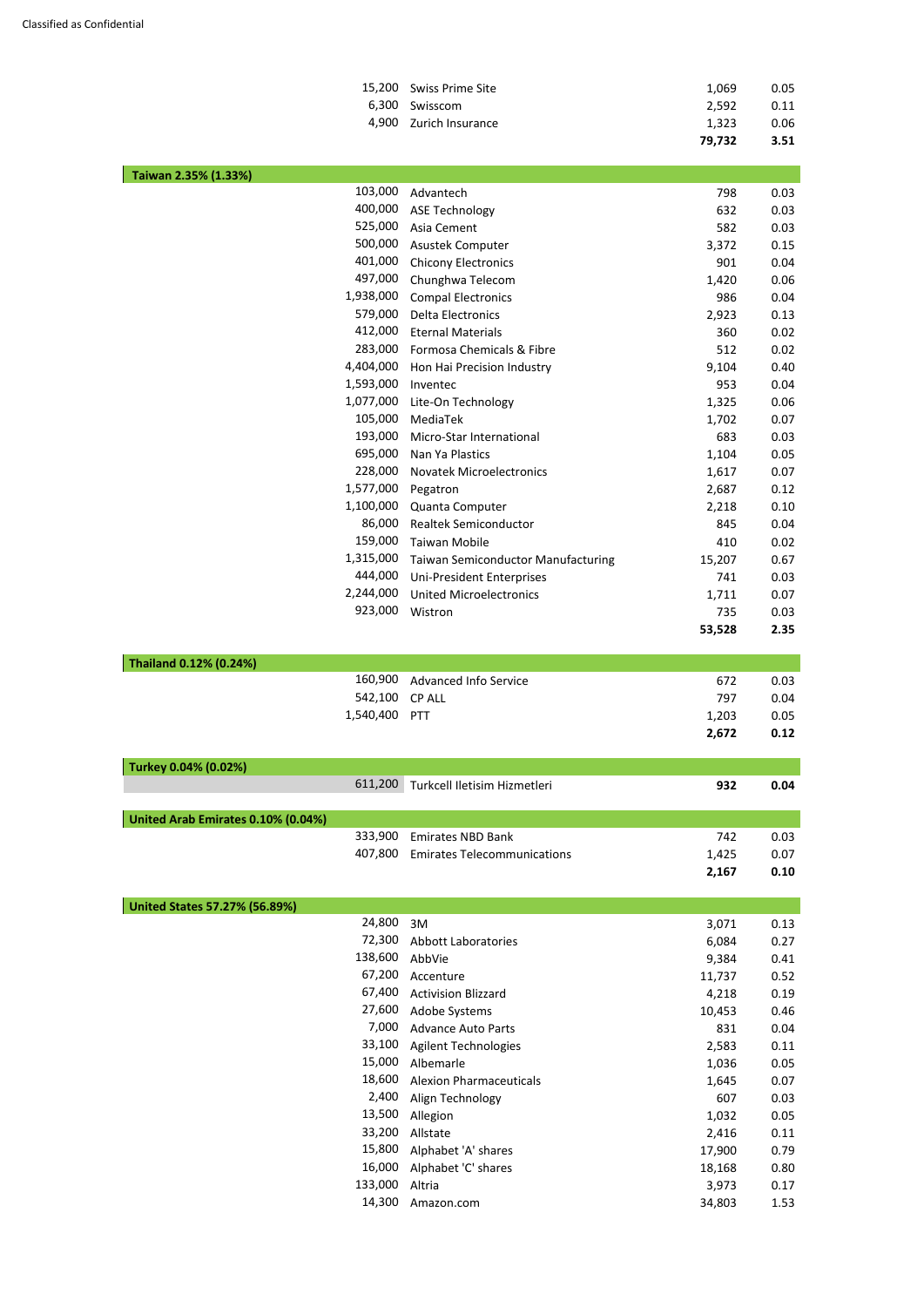| 28,400    | Amdocs                                          | 1,261          | 0.06 |
|-----------|-------------------------------------------------|----------------|------|
| 11,400    | <b>American Express</b>                         | 884            | 0.04 |
| 9,600     | American Tower 'A' shares                       | 1,794          | 0.08 |
| 52,200    | American Water Works                            | 5,846          | 0.26 |
| 72,000    | AmerisourceBergen                               | 5,397          | 0.24 |
| 22,000    | <b>AMETEK</b>                                   | 1,691          | 0.07 |
| 55,000    | Amgen                                           | 10,805         | 0.48 |
| 27,300    | Amphenol class 'A' shares                       | 2,284          | 0.10 |
| 14,400    | <b>Analog Devices</b>                           | 1,300          | 0.06 |
| 8,600     | Ansys                                           | 2,175          | 0.10 |
| 39,900    | Anthem                                          | 8,278          | 0.36 |
| 14,300    | Aon                                             | 2,280          | 0.10 |
| 1,290,000 | Apple                                           | 115,360        | 5.07 |
| 43,500    | <b>Applied Materials</b>                        | 1,999          | 0.09 |
| 28,400    | <b>Arch Capital</b>                             | 642            | 0.03 |
| 20,400    | <b>Arrow Electronics</b>                        | 1,241          | 0.05 |
| 13,800    | Arthur J Gallagher                              | 1,126          | 0.05 |
| 325,700   | AT&T                                            | 7,168          | 0.32 |
| 13,600    | <b>Atmos Energy</b>                             | 1,005          | 0.04 |
| 11,500    | Autodesk                                        | 2,053          | 0.09 |
| 36,500    | <b>Automatic Data Processing</b>                | 3,938          | 0.17 |
| 3,500     | AutoZone                                        | 3,188          | 0.14 |
| 9,000     | <b>Avery Dennison</b>                           | 890            | 0.04 |
| 28,000    | Ball                                            | 1,799          | 0.08 |
| 28,100    | <b>Baxter International</b>                     | 1,748          | 0.08 |
| 9,600     | <b>Becton Dickinson</b>                         |                | 0.08 |
| 58,800    |                                                 | 1,728          |      |
| 18        | Berkshire Hathaway convertible 'B' shares       | 9,683          | 0.43 |
| 42,900    | Berkshire Hathaway convertible class 'A' shares | 4,448          | 0.20 |
| 31,500    | <b>Best Buy</b>                                 | 3,692<br>6,901 | 0.16 |
| 8,400     | Biogen<br><b>Bio-Rad Laboratories</b>           | 3,346          | 0.30 |
| 3,500     | <b>BlackRock</b>                                | 1,526          | 0.15 |
| 2,700     |                                                 |                | 0.07 |
| 31,700    | <b>Booking</b>                                  | 3,568          | 0.16 |
| 5,400     | BorgWarner<br><b>Broadcom</b>                   | 949            | 0.04 |
| 22,000    |                                                 | 1,520          | 0.07 |
| 37,000    | <b>Broadridge Financial Solutions</b>           | 2,246          | 0.10 |
| 23,300    | Brown & Brown                                   | 1,295          | 0.06 |
|           | Brown-Forman class 'B' shares                   | 1,357          | 0.06 |
| 32,700    | Cabot Oil & Gas                                 | 439            | 0.02 |
| 41,600    | <b>Cadence Design Systems</b>                   | 3,429          | 0.15 |
| 28,500    | Campbell Soup                                   | 1,066          | 0.05 |
| 54,300    | <b>Cardinal Health</b>                          | 1,972          | 0.09 |
| 79,500    | <b>Carrier Global</b>                           | 1,877          | 0.08 |
| 41,000    | Caterpillar                                     | 4,725          | 0.21 |
| 37,500    | CBRE 'A' shares                                 | 1,362          | 0.06 |
| 12,400    | <b>CDW</b>                                      | 1,147          | 0.05 |
| 11,900    | Celanese                                        | 989            | 0.04 |
| 74,800    | Centene                                         | 3,374          | 0.15 |
| 84,100    | CenturyLink                                     | 655            | 0.03 |
| 44,000    | Cerner                                          | 2,459          | 0.11 |
| 34,900    | CH Robinson Worldwide                           | 2,757          | 0.12 |
| 9,800     | <b>Charter Communications</b>                   | 4,730          | 0.21 |

| 38,100  | Chevron                     | 2,120  | 0.09 |
|---------|-----------------------------|--------|------|
| 800     | Chipotle Mexican Grill      | 768    | 0.03 |
| 7,100   | Chubb                       | 638    | 0.03 |
| 34,700  | Church & Dwight             | 2,514  | 0.11 |
| 90,800  | Cigna                       | 11,889 | 0.52 |
| 21,500  | Cincinnati Financial        | 1,297  | 0.06 |
| 10,200  | Cintas                      | 2,626  | 0.12 |
| 208,700 | <b>Cisco Systems</b>        | 6,354  | 0.28 |
| 32,400  | <b>Citrix Systems</b>       | 3,448  | 0.15 |
| 33,900  | Clorox                      | 5,510  | 0.24 |
| 35,400  | <b>CMS Energy</b>           | 1,681  | 0.07 |
| 115,000 | Coca-Cola                   | 4,387  | 0.19 |
| 85,500  | <b>Cognizant Technology</b> | 4,588  | 0.20 |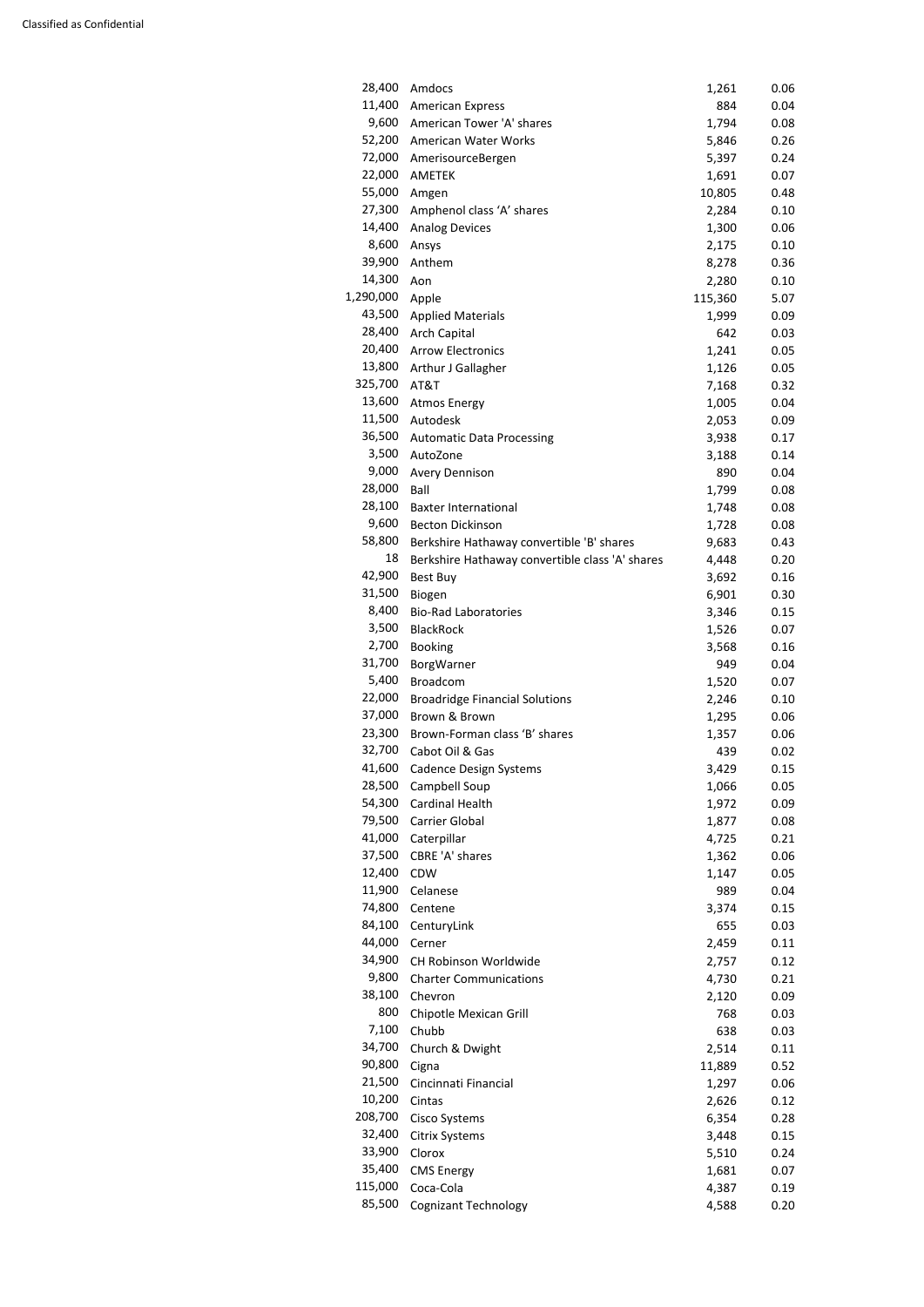| 68,700  | Colgate-Palmolive                             | 4,098  | 0.18 |
|---------|-----------------------------------------------|--------|------|
| 181,700 | Comcast 'A' shares                            | 6,496  | 0.29 |
| 88,800  | Conagra Brands                                | 2,451  | 0.11 |
| 28,000  | <b>Consolidated Edison</b>                    | 1,685  | 0.07 |
| 5,400   | Constellation Brands 'A' shares               | 791    |      |
|         |                                               |        | 0.03 |
| 4,400   | <b>Cooper Companies</b>                       | 1,147  | 0.05 |
| 32,500  | Copart                                        | 2,643  | 0.12 |
| 82,400  | Corning                                       | 2,065  | 0.09 |
| 4,600   | CoStar                                        | 3,010  | 0.13 |
| 50,500  | <b>Costco Wholesale</b>                       | 13,861 | 0.61 |
| 6,600   | Crown Castle International                    | 849    | 0.04 |
| 47,600  | <b>CSX</b>                                    | 2,857  | 0.13 |
| 55,000  | Cummins                                       | 8,983  | 0.39 |
| 241,100 | CVS Health                                    | 10,888 | 0.48 |
| 55,000  | Danaher                                       | 9,157  | 0.40 |
| 46,000  | DaVita                                        | 3,047  | 0.13 |
| 21,000  |                                               |        |      |
|         | Deere                                         | 3,598  | 0.16 |
| 22,700  | <b>Dollar General</b>                         | 3,679  | 0.16 |
| 33,700  | <b>Dominion Energy</b>                        | 2,057  | 0.09 |
| 7,700   | Domino's Pizza                                | 2,532  | 0.11 |
| 18,400  | Dover                                         | 1,542  | 0.07 |
| 28,500  | <b>DR Horton</b>                              | 1,667  | 0.07 |
| 15,100  | <b>DTE Energy</b>                             | 1,344  | 0.06 |
| 33,600  | Duke Realty                                   | 959    | 0.04 |
| 15,000  | <b>Eastman Chemical</b>                       | 906    | 0.04 |
| 68,300  | Eaton                                         | 5,389  | 0.24 |
| 168,000 | eBay                                          | 6,769  | 0.30 |
| 27,200  |                                               |        |      |
| 38,200  | Ecolab                                        | 4,198  | 0.18 |
|         | <b>Edwards Lifesciences</b>                   | 2,356  | 0.10 |
| 52,500  | <b>Electronic Arts</b>                        | 5,292  | 0.23 |
| 95,700  | Eli Lilly                                     | 10,932 | 0.48 |
| 85,600  | <b>Emerson Electric</b>                       | 4,340  | 0.19 |
| 21,800  | Entergy                                       | 1,661  | 0.07 |
| 5,400   | <b>EPAM Systems</b>                           | 1,350  | 0.06 |
| 16,800  | <b>Equity Lifestyle Properties</b>            | 796    | 0.03 |
| 10,700  | Estee Lauder class 'A' shares                 | 1,805  | 0.08 |
| 3,300   | Everest Re                                    | 504    | 0.02 |
| 30,000  | <b>Eversource Energy</b>                      | 1,938  | 0.09 |
| 104,600 | Exelon                                        | 2,892  | 0.13 |
| 65,100  | <b>Expeditors International of Washington</b> | 4,555  | 0.20 |
| 8,100   |                                               | 670    |      |
| 62,700  | <b>Extra Space Storage</b>                    |        | 0.03 |
|         | Exxon Mobil                                   | 1,664  | 0.07 |
| 5,400   | F5 Networks                                   | 513    | 0.02 |
| 92,600  | Facebook                                      | 18,744 | 0.82 |
| 7,200   | <b>FactSet Research Systems</b>               | 1,865  | 0.08 |
| 2,100   | Fair Isaac                                    | 691    | 0.03 |
| 154,200 | Fastenal                                      | 5,377  | 0.24 |
| 6,400   | FedEx                                         | 1,244  | 0.05 |
| 46,000  | Ferguson                                      | 3,593  | 0.16 |
| 2,800   | <b>FleetCor Technologies</b>                  | 516    | 0.02 |
| 19,200  | <b>FMC</b>                                    | 1,573  | 0.07 |
| 43,800  | <b>FNF</b>                                    | 1,060  | 0.05 |
| 194,200 | <b>Ford Motor</b>                             | 999    | 0.04 |
| 10,900  | Fortinet                                      |        |      |
|         |                                               | 992    | 0.04 |
|         | 9,900 Fortive                                 | 583    | 0.03 |
|         | 25,000 Fortune Brands Home & Security         | 1,673  | 0.07 |
|         | 33,100 Garmin                                 | 2,428  | 0.11 |
| 17,200  | <b>General Dynamics</b>                       | 1,841  | 0.08 |
| 133,500 | <b>General Electric</b>                       | 642    | 0.03 |
| 113,700 | <b>General Mills</b>                          | 5,422  | 0.24 |
| 52,500  | <b>General Motors</b>                         | 1,201  | 0.05 |
| 65,200  | Gentex                                        | 1,299  | 0.06 |
| 15,300  | <b>Genuine Parts</b>                          | 1,126  | 0.05 |
| 86,200  | <b>Gilead Sciences</b>                        | 4,210  | 0.18 |
| 11,400  | <b>HCA Healthcare</b>                         | 1,099  | 0.05 |
|         |                                               |        |      |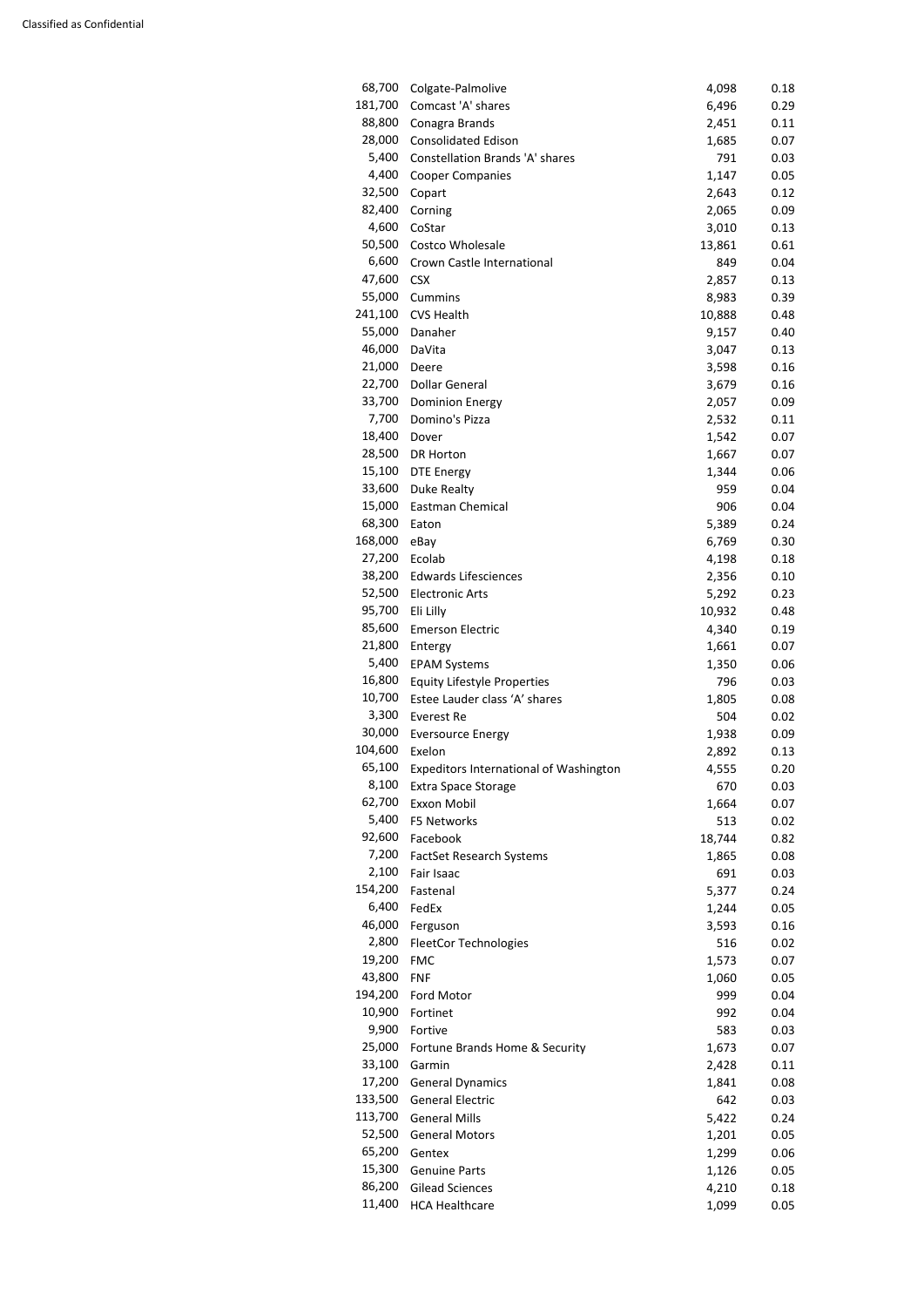| 40,100  | Henry Schein                           | 1,821  | 0.08 |
|---------|----------------------------------------|--------|------|
| 18,600  | Hershey                                | 2,062  | 0.09 |
| 9,200   | Hilton Worldwide                       | 607    | 0.03 |
| 12,600  | Hologic                                | 648    | 0.03 |
| 59,500  | Home Depot                             | 12,774 | 0.56 |
| 39,700  | Honeywell International                | 5,051  | 0.22 |
| 52,300  | Hormel Foods                           | 1,978  | 0.09 |
| 305,400 | HP                                     | 4,484  | 0.20 |
| 40,000  | Humana                                 | 12,798 | 0.56 |
| 6,000   | Huntington Ingalls Industries          | 653    | 0.03 |
| 11,100  | <b>IDEX</b>                            | 1,566  | 0.07 |
| 10,600  | <b>IDEXX Laboratories</b>              | 3,221  | 0.14 |
| 9,200   | <b>IHS Markit</b>                      | 559    | 0.02 |
| 45,600  | <b>Illinois Tool Works</b>             | 6,806  | 0.30 |
| 6,000   | Illumina                               | 1,434  | 0.06 |
| 313,500 | Intel                                  | 12,552 | 0.55 |
| 6,600   | Intercontinental Exchange              | 510    | 0.02 |
| 14,000  | <b>International Business Machines</b> | 1,317  | 0.06 |
| 17,600  | International Flavors & Fragrances     | 1,667  | 0.07 |
| 48,600  | <b>International Paper</b>             | 1,524  | 0.07 |
| 62,800  | Interpublic                            | 809    | 0.04 |
| 19,000  | Intuit                                 | 4,790  | 0.21 |
| 9,000   | <b>Intuitive Surgical</b>              | 4,934  | 0.22 |
| 14,100  | Jack Henry & Associates                | 1,773  | 0.08 |
| 10,600  | Jacobs Engineering                     | 760    | 0.03 |
| 10,600  | Jazz Pharmaceuticals                   | 1,170  | 0.05 |
| 27,400  | JB Hunt Transport Services             | 2,676  | 0.12 |
| 21,800  | <b>JM Smucker</b>                      | 1,948  | 0.09 |
| 173,000 | Johnson & Johnson                      | 19,895 | 0.88 |
| 130,700 | Johnson Controls International         | 4,128  | 0.18 |
| 9,700   | JPMorgan Chase & Co.                   | 722    | 0.03 |
| 21,600  | Kansas City Southern                   | 3,020  | 0.13 |
| 30,300  | Kellogg                                | 1,514  | 0.07 |
| 19,000  | Keysight Technologies                  | 1,451  | 0.06 |
| 31,600  | Kimberly-Clark                         | 3,607  | 0.16 |
| 20,900  | <b>KLA-Tencor</b>                      | 3,130  | 0.14 |
| 54,500  | <b>Kraft Heinz</b>                     | 1,262  | 0.06 |
| 64,000  | Kroger                                 | 1,678  | 0.07 |
| 11,000  | L3Harris                               | 1,444  | 0.06 |
| 8,600   | Laboratory Corp of America             | 1,252  | 0.05 |
| 7,800   | Lam Research                           | 1,999  | 0.09 |
| 20,100  | Leidos                                 | 1,386  | 0.06 |
| 18,600  | Lennar class 'A' shares                | 1,174  | 0.05 |
| 30,300  | LKQ                                    | 650    | 0.03 |
| 28,400  | <b>Lockheed Martin</b>                 | 8,420  | 0.37 |
| 33,600  | Lowe's                                 | 4,309  | 0.19 |
| 4,200   | Lululemon Athletica                    | 1,069  | 0.05 |
| 14,100  | Lyondellbasell Industries 'A' shares   | 769    | 0.03 |
| 1,600   | Markel                                 | 1,207  | 0.05 |
| 5,200   | MarketAxess                            | 1,937  | 0.09 |
| 51,500  | Marsh & McLennan                       | 4,566  | 0.20 |
| 13,400  | <b>Marvell Technology</b>              | 411    | 0.02 |
|         |                                        |        |      |

| 80,700  | Masco                            | 3,440  | 0.15 |
|---------|----------------------------------|--------|------|
| 7,100   | Masimo                           | 1,296  | 0.06 |
| 41,500  | MasterCard 'A' shares            | 10,841 | 0.48 |
| 56,000  | <b>Maxim Integrated Products</b> | 2,928  | 0.13 |
| 16,800  | <b>McCormick</b>                 | 2,521  | 0.11 |
| 33,000  | McDonald's                       | 5,600  | 0.25 |
| 55,900  | McKesson                         | 6,436  | 0.28 |
| 36,400  | Medtronic                        | 2,919  | 0.13 |
| 154,000 | Merck & Co.                      | 9,866  | 0.43 |
| 4,600   | Mettler-Toledo International     | 3,430  | 0.15 |
| 487,000 | Microsoft                        | 79,149 | 3.48 |
| 98,000  | Mondelez International           | 4,353  | 0.19 |
| 52,600  | <b>Monster Beverage</b>          | 3,262  | 0.14 |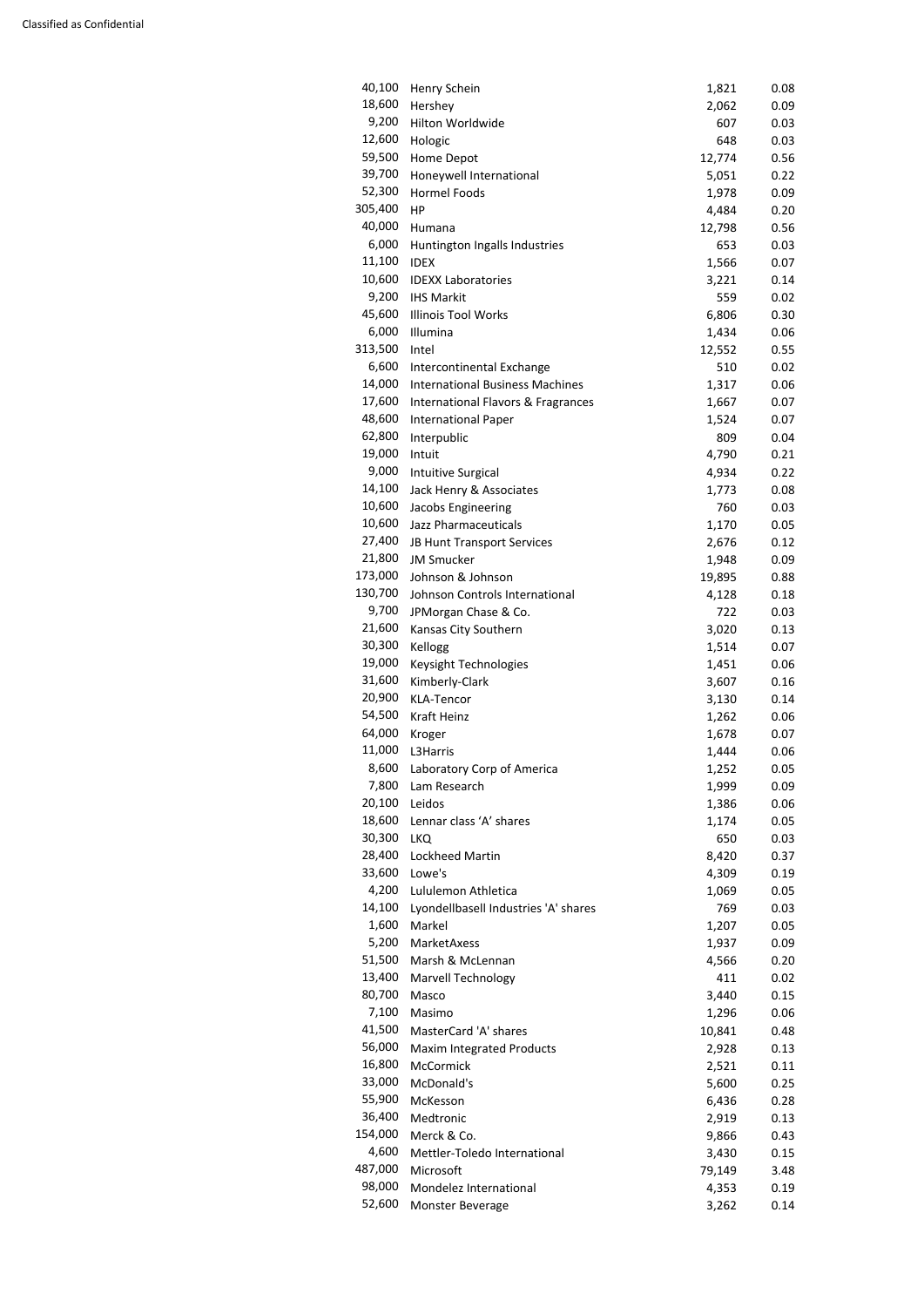| 21,000  | Moody's                           | 4,707  | 0.21 |
|---------|-----------------------------------|--------|------|
| 4,000   | Motorola Solutions                | 485    | 0.02 |
| 15,500  | <b>MSCI</b>                       | 4,275  | 0.19 |
| 14,000  | Nasdaq                            | 1,328  | 0.06 |
| 13,800  | NetApp                            | 468    | 0.02 |
| 1,200   |                                   |        |      |
|         | Netflix                           | 464    | 0.02 |
| 24,600  | <b>Newmont Mining</b>             | 1,207  | 0.05 |
| 38,800  | NextEra Energy                    | 8,316  | 0.37 |
| 50,000  | <b>NIKE</b>                       | 4,855  | 0.21 |
| 18,000  | Norfolk Southern                  | 2,979  | 0.13 |
| 11,100  | Northrop Grumman                  | 2,707  | 0.12 |
| 185,500 | NortonLifeLock                    | 2,986  | 0.13 |
| 50,900  | Nucor                             | 1,765  | 0.08 |
| 6,800   | <b>NVIDIA</b>                     | 2,844  | 0.12 |
| 600     | <b>NVR</b>                        | 1,895  | 0.08 |
| 23,800  |                                   |        |      |
|         | Old Dominion Freight Line         | 3,327  | 0.15 |
| 26,200  | Omnicom                           | 1,003  | 0.04 |
| 122,000 | Oracle                            | 5,631  | 0.25 |
| 7,000   | O'Reilly Automotive               | 2,494  | 0.11 |
| 49,900  | Otis Worldwide                    | 2,407  | 0.11 |
| 86,000  | <b>PACCAR</b>                     | 5,673  | 0.25 |
| 12,000  | Packaging Corporation of America  | 1,012  | 0.04 |
| 3,600   | Parker-Hannifin                   | 563    | 0.02 |
| 40,400  | Paychex                           | 2,492  | 0.11 |
| 53,900  | PayPal                            | 8,211  | 0.36 |
| 58,700  | PepsiCo                           | 6,277  | 0.28 |
| 320,500 | Pfizer                            |        |      |
|         |                                   | 9,093  | 0.40 |
| 154,000 | Philip Morris International       | 8,928  | 0.39 |
| 14,100  | Pinnacle West Capital             | 813    | 0.04 |
| 31,600  | <b>PPG Industries</b>             | 2,983  | 0.13 |
| 88,400  | <b>PPL</b>                        | 1,860  | 0.08 |
| 142,500 | Procter & Gamble                  | 15,306 | 0.67 |
| 169,800 | Progressive                       | 12,433 | 0.55 |
| 26,000  | Prologis                          | 2,023  | 0.09 |
| 58,800  | <b>Public Service Enterprise</b>  | 2,497  | 0.11 |
| 15,500  | <b>Public Storage</b>             | 2,668  | 0.12 |
| 29,300  | <b>Pulte Homes</b>                | 1,049  | 0.05 |
| 6,800   | Qorvo                             | 677    | 0.03 |
| 20,700  |                                   |        |      |
|         | Qualcomm                          | 1,883  | 0.08 |
| 21,000  | <b>Quest Diagnostics</b>          | 1,859  | 0.08 |
| 44,000  | Raytheon Technologies             | 1,957  | 0.09 |
| 8,500   | Regeneron Pharmaceuticals         | 3,677  | 0.16 |
| 21,700  | ResMed                            | 2,874  | 0.13 |
| 36,600  | Robert Half International         | 1,498  | 0.07 |
| 23,000  | <b>Rockwell Automation</b>        | 3,926  | 0.17 |
| 24,000  | Rollins                           | 1,006  | 0.04 |
| 4,900   | Roper Technologies                | 1,498  | 0.07 |
| 17,800  | <b>Ross Stores</b>                | 1,285  | 0.06 |
| 30,000  | <b>S&amp;P Global</b>             | 8,362  | 0.37 |
| 4,900   | Salesforce.com                    | 951    | 0.04 |
|         |                                   |        |      |
| 20,000  | SEI Investments                   | 784    | 0.03 |
| 25,600  | Sempra Energy                     | 2,344  | 0.10 |
| 6,900   | ServiceNow                        | 2,587  | 0.11 |
| 7,600   | Sherwin-Williams                  | 4,094  | 0.18 |
| 22,400  | <b>Skyworks Solutions</b>         | 2,520  | 0.11 |
| 11,800  | Snap-on                           | 1,342  | 0.06 |
| 62,000  | Southern                          | 2,600  | 0.11 |
| 2,400   | Spotify                           | 450    | 0.02 |
| 10,300  | <b>Stanley Black &amp; Decker</b> | 1,292  | 0.06 |
| 71,100  | <b>Starbucks</b>                  | 4,723  | 0.21 |
| 19,100  |                                   | 423    | 0.02 |
|         | <b>Steel Dynamics</b>             |        |      |
| 10,500  | <b>STERIS</b>                     | 1,431  | 0.06 |
| 9,500   | Stryker                           | 1,530  | 0.07 |
| 19,500  | Synopsys                          | 3,226  | 0.14 |
| 48,900  | T Rowe Price                      | 4,845  | 0.21 |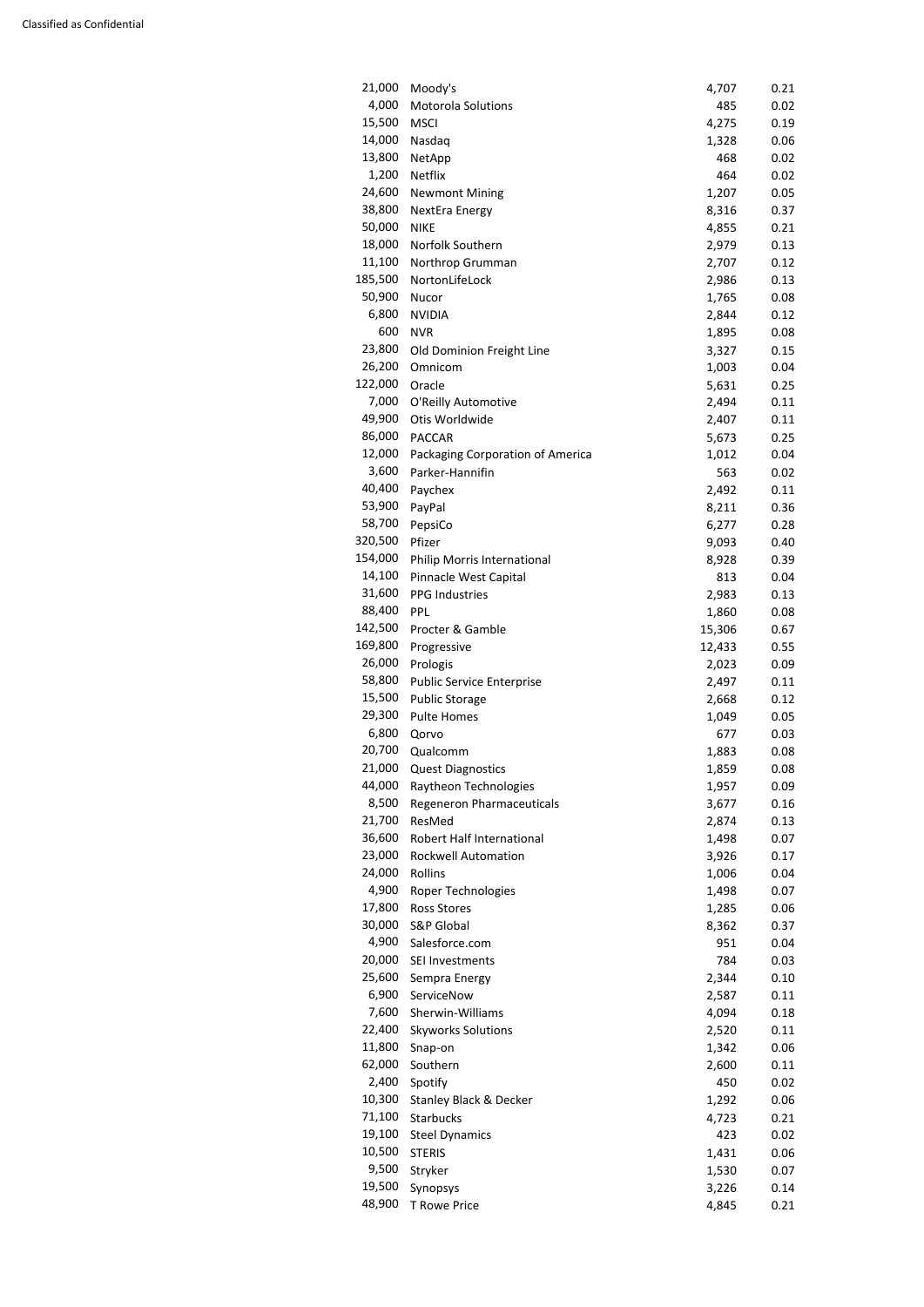|         |                                     | 1,301,757 | 57.27 |
|---------|-------------------------------------|-----------|-------|
| 37,400  | Zoetis                              | 4,782     | 0.21  |
| 9,600   | Zimmer Biomet                       | 1,011     | 0.04  |
| 3,800   | Zebra Technologies                  | 742       | 0.03  |
| 24,000  | Yum! Brands                         | 1,695     | 0.07  |
| 21,300  | Xylem                               | 1,386     | 0.06  |
| 23,400  | Xilinx                              | 1,887     | 0.08  |
| 51,100  | <b>Xcel Energy</b>                  | 2,727     | 0.12  |
| 8,000   | <b>WW Grainger</b>                  | 2,207     | 0.10  |
| 5,300   | <b>Willis Towers Watson</b>         | 856       | 0.04  |
| 11,500  | Whirlpool                           | 1,635     | 0.07  |
| 132,500 | <b>Western Union</b>                | 2,193     | 0.10  |
| 13,000  | <b>West Pharmaceutical Services</b> | 2,762     | 0.12  |
| 8,300   | Waters                              | 1,256     | 0.06  |
| 78,900  | Walmart                             | 8,536     | 0.38  |
| 98,600  | <b>Walgreens Boots Alliance</b>     | 2,739     | 0.12  |
| 8,500   | <b>Vulcan Materials</b>             | 891       | 0.04  |
| 19,500  | <b>Vornado Realty Trust</b>         | 508       | 0.02  |
| 85,000  | Visa                                | 13,123    | 0.58  |
|         | 12,500 Vertex Pharmaceuticals       | 2,627     | 0.12  |
| 249,800 | <b>Verizon Communications</b>       | 11,485    | 0.51  |
| 12,600  | <b>Verisk Analytics</b>             | 1,803     | 0.08  |
| 13,000  | VeriSign                            | 2,060     | 0.09  |
| 7,400   | Veeva Systems                       | 1,609     | 0.07  |
|         | 13,600 Varian Medical Systems       | 1,809     | 0.08  |
|         | 4,000 Vail Resorts                  | 662       | 0.03  |
| 61,000  | UnitedHealth                        | 14,685    | 0.65  |
| 58,100  | United Parcel Service 'B' shares    | 7,489     | 0.33  |
| 31,500  | <b>Union Pacific</b>                | 4,795     | 0.21  |
| 3,700   | <b>Tyler Technologies</b>           | 995       | 0.04  |
| 25,000  | Trimble                             | 941       | 0.04  |
| 10,500  | TransUnion                          | 683       | 0.03  |
| 50,000  | <b>Trane Technologies</b>           | 4,689     | 0.21  |
| 30,000  | <b>Tractor Supply</b>               | 3,323     | 0.15  |
| 25,600  | T-Mobile                            | 2,263     | 0.10  |
| 102,300 | <b>TJX</b>                          | 4,401     | 0.19  |
| 15,700  | Tiffany                             | 1,407     | 0.06  |
| 21,000  | Thermo Fisher Scientific            | 7,164     | 0.31  |
| 64,000  | Texas Instruments                   | 7,064     | 0.31  |
| 20,700  | Teradyne                            | 1,272     | 0.06  |
| 3,300   | Teleflex                            | 868       | 0.04  |
| 45,100  | <b>TE Connectivity</b>              | 3,409     | 0.15  |
| 89,400  | Target                              | 10,879    | 0.48  |
| 12,300  | Take-Two Interactive Software       | 1,571     | 0.07  |
|         |                                     |           |       |

| Total value of investments<br>2,254,577     | 99.19 |
|---------------------------------------------|-------|
| 18.469<br>Net other assets                  | 0.81  |
| 2,273,046 100.00<br><b>Total net assets</b> |       |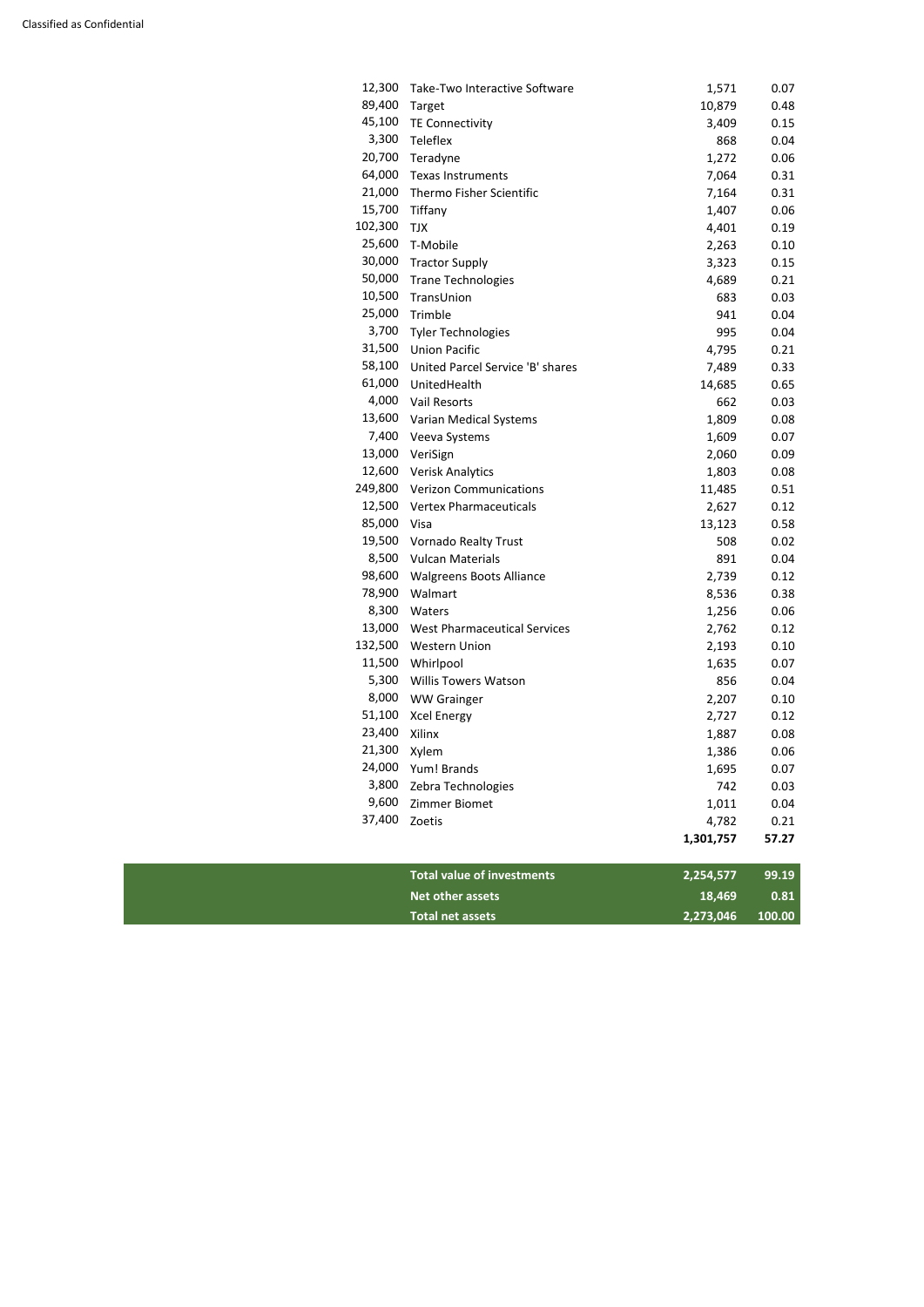# **LGPS Central Global Active Investment Grade Corporate Bond Multi Manager Fund**

#### **Portfolio Statement**

| HOLDING/                                                   | <b>INVESTMENT</b>                                         | <b>MARKET</b>   | % OF          |
|------------------------------------------------------------|-----------------------------------------------------------|-----------------|---------------|
| <b>NOMINAL VALUE</b>                                       |                                                           | <b>VALUE</b>    | <b>NET</b>    |
|                                                            |                                                           | £'000           | <b>ASSETS</b> |
| <b>DEBT SECURITIES 95.33% (97.37%)</b>                     |                                                           |                 |               |
| Corporate Bonds 90.42% (90.04%)<br>Australia 2.12% (1.53%) |                                                           |                 |               |
| GBP 8,235,000                                              | BHP Billiton Finance 4.30% 25/09/2042                     | 11,963          | 0.78          |
| GBP 3,452,000                                              | BHP Billiton Finance 6.50% 22/10/2077                     | 3,767           | 0.24          |
| EUR 6,500,000                                              | Glencore Finance 1.125% 10/03/2028                        | 5,840           | 0.38          |
| GBP 2,240,000                                              | Glencore Finance 3.125% 26/03/2026                        | 2,362           | 0.15          |
| USD 11,100,000                                             | QBE Insurance 5.25% 31/12/2049                            | 8,758           | 0.57          |
|                                                            |                                                           | 32,690          | 2.12          |
| Belgium 2.29% (2.27%)                                      |                                                           |                 |               |
| EUR 1,000,000                                              | Anheuser-Busch InBev 2.125% 12/02/2027                    | 1,013           | 0.07          |
| GBP 5,500,000                                              | Anheuser-Busch InBev 2.85% 25/05/2037                     | 5,993           | 0.39          |
| USD 4,464,000                                              | Anheuser-Busch InBev 4.90% 01/02/2046                     | 4,258           | 0.28          |
| GBP 4,840,000                                              | Anheuser-Busch InBev 9.75% 30/07/2024                     | 6,482           | 0.42          |
| EUR 14,700,000                                             | Elia 0.875% 28/04/2030                                    | 13,903          | 0.90          |
| EUR 3,600,000                                              | Elia 1.50% 05/09/2028                                     | 3,557           | 0.23          |
|                                                            |                                                           | 35,206          | 2.29          |
| Canada 1.59% (1.18%)                                       |                                                           |                 |               |
| USD 7,445,000                                              | Bank of Nova Scotia 4.65% 31/12/2049                      | 5,582           | 0.36          |
| USD 4,400,000                                              | Bank of Nova Scotia 4.90% 31/12/2049                      | 3,523           | 0.23          |
| USD 3,960,000                                              | Canadian Natural Resources 2.05% 15/07/2025               | 3,126           | 0.20          |
| USD 7,145,000                                              | Cenovus Energy 4.25% 15/04/2027                           | 4,997           | 0.33          |
| USD 5,405,000                                              | Emera 3.55% 15/06/2026                                    | 4,668           | 0.30          |
|                                                            | USD 3,365,000 Liberty Utilities Finance1 2.05% 15/09/2030 | 2,566           | 0.17          |
|                                                            |                                                           | 24,462          | 1.59          |
| Denmark 0.44% (0.24%)                                      |                                                           |                 |               |
| GBP 5,000,000                                              | Danske Bank 2.25% 14/01/2028                              | 5,073           | 0.33          |
| EUR 790,000                                                | Danske Bank 2.50% 21/06/2029                              | 746             | 0.05          |
| EUR 890,000                                                | Orsted 1.50% 26/11/2029                                   | 897             | 0.06          |
|                                                            |                                                           | 6,716           | 0.44          |
| Finland 0.21% (0.00%)                                      |                                                           |                 |               |
| EUR 3,600,000                                              | SATO 1.375% 24/02/2028                                    | 3,261           | 0.21          |
| France 7.02% (7.80%)                                       |                                                           |                 |               |
| GBP 4,311,000                                              | AXA 5.625% 16/01/2054                                     | 5,323           | 0.35          |
| GBP 1,000,000                                              | Banque Federative du Credit Mutuel 1.25% 05/12/2025       | 1,023           | 0.07          |
| GBP 9,000,000                                              | BNP Paribas 1.875% 14/12/2027                             | 9,183           | 0.60          |
| USD 4,165,000                                              | BNP Paribas 2.219% 09/06/2026                             | 3,322           | 0.22          |
| USD 1,086,000                                              | BNP Paribas 2.219% 09/06/2026                             | 866             | 0.06          |
| GBP 5,200,000                                              | BNP Paribas 3.375% 23/01/2026                             | 5,712           | 0.37          |
| GBP 1,500,000                                              | BNP Paribas 5.75% 24/01/2022                              | 1,595           | 0.10          |
| GBP 3,000,000                                              | BPCE 1.375% 23/12/2026                                    | 3,063           | 0.20          |
| GBP 4,800,000                                              | Credit Agricole 7.50% 31/12/2049                          | 5,402           | 0.35          |
| EUR 9,400,000                                              | Danone 1.75% 31/12/2049                                   | 8,531           | 0.55          |
| GBP 6,300,000                                              | Electricite de France 6.00% 31/12/2049                    | 6,784           | 0.44          |
| GBP 1,550,000                                              | Engie 5.00% 01/10/2060                                    | 2,918           | 0.19          |
| GBP 6,300,000<br>EUR 13,500,000                            | Engie 6.125% 11/02/2021<br>Lagardere 2.125% 16/10/2026    | 6,427<br>10,952 | 0.42<br>0.71  |
| EUR 600,000                                                | Orange 2.00% 15/01/2029                                   | 620             | 0.04          |
| GBP 4,600,000                                              | Orange 5.375% 22/11/2050                                  | 7,740           | 0.50          |
| GBP 3,100,000                                              | Orange 5.625% 23/01/2034                                  | 4,523           | 0.29          |
| GBP 3,000,000                                              | RCI Banque 1.875% 08/11/2022                              | 2,990           | 0.19          |
| EUR 5,400,000                                              | Total Capital International 1.491% 08/04/2027             | 5,302           | 0.34          |
| GBP 2,000,000                                              | Total Capital International 1.66% 22/07/2026              | 2,108           | 0.14          |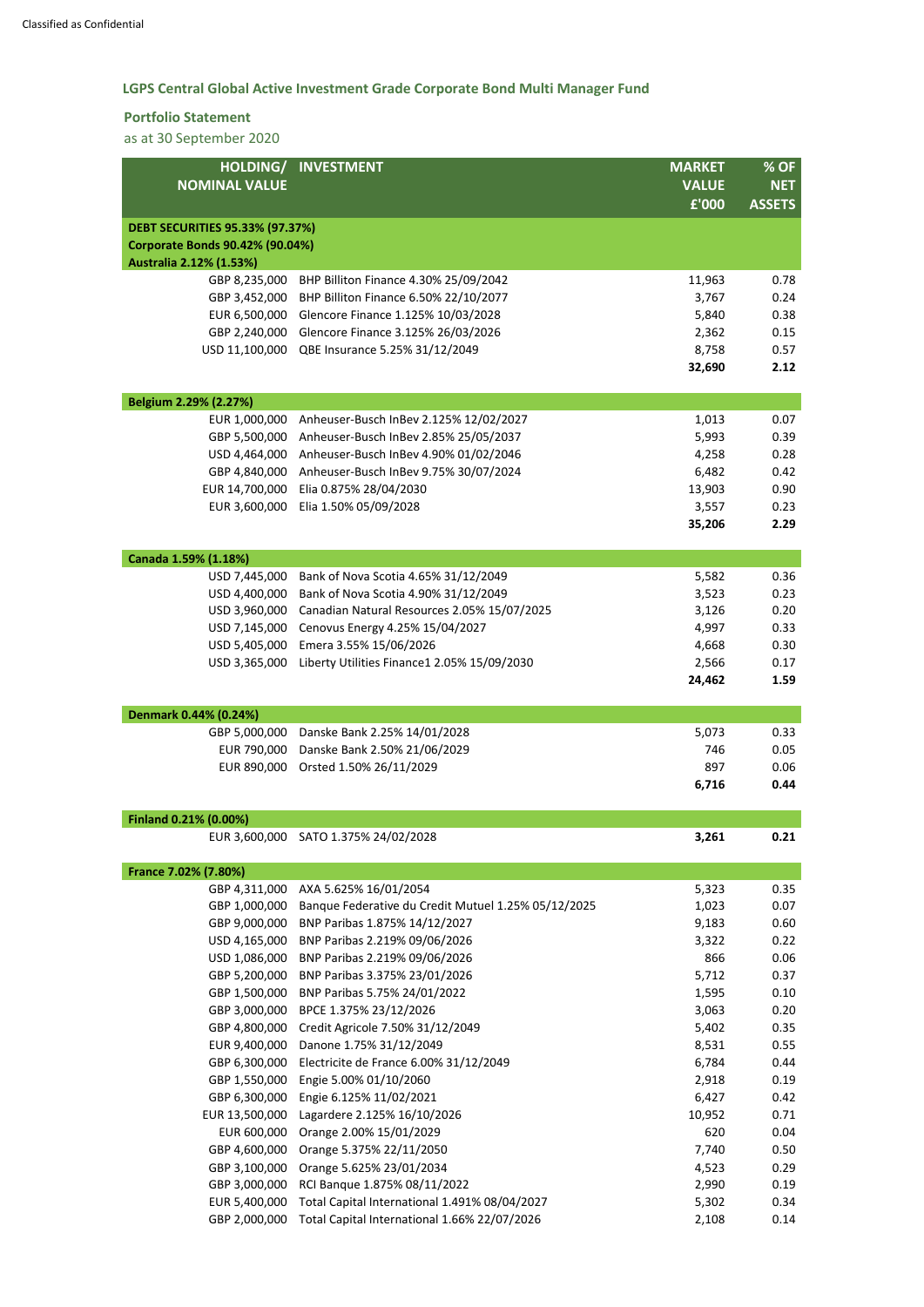| USD 1,572,000 Total Capital International 2.829% 10/01/2030   | 1,346   | 0.09 |
|---------------------------------------------------------------|---------|------|
| EUR 2,000,000 Unibail-Rodamco-Westfield 2.125% 31/12/2049     | 1,619   | 0.11 |
| GBP 10,559,000 Westfield America Management 2.625% 30/03/2029 | 10,686  | 0.69 |
|                                                               | 108,035 | 7.02 |

| Germany 9.38% (9.94%) |                                                |         |      |
|-----------------------|------------------------------------------------|---------|------|
| GBP 1,900,000         | Allianz Finance II 4.50% 13/03/2043            | 2,993   | 0.20 |
| GBP 2,500,000         | Aroundtown 3.00% 16/10/2029                    | 2,556   | 0.17 |
| GBP 5,215,000         | Aroundtown 3.625% 10/04/2031                   | 5,569   | 0.36 |
| GBP 16,400,000        | Aroundtown 4.75% 31/12/2049                    | 16,482  | 1.07 |
| EUR 100,000           | Bayer 0.75% 06/01/2027                         | 92      | 0.01 |
| EUR 1,500,000         | Bayer 3.125% 12/11/2079                        | 1,370   | 0.09 |
| EUR 23,100,000        | Bayer 3.125% 12/11/2079                        | 21,093  | 1.37 |
| USD 6,825,000         | Bayer US Finance II 4.375% 15/12/2028          | 6,199   | 0.40 |
| USD 3,015,000         | BMW US Capital 3.90% 09/04/2025                | 2,606   | 0.17 |
| EUR 1,430,000         | Deutsche Bank 1.375% 10/06/2026                | 1,352   | 0.09 |
| GBP 3,000,000         | Deutsche Bank 1.75% 16/12/2021                 | 3,002   | 0.20 |
| GBP 1,700,000         | Deutsche Telekom 2.25% 13/04/2029              | 1,816   | 0.12 |
| EUR 2,359,000         | E.ON 0.625% 07/11/2031                         | 2,159   | 0.14 |
| GBP 2,400,000         | E.ON 6.375% 07/06/2032                         | 3,580   | 0.23 |
| GBP 1,450,000         | E.ON 6.75% 27/01/2039                          | 2,487   | 0.16 |
| EUR 1,100,000         | EnBW International Finance 0.625% 17/04/2025   | 1,029   | 0.07 |
| EUR 3,626,000         | Innogy 1.625% 30/05/2026                       | 3,567   | 0.23 |
| GBP 2,050,000         | Innogy 5.625% 06/12/2023                       | 2,361   | 0.15 |
| GBP 12,800,000        | Volkswagen Financial Services 4.25% 09/10/2025 | 14,475  | 0.94 |
| EUR 5,000,000         | Volkswagen International 2.50% 31/12/2049      | 4,524   | 0.29 |
| EUR 30,900,000        | Volkswagen International 2.70% 31/12/2049      | 27,928  | 1.81 |
| EUR 4,900,000         | Volkswagen International 3.375% 31/12/2049     | 4,475   | 0.29 |
| GBP 8,300,000         | Volkswagen International 4.125% 17/11/2031     | 9,870   | 0.64 |
| EUR 210,000           | Volkswagen Leasing 1.375% 20/01/2025           | 195     | 0.01 |
| USD 3,000,000         | Volkswagen of America 3.75% 13/05/2030         | 2,610   | 0.17 |
|                       |                                                | 144,390 | 9.38 |
|                       |                                                |         |      |

| Ireland 0.73% (0.67%) |                                         |        |      |
|-----------------------|-----------------------------------------|--------|------|
| USD 11,210,000        | AerCap Global Aviation 3.65% 21/07/2027 | 7,943  | 0.52 |
| USD 526.000           | AerCap Global Aviation 6.50% 15/07/2025 | 439    | 0.03 |
| EUR 200.000           | Bank of Ireland 2.375% 14/10/2029       | 179    | 0.01 |
| USD 200,000           | Bank of Ireland 4.125% 19/09/2027       | 154    | 0.01 |
| EUR 1,425,000         | Ryanair 1.875% 17/06/2021               | 1,295  | 0.08 |
| EUR 1,450,000         | Ryanair 2.875% 15/09/2025               | 1,307  | 0.08 |
|                       |                                         | 11,317 | 0.73 |

| Italy 1.02% (1.88%) |                                                            |        |      |
|---------------------|------------------------------------------------------------|--------|------|
|                     | EUR 3,590,000 Assicurazioni Generali 4.596% 31/12/2049     | 3,472  | 0.22 |
|                     | GBP 3,450,000 Enel Finance International 5.625% 14/08/2024 | 4,097  | 0.27 |
|                     | GBP 300,000 Enel Finance International 5.75% 14/09/2040    | 460    | 0.03 |
| EUR 4,500,000       | UniCredit 1.00% 18/01/2023                                 | 4,105  | 0.27 |
|                     | EUR 4,130,000 UniCredit 2.731% 15/01/2032                  | 3,531  | 0.23 |
|                     |                                                            | 15,665 | 1.02 |

| Japan 0.77% (1.29%) |                                                                     |        |      |
|---------------------|---------------------------------------------------------------------|--------|------|
|                     | EUR 3,000,000 JT International Financial Services 2.375% 07/04/2081 | 2,731  | 0.18 |
|                     | GBP 5,460,000 JT International Financial Services 2.75% 28/09/2033  | 6,090  | 0.39 |
|                     | USD 3,975,000 Takeda Pharmaceutical 2.05% 31/03/2030                | 3,105  | 0.20 |
|                     |                                                                     | 11,926 | 0.77 |

| Luxembourg 0.88% (1.24%) |                                                             |        |      |
|--------------------------|-------------------------------------------------------------|--------|------|
|                          | EUR 8,800,000 Blackstone Property Partners 1.75% 12/03/2029 | 7,960  | 0.52 |
|                          | GBP 5,500,000 Logicor Financing 2.75% 15/01/2030            | 5,568  | 0.36 |
|                          |                                                             | 13,528 | 0.88 |

| <b>Netherlands 0.93% (0.57%)</b> |                                                         |       |      |
|----------------------------------|---------------------------------------------------------|-------|------|
|                                  | USD 200,000 ABN AMRO Bank 4.40% 27/03/2028              | 163   | 0.01 |
|                                  | GBP 2,300,000 Cooperatieve Rabobank UA 4.55% 30/08/2029 | 3,003 | 0.20 |
|                                  | EUR 4,200,000 CTP 2.125% 01/10/2025                     | 3,819 | 0.25 |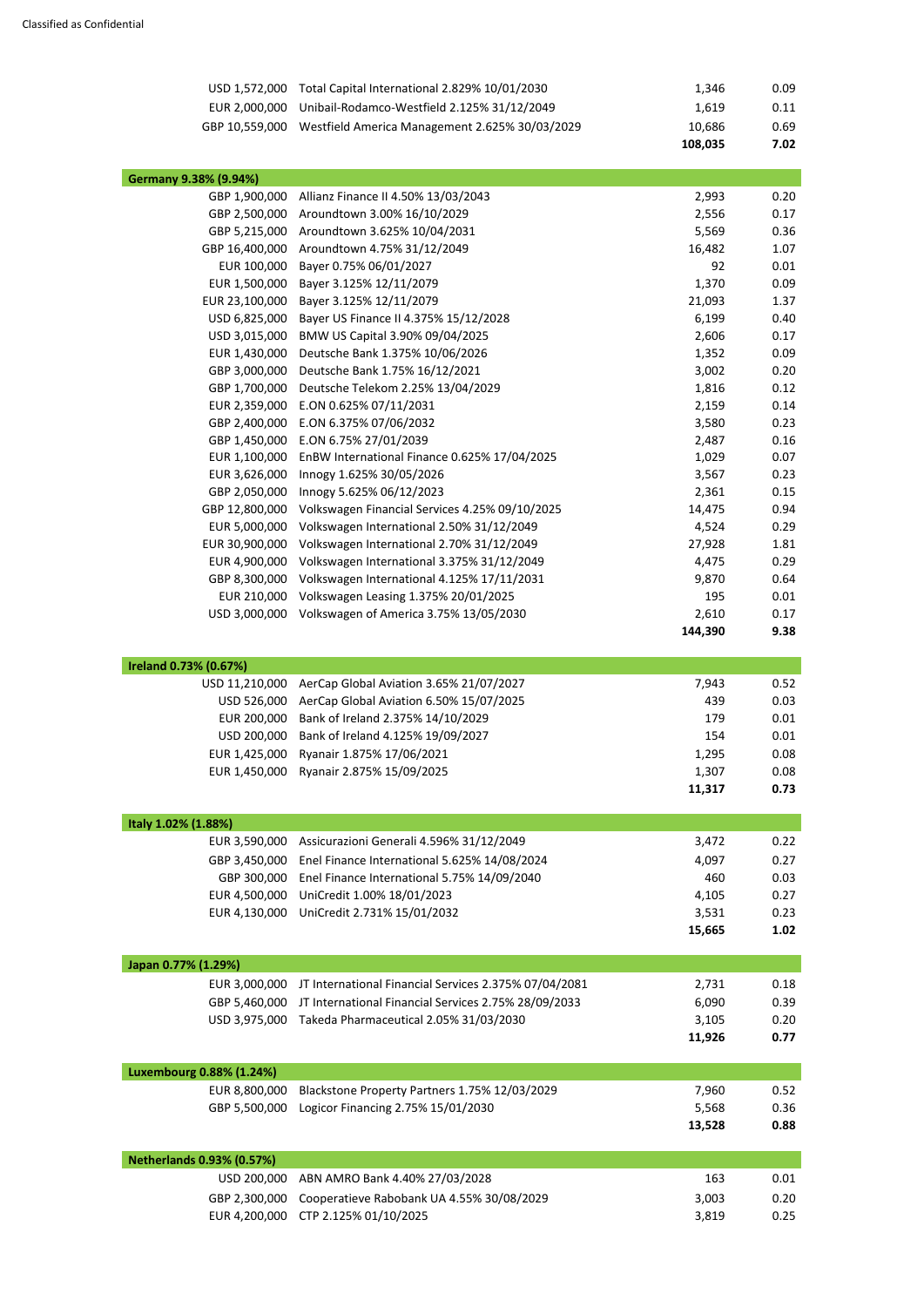| GBP 1,000,000                         | ING 3.00% 18/02/2026                              | 1,089  | 0.07 |
|---------------------------------------|---------------------------------------------------|--------|------|
| EUR 4,400,000                         | Shell International Finance 1.25% 11/11/2032      | 4,226  | 0.27 |
| EUR 2,000,000                         | Signify 2.375% 11/05/2027                         | 1,952  | 0.13 |
|                                       |                                                   | 14,252 | 0.93 |
|                                       |                                                   |        |      |
| South Africa 0.00% (0.31%)            |                                                   |        |      |
| Spain 0.83% (0.65%)                   |                                                   |        |      |
| GBP 3,000,000                         | Iberdrola Finanzas 7.375% 29/01/2024              | 3,647  | 0.24 |
| GBP 500,000                           | Telefonica Emisiones 5.289% 09/12/2022            | 549    | 0.04 |
| GBP 2,681,000                         | Telefonica Emisiones 5.375% 02/02/2026            | 3,250  | 0.21 |
| GBP 4,000,000                         | Telefonica Emisiones 5.445% 08/10/2029            | 5,262  | 0.34 |
|                                       |                                                   | 12,708 | 0.83 |
|                                       |                                                   |        |      |
| Sweden 1.06% (1.07%)                  |                                                   |        |      |
| EUR 6,975,000                         | Heimstaden Bostad 1.125% 21/01/2026               | 6,311  | 0.41 |
| EUR 4,000,000<br>EUR 6,730,000        | Heimstaden Bostad 2.125% 05/09/2023               | 3,772  | 0.24 |
|                                       | Samhallsbyggnadsbolaget i Norden 1.75% 14/01/2025 | 6,267  | 0.41 |
|                                       |                                                   | 16,350 | 1.06 |
| <b>Switzerland 1.69% (0.70%)</b>      |                                                   |        |      |
| USD 500,000                           | Argentum 5.625% 15/08/2052                        | 435    | 0.03 |
| USD 4,400,000                         | Argentum 5.75% 15/08/2050                         | 3,781  | 0.25 |
| USD 600,000                           | Cloverie 4.50% 11/09/2044                         | 490    | 0.03 |
| GBP 500,000                           | Credit Suisse 2.125% 12/09/2025                   | 516    | 0.03 |
| USD 3,460,000                         | Credit Suisse 2.193% 05/06/2026                   | 2,757  | 0.18 |
| GBP 1,000,000                         | Credit Suisse 2.75% 08/08/2025                    | 1,071  | 0.07 |
| USD 3,205,000                         | Credit Suisse 2.95% 09/04/2025                    | 2,706  | 0.18 |
| GBP 3,000,000                         | Credit Suisse 3.00% 27/05/2022                    | 3,110  | 0.20 |
| USD 6,937,000                         | Credit Suisse 4.194% 01/04/2031                   | 6,195  | 0.40 |
| USD 3,825,000                         | Credit Suisse 4.194% 01/04/2031                   | 3,416  | 0.22 |
| USD 2,000,000                         | UBS 1.008% 30/07/2024                             | 1,550  | 0.10 |
|                                       |                                                   | 26,027 | 1.69 |
|                                       |                                                   |        |      |
| <b>United Kingdom 25.30% (24.72%)</b> |                                                   |        |      |
| GBP 1,087,000                         | Anglian Water Services 2.625% 15/06/2027          | 1,097  | 0.07 |
| GBP 816,000                           | Anglian Water Services 4.50% 22/02/2026           | 900    | 0.06 |
| GBP 2,600,000                         | Annington Funding 3.685% 12/07/2034               | 3,025  | 0.20 |
| USD 1,680,000                         | AstraZeneca 1.375% 06/08/2030                     | 1,264  | 0.08 |
| GBP 15,380,000                        | Aviva 6.125% 31/12/2049                           | 16,533 | 1.07 |
| GBP 3,815,000                         | Aviva 6.875% 20/05/2058                           | 5,598  | 0.36 |
| EUR 29,435,000                        | Barclays 2.00% 07/02/2028                         | 26,489 | 1.72 |
| USD 5,210,000                         | Barclays 2.852% 07/05/2026                        | 4,192  | 0.27 |
| GBP 2,800,000                         | Barclays 3.25% 17/01/2033                         | 2,983  | 0.19 |
| USD 3,000,000                         | Barclays 7.625% 21/11/2022                        | 2,553  | 0.17 |
| USD 1,660,000                         | BAT Capital 2.726% 25/03/2031                     | 1,279  | 0.08 |

USD 1,765,000 BAT Capital 3.984% 25/09/2050 1,346 1,346 0.09 USD 390,000 BAT Capital 4.54% 15/08/2047 323 0.02 USD 3,405,000 BAT Capital 4.70% 02/04/2027 3,022 0.20 GBP 3,800,000 BAT International 2.25% 09/09/2052 2,944 2,944 0.19 GBP 12,725,000 BAT International 6.00% 24/11/2034 16,879 16,879 1.10 EUR 1,251,000 BP Capital Markets 1.573% 16/02/2027 1,215 1,215 0.08 EUR 137,000 BP Capital Markets 1.637% 26/06/2029 134 134 0.01

| EUR 4,800,000  | BP Capital Markets 3.25% 31/12/2049          | 4,471  | 0.29 |
|----------------|----------------------------------------------|--------|------|
| GBP 12,500,000 | BP Capital Markets 4.25% 31/12/2049          | 13,094 | 0.85 |
| GBP 3,510,000  | British Telecommunications 3.625% 21/11/2047 | 4,034  | 0.26 |
| GBP 2,710,000  | British Telecommunications 5.75% 07/12/2028  | 3,536  | 0.23 |
| GBP 2,400,000  | Cadent Finance 2.75% 22/09/2046              | 2,640  | 0.17 |
| GBP 2,400,000  | Centrica 4.25% 12/09/2044                    | 3,135  | 0.20 |
| GBP 1,298,000  | Centrica 4.375% 13/03/2029                   | 1,554  | 0.10 |
| GBP 2,500,000  | Compass 2.00% 03/07/2029                     | 2,658  | 0.17 |
| GBP 1,660,000  | Direct Line Insurance 4.00% 05/06/2032       | 1,829  | 0.12 |
| USD 3,430,000  | GlaxoSmithKline Capital 0.534% 01/10/2023    | 2,657  | 0.17 |
| GBP 5,665,000  | GlaxoSmithKline Capital 1.625% 12/05/2035    | 5,778  | 0.38 |
| GBP 3,440,000  | GlaxoSmithKline Capital 4.25% 18/12/2045     | 5,204  | 0.34 |
| GBP 250,500    | Great Rolling Stock 6.50% 05/04/2031         | 314    | 0.02 |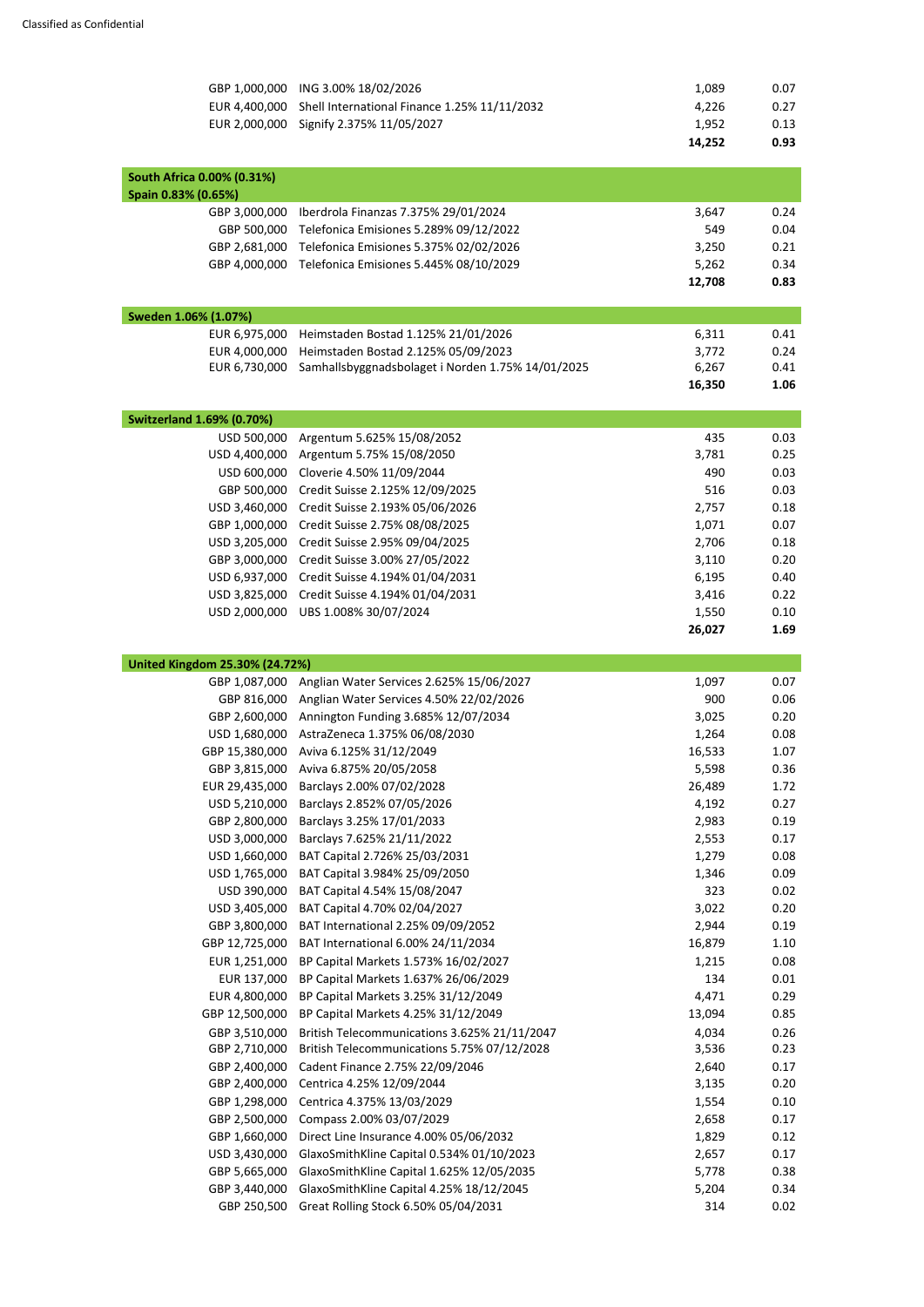| GBP 5,000,000  | Heathrow Funding 7.125% 14/02/2024                                                                          | 5,557   | 0.36  |
|----------------|-------------------------------------------------------------------------------------------------------------|---------|-------|
| USD 3,859,000  | HSBC 1.645% 18/04/2026                                                                                      | 2,974   | 0.19  |
| USD 2,740,000  | HSBC 2.013% 22/09/2028                                                                                      | 2,101   | 0.14  |
| GBP 5,500,000  | HSBC 3.00% 29/05/2030                                                                                       | 5,859   | 0.38  |
| GBP 5,160,000  | HSBC 5.875% 31/12/2049                                                                                      | 5,201   | 0.34  |
| GBP 2,000,000  | HSBC 6.00% 29/03/2040                                                                                       | 2,683   | 0.17  |
| GBP 3,250,000  | HSBC 7.00% 07/04/2038                                                                                       | 4,754   | 0.31  |
| USD 640,000    | Imperial Brands Finance 3.50% 26/07/2026                                                                    | 536     | 0.03  |
| GBP 15,830,000 | Imperial Brands Finance 4.875% 07/06/2032                                                                   | 19,026  | 1.24  |
| GBP 500,000    | Imperial Brands Finance 5.50% 28/09/2026                                                                    | 603     | 0.04  |
| GBP 8,690,000  | InterContinental Hotels 2.125% 24/08/2026                                                                   | 8,164   | 0.53  |
| GBP 2,079,000  | John Lewis 4.25% 18/12/2034                                                                                 | 1,824   | 0.12  |
| GBP 5,850,000  | John Lewis 6.125% 21/01/2025                                                                                | 6,223   | 0.40  |
| GBP 5,000,000  | Lloyds Bank 9.625% 06/04/2023                                                                               | 5,995   | 0.39  |
| EUR 2,323,000  | Lloyds Banking 0.50% 12/11/2025                                                                             | 2,097   | 0.14  |
| GBP 8,343,000  | Lloyds Banking 1.875% 15/01/2026                                                                            | 8,416   | 0.55  |
| USD 5,310,000  | Lloyds Banking 3.87% 09/07/2025                                                                             | 4,470   | 0.29  |
| GBP 10,500,000 | Lloyds Bankorate Markets 1.50% 23/06/2023                                                                   | 10,642  | 0.69  |
| GBP 3,000,000  | M&G 6.34% 19/12/2063                                                                                        | 3,658   | 0.24  |
| GBP 3,300,000  | National Express 2.50% 11/11/2023                                                                           | 3,341   | 0.22  |
| GBP 6,810,000  | National Grid Electricity Transmission 2.00% 16/09/2038                                                     | 7,244   | 0.47  |
| GBP 1,300,000  | National Grid Electricity Transmission 2.75% 06/02/2035                                                     | 1,517   | 0.10  |
|                |                                                                                                             |         |       |
| GBP 100,000    | National Grid Electricity Transmission 4.00% 08/06/2027                                                     | 120     | 0.01  |
| USD 3,740,000  | Nationwide Building Society 1.00% 28/08/2025                                                                | 2,863   | 0.19  |
| EUR 2,188,000  | Nationwide Building Society 1.25% 03/03/2025                                                                | 2,093   | 0.14  |
| GBP 300,000    | Nationwide Building Society 5.875% 31/12/2049                                                               | 308     | 0.02  |
| USD 3,184,000  | Natwest 3.073% 22/05/2028                                                                                   | 2,588   | 0.17  |
| GBP 1,917,000  | Natwest 3.125% 28/03/2027                                                                                   | 2,045   | 0.13  |
| GBP 6,850,000  | Natwest 3.622% 14/08/2030                                                                                   | 7,151   | 0.46  |
| GBP 5,035,000  | NGG Finance 5.625% 18/06/2073                                                                               | 5,676   | 0.37  |
| GBP 7,000,000  | Northern Powergrid Northeast 1.875% 16/06/2062                                                              | 7,307   | 0.47  |
| GBP 1,160,000  | Pension Insurance 4.625% 07/05/2031                                                                         | 1,263   | 0.08  |
| GBP 5,476,000  | Principality Building Society 2.375% 23/11/2023                                                             | 5,621   | 0.37  |
| GBP 13,410,000 | Rolls-Royce 3.375% 18/06/2026                                                                               | 12,237  | 0.79  |
| EUR 199,000    | Royal Bank of Scotland 0.75% 15/11/2025                                                                     | 179     | 0.01  |
| EUR 1,283,000  | Royal Bank of Scotland 2.00% 04/03/2025                                                                     | 1,209   | 0.08  |
| GBP 3,000,000  | Royal Bank of Scotland 2.875% 19/09/2026                                                                    | 3,165   | 0.21  |
| GBP 4,000,000  | Severn Trent Utilities Finance 2.00% 02/06/2040                                                             | 4,201   | 0.27  |
| GBP 1,000,000  | Sky 6.00% 21/05/2027                                                                                        | 1,325   | 0.09  |
| GBP 4,175,000  | Southern Electric Power Distribution 4.625% 20/02/2037                                                      | 5,856   | 0.38  |
| GBP 1,000,000  | Southern Electric Power Distribution 5.50% 07/06/2032                                                       | 1,426   | 0.09  |
| EUR 1,400,000  | SSE 1.75% 16/04/2030                                                                                        | 1,373   | 0.09  |
| GBP 9,840,000  | SSE 3.74% 31/12/2049                                                                                        | 10,072  | 0.65  |
| GBP 3,040,000  | SSE 5.875% 22/09/2022                                                                                       | 3,351   | 0.22  |
|                |                                                                                                             |         |       |
| GBP 3,350,000  | Tescoorate Treasury Services 2.75% 27/04/2030                                                               | 3,552   | 0.23  |
| EUR 10,000,000 | Virgin Money UK 2.875% 24/06/2025                                                                           | 9,207   | 0.60  |
| GBP 3,000,000  | Virgin Money UK 5.125% 11/12/2030                                                                           | 3,001   | 0.20  |
| GBP 5,035,000  | Virgin Money UK 7.875% 14/12/2028                                                                           | 5,465   | 0.36  |
| EUR 1,337,000  | Vodafone 0.50% 30/01/2024                                                                                   | 1,230   | 0.08  |
| GBP 4,000,000  | Vodafone 3.00% 12/08/2056                                                                                   | 4,182   | 0.27  |
| GBP 2,000,000  | Vodafone 3.375% 08/08/2049                                                                                  | 2,258   | 0.15  |
| USD 1,085,000  | Vodafone 4.375% 19/02/2043                                                                                  | 976     | 0.06  |
| GBP 2,100,000  | Vodafone 5.90% 26/11/2032                                                                                   | 3,062   | 0.20  |
| GBP 200,000    | Western Power Distribution East Midlands 1.75% 09/09/2031<br>Western Power Distribution West Midlands 5.75% | 207     | 0.01  |
| GBP 7,890,000  | 16/04/2032                                                                                                  | 11,404  | 0.74  |
| GBP 1,477,000  | Yorkshire Building Society 3.375% 13/09/2028                                                                | 1,550   | 0.10  |
| GBP 5,700,000  | Yorkshire Building Society 3.50% 21/04/2026                                                                 | 6,366   | 0.41  |
|                |                                                                                                             | 389,454 | 25.30 |

| United States 34.16% (33.98%) |                                                                 |       |      |  |
|-------------------------------|-----------------------------------------------------------------|-------|------|--|
|                               | USD 3,079,000 AbbVie 4.25% 21/11/2049                           | 2,827 | 0.18 |  |
|                               | USD 2,865,000 Activision Blizzard 1.35% 15/09/2030              | 2,166 | 0.14 |  |
|                               | USD 1,845,000 Alexandria Real Estate Equities 1.875% 01/02/2033 | 1,398 | 0.09 |  |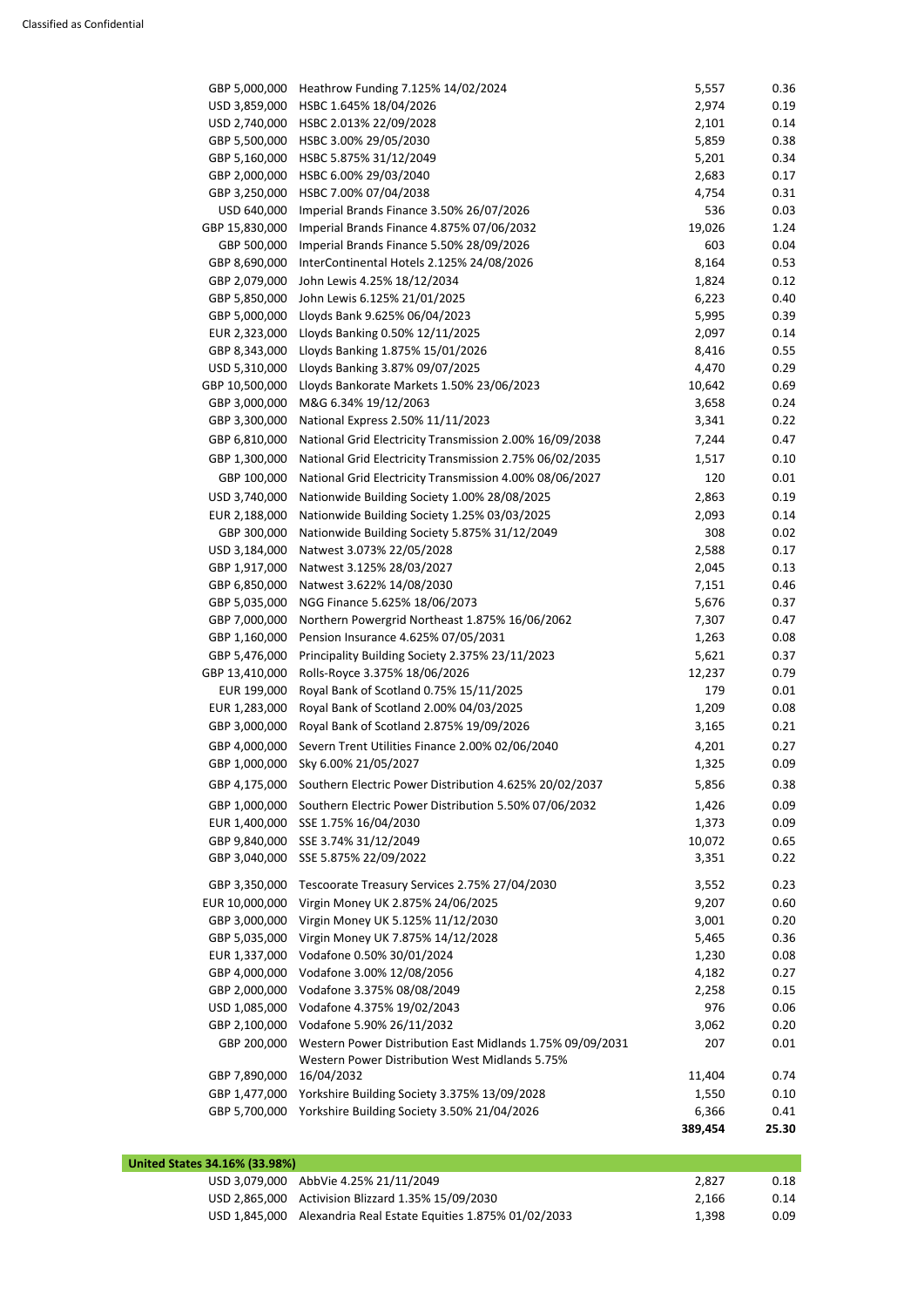| USD 3,000,000  | Altria 2.35% 06/05/2025                              | 2,452  | 0.16 |
|----------------|------------------------------------------------------|--------|------|
| USD 3,000,000  | Altria 3.40% 06/05/2030                              | 2,532  | 0.16 |
| USD 3,585,000  | Altria 4.80% 14/02/2029                              | 3,290  | 0.21 |
| USD 2,000,000  | Amazon.com 2.50% 03/06/2050                          | 1,578  | 0.10 |
| USD 3,023,000  | American Express 3.40% 22/02/2024                    | 2,542  | 0.17 |
| USD 6,775,000  | American International 4.20% 01/04/2028              | 6,077  | 0.39 |
| EUR 7,400,000  | American Tower 0.50% 15/01/2028                      | 6,642  | 0.43 |
|                | Amgen 2.20% 21/02/2027                               | 3,647  |      |
| USD 4,450,000  |                                                      |        | 0.24 |
| USD 5,700,000  | Anthem 2.25% 15/05/2030                              | 4,540  | 0.30 |
| USD 1,090,000  | Apple 2.55% 20/08/2060                               | 838    | 0.05 |
| GBP 5,527,000  | Apple 3.05% 31/07/2029                               | 6,658  | 0.43 |
| GBP 1,450,000  | Apple 3.60% 31/07/2042                               | 2,110  | 0.14 |
| USD 7,180,000  | Ares Capital 4.25% 01/03/2025                        | 5,747  | 0.37 |
| EUR 11,700,000 | AT&T 1.60% 19/05/2028                                | 11,232 | 0.73 |
| EUR 1,255,000  | AT&T 1.80% 05/09/2026                                | 1,223  | 0.08 |
| USD 3,770,000  | AT&T 3.55% 15/09/2055                                | 2,826  | 0.18 |
| USD 2,530,000  | AT&T 3.65% 01/06/2051                                | 1,974  | 0.13 |
| GBP 5,000,000  | AT&T 4.375% 14/09/2029                               | 6,034  | 0.39 |
| GBP 1,500,000  | AT&T 4.875% 01/06/2044                               | 2,006  | 0.13 |
| USD 5,965,000  | AT&T 5.45% 01/03/2047                                | 5,979  | 0.39 |
| GBP 2,400,000  | AT&T 7.00% 30/04/2040                                | 3,904  | 0.25 |
|                | Baker Hughes a GE Co/ Baker Hughes Co-Obligor 4.486% |        |      |
| USD 2,300,000  | 01/05/2030                                           | 2,022  | 0.13 |
| USD 2,505,000  | Bank of America 2.592% 29/04/2031                    | 2,061  | 0.13 |
| USD 8,933,000  | Bank of America 3.559% 23/04/2027                    | 7,718  | 0.50 |
| USD 2,650,000  | Bank of America 4.083% 20/03/2051                    | 2,538  | 0.17 |
| USD 685,000    | Bank of America 4.183% 25/11/2027                    | 607    | 0.04 |
| GBP 400,000    | Bank of America 7.00% 31/07/2028                     | 567    | 0.04 |
|                | GBP 4,550,000 Bank of America 8.125% 02/06/2028      | 6,521  | 0.42 |
| USD 4,500,000  | Becton Dickinson and 2.823% 20/05/2030               | 3,754  | 0.24 |
| GBP 6,211,000  | Berkshire Hathaway 2.375% 19/06/2039                 | 6,970  | 0.45 |
| GBP 2,100,000  | Berkshire Hathaway 2.625% 19/06/2059                 | 2,550  | 0.17 |
| USD 3,000,000  | Boeing 5.04% 01/05/2027                              | 2,555  | 0.17 |
| USD 1,265,000  | Boeing 5.93% 01/05/2060                              | 1,211  | 0.08 |
| USD 499,000    | Boston Properties 3.25% 30/01/2031                   | 416    | 0.03 |
| USD 1,000,000  | BP Capital Markets 3.937% 21/09/2028                 | 901    | 0.06 |
| USD 2,000,000  | Broadcom 2.25% 15/11/2023                            | 1,608  | 0.10 |
| USD 4,000,000  | Broadcom 3.15% 15/11/2025                            | 3,351  | 0.22 |
| USD 2,125,000  | Broadcom 4.15% 15/11/2030                            | 1,846  | 0.12 |
| USD 3,130,000  | Broadcom 4.70% 15/04/2025                            | 2,751  | 0.18 |
| USD 3,000,000  | Burlington Northern Santa Fe 3.05% 15/02/2051        | 2,555  | 0.17 |
| USD 3,081,000  | Capital One Financial 3.20% 30/01/2023               | 2,516  | 0.16 |
| USD 1,989,000  | Capital One Financial 3.65% 11/05/2027               | 1,705  | 0.11 |
| USD 3,350,000  | Charter Communications 2.80% 01/04/2031              | 2,695  | 0.18 |
| USD 3,755,000  | Charter Communications 4.80% 01/03/2050              | 3,303  | 0.21 |
| USD 2,000,000  | Chevron 2.978% 11/05/2040                            | 1,670  | 0.11 |
|                |                                                      |        |      |
| USD 1,500,000  | Chevron Phillips Chemical 5.125% 01/04/2025          | 1,365  | 0.09 |
| USD 3,000,000  | Cigna 3.75% 15/07/2023                               | 2,515  | 0.16 |
| USD 6,735,000  | Cigna 4.375% 15/10/2028                              | 6,197  | 0.40 |
| GBP 2,000,000  | Citigroup 1.75% 23/10/2026                           | 2,058  | 0.13 |
| GBP 2,255,000  | Citigroup 2.75% 24/01/2024                           | 2,383  | 0.16 |
| USD 5,329,000  | Citigroup 2.876% 24/07/2023                          | 4,277  | 0.28 |
| USD 1,355,000  | Citigroup 3.887% 10/01/2028                          | 1,186  | 0.08 |
| USD 3,000,000  | Citigroup 4.412% 31/03/2031                          | 2,782  | 0.18 |
| GBP 9,165,000  | Citigroup 4.50% 03/03/2031                           | 11,160 | 0.73 |
| GBP 3,428,000  | Citigroup 5.875% 01/07/2024                          | 3,973  | 0.26 |
| USD 7,470,000  | Clecoorate 3.375% 15/09/2029                         | 5,860  | 0.38 |
| GBP 600,000    | Comcast 1.50% 20/02/2029                             | 613    | 0.04 |
| GBP 1,230,000  | Comcast 1.875% 20/02/2036                            | 1,266  | 0.08 |
| USD 3,021,000  | Comcast 4.95% 15/10/2058                             | 3,348  | 0.22 |
| GBP 2,800,000  | Comcast 5.50% 23/11/2029                             | 3,829  | 0.25 |
| USD 1,570,000  | Commonwealth Edison 4.00% 01/03/2049                 | 1,499  | 0.10 |
| USD 3,000,000  | Constellation Brands 2.875% 01/05/2030               | 2,506  | 0.16 |
| USD 2,070,000  | CVS Health 2.70% 21/08/2040                          | 1,526  | 0.10 |
| USD 3,075,000  | CVS Health 3.00% 15/08/2026                          | 2,604  | 0.17 |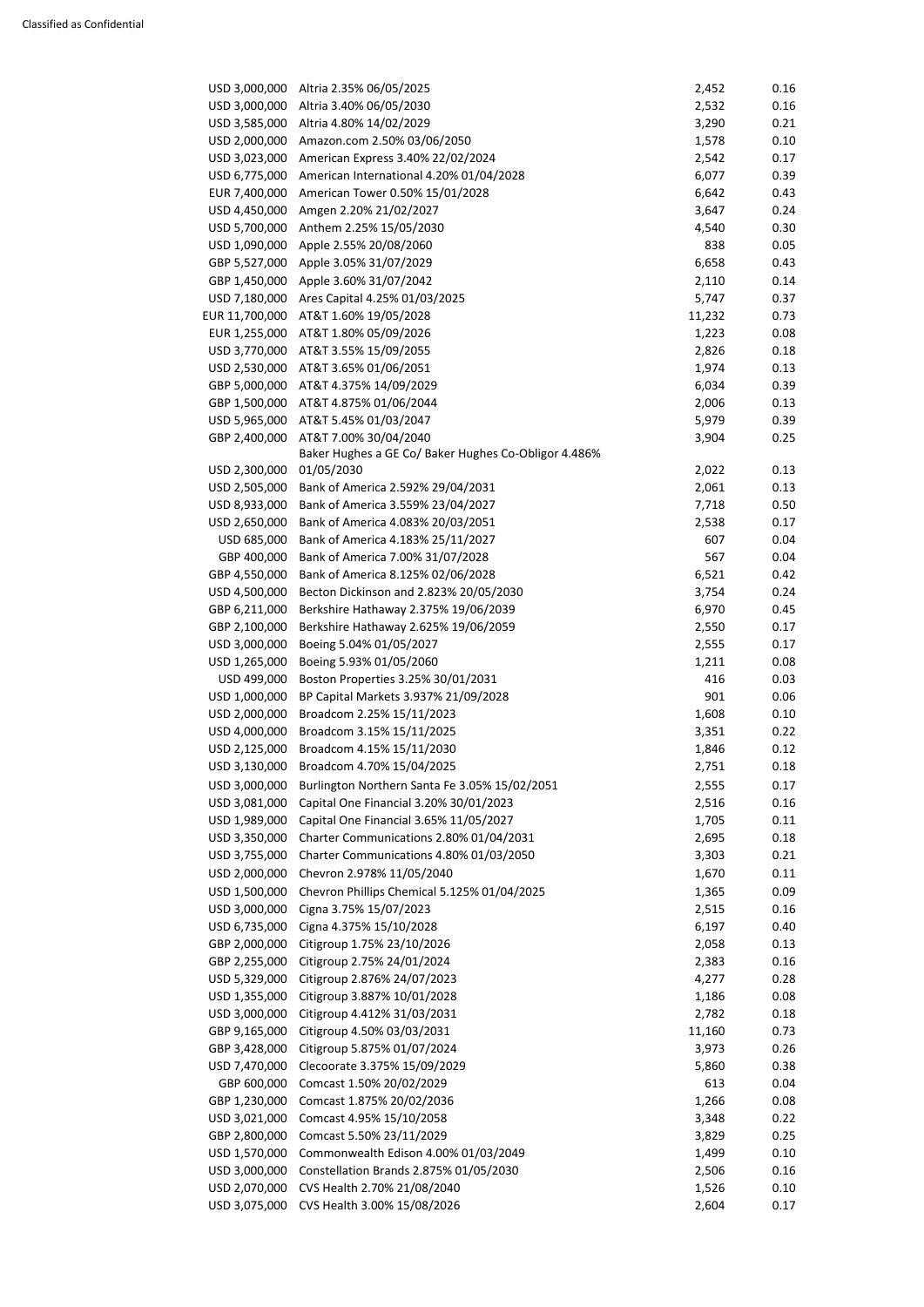| USD 6,675,000  | CVS Health 4.30% 25/03/2028                              | 6,043  | 0.39 |
|----------------|----------------------------------------------------------|--------|------|
| USD 2,630,000  | CVS Health 5.05% 25/03/2048                              | 2,597  | 0.17 |
| USD 2,000,000  | Deere 3.75% 15/04/2050                                   | 1,939  | 0.13 |
| USD 145,000    | Dell International 4.90% 01/10/2026                      | 127    | 0.01 |
| EUR 5,500,000  | Digital Dutch Finco 1.00% 15/01/2032                     | 4,927  | 0.32 |
| EUR 128,000    | Discovery Communications 1.90% 19/03/2027                | 121    | 0.01 |
| GBP 6,403,000  | Discovery Communications 2.50% 20/09/2024                | 6,631  | 0.43 |
| USD 1,000,000  | Discovery Communications 4.65% 15/05/2050                | 887    | 0.06 |
| USD 3,345,000  | Discovery Communications 4.90% 11/03/2026                | 3,022  | 0.20 |
| USD 6,965,000  | Dollar Tree 4.20% 15/05/2028                             | 6,336  | 0.41 |
| USD 1,039,000  | DR Horton 2.60% 15/10/2025                               | 862    | 0.06 |
| USD 1,196,000  | DTE Electric 3.95% 01/03/2049                            | 1,167  | 0.08 |
| USD 2,800,000  | DTE Energy 1.05% 01/06/2025                              | 2,165  | 0.14 |
| USD 4,332,000  | Energy Transfer Operating 5.00% 15/05/2050               | 3,103  | 0.20 |
| USD 3,255,000  | Enterprise Products Operating 4.25% 15/02/2048           | 2,673  | 0.17 |
| EUR 2,000,000  | Equinix 2.875% 01/02/2026                                | 1,847  | 0.12 |
|                |                                                          |        |      |
| USD 638,000    | Evergy 2.90% 15/09/2029                                  | 530    | 0.03 |
| USD 1,000,000  | Exelon 4.45% 15/04/2046                                  | 939    | 0.06 |
| USD 3,950,000  | Exelon 4.70% 15/04/2050                                  | 3,886  | 0.25 |
| USD 2,020,000  | Exxon Mobil 3.452% 15/04/2051                            | 1,717  | 0.11 |
| USD 4,000,000  | Federal Realty Investment Trust 3.95% 15/01/2024         | 3,352  | 0.22 |
| GBP 100,000    | Fidelity National Information Services 2.602% 21/05/2025 | 108    | 0.01 |
| GBP 2,300,000  | Fidelity National Information Services 3.36% 21/05/2031  | 2,670  | 0.17 |
| USD 3,132,000  | Fifth Third Bancorp 2.55% 05/05/2027                     | 2,609  | 0.17 |
| USD 4,636,000  | Fiserv 3.50% 01/07/2029                                  | 4,088  | 0.27 |
| USD 4,700,000  | Fox 3.50% 08/04/2030                                     | 4,109  | 0.27 |
| USD 3,027,000  | Fox 5.576% 25/01/2049                                    | 3,234  | 0.21 |
|                | USD 3,300,000 General Electric 3.45% 01/05/2027          | 2,703  | 0.18 |
| USD 5,200,000  | General Electric 3.625% 01/05/2030                       | 4,166  | 0.27 |
| USD 4,000,000  | General Electric 5.875% 14/01/2038                       | 3,618  | 0.24 |
| EUR 2,280,000  | General Motors Financial 0.85% 26/02/2026                | 1,956  | 0.13 |
| EUR 11,300,000 | General Motors Financial 1.694% 26/03/2025               | 10,295 | 0.67 |
|                |                                                          | 2,534  | 0.16 |
| USD 3,000,000  | General Motors Financial 5.10% 17/01/2024                |        |      |
| USD 4,020,000  | Gilead Sciences 0.75% 29/09/2023                         | 3,116  | 0.20 |
| USD 6,615,000  | Gilead Sciences 1.20% 01/10/2027                         | 5,132  | 0.33 |
| USD 10,196,000 | Goldman Sachs 3.814% 23/04/2029                          | 8,976  | 0.58 |
| USD 2,500,000  | Goldman Sachs 4.00% 03/03/2024                           | 2,127  | 0.14 |
| GBP 7,790,000  | Goldman Sachs 4.25% 29/01/2026                           | 8,958  | 0.58 |
| GBP 800,000    | Goldman Sachs Group 5.50% 12/10/2021                     | 838    | 0.05 |
| GBP 3,000,000  | Goldman Sachs Group 7.25% 10/04/2028                     | 4,241  | 0.28 |
| USD 4,210,000  | HCA 4.125% 15/06/2029                                    | 3,683  | 0.24 |
| USD 6,705,000  | Hudson Pacific Properties 4.65% 01/04/2029               | 5,921  | 0.38 |
| USD 2,870,000  | Intercontinental Exchange 2.65% 15/09/2040               | 2,218  | 0.14 |
| USD 3,902,000  | JPMorgan Chase 2.739% 15/10/2030                         | 3,234  | 0.21 |
| USD 637,000    | JPMorgan Chase 2.956% 13/05/2031                         | 529    | 0.03 |
| USD 6,101,000  | JPMorgan Chase 3.22% 01/03/2025                          | 5,069  | 0.33 |
| USD 4,000,000  | Keurig Dr Pepper 4.597% 25/05/2028                       | 3,716  | 0.24 |
| USD 2,936,000  | Kinder Morgan 5.55% 01/06/2045                           | 2,696  | 0.18 |
| USD 3,800,000  | Lowe's Cos 5.125% 15/04/2050                             | 4,057  | 0.26 |
| USD 5,355,000  | Magellan Midstream Partners 3.25% 01/06/2030             | 4,445  | 0.29 |
| USD 4,000,000  | Marathon Petroleum 4.70% 01/05/2025                      | 3,496  | 0.23 |
| USD 2,270,000  | Masco 2.00% 01/10/2030                                   | 1,757  | 0.11 |
| GBP 2,700,000  |                                                          |        | 0.20 |
|                | McDonald's 2.95% 15/03/2034                              | 3,116  |      |
| GBP 1,100,000  | McDonald's 4.125% 11/06/2054                             | 1,625  | 0.11 |
| GBP 2,857,000  | McKesson 3.125% 17/02/2029                               | 3,132  | 0.20 |
| USD 6,940,000  | Micron Technology 4.185% 15/02/2027                      | 6,101  | 0.40 |
| GBP 6,840,000  | Morgan Stanley 2.625% 09/03/2027                         | 7,463  | 0.48 |
| USD 3,105,000  | MPLX 2.65% 15/08/2030                                    | 2,344  | 0.15 |
| USD 7,160,000  | Mylan 3.95% 15/06/2026                                   | 6,231  | 0.40 |
| USD 7,400,000  | Nutrition & Biosciences 1.832% 15/10/2027                | 5,750  | 0.37 |
| USD 2,755,000  | Oracle 4.00% 15/07/2046                                  | 2,526  | 0.16 |
| USD 1,500,000  | Pacific Gas and Electric 3.30% 01/08/2040                | 1,065  | 0.07 |
| USD 1,635,000  | Pacific LifeCorp 3.35% 15/09/2050                        | 1,278  | 0.08 |
| USD 745,000    | PacifiCorp 3.30% 15/03/2051                              | 643    | 0.04 |
| GBP 2,600,000  | Pfizer 2.735% 15/06/2043                                 | 3,116  | 0.20 |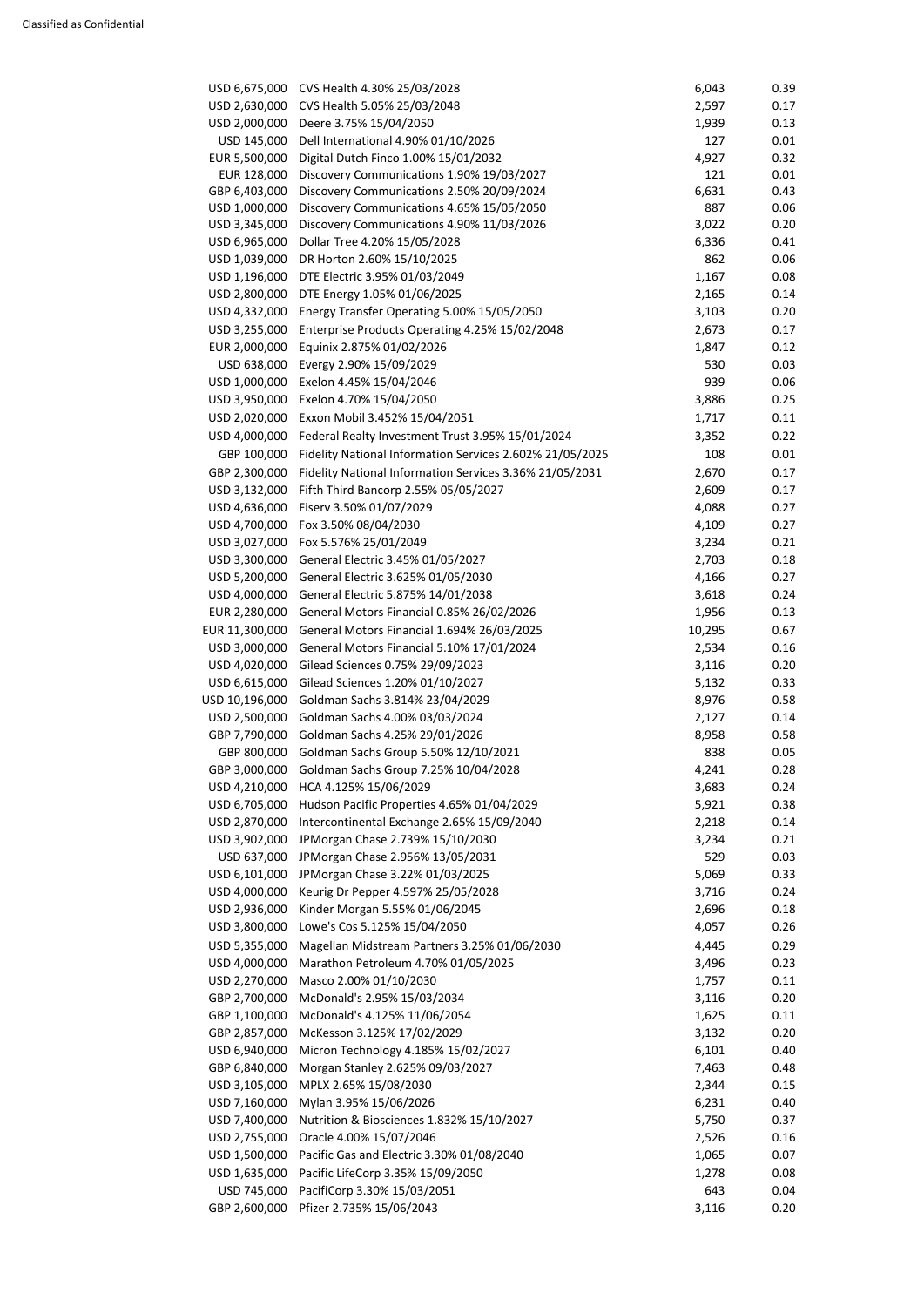| USD 3,740,000                         | Royalty Pharma 0.75% 02/09/2023                                    | 2,888     | 0.19  |
|---------------------------------------|--------------------------------------------------------------------|-----------|-------|
| USD 206,000                           | Simon Property Group 2.45% 13/09/2029                              | 158       | 0.01  |
| USD 3,235,000                         | Starbucks 1.30% 07/05/2022                                         | 2,536     | 0.16  |
| USD 7,200,000                         | Sunoco Logistics Partners Operations 4.00% 01/10/2027              | 5,691     | 0.37  |
| GBP 3,425,000                         | Time Warner Cable 5.25% 15/07/2042                                 | 4,389     | 0.29  |
|                                       | USD 4,355,000 T-Mobile USA 3.75% 15/04/2027                        | 3,780     | 0.25  |
|                                       | USD 3,310,000 T-Mobile USA 4.50% 15/04/2050                        | 3,072     | 0.20  |
| USD 150,000                           | Transcontinental Gas Pipe Line 3.25% 15/05/2030                    | 125       | 0.01  |
|                                       | USD 6,815,000 Ventas Realty 4.40% 15/01/2029                       | 5,988     | 0.39  |
|                                       | GBP 3,000,000 Verizon Communications 1.875% 19/09/2030             | 3,118     | 0.20  |
|                                       | GBP 2,800,000 Verizon Communications 3.375% 27/10/2036             | 3,425     | 0.22  |
|                                       | USD 2,500,000 Verizon Communications 3.376% 15/02/2025             | 2,155     | 0.14  |
| USD 3,000,000                         | Verizon Communications 4.522% 15/09/2048                           | 3,040     | 0.20  |
| USD 1,000,000                         | Verizon Communications 4.862% 21/08/2046                           | 1,056     | 0.07  |
| USD 5,500,000                         | VF 2.40% 23/04/2025                                                | 4,513     | 0.29  |
| USD 2,930,000                         | ViacomCBS 4.20% 19/05/2032                                         | 2,594     | 0.17  |
|                                       | USD 2,385,000 ViacomCBS 4.75% 15/05/2025                           | 2,120     | 0.14  |
| USD 1,150,000                         | Walt Disney 3.60% 13/01/2051                                       | 1,002     | 0.07  |
| USD 2,000,000                         | Walt Disney 4.70% 23/03/2050                                       | 2,048     | 0.13  |
|                                       | USD 6,450,000 WEC Energy 0.55% 15/09/2023                          | 4,998     | 0.32  |
| GBP 9,306,000                         | Wells Fargo 2.125% 20/12/2023                                      | 9,646     | 0.63  |
| USD 3,170,000                         | Wells Fargo 3.068% 30/04/2041                                      | 2,565     | 0.17  |
| GBP 5,835,000                         | Wells Fargo 3.50% 12/09/2029                                       | 6,725     | 0.44  |
| USD 4,000,000                         | Wells Fargo 5.013% 04/04/2051                                      | 4,235     | 0.28  |
| GBP 2,100,000                         | Wells Fargo Bank 5.25% 01/08/2023                                  | 2,348     | 0.15  |
|                                       | USD 5,540,000 Westinghouse Air Brake Technologies 3.45% 15/11/2026 | 4,550     | 0.30  |
| USD 1,240,000                         | Williams Cos 3.50% 15/11/2030                                      | 1,043     | 0.07  |
|                                       | USD 5,435,000 Williams Cos 3.75% 15/06/2027                        | 4,613     | 0.30  |
|                                       | EUR 355,000 WPC Eurobond 2.125% 15/04/2027                         | 341       | 0.02  |
|                                       |                                                                    | 525,882   | 34.16 |
|                                       | <b>Total Corporate Bonds</b>                                       | 1,391,869 | 90.42 |
| <b>Government Bonds 4.71% (3.91%)</b> |                                                                    |           |       |
| <b>United Kingdom 4.62% (3.25%)</b>   |                                                                    |           |       |
| GBP 3,700,000                         | United Kingdom Gilt 0.50% 22/07/2022                               | 3,735     | 0.24  |
|                                       | GRP 10 000 000 United Kingdom Gilt 1 25% 22/07/2027                | 10.826    | 0.70  |

|                                    | <b>Total Government Bonds</b>                         | 72,507 | 4.71          |
|------------------------------------|-------------------------------------------------------|--------|---------------|
| USD 1,600,000                      | United States Treasury Note/Bond 2.00% 15/02/2050     | 1,404  | 0.09          |
| <b>United States 0.09% (0.66%)</b> |                                                       |        |               |
|                                    |                                                       | 71,103 | 4.62          |
|                                    | GBP 400,000 United Kingdom Gilt 4.25% 07/12/2046      | 731    | 0.05          |
|                                    | GBP 4,300,000 United Kingdom Gilt 4.00% 07/03/2022    | 4,548  | 0.30          |
|                                    | GBP 5,190,000 United Kingdom Gilt 1.75% 22/01/2049    | 6,493  | 0.42          |
|                                    | GBP 38,030,000 United Kingdom Gilt 1.50% 22/07/2047   | 44,770 | 2.91          |
|                                    | ODE 10,000,000 OHILEG KIHGQUHI OIIL 1.2070 ZZ/O7/ZUZ7 | 10,020 | <u>v. / v</u> |

**Asset Backed Securities 0.00% (0.12%)** 

**Astralia 0.00% (0.07%) United Kingdom 0.00%** 



|                 | <b>FINANCIAL DERIVATIVE INSTRUMENTS 0.20% (3.30%)</b>     |     |  |
|-----------------|-----------------------------------------------------------|-----|--|
|                 | <b>Forward Currency Contracts 0.19% (3.31%)</b>           |     |  |
| CAD (250,000)   | Sold CAD, Bought GBP 143,000 for settlement on 22/10/2020 | (2) |  |
|                 | Sold EUR, Bought GBP 3,779,000 for settlement on          |     |  |
| EUR (4,080,000) | 22/10/2020                                                | 77  |  |
|                 | Sold EUR, Bought GBP 2,764,000 for settlement on          |     |  |
| EUR (3,000,000) | 22/10/2020                                                | 43  |  |
|                 | Sold EUR, Bought GBP 2,961,000 for settlement on          |     |  |
| EUR (3,217,000) | 22/10/2020                                                | 42  |  |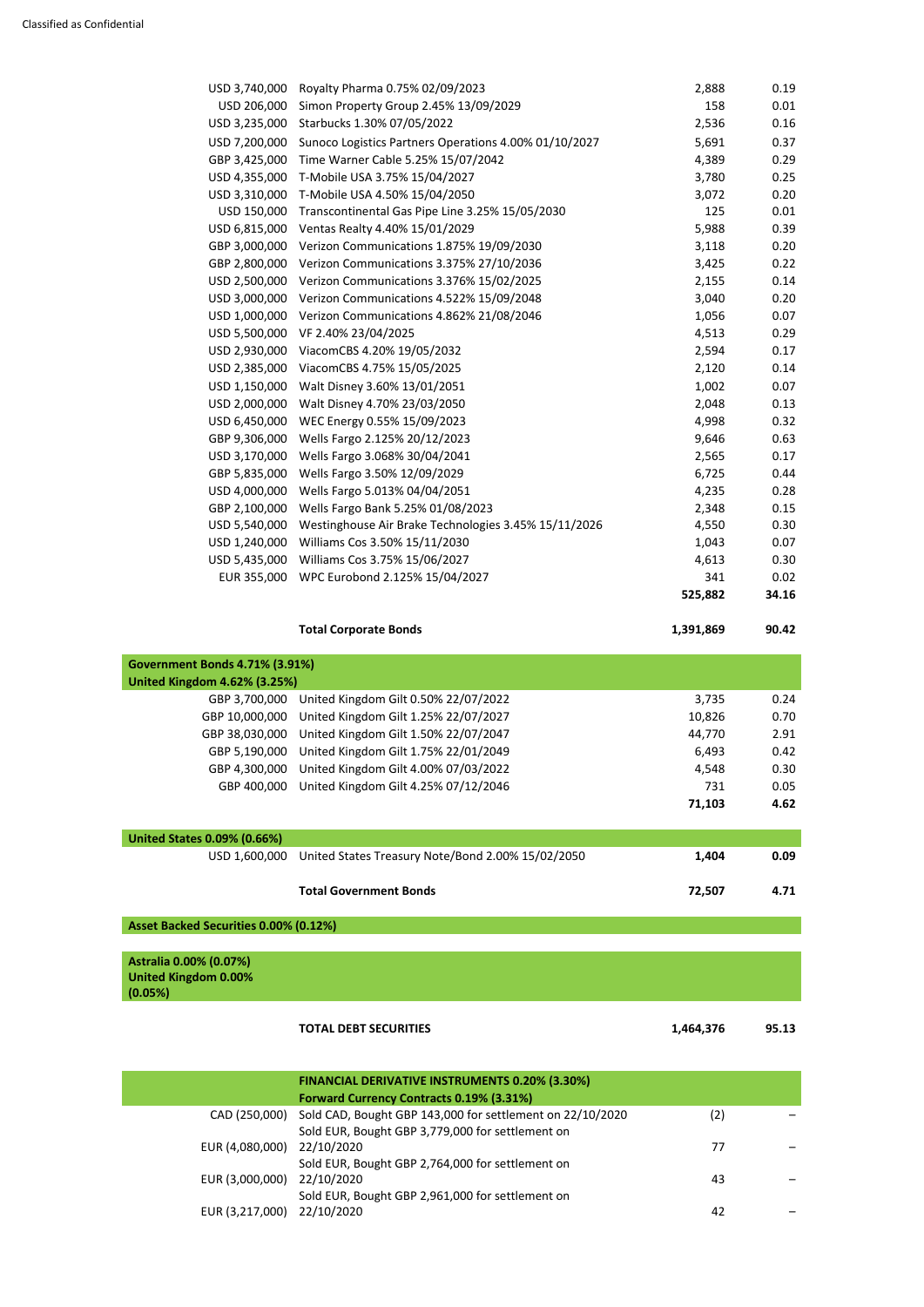|                                |                                                                                                                        | 2,911                | 0.19   |
|--------------------------------|------------------------------------------------------------------------------------------------------------------------|----------------------|--------|
| USD (290,284,000)              | Sold USD, Bought GBP 222,093,000 for settlement on<br>22/10/2020                                                       | (2, 425)             | (0.16) |
| USD (6,061,000)                | 22/10/2020                                                                                                             | (75)                 |        |
|                                | Sold USD, Bought GBP 4,613,000 for settlement on                                                                       |                      |        |
| USD (1,363,000)                | 22/10/2020                                                                                                             | (38)                 |        |
|                                | Sold USD, Bought GBP 1,016,000 for settlement on                                                                       |                      |        |
| USD (474,000)<br>USD (540,000) | Sold USD, Bought GBP 359,000 for settlement on 22/10/2020<br>Sold USD, Bought GBP 405,000 for settlement on 22/10/2020 | (8)<br>(12)          |        |
|                                | Sold USD, Bought GBP 475,000 for settlement on 22/10/2020                                                              | (5)                  |        |
| USD (430,000)<br>USD (620,000) |                                                                                                                        |                      |        |
| USD (3,500,000)                | 22/10/2020<br>Sold USD, Bought GBP 334,000 for settlement on 22/10/2020                                                | 17<br>$\overline{2}$ |        |
|                                | Sold USD, Bought GBP 2,724,000 for settlement on                                                                       |                      |        |
| USD (6,819,000)                | 22/10/2020                                                                                                             | 20                   |        |
|                                | Sold USD, Bought GBP 5,294,000 for settlement on                                                                       |                      |        |
| USD (5,049,000)                | 22/10/2020                                                                                                             | 101                  | 0.01   |
|                                | Sold USD, Bought GBP 4,006,000 for settlement on                                                                       |                      |        |
| USD (324,427,000) 22/10/2020   |                                                                                                                        | 6,119                | 0.40   |
|                                | Sold USD, Bought GBP 257,045,000 for settlement on                                                                     |                      |        |
| USD 3,907,000                  | Bought USD, Sold GBP (3,039,000) for settlement on<br>22/10/2020                                                       | (17)                 |        |
| USD 473,000                    | 22/10/2020                                                                                                             | (5)                  |        |
|                                | Bought USD, Sold GBP (370,000) for settlement on                                                                       |                      |        |
| USD 1,137,000                  | 22/10/2020                                                                                                             | (1)                  |        |
|                                | Bought USD, Sold GBP (880,000) for settlement on                                                                       |                      |        |
| USD 230,000                    | 22/10/2020                                                                                                             | 5                    |        |
|                                | Bought USD, Sold GBP (173,000) for settlement on                                                                       |                      |        |
| USD 512,000                    | 22/10/2020                                                                                                             | 8                    |        |
| USD 5,762,000                  | 22/10/2020<br>Bought USD, Sold GBP (387,000) for settlement on                                                         | 149                  | 0.01   |
|                                | Bought USD, Sold GBP (4,308,000) for settlement on                                                                     |                      |        |
| USD 6,309,000                  | 22/10/2020                                                                                                             | 154                  | 0.01   |
|                                | Bought USD, Sold GBP (4,726,000) for settlement on                                                                     |                      |        |
| EUR 1,674,000                  | 22/10/2020                                                                                                             | (3)                  |        |
|                                | Bought EUR, Sold GBP (1,522,000) for settlement on                                                                     |                      |        |
| EUR 1,471,000                  | 22/10/2020                                                                                                             | (1)                  |        |
| EUR (129,794,000)              | Bought EUR, Sold GBP (1,336,000) for settlement on                                                                     | (696)                | (0.05) |
|                                | Sold EUR, Bought GBP 117,067,000 for settlement on<br>22/10/2020                                                       |                      |        |
| EUR (149,128,000)              | 22/10/2020                                                                                                             | (509)                | (0.03) |
|                                | Sold EUR, Bought GBP 134,797,000 for settlement on                                                                     |                      |        |
| EUR (5,022,000)                | 22/10/2020                                                                                                             | (66)                 |        |
|                                | Sold EUR, Bought GBP 4,491,000 for settlement on                                                                       |                      |        |
| EUR (282,000)                  | Sold EUR, Bought GBP 252,000 for settlement on 22/10/2020                                                              | (4)                  |        |
| EUR (2,854,000)                | Sold EUR, Bought GBP 2,608,000 for settlement on<br>22/10/2020                                                         | 19                   |        |
| EUR (1,316,000)                | 22/10/2020                                                                                                             | 22                   |        |
|                                | Sold EUR, Bought GBP 1,216,000 for settlement on                                                                       |                      |        |

|            | <b>Futures Contracts -0.01% (-0.01%)</b>      |           |        |
|------------|-----------------------------------------------|-----------|--------|
| 120        | Canada 10-year Bond December 2020             | 30        |        |
| 16         | Euro 30-year Bond December 2020               | 53        |        |
| 3          | Japan 10-year Bond December 2020              | 4         |        |
| 192        | Long Gilt ICF December 2020                   | 5         |        |
| 99         | US Ultra CBT December 2020                    | (191)     | (0.01) |
|            |                                               | (99)      | (0.01) |
|            |                                               |           |        |
|            | <b>Swaptions 0.02% (0.00%)</b>                |           |        |
| 12,400,000 | SWO CDX ITRAXX EUROPE CROSSOVER 350 181120    | 214       | 0.01   |
| 31,250,000 | SWO CDX ITRAXX EUROPE CROSSOVER 375 211020    | 198       | 0.01   |
|            |                                               | 412       | 0.02   |
|            |                                               |           |        |
|            | <b>TOTAL FINANCIAL DERIVATIVE INSTRUMENTS</b> | 3,224     | 0.20   |
|            | <b>Total value of investments</b>             |           |        |
|            |                                               | 1,467,600 | 95.33  |
|            | Net other assets                              | 71,953    | 4.67   |
|            | <b>Total net assets</b>                       | 1,539,553 | 100.00 |